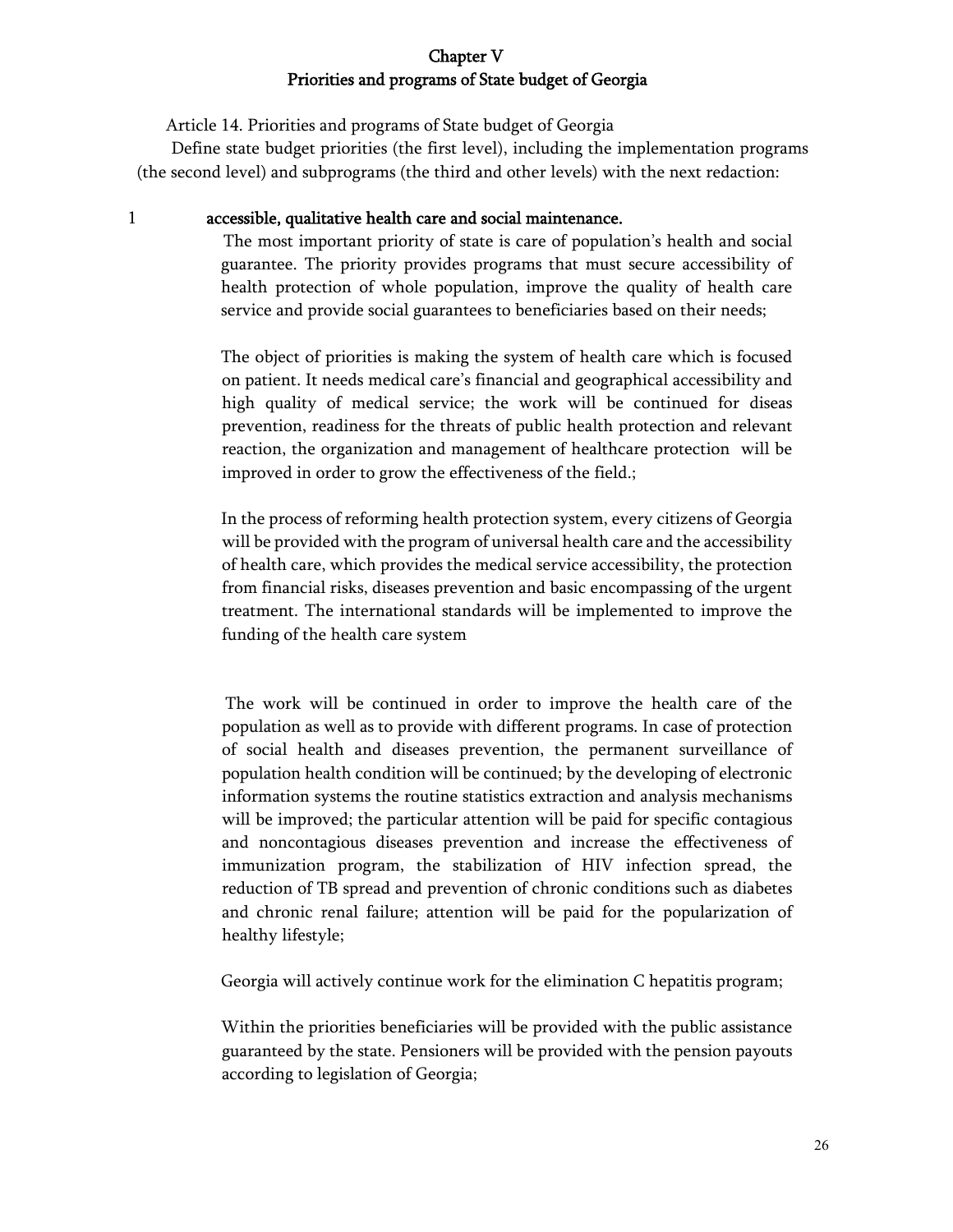The main part of the social services wll be specialized institutions – houses of homeless children, elderly and disabled persons and day hospitals, also other specialized institutions. Development of social services institution network will be based on geographical access principle;

Job creation promotion and labor resources management will be provided in employment field. One of the priority areas is the effective and civilized labor market formaton. The harmonization of labor legislation of Georgia with European legislation is the important component of target hit. The state provides constant update and refinement of information database about unemployment, data collection and investigation of geography unemployment, data processing about job seekers, also systematized data processing about how qualified staff employers need.

### 1.1 Social Protection of Population (35 02)

Realization of social-economic rights of population guaranteed by legislation, relieve material condition of targeted social groups and improve physical and social condition and support to integration in society of disabled persons (including children), elderly and children without care, socially unprotected, homeless and under risk of abandonment, which is achieved through preventive, rehabilitation, alternative, family strengthening services and supplementary activities;

Pensions are paid to population of pension age (females 60 years old and males 65 years old) and state compensation is issued to specific categories (former employees of law enforcement bodies, prosecutors office and civil aviation, former parliament members, persons with highest diplomatic rank, etc.);

 The following is provided to targeted social groups under the program: subsistence assistance for households under poverty line; social packages for targeted groups; allowance for IDPs, refugees and persons with humanitarian status; reintegration allowance; pecuniary benefits to support improvement of demographic situation; assistance for maternity and childcare, as well as for adoption of a new-born child; reimbursement of losses due to the damage to health of an employee while fulfilling employment contract requirements.

### 1.1.3 Social Rehabilitation and Childcare (35 02 03)

Prevention, rehabilitation, alternative, family strengthening services and supplementary activities are carried out to improve physical and social condition and support to integration in society of disabled persons, elderly and children without care, socially unprotected.

The objective of the program is to improve physical and social condition and support to integration in society of disabled persons (including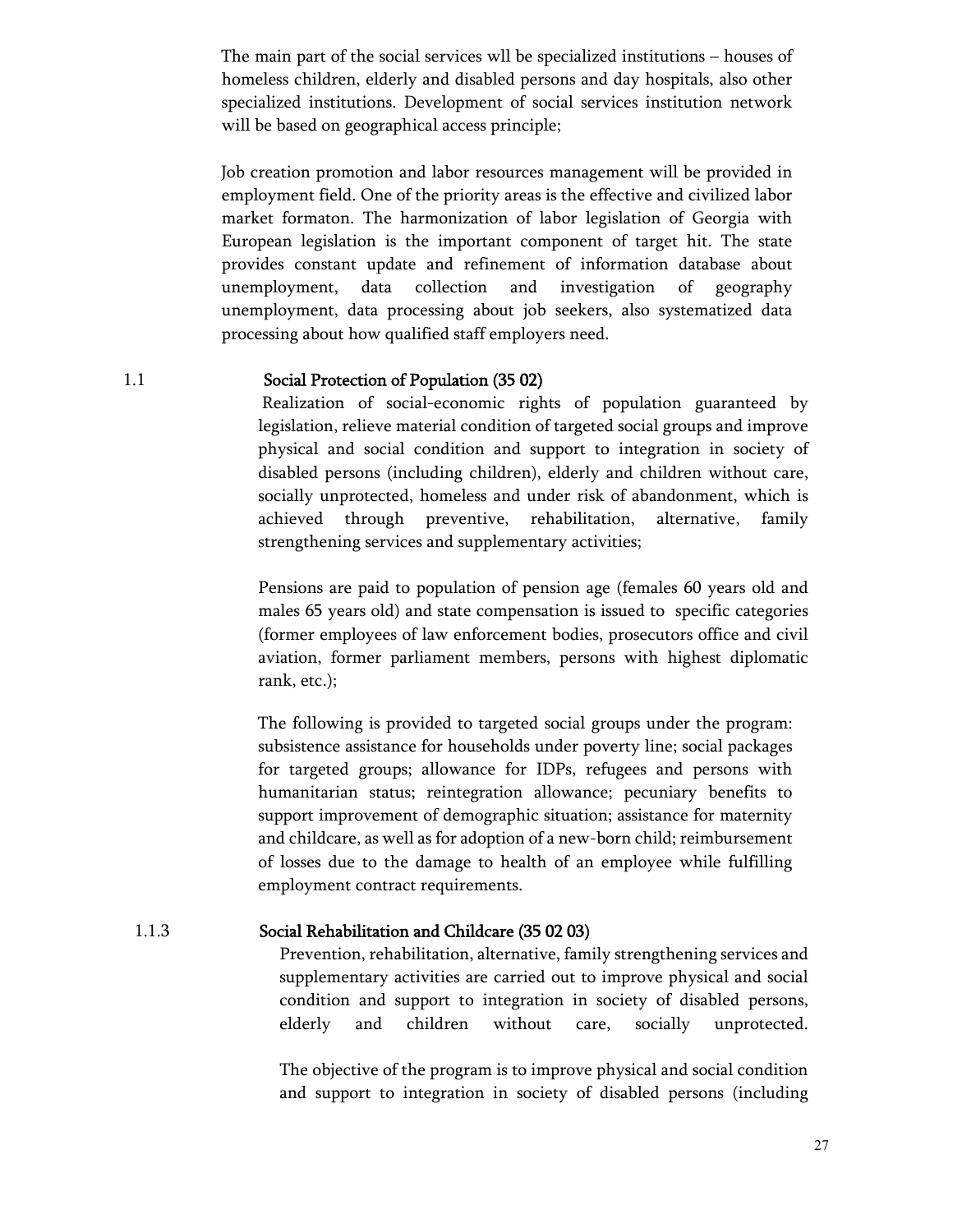children), elderly and children without care, socially unprotected, homeless and under risk of abandonment.

#### 1.2 Population Healthcare (35 03)

Increase financial and geographic accessibility of healthcare services for population; disease prevention, readiness to public health threats and ensure response;

Planned ambulance, emergency ambulance and in-patient service, planned surgical service, chemo, hormone and radiation therapy; financing childbirth and cesarean services. Provide respective medicine to certain groups of beneficiaries (eg. socially unprotected, pension age, veterans);

Support to public health, establish healthy lifestyle and prevention of communicable and uncommunicable diseases; immunization, support to early identification of diseases and screening, as well as control dissemination of such communicable diseases as TB, malaria, anicteric hepatitis, HIV/AIDS and sexually transmitted infections;

Provide specialized assistance to citizens with mental health problems; treatment of diabetic patients and provision of medicine; oncohemathologic service for children; provision of dialysis, kidney transplant and medicine for patients with chronic kidney disease; treatment of incurable patients and provision of medicine; provide emergency medical service, medical transportation and ambulance services in rural areas; ensure referral assistance; medical examination of citizens to be recruited to military service;

 Finance postgraduate/resident training of doctor candidates from high mountainous and borderline municipalities in priority and in demand doctor specialties.

### 1.2.1 Universal Public Healthcare (35 03 01)

Planned ambulance, emergency ambulance and in-patient service, planned surgical service, chemo, hormone and radiation therapy; financing childbirth and cesarean services. Provide respective medicine to certain groups of beneficiaries (eg. socially unprotected, pension age, veterans);

Increase financial and geographic accessibility of healthcare services for population.

1.2.2 Public Health Protection (35 03 02)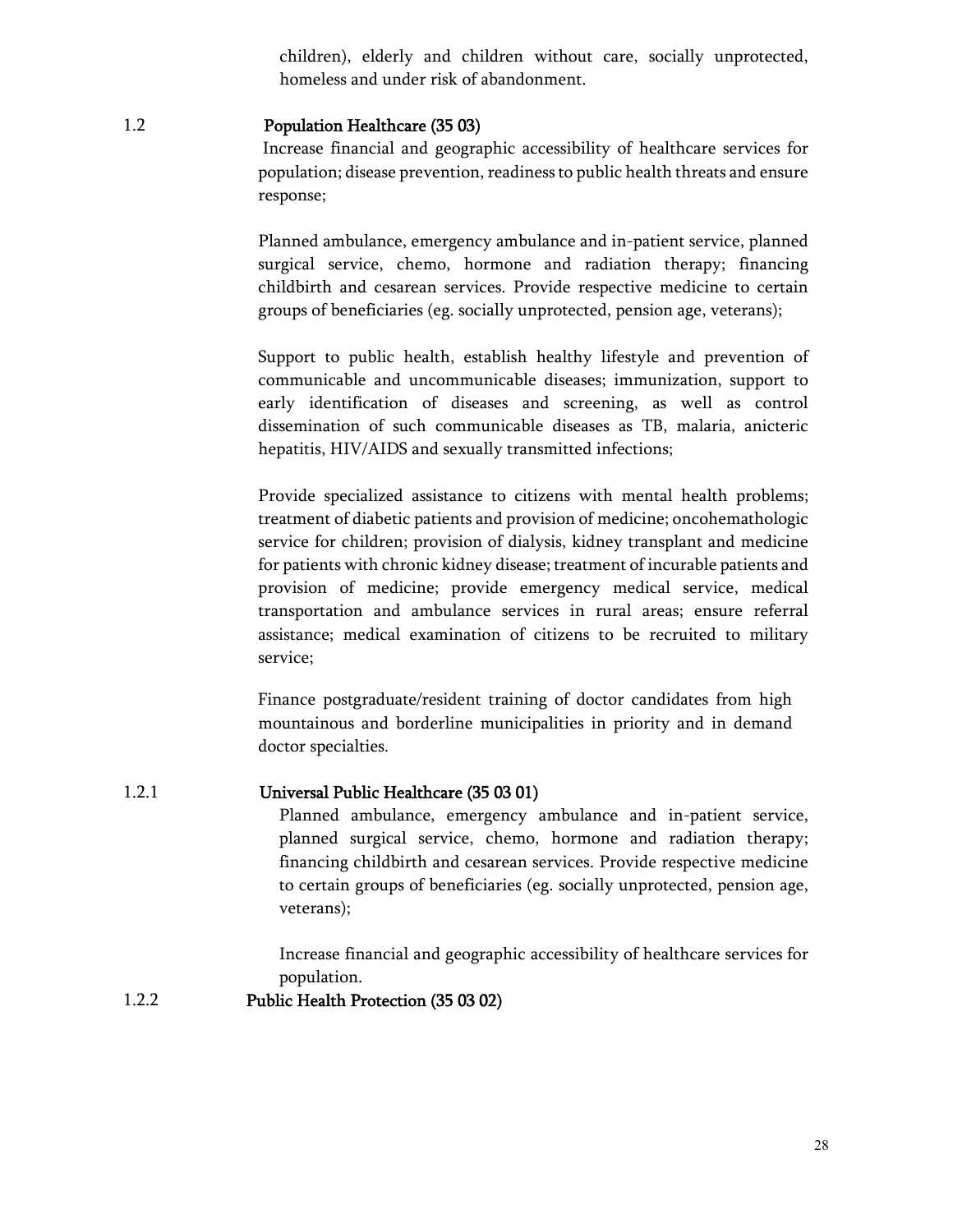Support to immunization, early identification of diseases and screening, as well as control dissemination of such communicable diseases as TB, malaria, anicteric hepatitis, HIV/AIDS and sexually transmitted infections;

Support to public health, establishment of healthy lifestyle and prevention of communicable and uncommunicable diseases

## 1.2.2.1 Early Identification of Diseases and Screening (35 03 02 01)

Breast, cervical, colorectal and bowel cancer screening; organized cervical screening throughout Gurjaani municipality; prevention of light and medium grade mental development disorder of children 1-6 years, early diagnosis and prevention of mental underdevelopment; diagnosis and monitoring of epilepsy;

Early identification of diseases and restriction of dissemination.

## 1.2.2.2 Immunization (35 03 02 02)

Purchase of vaccines and inoculation material (syringes and safe boxes); purchase of strategic inventory of specific (botulism, diphtheria, tetanus, antivenin) serums and yellow fever vaccines; provide anti rabies treatment means; receipt, storage and issue-distribute specific serums and inoculation material (syringes and safe boxes) in line with "cold chain" principle from center to regions/districts; conduct unplanned immune-prevention in nonimmunized and incompletely immunized strata of population under the activities envisaged under prevention of dissemination of measles and global elimination strategy;

Protection of population from the infections manageable through vaccination, provision of anti-rabies vaccine and immunoglobulin for population, as well as specific serums and create strategic inventory of vaccines.

## 1.2.2.3 Epidemy Supervision (35 03 02 03)

Conduct epidemy supervision and operation of medical statistical system; epidemy supervision measures taken by municipal public health centers on their territories; prevention and control of malaria and other diseases; epidemy supervision of nosocomial infectious epidemy; plan and implement activities aimed at prevention of seasonal spread of flue (including purchase of flu vaccine); control, identify, respond appropriately and prevent communicable and uncommunicable diseases.

## 1.2.2.4 Safe Blood (35 03 02 04)

Testing donor blood on Hepatitis B and C, HIV/AIDS and syphilis; ensure external quality control and monitoring; conduct national campaign to support and attract donors who regularly donate blood free of charge; prevent infections transmitted through transfusion.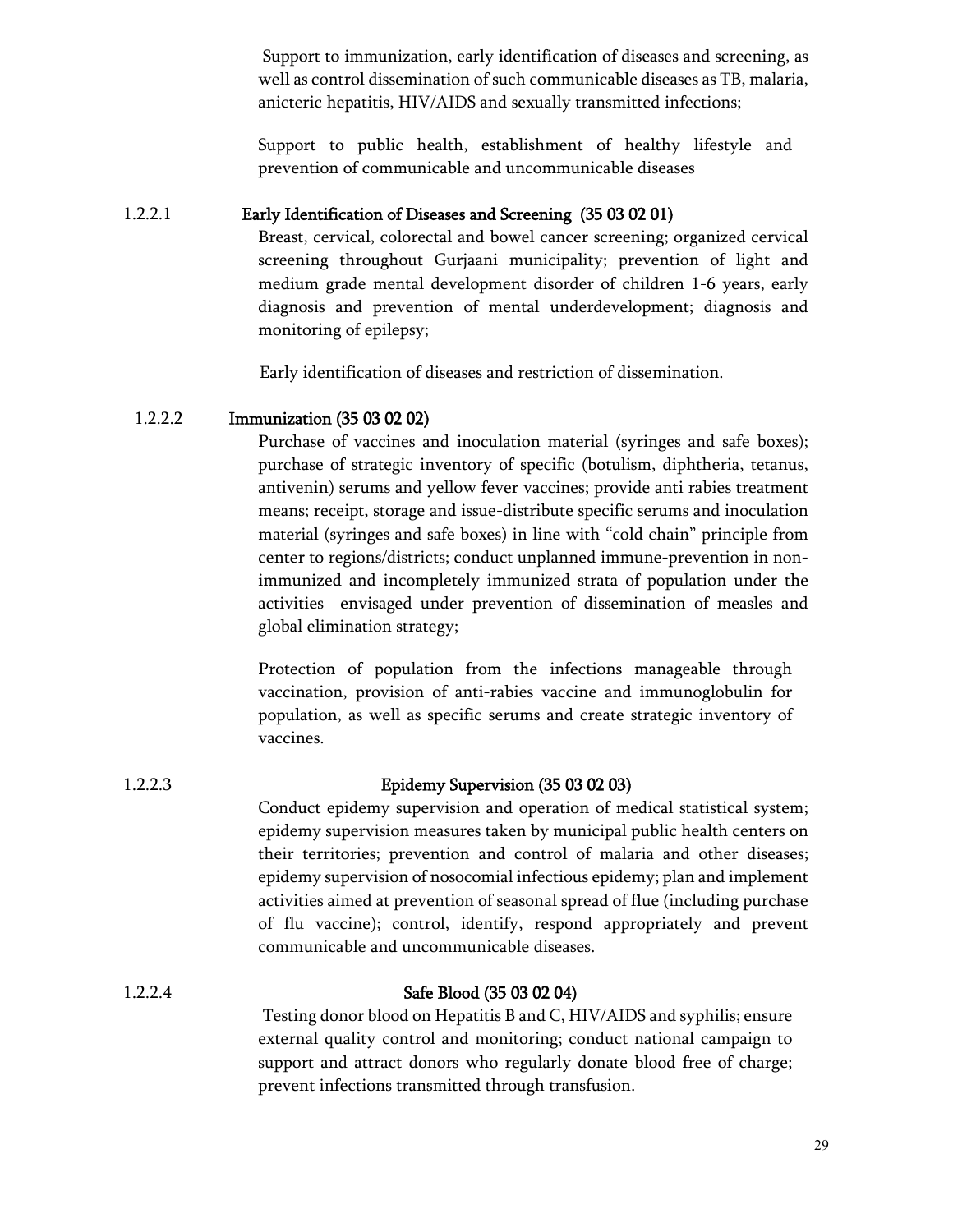| 1.2.2.5  | Prevention of Professional Diseases (35 03 02 05)                                                                                                                                                                                                                                                                                                                                                                                                                                                                                                                                                     |  |  |
|----------|-------------------------------------------------------------------------------------------------------------------------------------------------------------------------------------------------------------------------------------------------------------------------------------------------------------------------------------------------------------------------------------------------------------------------------------------------------------------------------------------------------------------------------------------------------------------------------------------------------|--|--|
|          | Support to safe work environment                                                                                                                                                                                                                                                                                                                                                                                                                                                                                                                                                                      |  |  |
| 1.2.2.6  | Management of Infectious Diseases (35 03 02 06)                                                                                                                                                                                                                                                                                                                                                                                                                                                                                                                                                       |  |  |
|          | Provide in-patient treatment of patients with infectious and parasite<br>diseases.                                                                                                                                                                                                                                                                                                                                                                                                                                                                                                                    |  |  |
| 1.2.2.7  | Management of TB (35 03 02 07)<br>Study of possible cases of TB, ambulance service for the patients<br>(provide anti-TB medicine, treatment under supervision), laboratory<br>management, diagnosis, therapy and surgical service under phtiziatric in-<br>patient treatment; treatment of sensitive and resistant forms (including<br>multi-resistant TB treatment with new medicine and monitor the<br>treatment); provide anti TB medicine, including purchase of primary anti-<br>TB medicine; full reimbursement of the cost of services; reduction of TB<br>cases, mortality and dissemination. |  |  |
| 1.2.2.8  | Management of HIV/AIDS (35 03 02 08)<br>Impede dissemination of HIV/AIDS and ensure accessibility of treatment<br>for patients with HIV/AIDS.<br>Voluntary consultation and testing against HIV/AIDS; out-patient and in-<br>patient treatment of HIV/AIDS patients; provide anti-retrovirus medicine<br>primary<br>HIV/AIDS<br>purchase<br>of<br>(including)<br>medicine);<br>The treatment under the program will be fully reimbursed (the program<br>does not require beneficiary co-financing).                                                                                                   |  |  |
| 1.2.2.9  | Maternity and Newborn Health (35 03 02 09)<br>Antenatal monitoring; treatment of high risk pregnant and maternity<br>patients; early identification of genetic pathologies; screening of hepatitis<br>B and C, HIV/AIDS and syphilis among pregnant; screening of newborns<br>babies<br>Gull's<br>disease,<br>hyperphenylalaninemia<br>and<br>and<br>on<br>andmucoviscidosis; screening of newborns' hearing; provide medicine for<br>pregnant; increase geographic and financial accessibility of effective<br>patronage and high quality medical service for pregnant.                              |  |  |
| 1.2.2.10 | Treatment of Substance Abusers (35 03 02 10)<br>Treatment of substance abusers (in-patient de-toxication) and primary<br>rehabilitation, provision of substitute drugs and medical monitoring; in-<br>patient treatment of patients with mental disorders caused by alcohol<br>abuse;                                                                                                                                                                                                                                                                                                                 |  |  |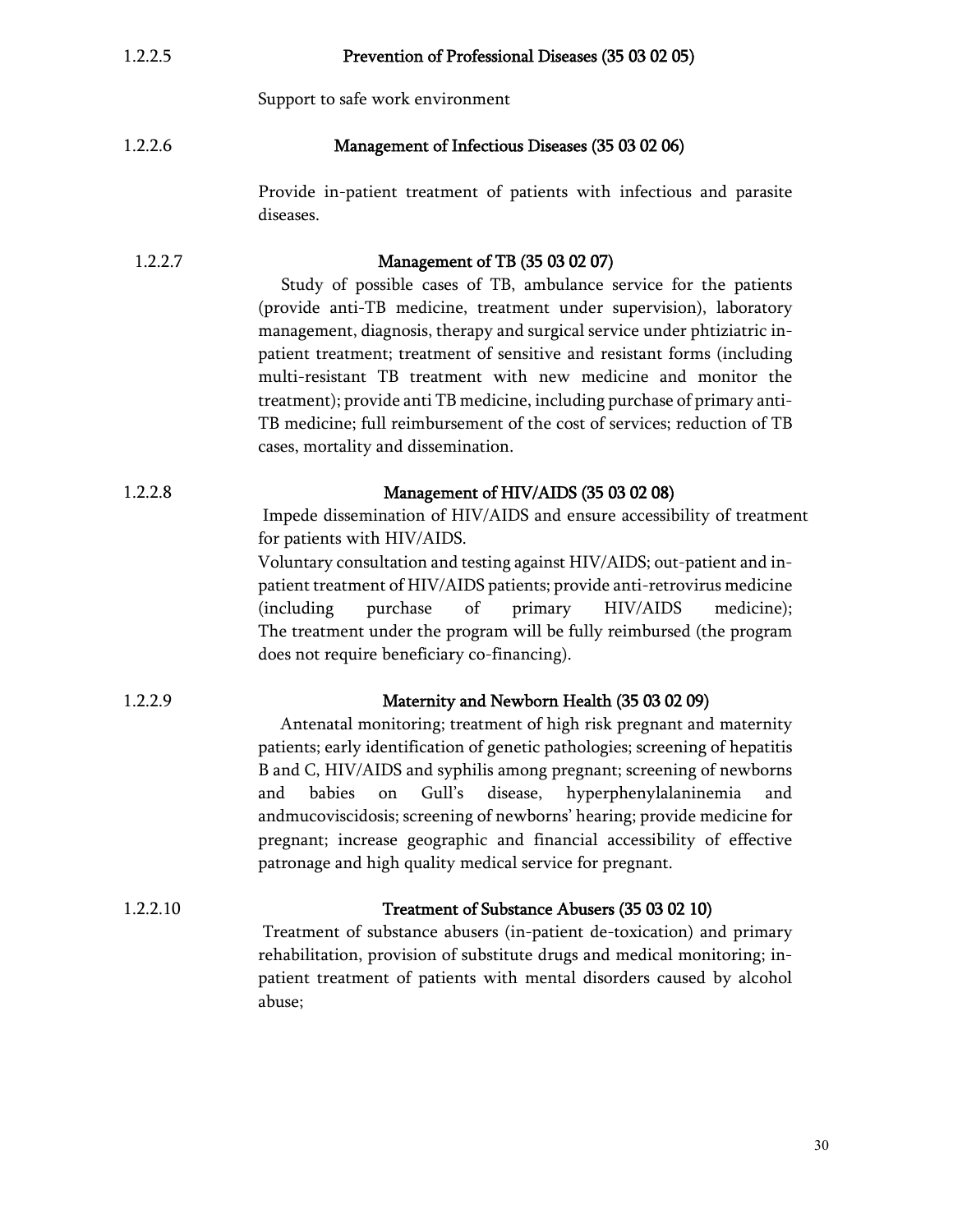The objective of the program is to treat drug abusers.

# 1.2.2.11 Support to Healthcare (35 03 02 11)

Strengthen control on tobacco consumption; education on healthy eating and enhance awareness regarding excessive alcohol use; support to physical activity; prevention of hepatitis C and population education; promotion and strengthening of healthcare support;

Enhance population awareness regarding health.

## 1.2.2.12 Management of Hepatitis C (35 03 02 12)

Diagnose persons with hepatitis C, including examination necessary before commencement of treatment and examination necessary during treatment process; provide pharmaceutical products required for treatment of hepatitis C (Sofosbuvir, pegylated interferon, ribavirin); logistics of medicine; Reduction of morbidity, mortality and infections caused by hepatitis C.

### 1.2.3 Provision of Medical Services to Population in Priority Fields (35 03 03)

Provision of specialized assistance to population with mental health problems; treatment of patients with diabetes and provision of medicine; oncohmatological service for children; provision of dialysis, kidney transplant and medicine for patients with chronic kidney disease; treatment of incurable patients and provision of medicine; provide emergency medical service, medical transportation and ambulance services in rural areas; ensure referral assistance; medical examination of citizens to be recruited to militaryservice.

 Reduced mortality due to uncommunicable diseases and protection of population from financial risks due to this disease through accessibility of healthcare services (including primary medical services in emergency cases)

| 1.2.3.1 |                                                      |                | Psychic Health (35 03 03 01) |     |             |
|---------|------------------------------------------------------|----------------|------------------------------|-----|-------------|
|         | Ambulance                                            | service<br>for | children                     | and | adolescent; |
|         | Psycho-social rehabilitation;                        |                |                              |     |             |
|         | Psychiatric crises intervention;                     |                |                              |     |             |
|         | Community based mobile teams' service;               |                |                              |     |             |
|         | In-patient service for children and adolescents;     |                |                              |     |             |
|         | Provide shelter to persons with psychical disorders; |                |                              |     |             |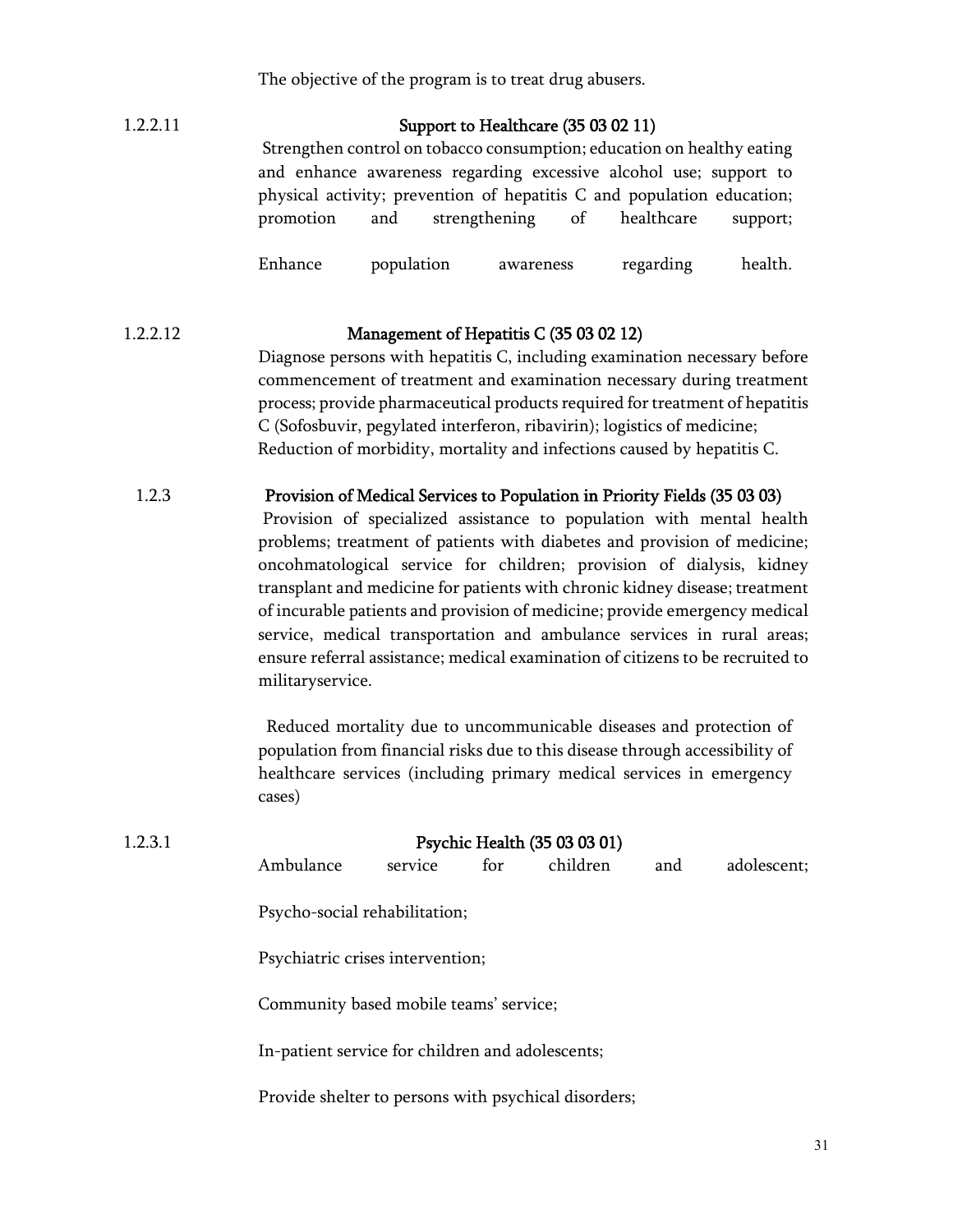|         | Provide specialized out-patient and in-patient services for population with<br>mental disorders.                                                           |
|---------|------------------------------------------------------------------------------------------------------------------------------------------------------------|
| 1.2.3.2 | Management of Diabetes (35 03 03 02)<br>Service to children with diabetes mellitus;                                                                        |
|         | Specialized ambulance service;                                                                                                                             |
|         | Provide specific medicine for population with mellitus or insipidus diabetes;                                                                              |
|         | Prevent possible complications of population with mellitus or insipidus<br>diabetes.                                                                       |
| 1.2.3.3 | Children's' Oncohematological Service (35 03 03 03)<br>Out-patient and in-patient services for children under 18 years with<br>oncohematological diseases; |
|         | Increase financial accessibility of services for oncohematological patients<br>under 18 years.                                                             |
| 1.2.3.4 | Dialysis and Kidney Transplantation (35 03 03 04)<br>Ensure hemodialysis and peritoneal dialysis;                                                          |
|         | Purchase and supply of means, materials and medicine required for hemo<br>and peritoneal dialysis;                                                         |
|         | Kidney transplantation;                                                                                                                                    |
|         | Ensure immunosuppressive medicine for persons with transplanted organs;                                                                                    |
|         | Ensure vasomotor approach for hemodialysis patients;                                                                                                       |
|         | Maintain and improve health condition of patients with terminal kidney<br>deficiency.                                                                      |
| 1.2.3.5 | Palliative Care for Incurable Patients (35 03 03 05)<br>Out-patient palliative care for incurable patients;                                                |
|         | In-patient palliative care for incurable patients and simpthomic treatment;                                                                                |
|         | Provision of medicine for incurable patients;                                                                                                              |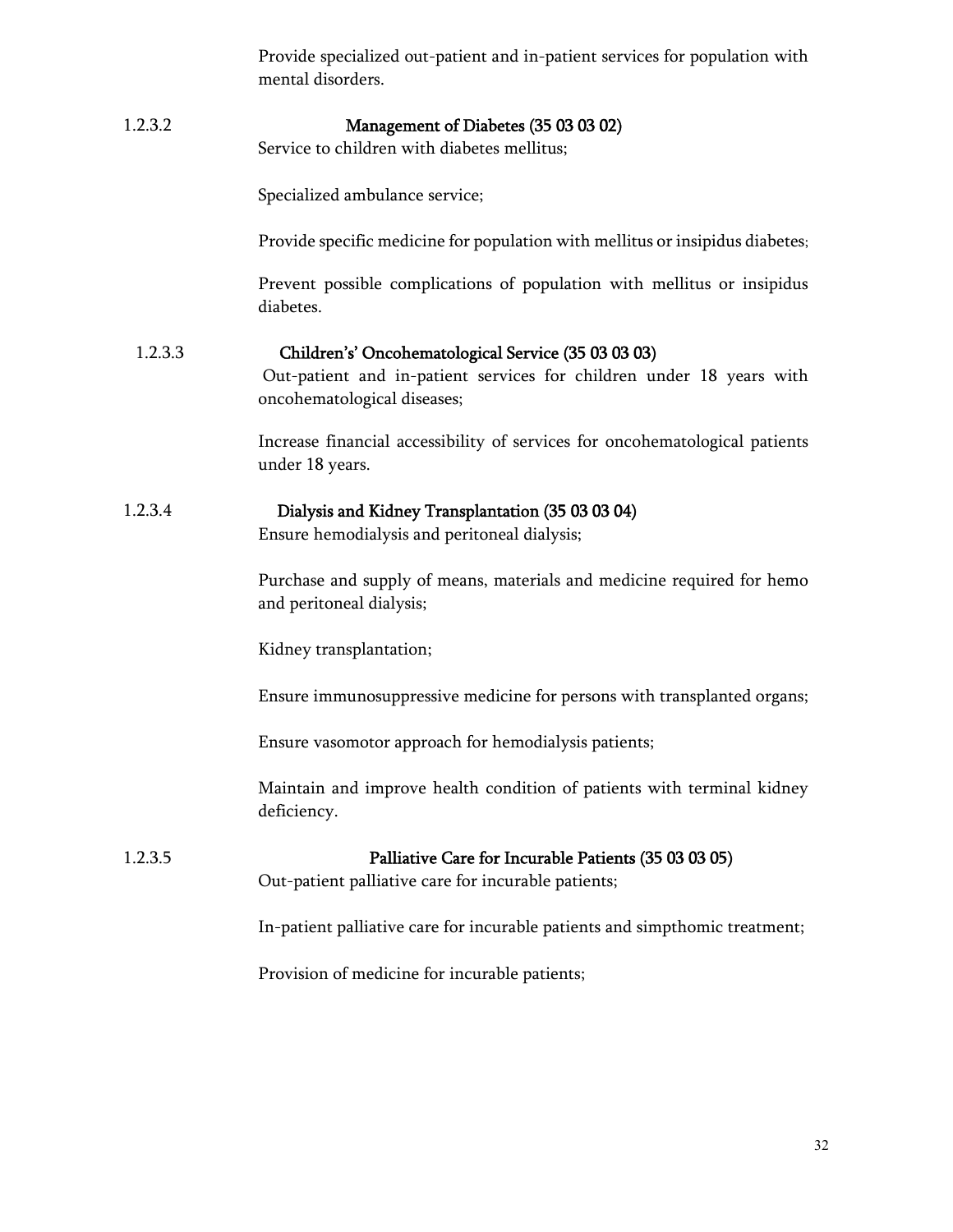Increase financial accessibility of palliative medical services for incurable patients.

## 1.2.3.6 Treatment of Patients with Rare Diseases and Patients Subject to Constant Substitution Treatment (35 03 03 06)

Out-patient service for children under 18 years of age with rare diseases;

In-patient service for children under 18 years of age with rare diseases subject to constant substitution treatment;

Out-patient and in-patient treatment of children and adolescents with hemophiliac and other inherited blood clotting diseases;

Provision of specific medicine for patients with rare diseases;

Financial accessibility of medical services for patients with rare diseases and subject to constant substitution treatment.

## 1.2.3.7 Emergency Medical Service and Emergency Transportation (35 03 03 07)

Emergency medical service and medical transportation; Emergency medical service.

## 1.2.3.8 Rural Doctor (35 03 03 08)

 Primary healthcare in rural areas (including purchase of medicine and medical tools, doctor's case and medical documentation printing services required for ambulance service);

Provision of out-patient and in-patient services by entities with special financing;

Support and development of ambulance network of Shida Kartly villages; Additional financial support to certain medical entities with special financing;

Geographic and financial accessibility of primary healthcare services for rural population.

### 1.2.3.9 Referral Service (35 03 03 09)

Render medical assistance to population in the areas of natural disasters, emergencies, conflict regions and in other cases defined by the GOG;

Increase financial accessibility of healthcare services for population.

## 1.2.3.10 Medical Examination of Citizens to be Recruited to Military Service (35 03 03 10)

Ambulance examination of citizens to be recruited to military service; additional examination of citizens to be recruited to military service;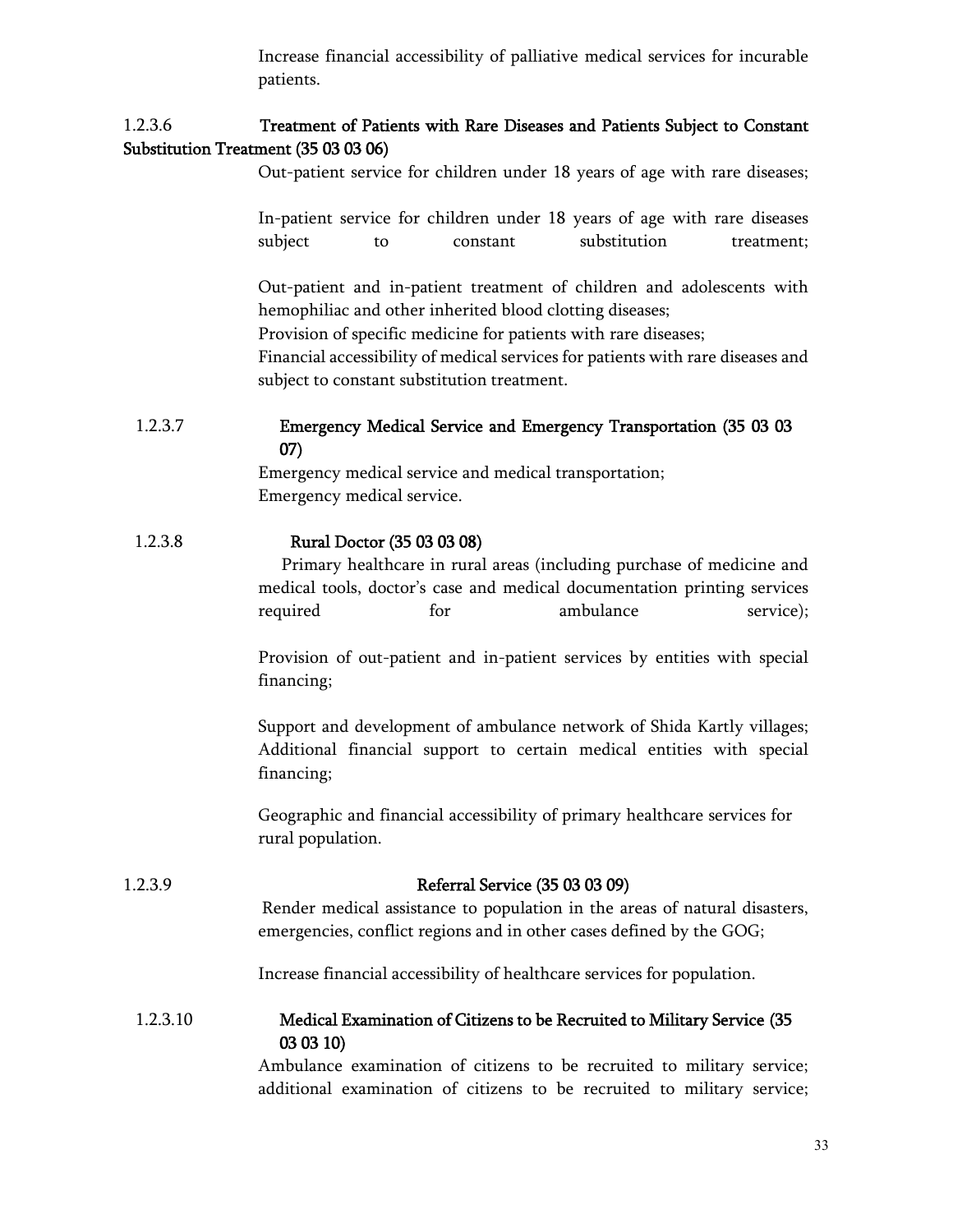Medical examination of citizens to be recruited to military service.

### 1.2.4 Postgraduate Medical Education (35 03 04)

The program envisages development of priority and scarce medical specialties, training in which would be financed;

The number of positions for those specialties are defined under the program (quota);

The list of the municipalities for whom candidates are financed under the program is defined through administrative-legal act of the Minister of Labor, Health and Social Affairs of Georgia;

State Regulation Agency for Medical Activity– LEPL – under the Ministry of Labor, Health and Social Affairs of Georgia is responsible for selection of the candidates on the bases of "Medical Specialties Candidates Selection Regulations";

Continuous provision of medical services and improved geographic accessibility.

#### 1.3 Management of Labor, Health and Social Protection Programs(35 01)

 Develop and implement state policy in the fields of labor, healthcare and social protection, coordination and control of activities. The following are the main directions:

Develop and implement labor, social and healthcare state programs; Reveal, identify, record, assign and issue benefits to the beneficiaries of social assistance, pension and other monetary or non-monetary (including state healthcare programs) programs;

Develop/implement services supporting active labor market policy and employment in the country;

Monitoring of safe and healthy work conditions, prevention of violation of work safety norms;

Quality control and safety of medical activity;

Provide social assistance to certain strata of society and develop, approve, control implementation and monitor results of targeted primary healthcare programs;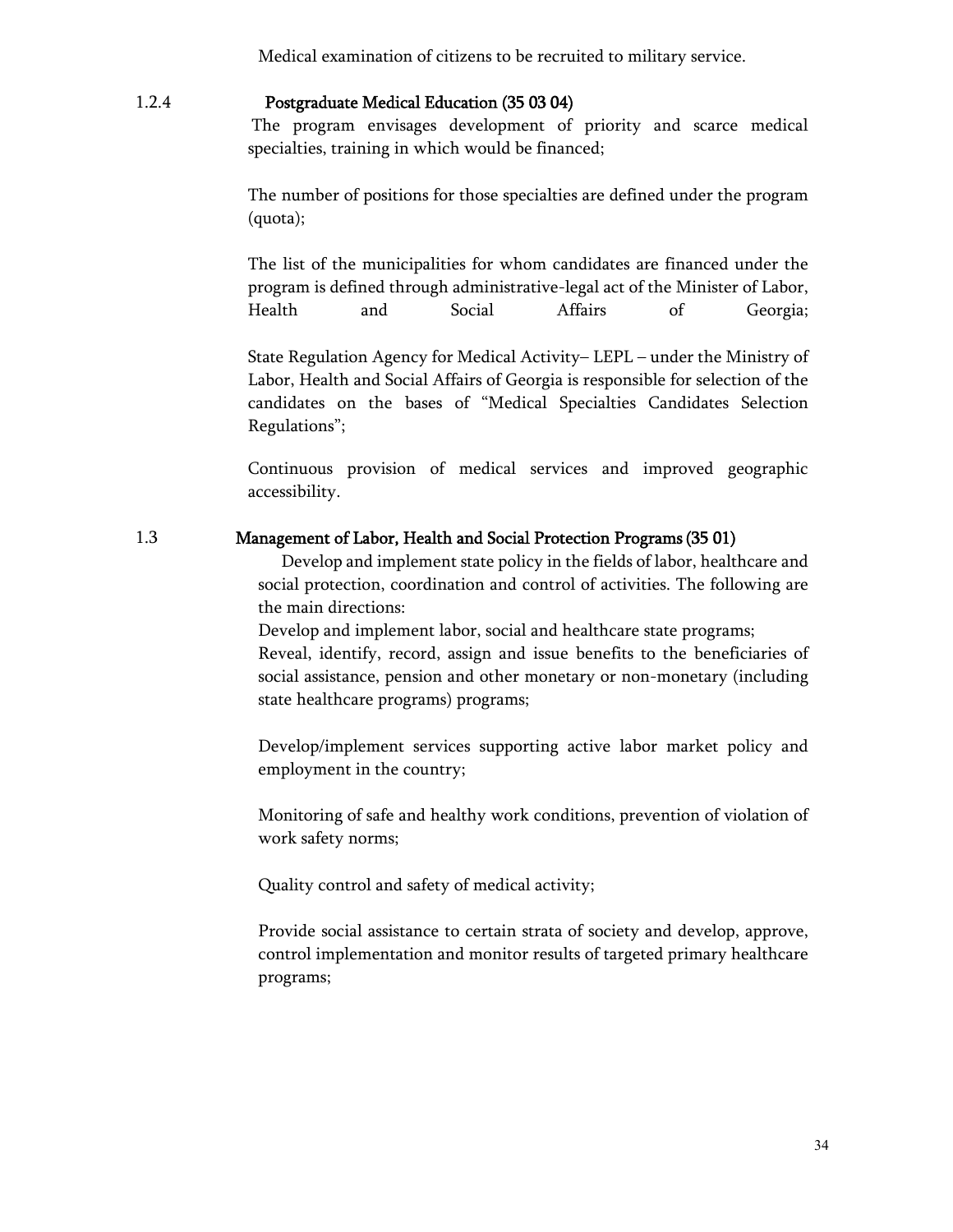Develop anti-epidemic and sanitary-hygienic norms and monitor them;

Define doctor, nurse and pharmacy specialties list;

Implement activities to prevent human trafficking (statutory) and family violence;

Management of branches under the LEPL – Emergency Medical Center.

#### 1.4 Social and Medical Assistance (29 03)

Social and medical assistance to staff of the Ministry of Defence and armed forces and their family members, family members of decapitated military personnel, and civil persons. Ambulance and in-patient treatment services, medical rehabilitation and examination of health. Also, provision of quality diverse medical assistance accessible for armed forces, moral-psychological and social support.

1.5 Rehabilitation and Equipment of Medical Institutions (35 04)

Upgrade state owned healthcare infrastructure, facilities and equipment, ensure minimal standards of diagnosis and treatment at medical institutions;

Construction, equipment and support to operation of medical entities.

#### 1.6 LEPL – State Service of Veterans Affairs (54 00)

Ensure strict legal and social-economic foundation for appropriate living conditions and wellness off war and military veterans and their family members, families of persons who died fighting for Georgia's territorial integrity, freedom and independence, who are considered lost or who died because of the wounds;

Improve state defense capabilities and establish military traditions in society, appropriate acknowledgement of veterans' efforts and contribution by state and society, revive patriotic spirit in future generations;

Support to complete use and development of potential of veterans in protection of national interests as well as in various areas of life, create appropriate conditions for their social-economic activities;

Constant efforts in praise of heroes and for immortalization of warriors decapitated during military activities or after war; support to development and implementation of state and local targeted programs to provide social-economic support to veterans and their family members.

#### 1.7 Labor and Employment System Reform Program (35 05)

 Study work safety conditions on labor market; improve labor protection norms and based on this improve labor relations between employers and employees using recommendations;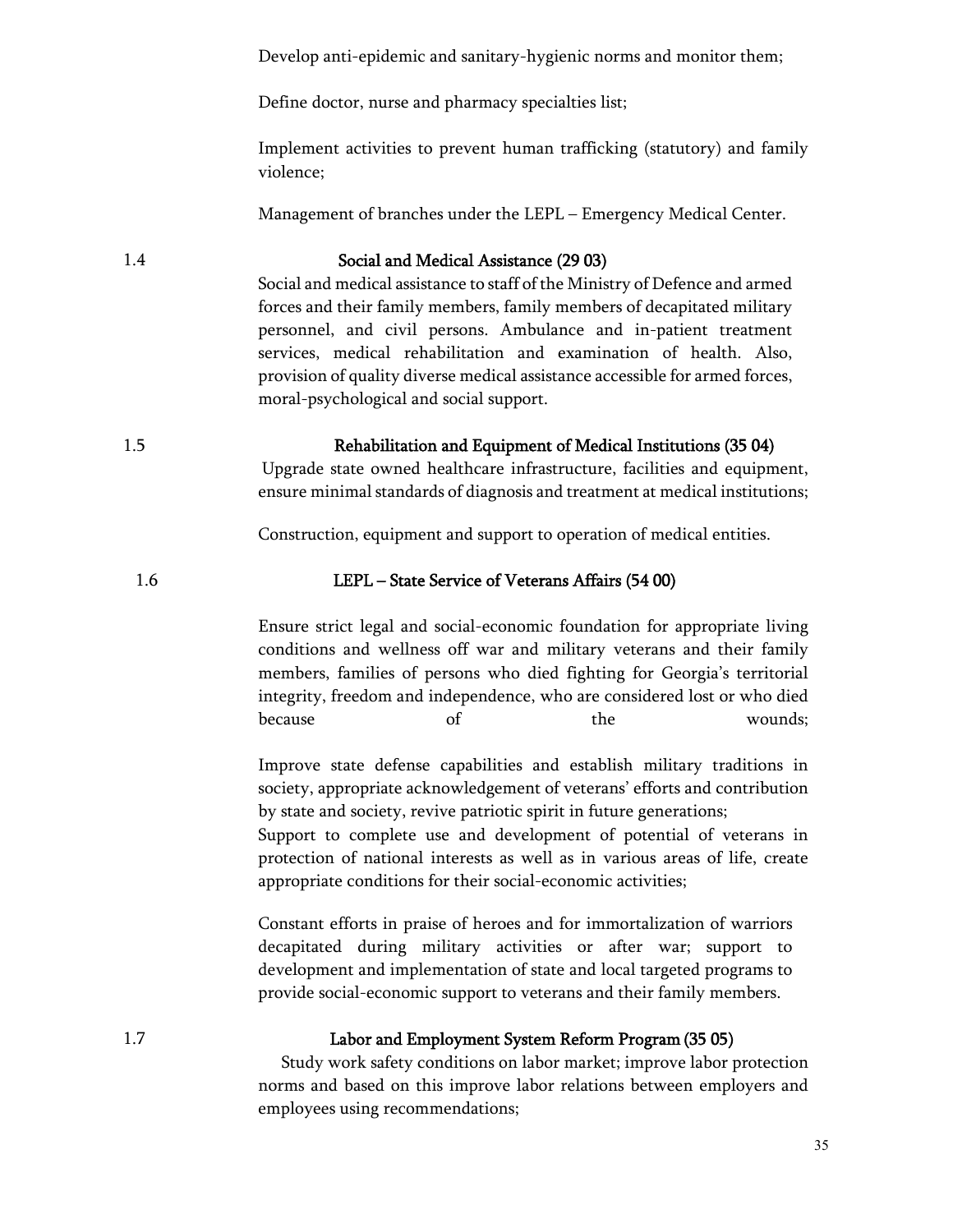Registration-consulting job seekers, develop services, support to employment of disabled persons, periodic research of labor market and support to temporary employment of job seekers;

Training-retraining of job seekers at authorized, accredited vocational schools;

Develop and establish data collection methodology;

Identify and improve information source on the basis of additional research; continuous research of labor market components; ensure accessibility of labor market data analysis, dissemination of information.

Create safe and healthy work environment.

## 1.8 Provision of Healthcare Services for Employees of Ministry of Internal Affairs System (30 04)

Treatment of employees who were wounded or maimed when fulfilling their official obligations and rehabilitation of their health, also provision of medical service for the employees, retired employees, their family members and the students of the educational facilities of the Ministry;

Reduction of the Ministry employee illness and disability, health examination, provision of medical means, in-patient treatment, study of causes of illness, medical rehabilitation of the wounded, medical examination of pensioners and disabled persons;

Organization of military-medical commission. Provision of medical services for the wounded in case of military activities and organization of evacuation.

## 1.9 NCEPL –Solidarity Fund of Georgia (57 00)

Mobilization of alternative (non-budgetary) resources and channeling it towards priority needs with participation of society, private sector and state for especially vulnerable persons living in Georgia or for persons on the verge of catastrophic social costs;

Finance social and healthcare projects, including non-recurring and recurring social assistance/projects planning and implementation.

### 2 Defense, Public Order and Safety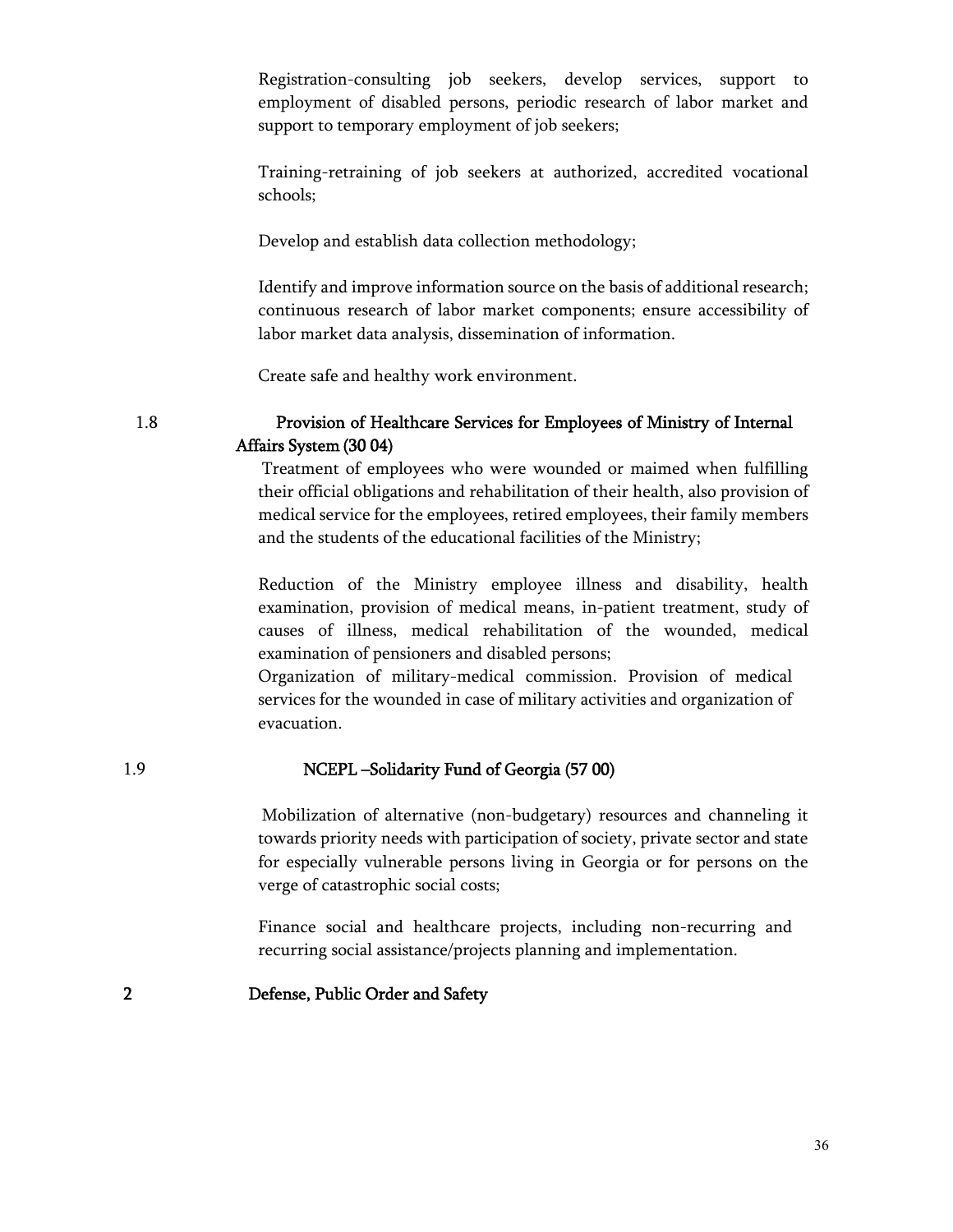Improvement and institutionalization of defense system, education and training of personnel, development of the armed forces of Georgia, support of NATO integration and intensification of mutual cooperation will continue in the field of defense and safety. Also new principals of education will be implemented in the field of defense.

National security policy within the priority will be conducted in accordance with western standards and methods. Social control mechanism of military forces will be improved. Parliament of Georgia will participate in development and control of military forces of Georgia;

Military personnel will be provided with decent working conditions, also there will be adequate social guaranties for them and for ex-military personnel;

While considering the priority of NATO integration process, cooperation with partner countries will be strengthened and continue in order to carry out relevant recommendations;

Personnel provision of military forces within the priority will only happen according to the criteria of professionalism. Western-style military career system will be created;

While taking into consideration existing threats and challenges of country, there will be some activities within the priority. An effective system of civil defense will be developed, which will be part of the defense system;

Fundamental reform will be implemented into the rights and interests provision system of military and war veterans'. It will provide social assistance, professional qualification and employment components;

The State will implement appropriate measures for strengthening public order within the priority, in order to ensure high public confidence in police, to maintain safe environment for citizens and businessmen. Police activities will be provided with legal security guarantees, in order to protect this department from any oppression. By maintaining independence of law enforcement agencies, important guaranties will be created for protection of rights of law enforcement employees and citizens.

A fair punishment policy will be implemented within the framework of priority.

Sentence serving mode will become relevant to international standards and human rights will be fully protected; Construction process of custodial facility in borough Laituri will continue, in order to improve living conditions of prisoners. Also the reconstruction of various facilities will continue and household inventory will be updated. Public receptions will be built near custodial facilities, where any visitor will be able to use fast and quality service. Medical facilities of the penitentiary system and other first aid health protection points will be renovated and equipped with modern medical technology. Distribution of medicines will improve and patient care area will increase. The number of medical staff will increase and their continues education will be provided. Employees of the system will be provided with health insurance, their social and working conditions will improve. In order to improve probation system, freedom restriction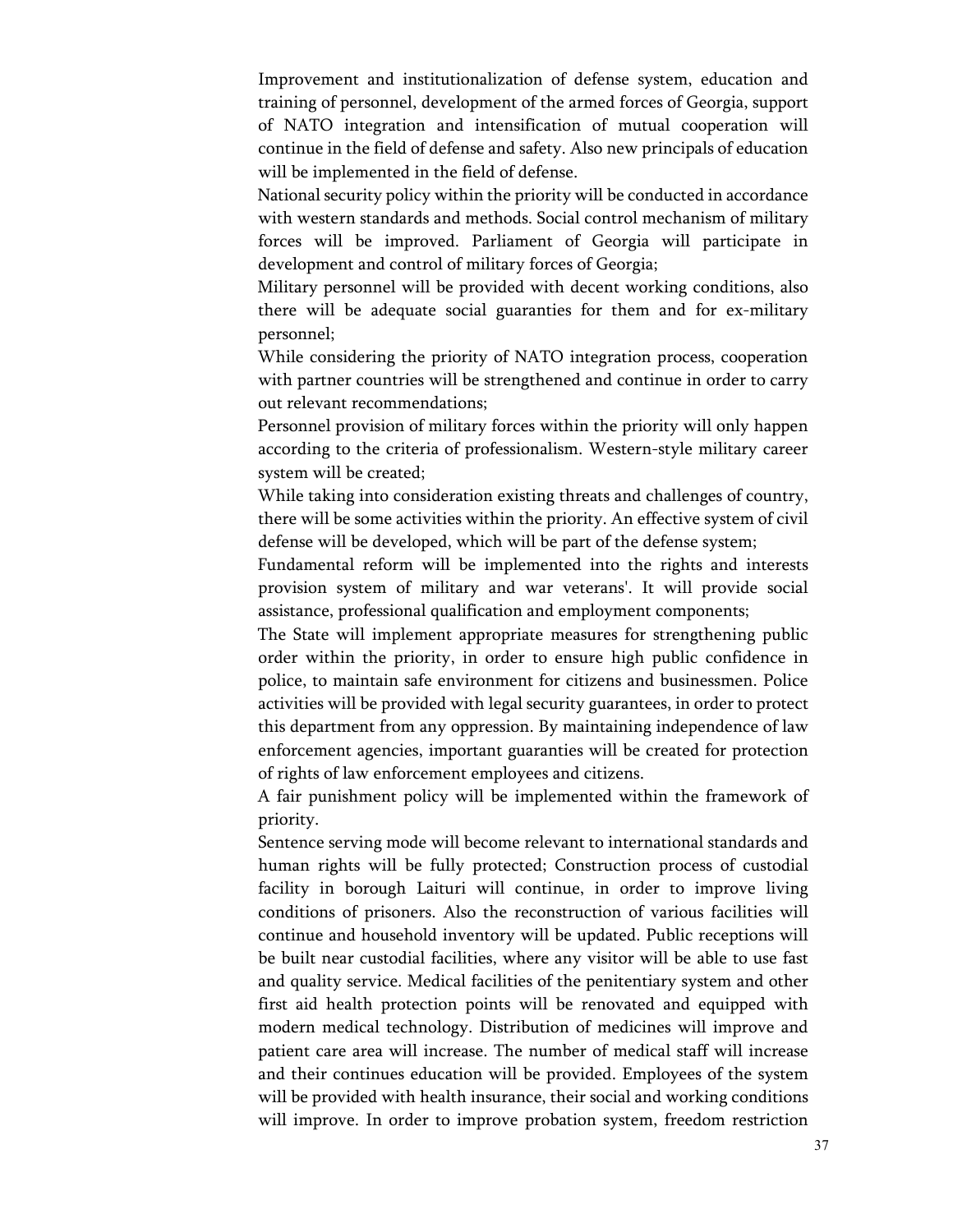facility will start working in full capacity. Probation bureaus will be renovated and equipped with modern technologies. Range of rehabilitation programs will expend;

In order to provide fairest possible system, some topics related to the plea agreement institute will be reviewed within the framework of priority;

An organized and other types of crime detection and investigation will be promoted mostly. Preference will be given to restorative justice and reintegration policies;

Activities, which imply limitation of prosecutors' rights in investigation and criminal prosecution, will be implemented within the framework of priority, in order to protect rights of an accused and of a victim. Prosecutor's function will be to protect the public from crime. Also to protect rights of accused, convicted and victim and to ensure lawfulness of investigative bodies by supervising their activities.

## 2.1 Public order, State Border Protection, and Development/Enhancing of international cooperation (30 01)

In order to increase the public order and public safety in compliance with the international agreements and domestic laws, exchange operative and investigative information, and carry out joint operations, etc. that will be carried out though the Police Attaches, mutual agreements, the mutual assistance and international including regional organizations; International legal cooperation and developing the legal basis; Preparing and concluding bilateral and multi-lateral agreements and monitoring them afterwards; Active cooperation with the Ministry in order to prevent crimes;

Conduct informational campaigns within the framework of the criminal law reform and increase the public awareness level and improve their involvement and access to the public information;

In order to maintain the achievements made in the area of combating against drug abuse, develop close cooperation with other interested states. Ensure participation of the 'Pompidou Group' experts in drafting a new action plan to combat against drug abuse;

Develop a single mechanism against chemical, biological, radiological and nuclear (CBRN) threats, which shall be oriented to such components of managing CBRN incidents, such as prevention, detection, readiness and responding;

Based on the continuous study of the situation existing in regard of CBRN and its assessment periodically review the strategy and action plan and develop capacities of the MOIA in this area; According to the responsibilities undertaken within the visa liberalization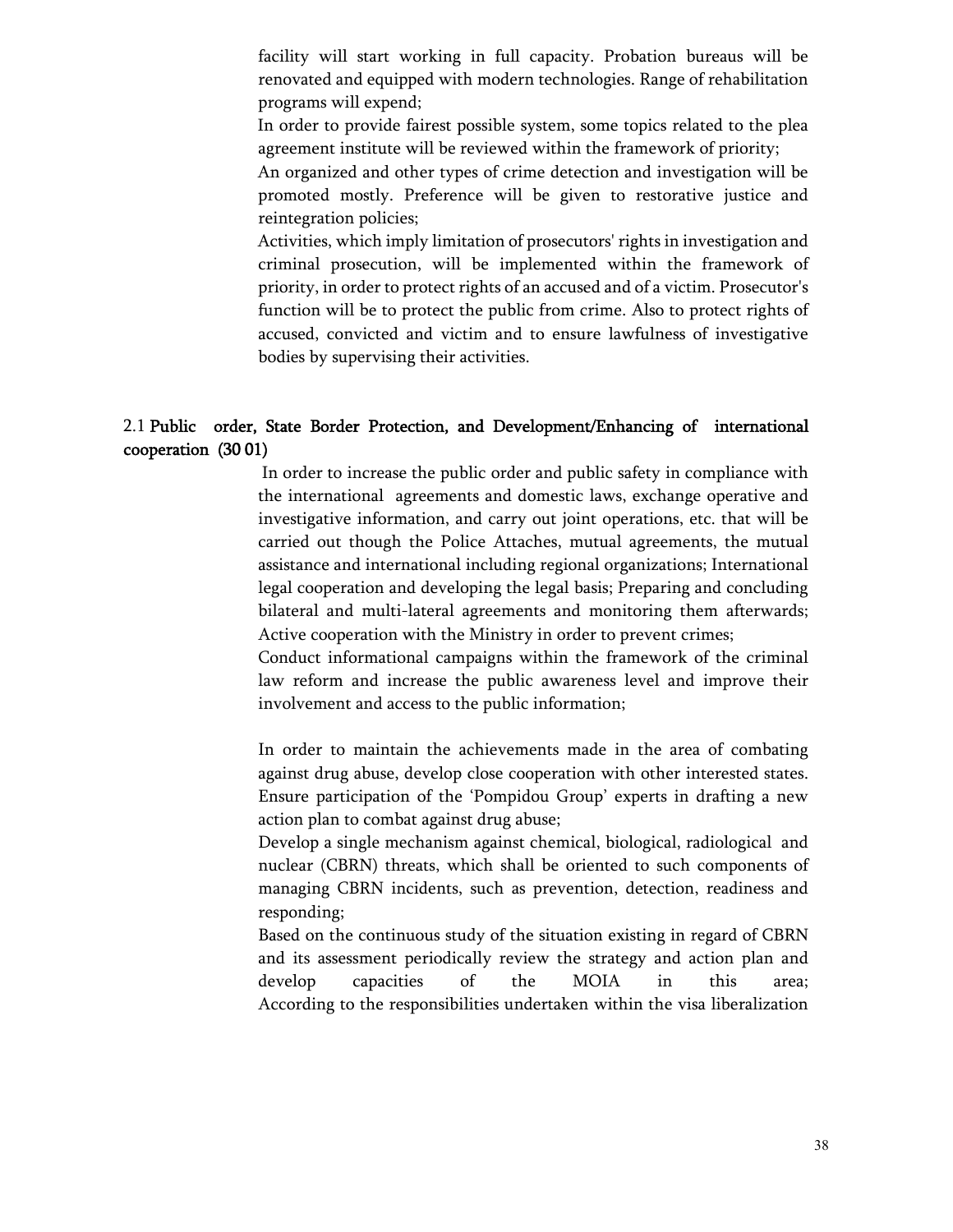regime between EU and Georgia, develop the legal and institutional framework for preventing organized crime and fighting against it;

Ensure regular monitoring on registration of the persons taken in the detention cells, medical examinations and detention cells. Also, inform the detainees (about their procedural rights), provide food to the detainees and improve sanitary conditions for them; Introduce international standards on protection of human rights in detention cells, prevent inhuman treatment and ensure safe environment for the persons arrested and under administrative detention to the maximum extent; Ensure maximum control of the state borders of Georgia and detect and prevent illegal actions; Further development of the coast guard capacity controlling compliance with the legal regime on the sea under Georgia jurisdiction, prevent, detect and stop violations through vessels, monitor Georgian and foreign ships activities, and ensure seafaring and navigation safety, carry out search and rescue operations on sea, monitor implementing harbor protection and safety measures, protect strategic facilities from the seaside; Carry out comprehensive search and rescue operations during daylight or at night notwithstanding unfavorable meteorological conditions;

Develop a new policy to recruit more females to increase the total number of females employed by the MOIA; Completely rehabilitate buildings and premises on the balance sheet of the MOIA and construct new buildings, equip it with defense systems, improve the infrastructure and material and material and technical basis.

## 2.2 Support to maintenance of combat readiness of the armed forces and capacity development (29 01)

Develop and implement the defense policy. Considering the current security environment, in order to protect independence, sovereignty and territorial integrity of the country, as well as to carry out effectively the tasked assigned to the Georgian armed forces, maintain the current defense capacities. Ensure implementation of the functions and objectives of the Ministry of Defense.

Taking into account the national security environment, ensure readiness of the Georgian armed forces to stop possible military aggression and participate in reinforcing the regional and international security. In view of the threats and challenges confronting Georgia, equip the armed forces with modern armament.

2.3 Build the penitentiary system up to the international standards(27 01) Develop and implement a relevant policy in order to approximate the penitentiary system to the international standards. Coordinate relations with various state bodies and organizations, and conclude cooperation agreements and memorandums;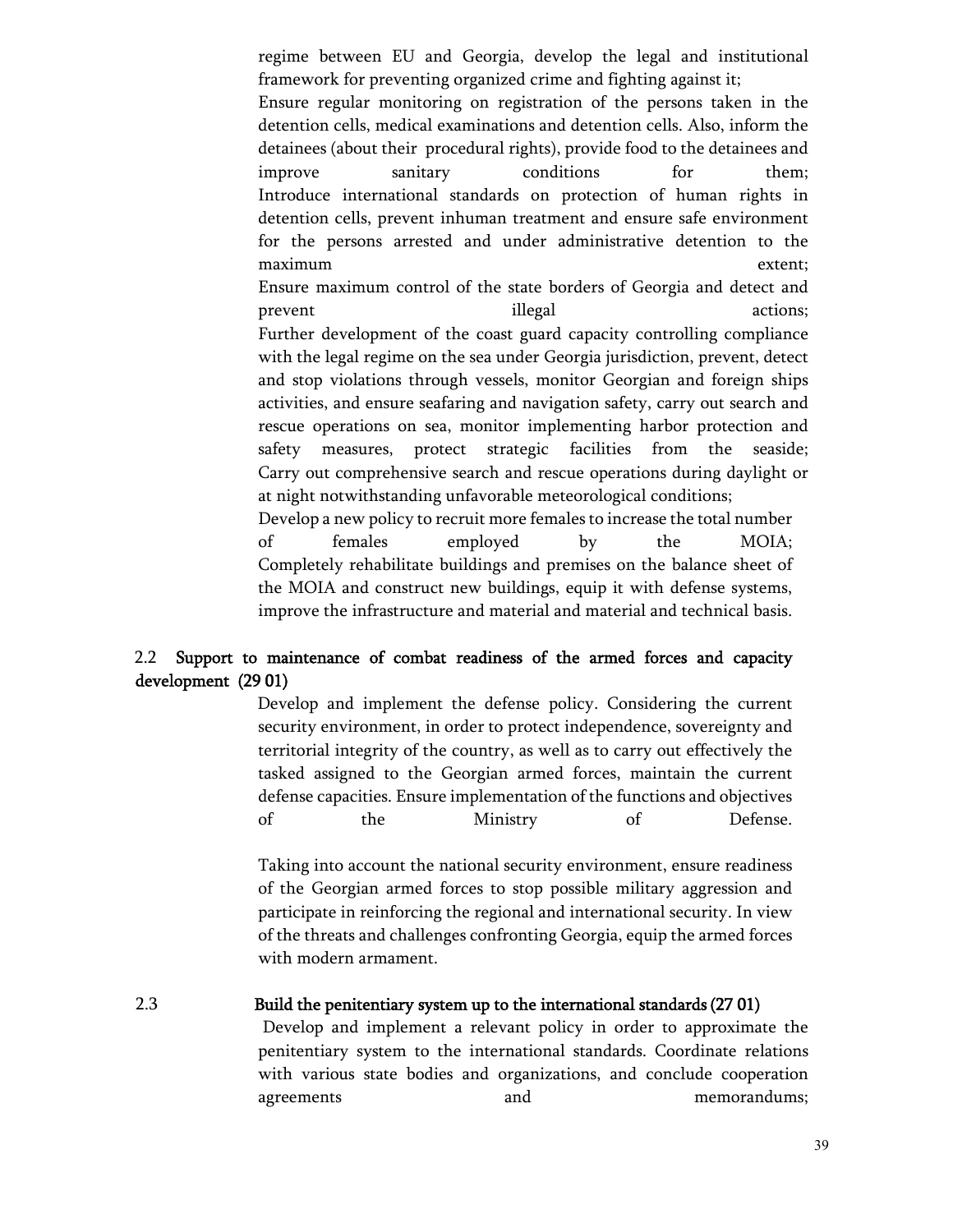Further develop the infrastructure in the penitentiary facilities and equip it with relevant vehicles/equipment and furniture;

Improve the living conditions for the convict/defendant renewing soft furniture and purchase of personal hygiene items;

Purchase of necessary items for personal hygiene;

Make education accessible to those placed in the penitentiary system through developing vocational and trade programs. Besides, in order to facilitate community reentry of the convict/defendant facilitate their employment and set up an enterprise zone; Provide equivalent medical services to those placed in the penitentiary system.

Besides, carry out preventive and proactive measures according to the penitentiary health care standard in respect securing hygiene, control of transmittable diseases and the mental health protection;

Reinforced legal guarantees for the convict/defendant in the penitentiary system through maintaining the access to appeal procedures envisaged by the Imprisonment Code and increasing the awareness level.

### 2.3.1 Develop and manage the penitentiary system police and improve the living conditions for the convict/defendant (27 01 01)

The measures to improve living conditions for the convict/defendant envisage:

Purchase of soft future, personal hygiene items and in case of necessity relevant uniforms, maintain quality food service, access to education – develop vocational/trade/educational programs and build relevant infrastructure and employ the convicts; Reinforce the legal guarantees for the convict/defendant in the penitentiary system, maintain accessibility to complaint procedures envisaged ty the Imprisonment Code, increase awareness of the inmates and fully informing them about their rights (complaints, disciplinary and administrative procedures);

Provide uniforms and soft furniture to the employees and the military servants in the penitentiary system.

## 2.3.2 Provide equivalent medical services to the convicts and defendants in the penitentiary system.

(27 01 02)

Prevention of contagious and non-contagious diseases in the penitentiary system, epidemiological monitoring and surveillance;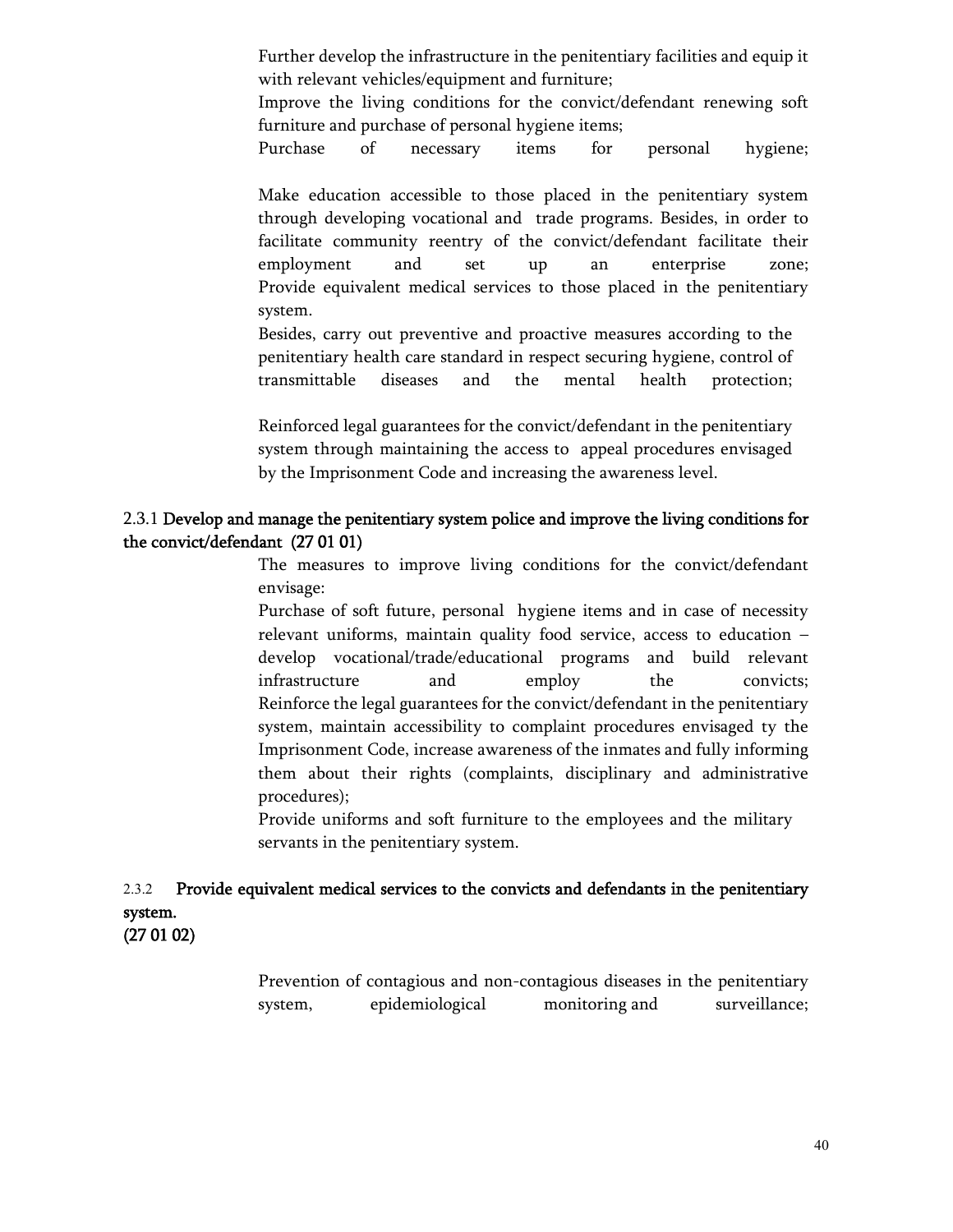Functioning of the primary health care and provide relevant medical services;

Provide the defendants and the convict with medications and provide specialized medical service inside and outside the penitentiary system; Ensure prevention, diagnostics and treatment of HIV, TB, and C Hepatitis; Provide psychiatric assistance for the convicts, and treatment and rehabilitation for drug abusers; Release the convicts with terminal diseases from sentence;

2.3.3 Improve the infrastructure in the penitentiary system (27 01 03)

In order to improve the current infrastructure and living conditions in the penitentiary system the following will be carried out: Continue construction of a new facility in Village of Laituri in Ozurgeti District;

Construction of a facility for the juveniles of 14-21 years old will start; Carry out repairs/construction works in the current facilities of the Ministry of Corrections;

Equip certain facilities with relevant machinery and equipment, and furniture and fixtures;

Construct citizens reception hall in #14 Prison; Construct the facility of the Escort and Special Purpose West Division Base on the territory of #2 Prison; Arrange rooms for necessary trade, professional, educational and recreational courses and programs.

#### 2.4 State Security Service of Georgia (60 00)

Protect the constitutional order of Georgia, its sovereignty, territorial integrity and military potential from illegal actions of special services of foreign countries and certain persons; Detect changing the constitutional order of the state and unconstitutional and forceful change of the Government and protect against it; Fight against terrorism; Fight against transnational organized and international crimes creating threats to the state; Carry out prevention, detection and stopping corruption cases; Protect the state secretes regime, and implement the measures envisaged by the Georgian laws in order to protect state secretes and monitor their implementation;

Protect the country against foreign threats.

#### 2.5 Increase the public safety level (30 06)

 Create the single system of managing emergency situations in order to improve the civil safety level, prevent emergency situations, to ready to response to them and organize activities to eradicate the damage inflicted as well as coordinate implementation of the national plan of the civil safety to achieve the civil safety objectives; Develop and adopt sub-legislative acts envisaged by the Law of Georgia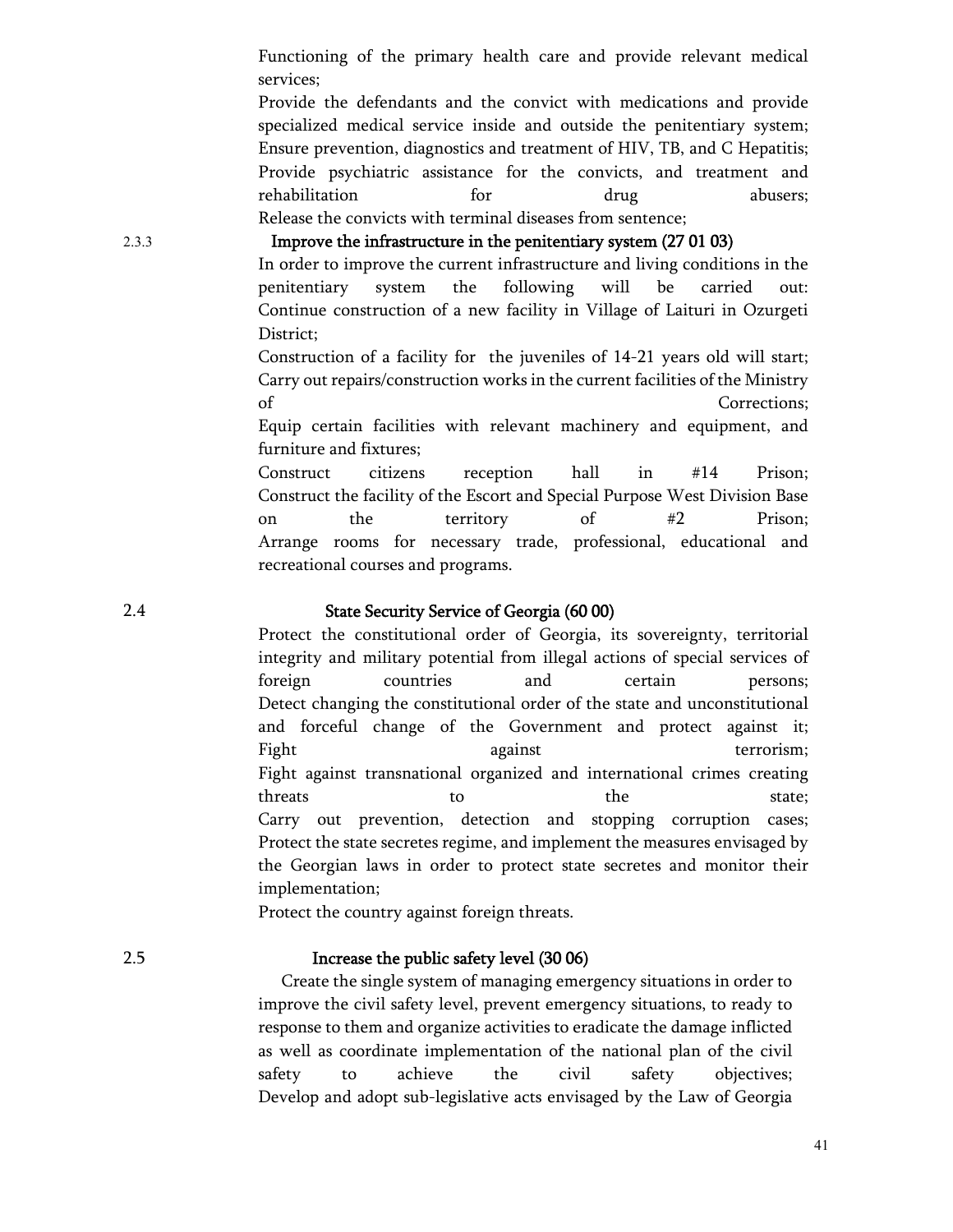Strengthen the capacities of LEPL Emergency Management Agency.

#### 2.6 International Cooperation (29 06)

Accessing to the European and Euro Atlantic Structures and support to the regional and international security, deepening cooperation with NATO, EU and other international organizations in the area of defense and security are main priorities of Georgia's foreign and security policy. Participate in Resolute Support Mission (RSM) and NATO Rapid Response Forces (NRF) in order meet the obligations undertaken in front of the Alliance and in order to ensure international security. Active cooperation with EU and participate in the missions conducted in Central African Republic (EUMAM RCA), in Mali (EUTM Mali) and Ukraine (EEAM Ukraine) under the aegis of ER within the framework of the EU single security and defense policy. – The Program also envisages holding international conferences and events in the area of defense and security.

## 2.7 Program for investigation supervision, support to the prosecution, and combat against and prevent crime (26 02)

Main directions of Program for investigation supervision, support to the prosecution, and combat against and prevent crime are the following: Conduct independent, objective, effective investigation procedural supervision and prosecute – the manual for investigating and prosecuting corruption crimes committed by legal persons will be developed, that will facilitate conduct of investigation and procedural supervision by investigators and prosecutors. Ensure protection of human rights up to the international standards – protection of human rights in course of investigations and prosecution; identify the causes of violation of positive obligation of the state and take into consideration recommendations of international and human rights protection organizations; conduct effective investigations and prosecution of facts of domestic violence, torture, improper treatment, violation of minority rights in observance of international standards. Develop and adopt the Code of Ethics for employees of the Prosecutor's Service of Georgia (PSG) – Code of Conduct addressing the challenges conformed by the PSG will be developed; vague norms of the current Code of Conduct will be clarified; offenses envisaged by the Code of Conduct will be further specified. Improve the working environment and system of motivation in the PSG – e-case management system for criminal cases will be further developed; e-management software for HR management tailored to the needs of PSG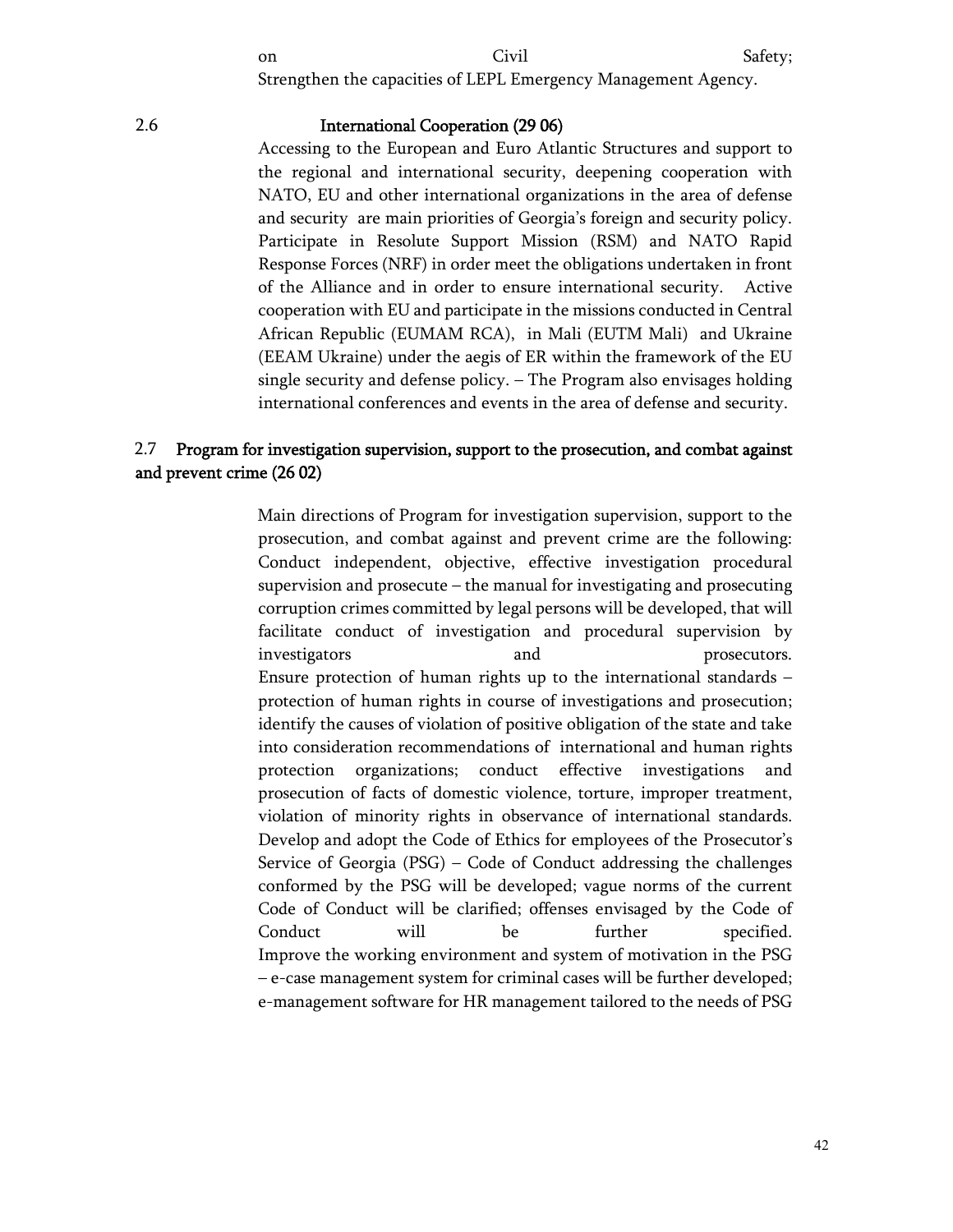will be developed; electronic modules for workload of Prosecutors will be introduced.

Accountability to the community – in order to ensure transparency of PSG activities and accountability to the community effective mechanisms to relate with the mass media will be developed, and the current mechanism used to deliver information to the public will be further developed; the institute of witness and victim coordinators will be further developed; local councils will be set up. Increase the role of the PSG in preventing crimes – a relevant strategy will be developed and relevant legislative changes will be made. Juvenile Justice – Prosecutors will be retrained in juvenile criminal cases. Besides, the practice of applying coercive measures against juveniles will be corrected to meet the international standards.

### 2.8 Support to scientific researches (29 07)

 Conduct scientific researches in the field of defense in order to improve defense capacity of Georgia and develop military industrial complex. Deepen technical scientific researches in energy security, upgrade production bases and bring them in compliance with modern standards, and modernize and restore the existing weaponry and equipment in the armed forces.

## 2.9 Prevention of economic crimes (23 03)

Combat against financial and economic crimes, increase the degree of sound competitiveness in the country, protect legal economic activities and develop a sound system in office; Study accumulated experience in regard of selection criteria of the personnel in Georgia and abroad; hold joint conferences and seminars with relevant agencies in foreign countries in order to share experience; Toughen monitoring at economic borders of Georgia in order to prevent avoidance of taxes, as well as to conduct preventive activities to avoid further crimes.

### 2.10 Infrastructure Development (29 05)

Develop the military infrastructure, namely, construct and well arrange military bases, barracks and cafeterias, which are necessary for military servants to carry out their duties adequately under dignified conditions. Besides, improve the food system which includes rehabilitation of buildings and constructions, develop water supply system, equip the kitchen with relevant equipment and furniture and provide field cafeterias and kitchen containers. Rehabilitate and develop military bases, provide infrastructure for trainings and exercises, rehabilitate engineering structures and communications.

## 2.11 Increase safety of national treasure, diplomatic representations and Patriarch's Office (30 02)

Ensure protection of diplomatic missions and residential places of their Heads, as well as state facilities of special significance, national treasure,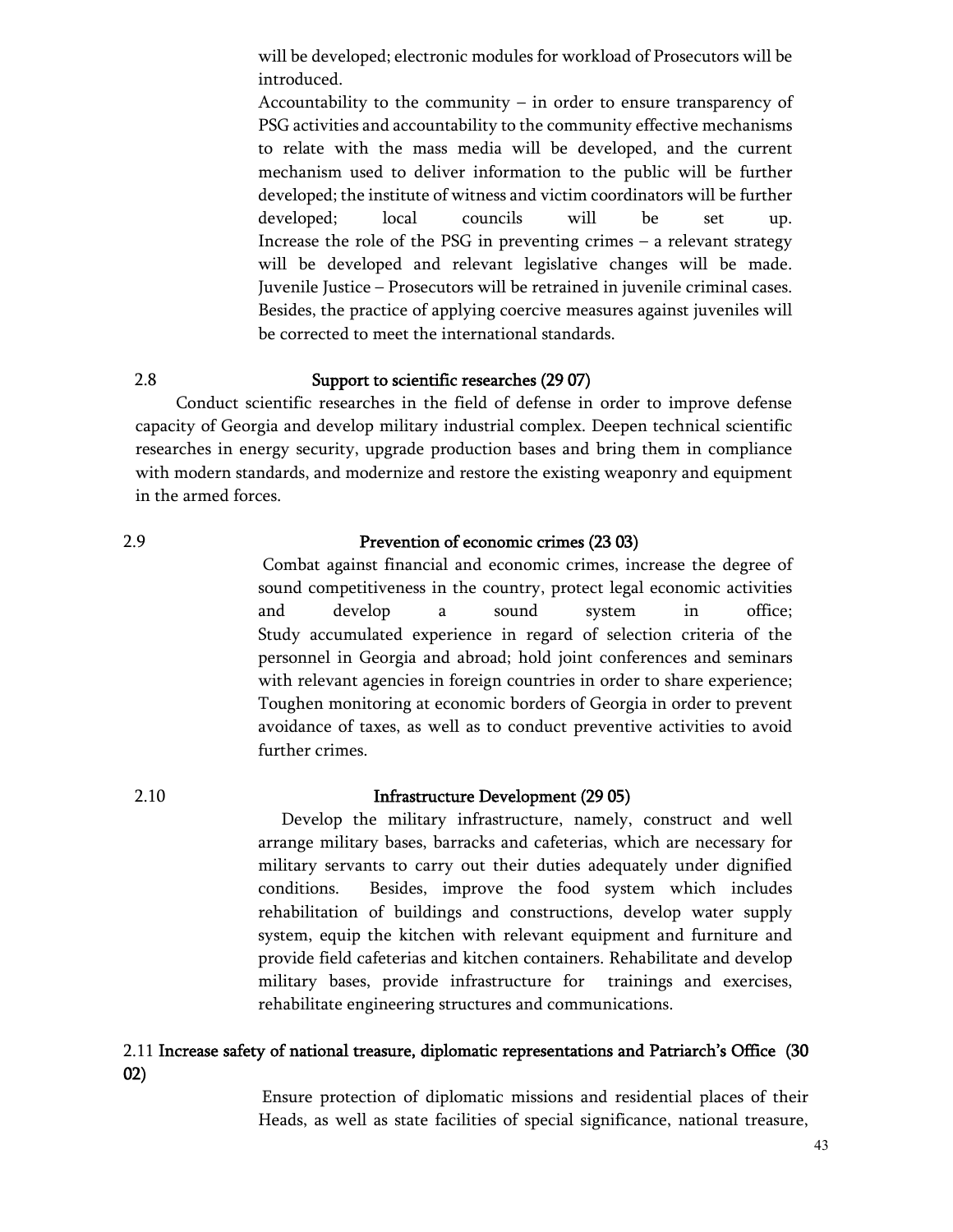Patriarch's Office and other important facilities; Reconstruct the parking lot of the Security Policy, renew the motor pool and produce and install guard booths for the facilities which require permanent supervision; Renew patrol and guard groups;

Equip the facilities with modern security alarms.

## 2.12 Further develop the probation system (27 02)

Develop administrative capacities of LEPL National Probation Agency; Implement rehabilitation programs and get probationers involved in them;

Facilitate implementation relevant measures in regard of home arrest used as a type of punishment for juveniles. Launch new half-way houses for female convicts for their rehabilitation and community reentry;

## 2.13 Management, control, communications and computer systems (29 04)

The program includes development of communications and information systems, IT and cyber security. Secure, uninterrupted connection and coordinated actions supported by modern secured communications. Avoid harmful actions from a rival in order to secure data and information, reduce negative effects and restore functioning of all elements in the shortest periods. Further develop mobile and stationary management and control systems of the Sub Divisions.

## 2.14 Reimbursement of the service costs of 'cancelled flights' envisaged by the international agreements signed by Georgia (including covering the prior year arrears) (24 06)

Enhance the integration process of Georgia in the Europe's common airspace;

Facilitate the international anti-terrorist activities within the competences; Increase the level of security of flights and aviation safety;

Provide air navigation an pilots for the US military aviation;

Ensure fulfillment of conditions envisaged by the agreement with the NATO members with the other states participating in the program Partnership for Peace.

## 2.15 The Staff of the National Security Council of Georgia (03 00)

Adopt high level decisions in regard of organizing military development and defense of the country; work out drafts for the structure and number of military forces; coordinate the national security policy within the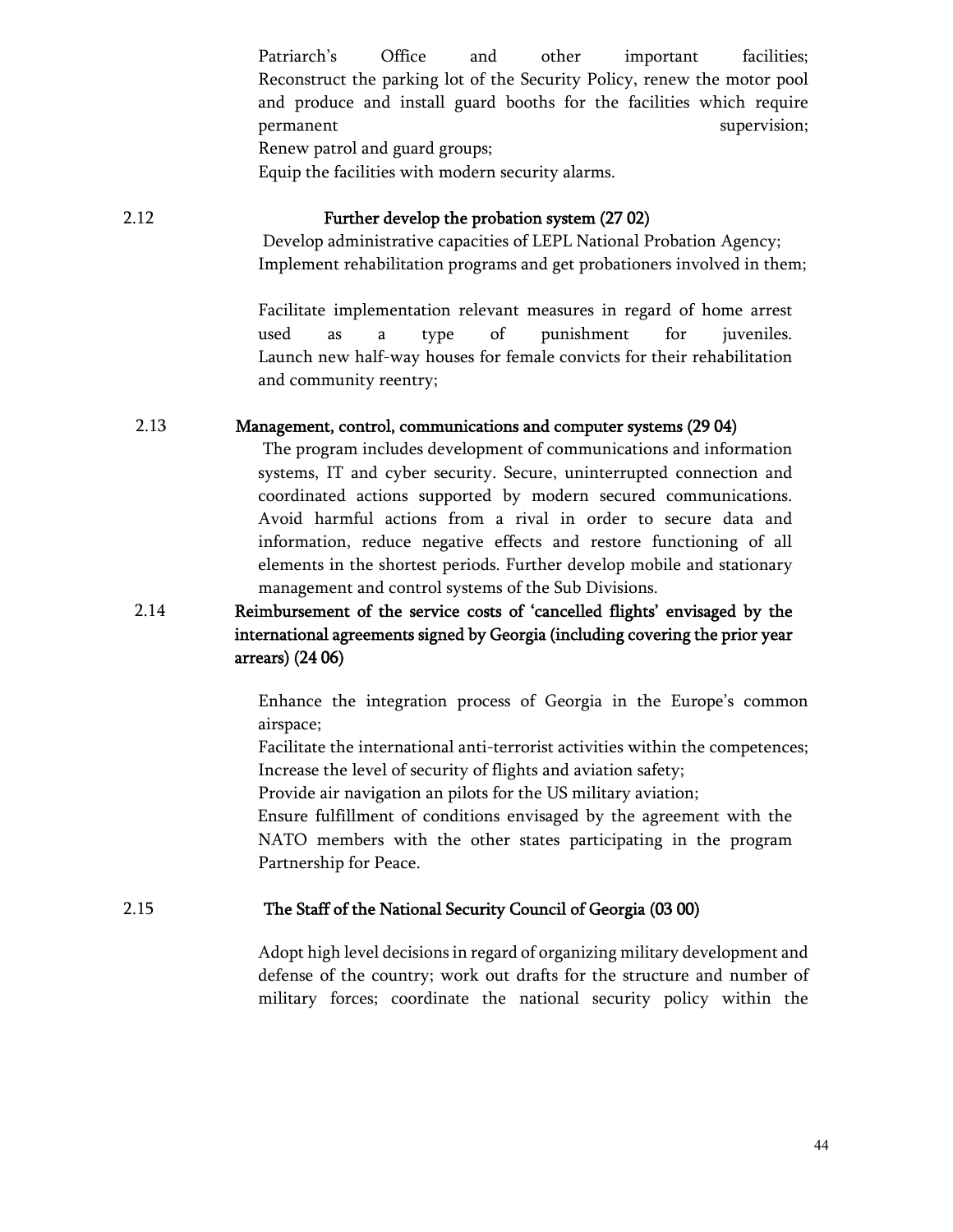competencies envisaged by law and ensure participation of the Secretary of the National Security Council.

Draft and make expertise of acts on information and analytical activities for defense, security and military development of the country, prepare informational and analytical materials and provide these materials to the President of Georgia and the members of the Security Council.

Prepare drafts of conclusions and decisions of the National Council of Georgia in regard of the activities envisaged by the Georgian law in the area of defense and security of the country.

#### 2.16 Crime Prevention and Innovation Programs (26 07)

The Program aims at crime prevention, rehabilitation of former inmates and their community reentry as well as institutional development of mediation. To achieve the goal projects in several directions will be implemented. The projects are:

Rehabilitation of former inmates and their community reentry – carry out measures facilitating their reentry in the community as its full members. It consists of three main stages. At the first stage the focus will be made on addressing physical and psychological problems of former inmates; at the second stage beneficiaries will be involved in vocational training courses based on their experience and education; at the third stage the focus will be made on employing the beneficiary.

The first level prevention of crime which means to help young persons in their physical, cognitive mental and social development. Activities in this direction are based on the informal education principle which aims at contributing to development of sound and competitive community and develop the culture of volunteerism among the youth; The second level prevention of crime aims at channeling the energy and potential of the youth (those confronting the risk of committing a crime) to useful activities. Focus groups for these directions are: the young with anti-social/delinquency behavior, the minors who dropped out of schools. The youth who exited the child care, persons who have not reached the age of criminal liability, and who committed illegal actions and minors of the former convicts and inmates. Diversion and mediating of minors who have committed less severe crimes and a minor who committed a severe crime but do not have criminal history allow the Prosecutors to apply their discretionary power and divert them and involve them in relevant programs which will be oriented on their rehabilitation and community reentry. Institutional development of mediation within the framework of which it is planned to improve the role of mediation, its scope and institutional framework. In this regard activities have been carried out to enhance forms of mediation and fields, including the criminal field.

### 2.17 Build up and mange material reserves of the state (30 05)

|          |    |     |         | Monitor the quantity and quality of protection of the state material |
|----------|----|-----|---------|----------------------------------------------------------------------|
| reserves | ın | the | storage | facilities;                                                          |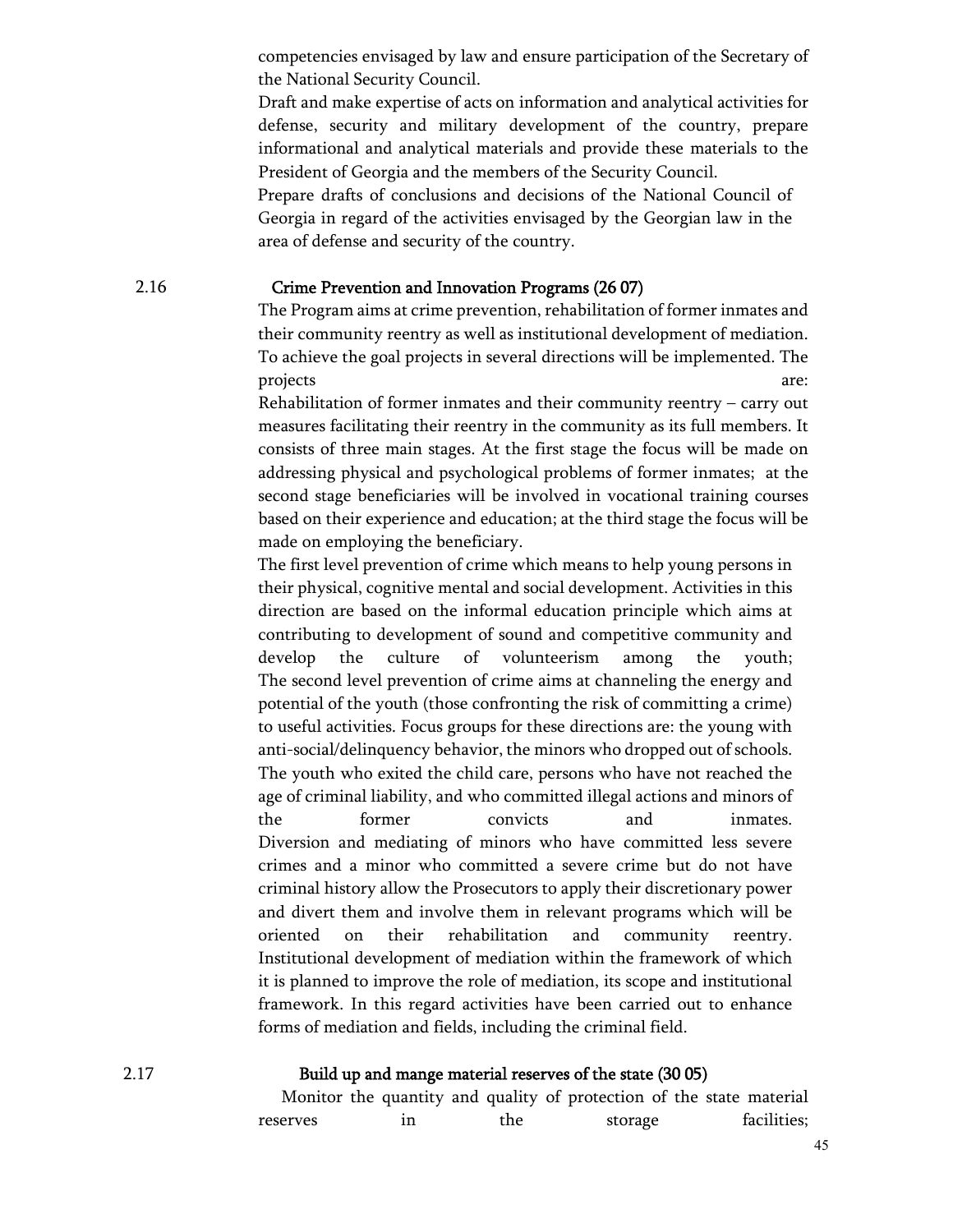Record and account for the state material reserves designed to be stored under supervision;

Develop the methodology for accumulating state material reserves and correctly managing and storing them.

#### 3 Regional development, infrastructure and tourism

General regional and infrastructure development of country is a special priority in order to ensure better domestic and international integration. With the development of tourism the country will be established as a regional center;

Traffic, energy, water infrastructure construction and rehabilitation and regional development are still current issues of the country.

The work on international, national and local roads will continue and their condition will be improved, in order to increase the volume of trade and the internal interconnection, as well as, to increase role of Georgia in regional and international turnover and transit. The construction of east-west highway and Kutaisi and Kobuleti bypass roads will continue with high pace. Roads of international, national and local importance will be constructed and improved on the whole territory of the country. Highquality and safe road infrastructure will be created in order to support the development of domestic freight turnover, import, export and transit. Resorts and other regions will be provided with better accessibility. Investment attraction in this field will continue, which will support growth of country's trade, tourism and transit potential, as well as, support construction of new enterprises and job creation;

Exporting potential in energetics field and role of Georgia in the east-west energy corridor will increase by attracting the powerful flows of foreign and local investments and by diversifying supply sources. Reliable, diversified and sustainable energy system is one of the preconditions for maximizing production and export potential. The goal of Georgia is to become a significant exporter of electricity in Turkey, Europe and the Middle East. The energy sector of Georgia is particularly attractive because of 500 kilovolt high-voltage transmission line connecting with Turkey which is in process of construction and because of other energy projects.

In various cities of Georgia water supply and sanitation infrastructure rehabilitation works will continue. Construction and rehabilitation of water pipelines, cleaning facilities and reservoirs will continue, coastal protection assurance measures and constant monitoring of rivers and sea coastal lines will also take place in order to Identify risky areas and conduct shore protection works; Support of Georgian cities and recreational areas and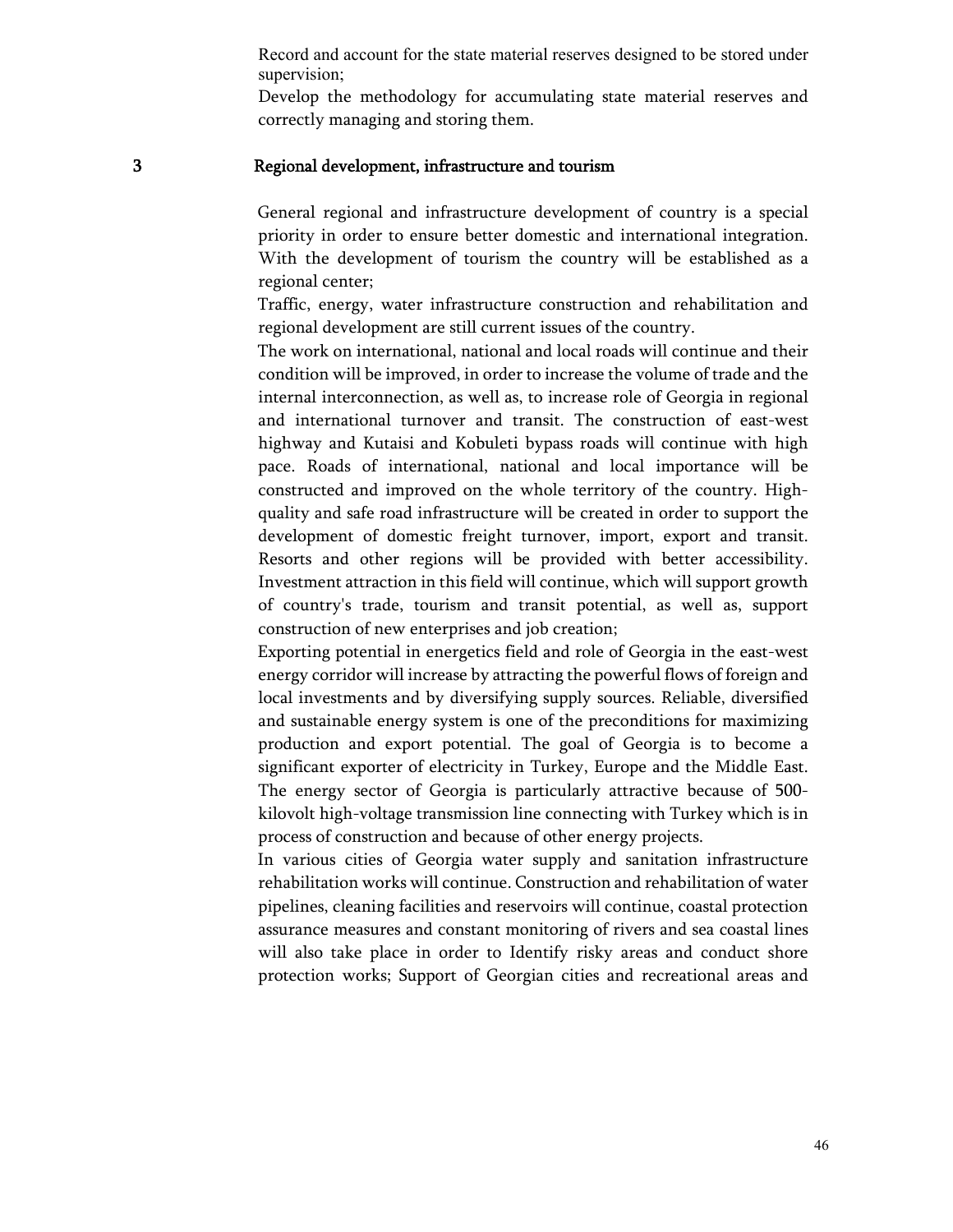attraction of investments in tourism infrastructure will continue in order to promote tourism.

#### 3.1 Road Infrastructure Improvement Activities (25 02)

Due to its geographical location Georgia has acquired the status of important transport corridor connecting Europe and Asia. As land transportation accounts for major part of cargo transport one of the most important direction is motor roads. Increased demand on land cargo transportation lead to necessity of reconstruction of existing roads, renewal-modernization of road infrastructure and in some cases construction of new, safe road sections bypassing main towns, which frees up certain territories. This will be basis for tourism development and for construction of new tourism facilities.

Integration of Georgia's road network in international communication system, enhancement of capacity of the country's motor roads, development of motor road corridor and increase competitiveness of international transit, improvement of international and regional motor road links, ensure matching of motor road network development rate with increased economic activity of population, intensive auto mobilization level and increased transport flow level.

#### 3.1.2 Construction and Operation and Maintenance of Roads (25 02 02)

Rehabilitation of international and intrastate roads;

Periodic repair and rehabilitation, reconstruction-modernization and development of roads connecting to settlements and resort centers, historic and cultural monuments, as well as to neighboring countries; Carry out works for natural disaster liquidation and prevention; Ensure cargo transportation, uninterrupted and safe passenger

transportation on motor roads.

#### 3.1.3 Construction of Highway (25 02 03)

Construction-rehabilitation of highways in international transportation corridors for enhancement of Georgia's road infrastructure, to ensure increase of vehicle traffic capacity and safe transportation.

#### 3.2 Rehabilitation of Regional and Municipal Infrastructure (25 03)

 The objective of the Regional and Municipal Infrastructure Rehabilitation Program is to implement various types of infrastructure projects in municipalities and conduct various related procurements; conduct construction-repair rehabilitation works at facilities of state importance (administrative, strategic, military, police and other facilities). The program envisages also procurement of construction and rehabilitation works and related various services for enterprises under the Ministry management and for carrying out respective functions. Arrangement, management and closure of non-hazardous waste landfills at municipalities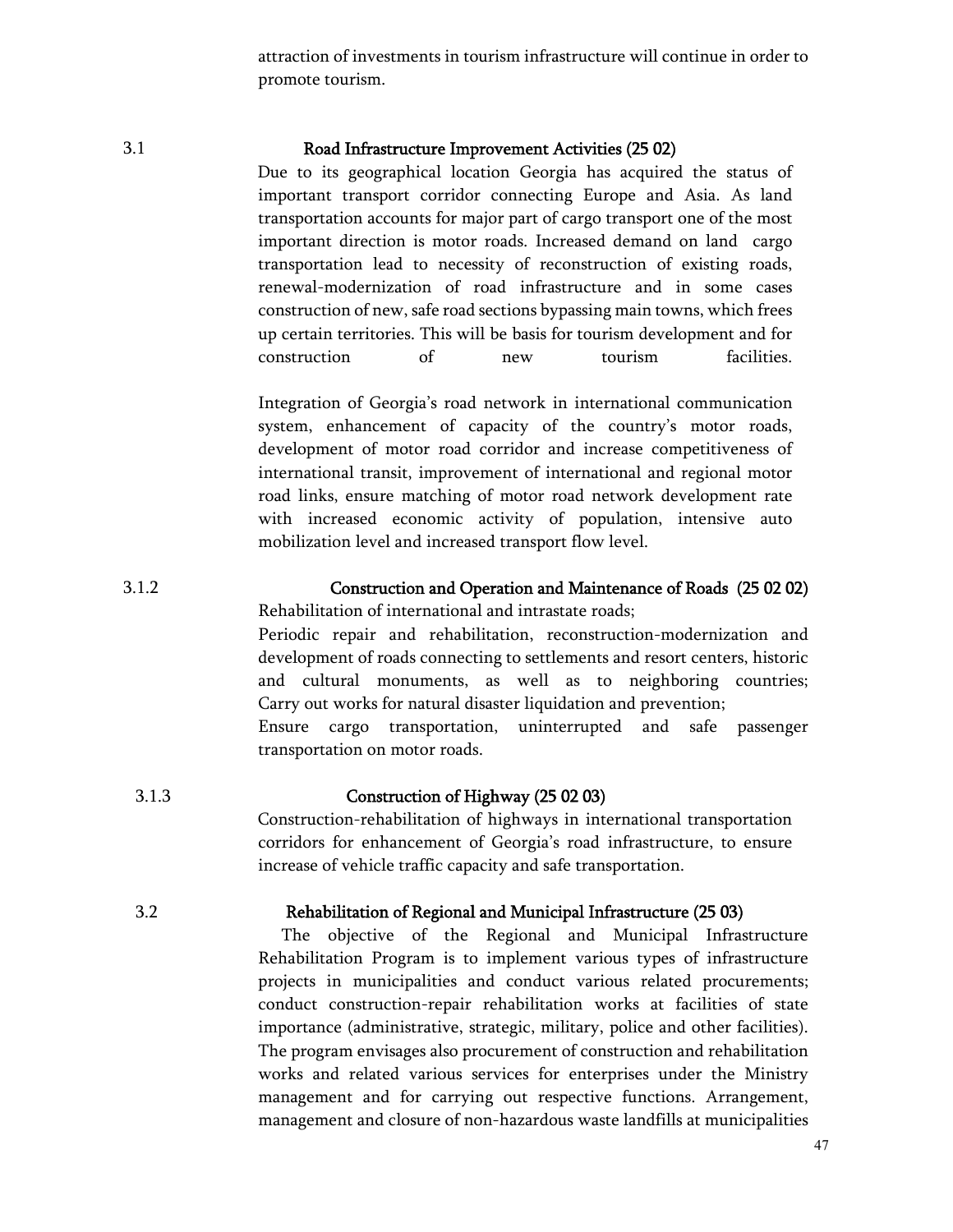(excluding Tbilisi city and Ajara Autonomous Republic) and arrangement and management of waste transportation stations.

Implementation of activities for preparation of the projects financed by donors, preparation and analysis of design documentation.

### 3.3 Restoration-rehabilitation of Water Supply Infrastructure (25 04)

The objective of the Restoration-rehabilitation of Water Supply Infrastructure Program to ensure 24 hour water supply that is ecologically clean, filtrated, free from accidental mix of surface and underground water for population and entities in municipalities; restoration-rehabilitation of water supply and sewerage systems in big towns and villages of Georgia; Arrangement of water supply headworks and construction-rehabilitation of waste water cleaning facilities;

Implementation of water supply infrastructure projects at tourism/recreation centers.

#### 3.4 Development of Electricity Transmission Network (36 03)

Construction-rehabilitation of high and medium voltage electricity transmission lines, rehabilitation of electricity transmission lines with neighboring countries and construction of new lines. Establish modern technologies at obsolete substations of the system and construction of new substations of various capacities. Arrangement of electricity transmission network appropriate for development of free industrial zone.

#### 3.5 Prepare and Manage Policy in Energy Sector (36 01)

Prepare energy security state policy, monitor implementation of state strategy and state programs and coordinate their implementation.

Support to attraction of investments in energy sector.

Prepare state policy for exploration of additional, alternative and renewable energy sources, priority use of energy sources and for ensuring stable development of the sector.

Support to sustainable development of the country.

Monitor implementation of existing sharing contracts; coordinate activities of current investors; monitor oil and gas operations; review, agreement and monitor implementation of annual working plans and budgets of companies.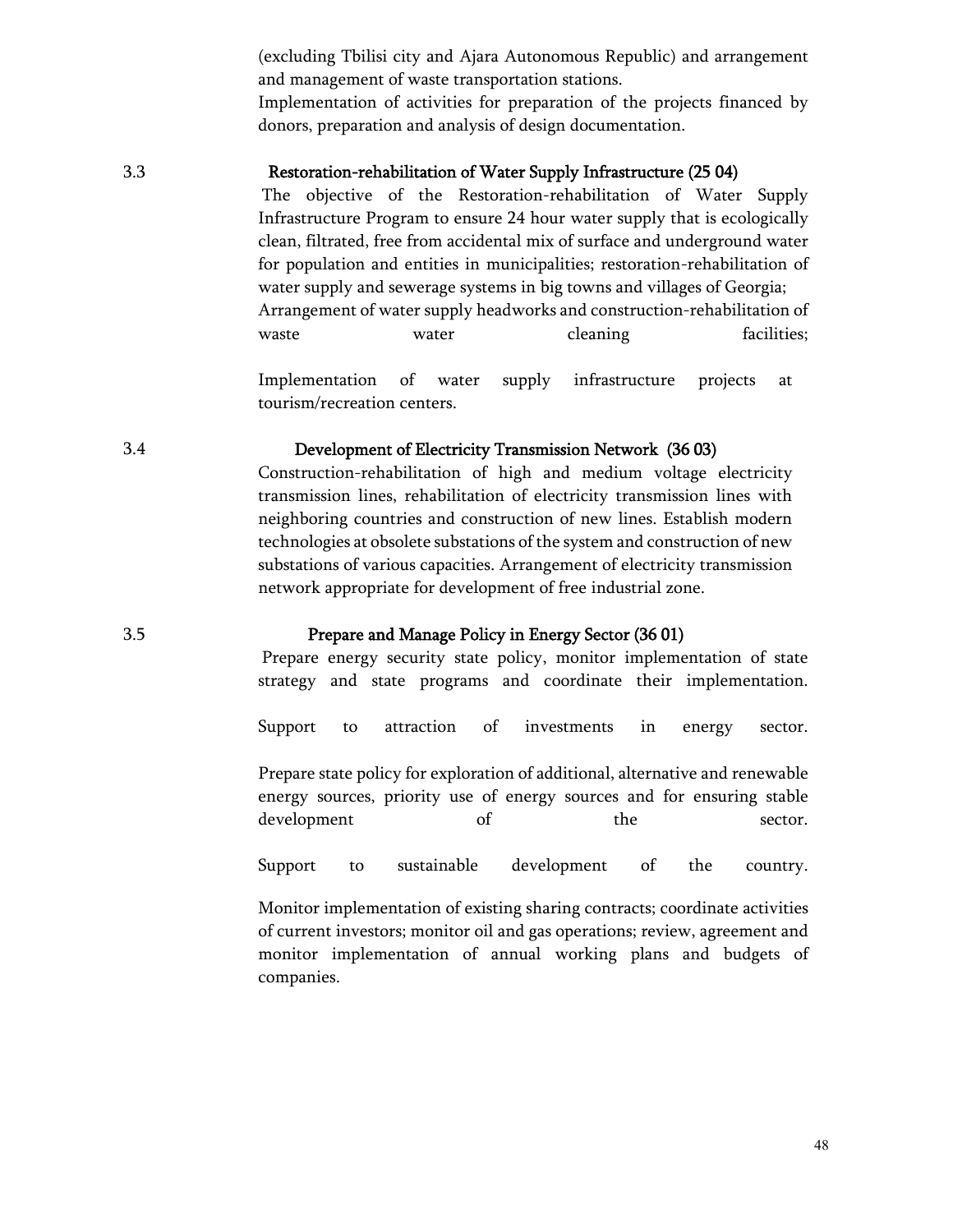Obtain, process and systemize all types of technical information from investors; review compliance with international standards of oil and gas operations; create unified regulation framework for oil and gas operations, oil processing, gas processing and transportation of oil products.

Support to attraction of investments in the fields of oil and gas resources extraction and oil processing.

Search for potential investors for extraction of hydrocarbons in Georgian section of the Black Sea shelf.

Gasification of villages without natural gas (about 113 villages in various regions of Georgia (Imereti, Kakheti, Shida and Kvemo Kartli, Samegrelo, Racha, Guria and Samtskhe-Javakheti).

Reimbursement of natural gas consumption costs for population constantly residing in Kazbegi municipality and high-mountainous villages of Dusheti municipality during respective periods for beneficiaries defined under the program.

#### 3.5.1 Policy Implementation in Energy Sector (36 01 01)

Prepare energy security state policy, monitor implementation of state strategy and state programs and coordinate their implementation.

Support to attraction of investments in energy sector of Georgia.

Prepare state policy for exploration of additional, alternative and renewable energy sources, priority use of energy sources and for ensuring stable development of the sector.

Support to sustainable development of the country.

Monitor implementation of existing sharing contracts; coordinate activities of current investors; monitor oil and gas operations; review, agreement and monitor implementation of annual working plans and budgets of companies.

Obtain, process and systemize all types of technical information from investors; review compliance with international standards of oil and gas operations; create unified regulation framework for oil and gas operations, oil processing, gas processing and transportation of oil products.

Support to attraction of investments in the fields of oil and gas resources extraction and oil processing.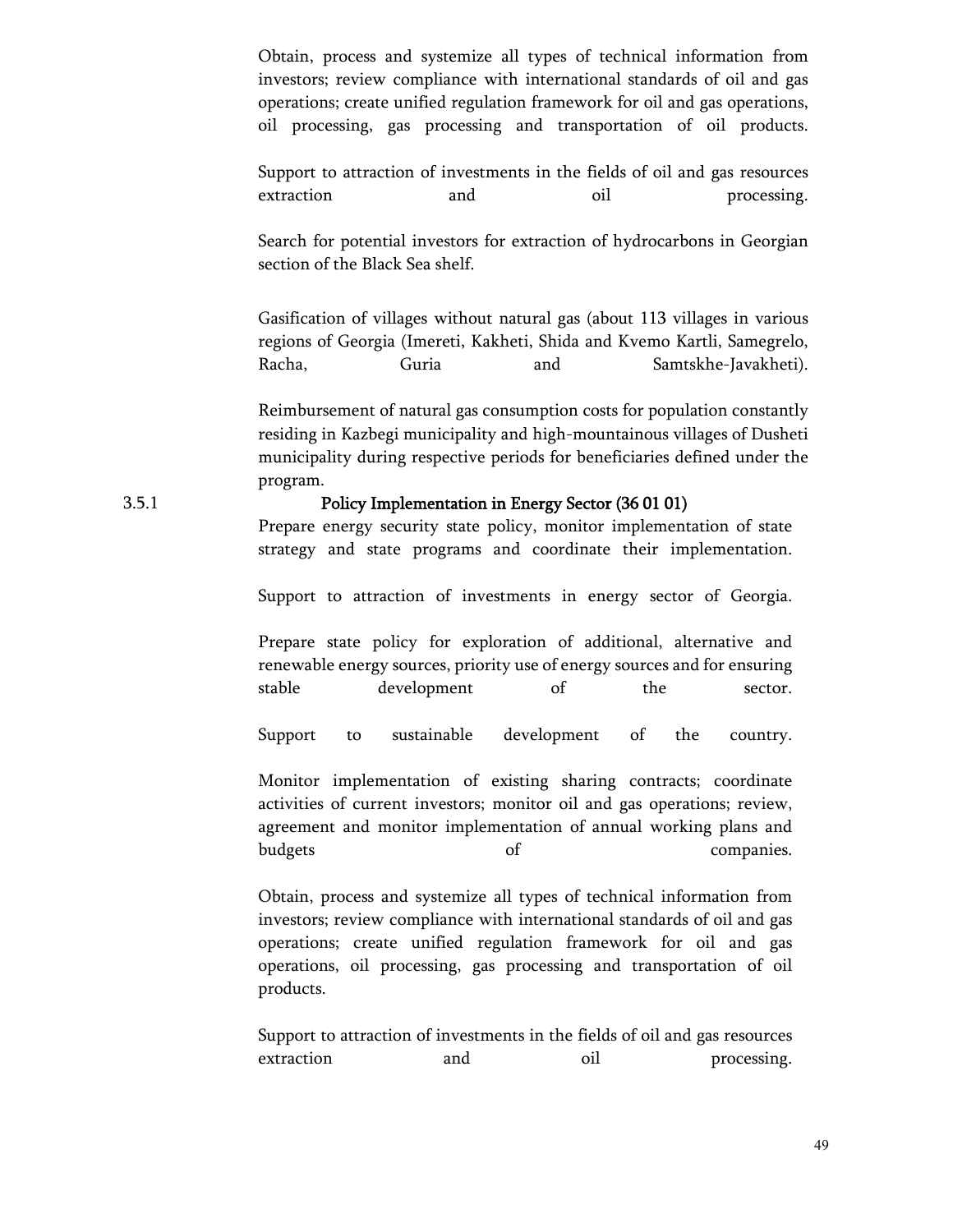Search for potential investors for extraction of hydrocarbons in Georgian section of the Black Sea shelf.

## 3.5.2 Improve Electricity and Natural Air Supply to Population (36 01 02) Gasification of villages without natural gas (about 113 villages in various regions of Georgia (Imereti, Kakheti, Shida and Kvemo Kartli, Samegrelo, Racha, Guria and Samtskhe-Javakheti).

## 3.5.3 Reimbursement of natural gas consumption costs for population of Kazbegi municipality and high-mountainous villages of Dusheti municipality (36 01 03)

Reimbursement of natural gas consumption costs for population constantly residing in Kazbegi municipality and high-mountainous villages of Dusheti municipality during respective periods for beneficiaries defined under the program.

### 3.6 Support to Tourism Development (24 05)

In order to popularize Georgian tourism and enhance awareness of the country, participate at international tourism fairs, give presentations, arrange press and introductory tours for the World's leading tour operators and mass media, broadcast advertisements on the World's leading TV stations, publish promotional material and disseminate it through on-board journals and various international mass media, make presentations at targeted markets and conduct marketing campaigns, conduct fast and effective marketing campaign on internet;

Participate in various forums, conferences/working meetings to strengthen relationships with various countries, international and donor organizations;

Conduct research of resorts and resort potential for further development of tourism;

Research specific routes for development of new tourism products and diversification of existing one and conduct marking of worked out routes;

Place informative boards at big towns attracting tourists and arrange small tourism infrastructure;

Open new information centers and improve the hotline to render high quality service to tourists;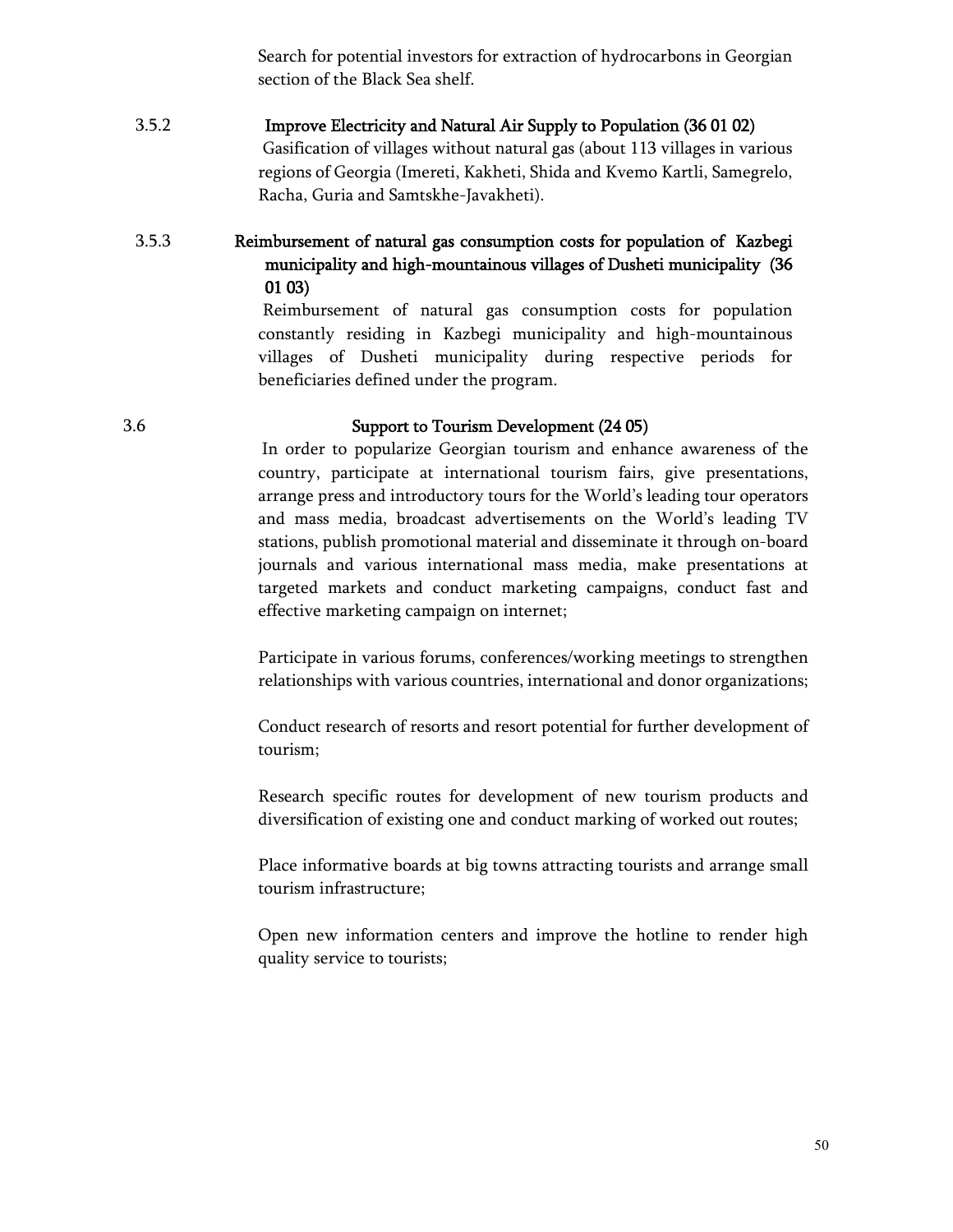Conduct trainings and implement various projects/activities to support development of private sector in tourism sectors;

Conduct activities in various regions of the country for development of national tourism.

## 3.7 Prepare and Manage Regions and Infrastructure Development Policy (25 01)

The objective of the program is to prepare regional development policy, decentralization policy, proposals for local self-government reform aimed at institutional strengthening of local self-government and ensuring improvement of municipal services. Support to and coordination of decentralization process at various sectors and fields of public management; Planning-implementation of appropriate activities in high-mountainous regions of Georgia to ensure social-economic progress;

Support to enhancement of municipality capabilities for provision of quality public services to local population by municipalities, to ensure improvement of social environment and infrastructure at municipalities;

Establishment of continuous learning system for local self-government employees and support to and coordination of the activities aimed at enhancement of qualification of local self-government employees;

Territorial optimization and strengthening of municipalities within the scope;

Creation of effective state oversight mechanism;

Preparation of unified state policy related to development of international and intrastate motor roads, design preparation and scientific-technical progress and implementation of the policy;

Coordination of particularly important state infrastructure projects;

Ensure potable water supply systems establishment and implementation of supporting activities.

Coordination of military registration of Georgian citizens, preparation for military service and coordination of recruitment activities. Identification and solution of the issues related to management and closure of non-hazardous waste landfills at municipalities (excluding Tbilisi city and Ajara Autonomous Republic) and arrangement and management of waste transportation stations.

Coordination of liquidation of the damage caused by natural disasters in the regions within the scope.

#### 3.8 Construction-rehabilitation of energy infrastructure (36 02)

Development of state energy infrastructure, which includes rehabilitation of state owned hydro power plants (Enguri HPP, cascade of Vardnili HPPs). Specifically: rehabilitation of cascade of Vardnili HPP.

## 3.9 Regulation of Technical and Construction Fields (24 02)

Approximation of Georgian legislation to the EU legislation in technical and construction fields, which envisages approximation to the 16 doctrines of the new EU global approach;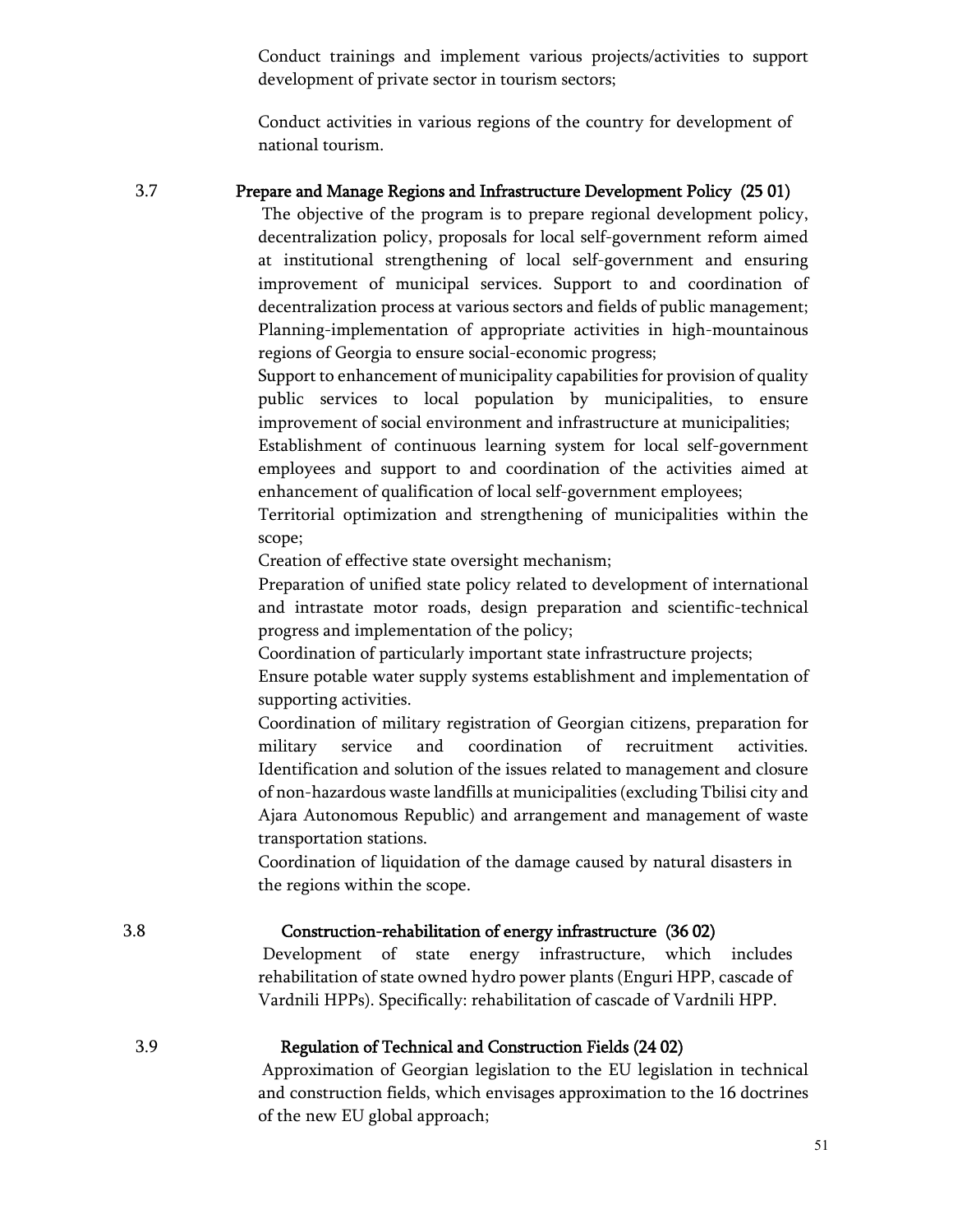Development of market oversight system, which envisages identification of drawbacks and needs of the system, assessment and preparation of appropriate procedures under the EU Technical Assistance Program in line with the EU best practice, also preparation of institutional development plan for the Technical and Construction Supervision Agency, creation of legislative-normative base in line with technical regulations and improve qualification of staff in compliance with requirements of the technical regulations; Preparation of technical regulations in respective fields in order to eradicate legislative vacuum and conduct inspection of facilities with increased threat using the regulations;

## 3.10 Buy out-compensation of/for private land on Marabda-Akhalkalaki-Kartsakhi Section of the Baku-Tbilisi-Karsi Railway (24 07)

In order to support construction of Karsi-Akhalkalaki railway, buy out private land plots from Marabda towards Kartsakhi till the border with Turkey and render services related to this process, prepare technical and legal basis for signing purchase agreement, registration property right of the buyer, improve legal and technical basis of problematic land plots and prepare individual compensation proposals with attached graphic data and map.

## 4. Education, science and professional training

Education system is based on the internationally recognized modern standards;

A high level of academic, administrative and financial autonomy of higher and vocational Education Institutions is guaranteed;

Effective mechanisms for managing the education system is being created. Education system management will be based on coherent and result-oriented, short, medium and long-term strategic planning;

Impartial, transparent and effective mechanisms will be created in order to maintain/attract personnel for educational institutions on administrative, academic and other positions.

Objective and reliable statistics will be calculated, relevant international practices and methodologies will be implemented. Common methodologies in strategic planning and performance report preparation of educational institutions will be developed. Impartial monitoring and evaluation of the education system will be conducted annually, publicity of relevant documents will be ensured;

Education funding mechanisms will be improved in order to increase its effectiveness. Education will become more accessible. The quality of education and the scientific potential of higher education institutions will increase;

Rehabilitation and construction of public schools will continue, an infrastructure of vocational training institutions will develop. Students of public and some category of private schools will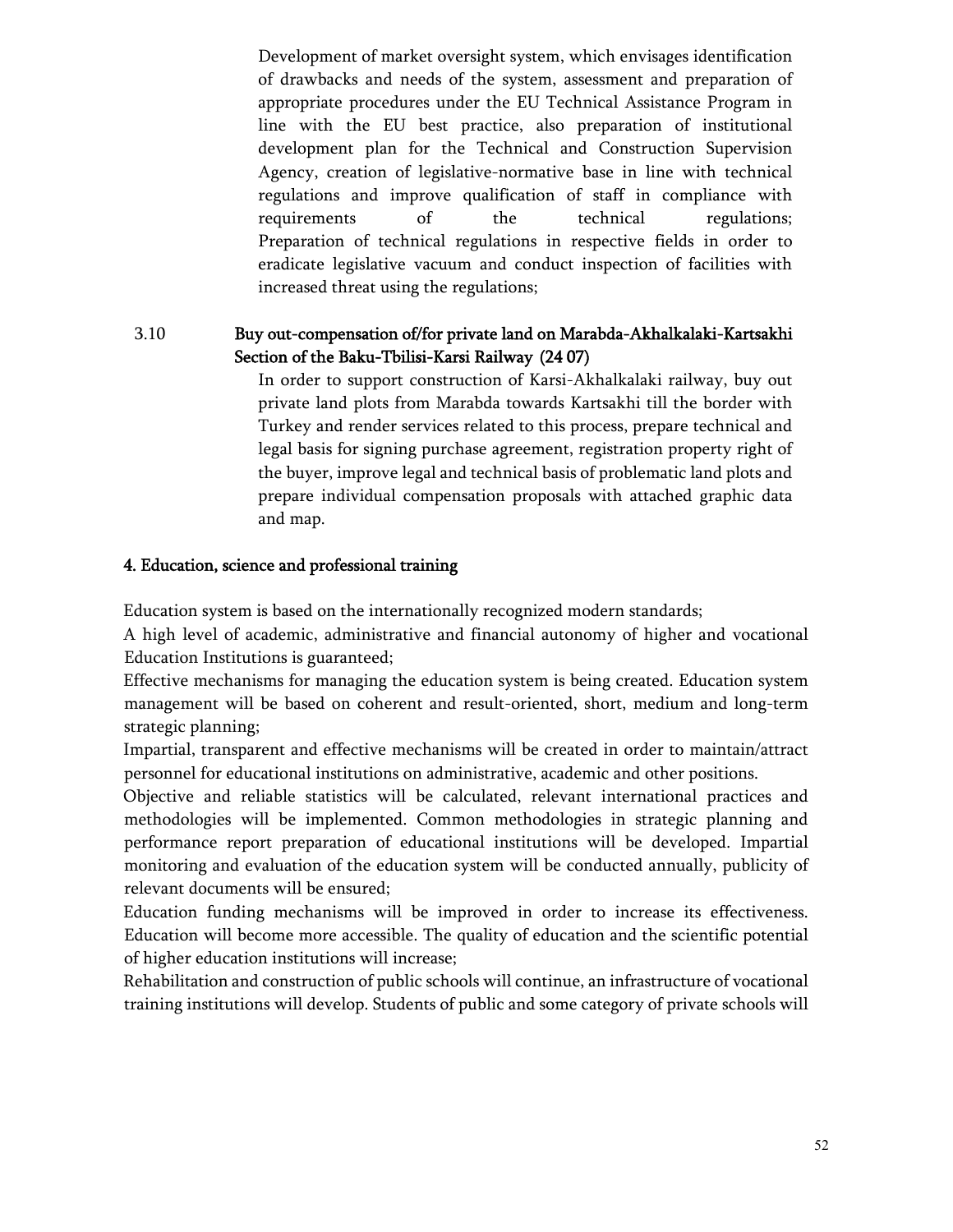be provided with free books. First graders and students excellent points (successful graduates of basic level) will be provided with computers. A gradual increase of teachers' salaries will take place, also funding of successful students to live and study in the best universities of the world will continue;

State will continue implementation of appropriate programs, in order for Georgian general, professional and higher education systems to get closer as possible to the international standards, so that graduates of Georgian educational institutes were worthy competitors in the world labor market;

The state policy in the field of science and scientific research institutions will be developed. Science will become the basis for a knowledge-based economy. European-type of new support and fundamental/applied research organizing systems will be formed;

In order to conduct scientific research with modern requirements, an effective system will be created, which will support: maximum realization of existing scientific potential in Georgia, constant development of science and its integration in unified scientific space;

Development of scientific infrastructure, improvement of the quality of research, involvement of youth in scientific-research activities, scientific integration of country with international scientific space will be provided;

International scientific and academic integration of Georgian science and research institutions will be supported. Unified research activities will also be supported by participating in international projects. Scientific system will be based on existing potential of science-research facilities. Representatives Of these facilities will directly participate in the management process. One of the main tasks of the country will be to attract young talented people to science;

Special attention will be paid to offering high-quality professional education, which is a prerequisite for providing highly skilled workers to the local labor market, and this will be a big influence on reduction of unemployment. Improvement and effective use of vocational training system will be important in order to solve unemployment problem.

The state will continue to strengthen care for youth from ethnic minorities and various social classes in order to give them equal access to the higher education;

The state also continues to support educational and professional development in arts and various fields;

Special attention will be paid to the military education and professional development. Formation of highest NATO standards and development of the legal entity - David Aghmashenebeli National Defense Academy will be one of the main priorities. The state will provide military with mastering modern professions and skills;

Personnel of penitentiary system will be trained in various academic disciplines.

## 4.1 General Education (32 02)

Openness of general education and equal accessibility for everyone during lifetime, extension of inclusive education;

Inclusion of Georgia in international general education space, ensure financial resources for general education schools, which would enable them to completely fulfill assigned functions-obligations;

Enhance teachers' qualification level and gradual increase of their salaries;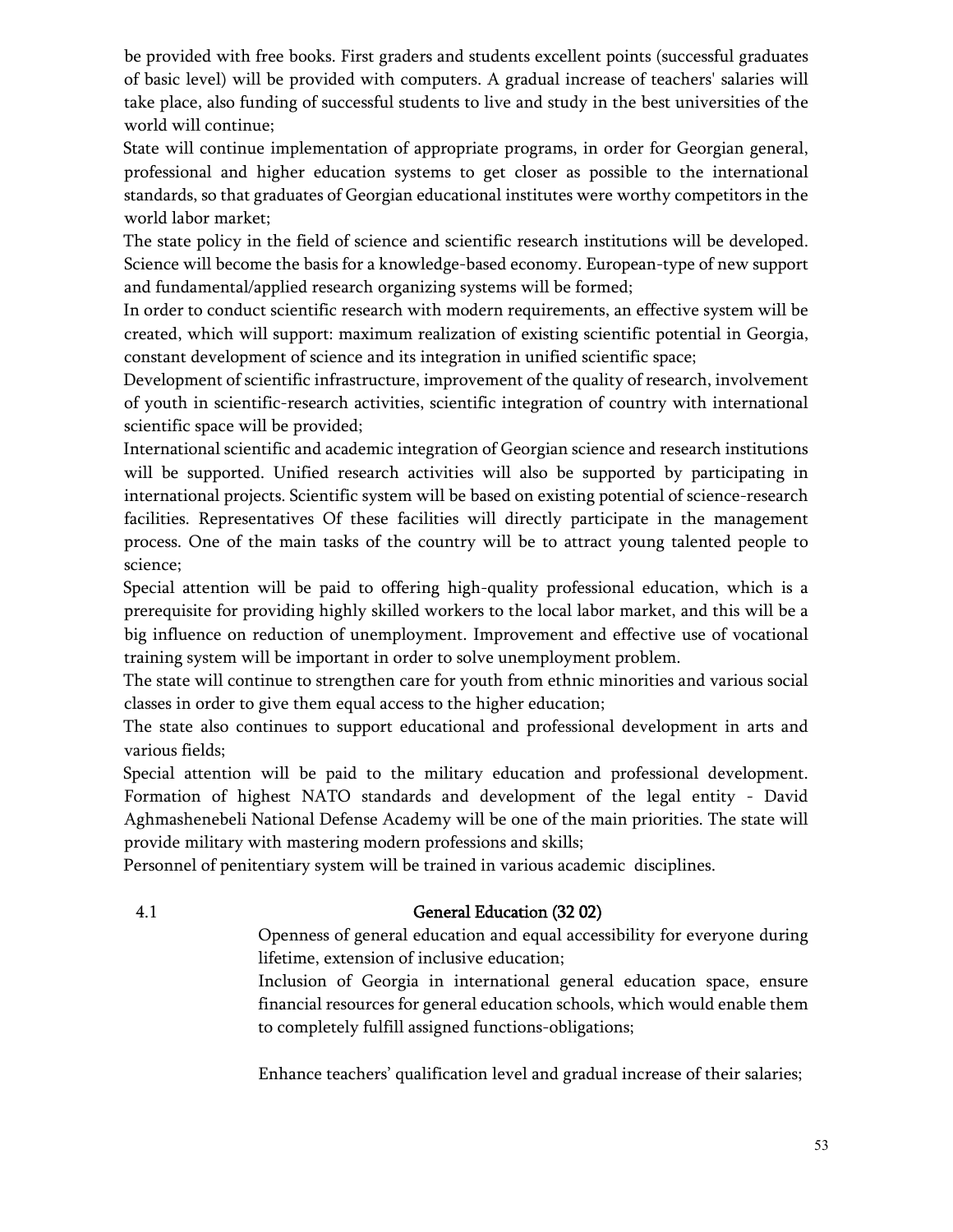Develop national assessments, national curriculum and establish accreditation system, plan and manage general education process through setting and assessment of teaching quality;

Provide school textbooks for pupils of all grades of public school and for households below poverty line in case of private school, as well as for other categories of pupils defined by law;

Support to transportation process of those pupils who live in such settlements (village, townlet) that do not have schools and the distance between villages is significant, and also have restricted abilities;

Support to learning Georgian language by ethnically non-Georgian pupils;

Strengthen teaching English language in order to improve competitiveness of Georgian youth on international arena;

Eradicate violence and improve discipline at general education institutions of Georgia.

## 4.1.1 Financing General Education Schools (32 02 01)

Ensure financing for general education schools in line with Georgian legislation, based on financing norm per general education pupil with respective standard voucher, with consideration of the number of pupils defined by national curriculum, the number of pupils with special educational needs, hourly load of teachers, allowance for teachers with respective status defined by scheme, administrative, operation and maintenance costs and school development costs and other costs, which enables schools to completely fulfill their functions-obligations.

### 4.1.2 Support to Professional Development of Teachers (32 02 02)

Professional development and enhancement of qualification of persons employed at the Ministry of Education and Science system, including persons employed at general education institutions (directors and teachers), as well as vocational institutes; support to establishment and dissemination of modern approaches to teaching-learning;

Develop professional standards defining professional knowledge and activities of target groups, approximation to and establishment of international standards and requirements, elevate status of teacher's profession, disseminate updates in the sphere;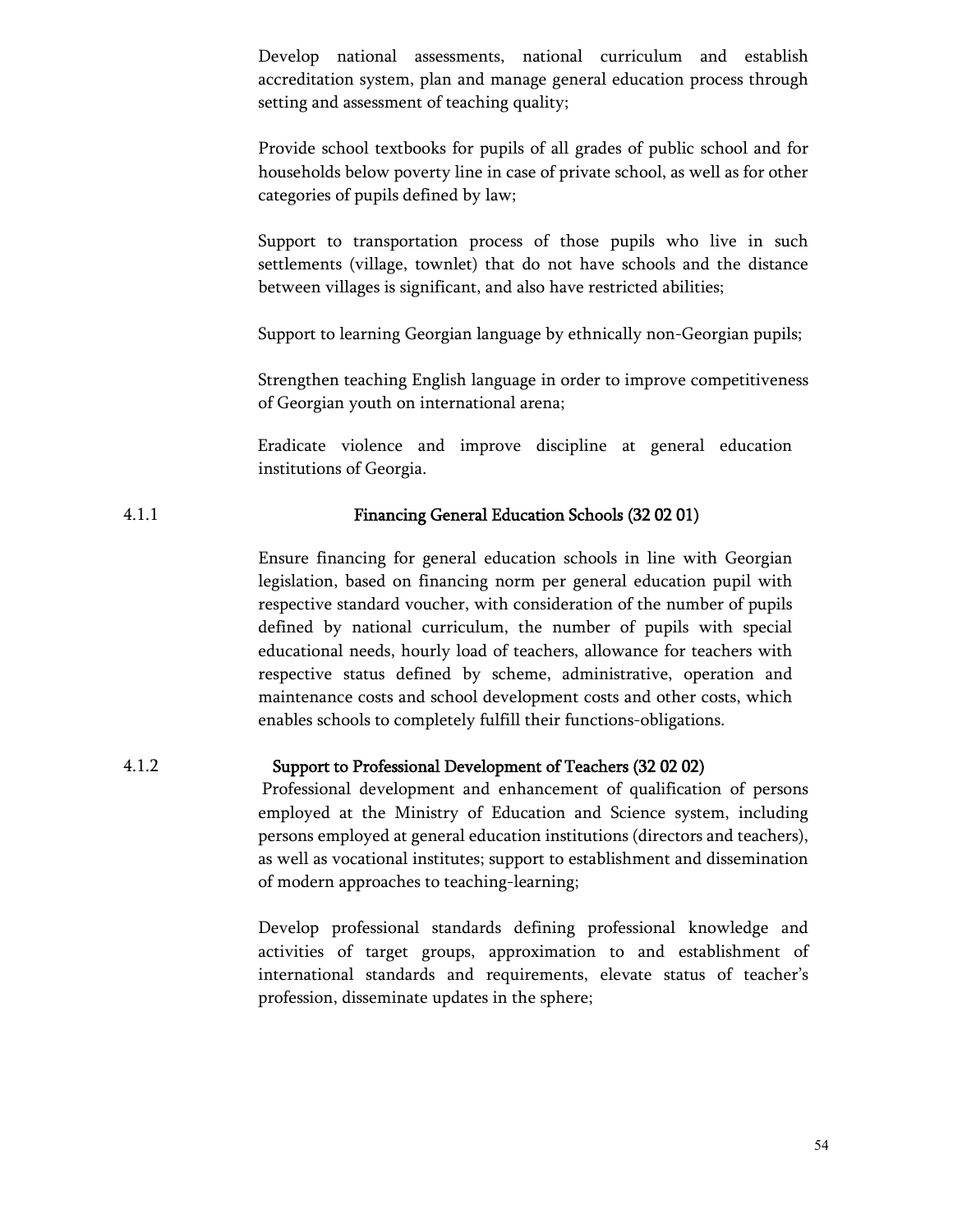Effective support to teacher induction, professional development and career advancement through development of legislative regulation and interventions;

Carry out targeted interventions for equal accessibility of quality education and for development of representational factors capabilities in general education system.

#### 4.1.3 Provision of Safe Education Environment (32 02 03)

 Create safe environment at general education institutions, promote healthy lifestyle;

Prevention and eradication of student violence at general education institutions, carrying firearms and cold arms by them, distribution/consumption of alcoholic beverages and drugs;

Ensure equal opportunities for every child and youth with regard to general education and development, ensure healthy and safe learning environment;

Provide quality psycho-social service for pupils with behavioral and emotional issues and their family members;

Arrange open lessons, excursions and extended meetings to support them in selection of profession and career, to identify their capabilities and skills;

### 4.1.4 Promotion of Successful Pupils (32 02 04)

Organization of various national and international Olympiads to support intellectual development of the pupils, teaching of national curriculum courses and realization of capabilities of youth in equally competition environment and to represent them at international level;

Finance especially interesting projects aimed at development of pupils' general education;

Announce various thematic and calendar day commemorating competitions to schools.

## 4.1.5 Provision of Educational and Living Conditions for Children with Special Needs and Development of Inclusive Education (32 02 05)

Care for improvement of quality of education of pupils with special educational needs at public schools, ensure appropriate environment for them;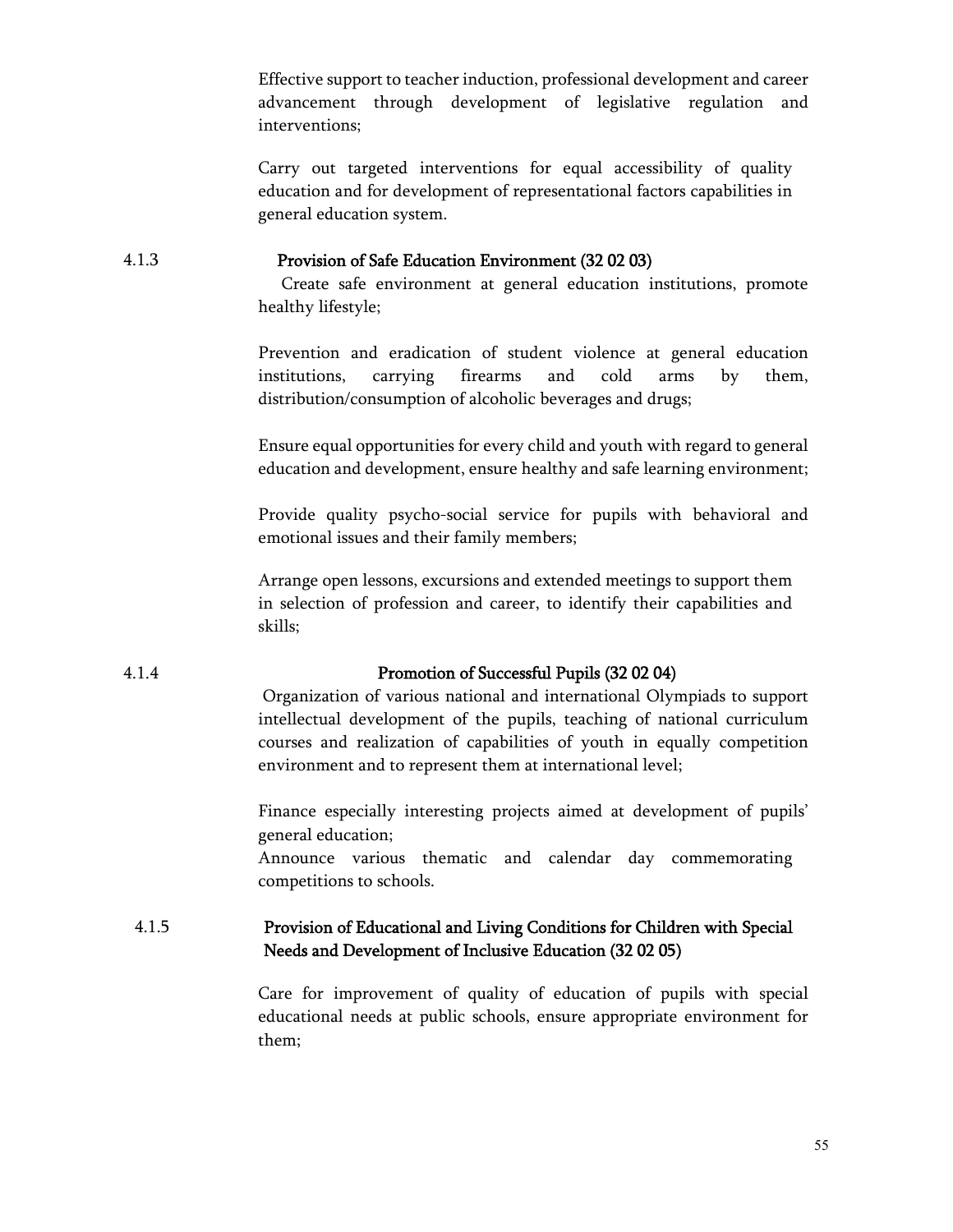Assessment of pupils with special educational needs by multi-discipline specialists team of inclusive education; provide support and consultations to public schools regarding working with individual curriculum;

Training of teachers specifically in the issues of inclusive education; Integration and support to socialization of public school pupils, students and socially unprotected, children without care, children with special needs, IDPs, repatriated and ethnic minority representative adolescents, as well as sparking willingness to involve them in civil activity through planning and implementing community activities;

Ensure beneficiaries at special educational institutions with complete public twenty four hour or day services, where individual needs, age and capabilities will be considered; care for development of beneficiaries with special educational needs.

#### 4.1.6 Provide Textbooks for Pupils (32 02 06)

Provide school textbooks for pupils of all classes of public school and for households below poverty line in case of private schools, also for other categories of pupils defined by legislation;

### 4.1.7 Summer Schools (32 02 07)

 Teaching/support to teaching English language at general education institutions of Georgia;

Support to development of such skills for future leaders as self-perception, formulation of objective and main task, identify and focus on priorities;

Support to teaching state language to teachers of non-Georgian schools/sectors and support to teachers' professional development.

## 4.1.8 Financial Support to Teachers and Administration-technical Personnel of Occupied Regions (32 02 08)

Provide financial support to teachers and administrative-technical personnel of Gali district and Akhalgori district school operating till August 2008 events.

# 4.1.9 Access to Education for Accused and Convicted Persons (32 02 09)

Support to receiving education at penitentiary institutions;

Provide possibility of general education for juvenile convicts at juvenile correctional facility and females and juvenile #5 general and penitentiary regime institution of the corrections department;

56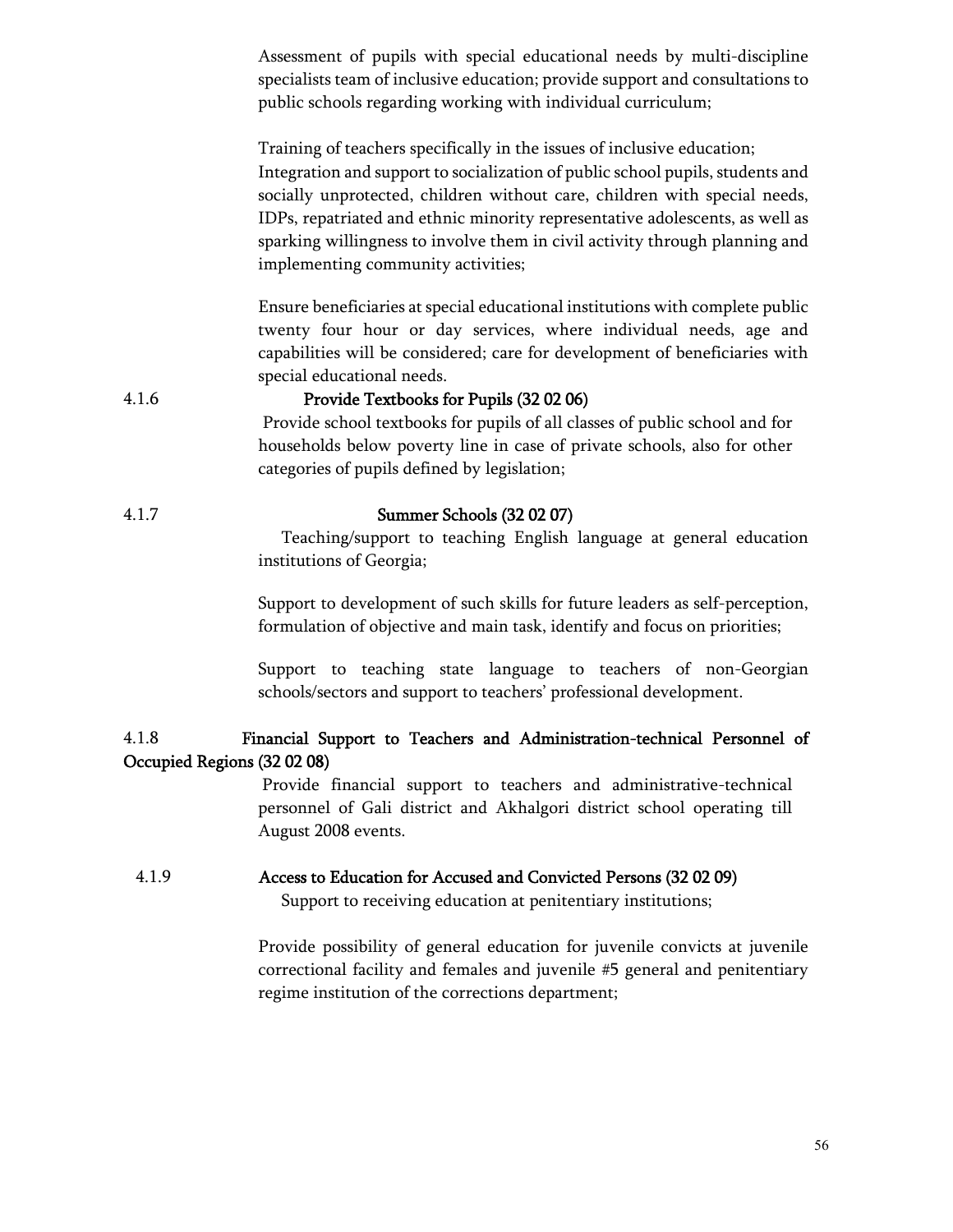|        | Support to acquiring various professions by accused and convicted persons<br>(grownups and juveniles as well) through vocational educational courses.                                                                                                                   |
|--------|-------------------------------------------------------------------------------------------------------------------------------------------------------------------------------------------------------------------------------------------------------------------------|
| 4.1.10 | Establishment and Monitoring of National Curriculum (32 02 10)<br>Conduct surveys on monitoring establishment of national curriculum as<br>well as other surveys to support development and establishment of national<br>curriculum;                                    |
|        | Establish early childhood education and pre-school education system;                                                                                                                                                                                                    |
|        | Enhance accessibility of educational methodological materials to improve<br>effectiveness of establishment of national curriculum;                                                                                                                                      |
| 4.1.11 | Provide Transportation for Public School Pupils (32 02 11)                                                                                                                                                                                                              |
|        | Provide transportation for pupils in such settlements (village, townlet)<br>that do not have schools and the distance between villages is significant;                                                                                                                  |
| 4.1.12 | Support to General Education (32 02 12)<br>Enhance opportunity to receive complete general education envisaged by<br>Georgian legislation by pupils living on the territory of occupied Abkhazia,<br>support to enhancement of their competitiveness at national exams; |
|        | Ensure healthy and safe environment for pupils and persons employed at<br>schools, provide timely emergency medical assistance to pupils and persons<br>employed at schools;                                                                                            |
|        | Provide class journal for all general education institutions for 2016-2017<br>school<br>year;                                                                                                                                                                           |
|        | Support to development of pupil oriented teaching process and school<br>environment through financing school initiatives;                                                                                                                                               |
|        | Support to development of pupils awareness, civil responsibility and civil<br>consciousness;                                                                                                                                                                            |
|        | Maintain Georgian language-cultural identity of ethnic Georgians living<br>on the territory of Azerbaijan Republic and support to learning Georgian<br>language.                                                                                                        |
| 4.2    | <b>Higher Education (3204)</b><br>Targeted use of intellectual potential at higher education institutions,<br>support to training and further development of new personnel, create<br>conditions for scientific research, support to teaching, learning and             |

scientific research integration at higher education institutions in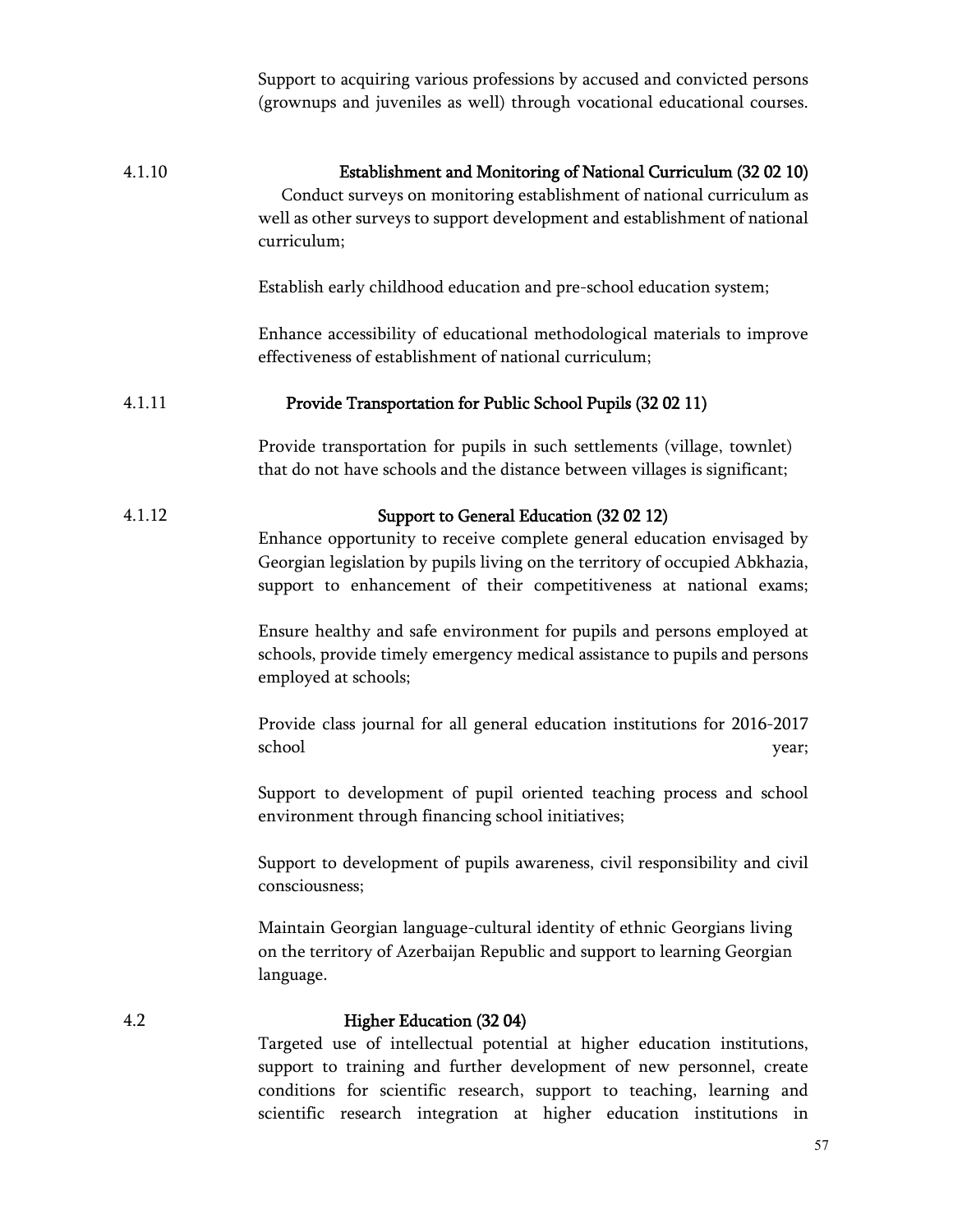compliance with the objectives of the reforms to be implemented in higher education field, development and viability of the state higher education system itself;

Support to integration of intellectual and material potential of higher education institutions;

Support to conduct of final graduation examinations and national examinations for graduates of general educational institutions; conduct general master's degree exams, professional tests and certificate exams for teachers;

Ensure state tuition grant financing for citizens of Georgia and foreign countries who were enrolled in higher education institutions as a result of national exams;

Provide stipends to successful students;

Strengthen international relations through support to teaching citizens of foreign countries, support to cooperation in education;

Support to especially talented students;

#### 4.2.1 Organize Examinations (32 04 01)

 Support to arrangement of school's final exam and national examinations for general education institution graduates, general master's exam, professional testing and teachers' examinations; Ensure implementation of international survey (assessment);

Ensure international assessment of pupils and students;

#### 4.2.2 State Tuition, Master's Grants and Promotion of Youth (32 04 02)

Provide state tuition grant financing for citizens of Georgia and foreign countries who were enrolled in higher education institutions as a result of national exams;

Provide master's degree grant financing for students enrolled at higher education institutions as a result of general master's examinations;

Provide stipend to successful students;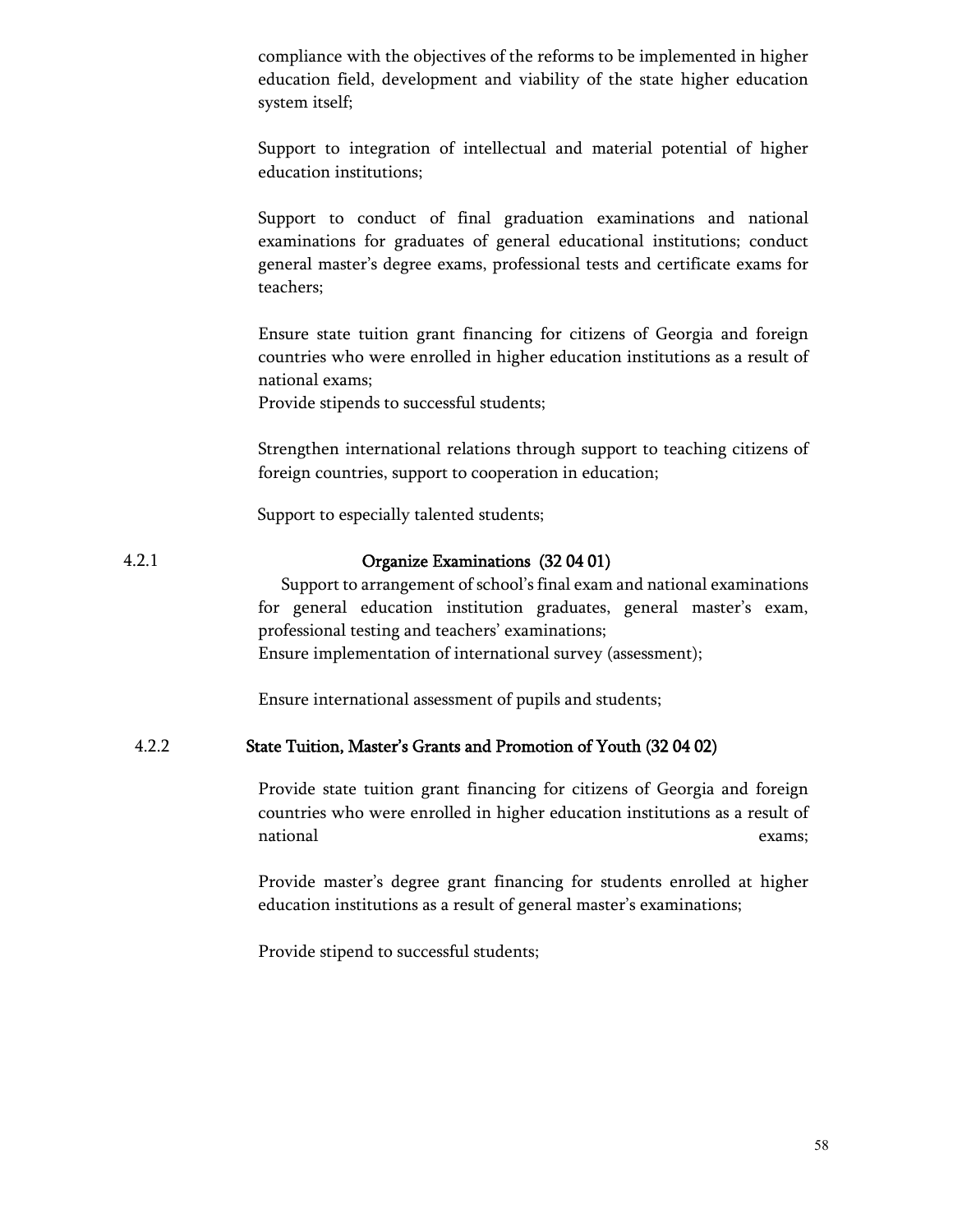|       | Strengthen international relations through supporting teaching citizens<br>of foreign countries, support to cooperation in the field of education;                                                                |
|-------|-------------------------------------------------------------------------------------------------------------------------------------------------------------------------------------------------------------------|
| 4.2.3 | Support to Improvement of Higher Education Quality (32 04 03)<br>Support to young and talented staffs' teaching and involvement in<br>research;                                                                   |
|       | Support to professional development of academic personnel;                                                                                                                                                        |
|       | Support to internationalization of quality assurance system.                                                                                                                                                      |
| 4.2.4 | Support to Higher Education (32 04 04)<br>Constant update and enrichment of the web-site www.geofl.ge of<br>Georgian<br>Foreign<br>Language;<br>as<br>a                                                           |
|       | Support to development of bilingual academic lexicography;<br>Implement international survey "Eurostudent" to study social-economic<br>and living conditions of higher education students;                        |
|       | Support to higher education.                                                                                                                                                                                      |
| 4.3   | Development of Infrastructure of Educational and Scientific Institutions (32<br>06)                                                                                                                               |
|       | Improve school infrastructure and establish modern teaching technologies<br>to ensure education quality at Georgia's education system is compatible with<br>international standards;                              |
|       | Provide first grade pupils of public schools with personal computers<br>(Netbooks) and successful youth with computer equipment for pupils to<br>acquire modern skills and better cope with educational programs; |
|       | Rehabilitate public schools over four year period, construct 150 new public<br>schools and open 300 classes of future;                                                                                            |
|       | Develop information-communication technologies infrastructure at public<br>schools to create modern learning environment;                                                                                         |
|       | Construction-rehabilitation of educational and scientific institutions'<br>buildings under the Ministry, preparation of detailed design-cost<br>calculations, provide tools and equipment.                        |
| 4.3.1 | Provide Information-Communication Technologies to Educational Institutions<br>and Pupils/Students (32 06 01)                                                                                                      |
|       | Support to ensure that education quality of Georgia's education system is in<br>line with international standards, improve infrastructure and establish<br>modern technologies in teaching process;               |

## 59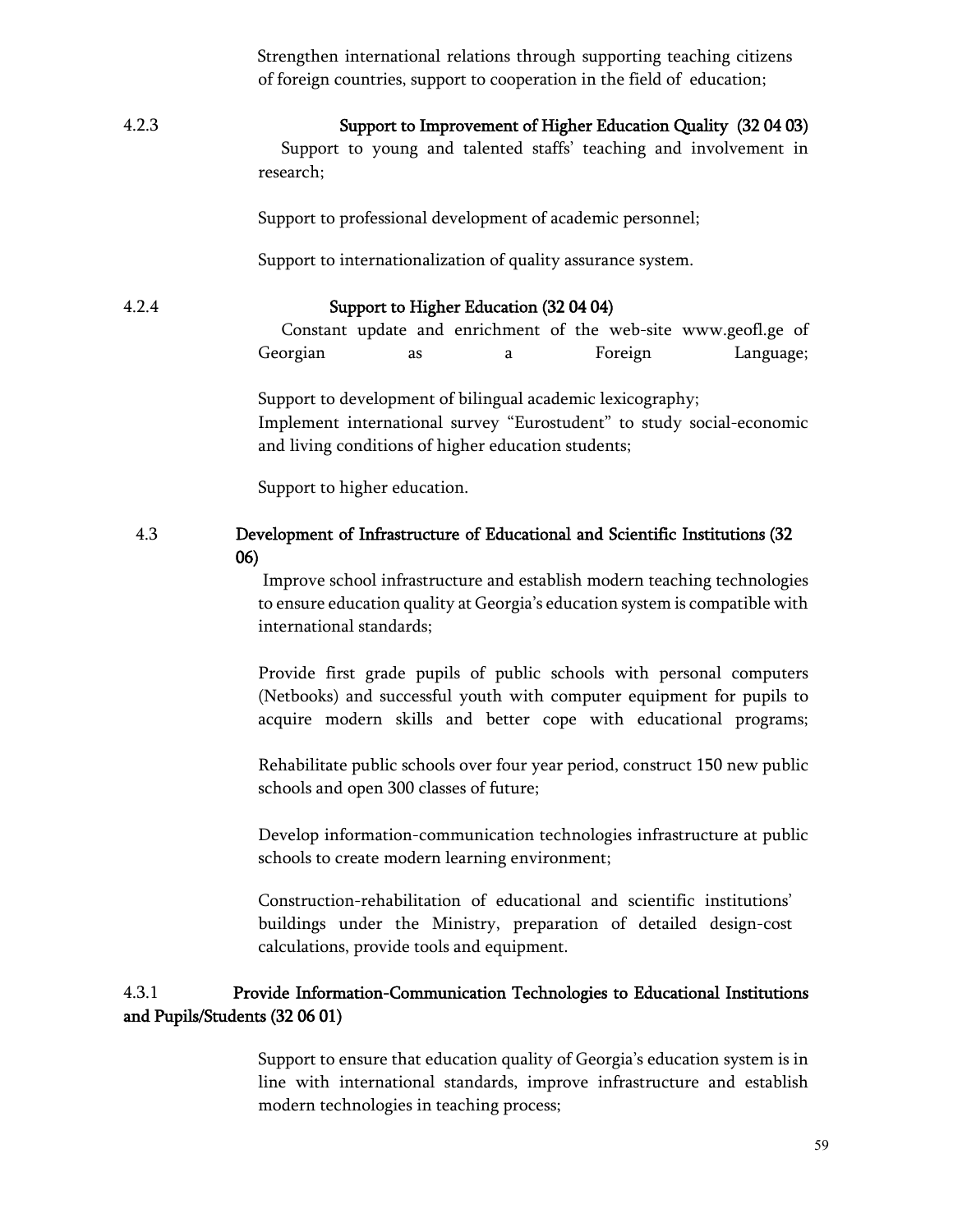Provide first grade pupils of public schools and their teachers with children's portable computers and successful youth with various computer equipment so that they can acquire modern skills and better cope with educational program;

Develop modern information-communication technologies infrastructure at public schools to create modern learning environment;

Construction-rehabilitation of educational and scientific institutions' buildings under the Ministry, preparation of detailed design-cost calculations, provide with tools and equipment.

## 4.3.2 Development of Infrastructure of Educational and Scientific Institutions (32 06 02)

Construction-rehabilitation of facilities of LEPLs under the Ministry of Education and Science, territorial bodies, educational and scientificresearch institutions, preparation of detailed design-cost calculation documentation, provide tools and equipment.

## 4.3.2.1 Development of Infrastructure of General Education Institutions (32 06 02 01)

 Construction and rehabilitation of general education institutions in various regions of Georgia;

Provide various tools and equipment to general education institutions;

Provide school desks and chairs to public schools;

Monitor heating systems installed at public schools during previous years and correct drawbacks.

# 4.3.2.2 Development of Vocational Institutions Infrastructure (32 06 02 02)

 Construction and rehabilitation of vocational institutions in various regions of Georgia;

Provide various tools and equipment to vocational institutions;

Construction/rehabilitation/equipment of new and existing vocational institutions to increase geographic accessibility of vocational education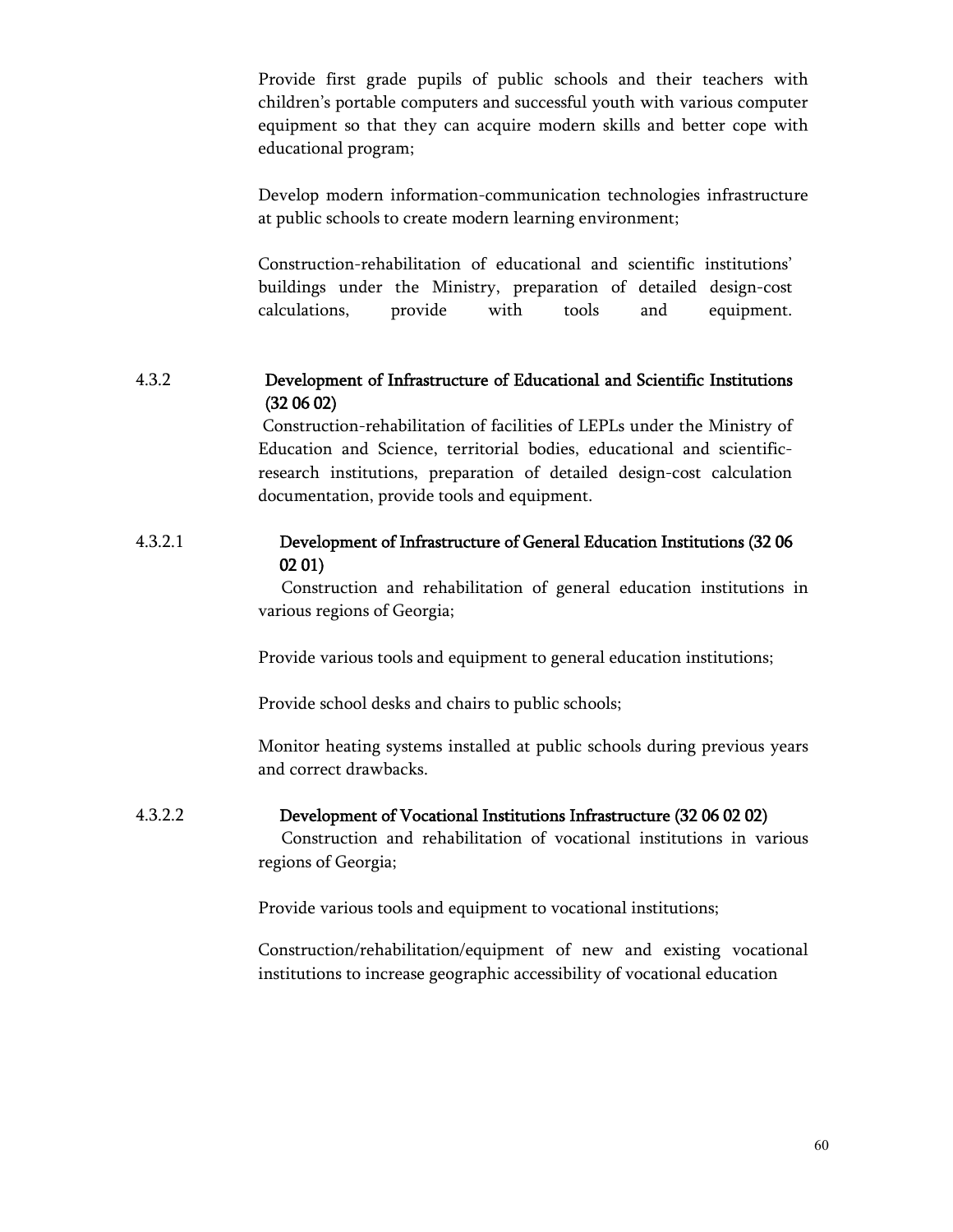| 4.3.2.3 | Development of Higher and Scientific Institutions Infrastructure (32 06 |
|---------|-------------------------------------------------------------------------|
|         | 0203                                                                    |

 Construction and rehabilitation of higher education and scientific institutions;

Provide various tools and equipment to higher education and scientific institutions;

## 4.3.2.4 Development of Infrastructure of LEPLs and Territorial Bodies of the Education System (32 06 02 04)

Construction-rehabilitation of facilities of LEPLs and territorial bodies of the education system;

Provide tools and equipment to the LEPLs and territorial bodies of the education system;

## 4.4 Millennium Challenge Georgia (32 07)

Improve public school infrastructure and teaching environment in Georgia's regions to improve quality of general education;

Carry out assessment of school teachers and administration representatives trainings and carry out class, national and international assessments;

Carry out class, national and international assessments;

Support to vocational education relevant to local economy and appropriate for market demand;

Implement high quality international standard higher education programs in the fields of technology, engineering and mathematics;

Establish American educational programs in natural science and engineering fields and strengthen higher education institutes.

4.5 Support to Science and Scientific Research (32 05)

Support to integration of intellectual and material potential of scientificresearch institutions;

Promotion of mobility of academic personnel and international cooperation;

Support to implementation of fundamental and applied scientific technological research through grant financing;

Finance learning-research projects of master's degree students;

Grant financing of PhD educational program;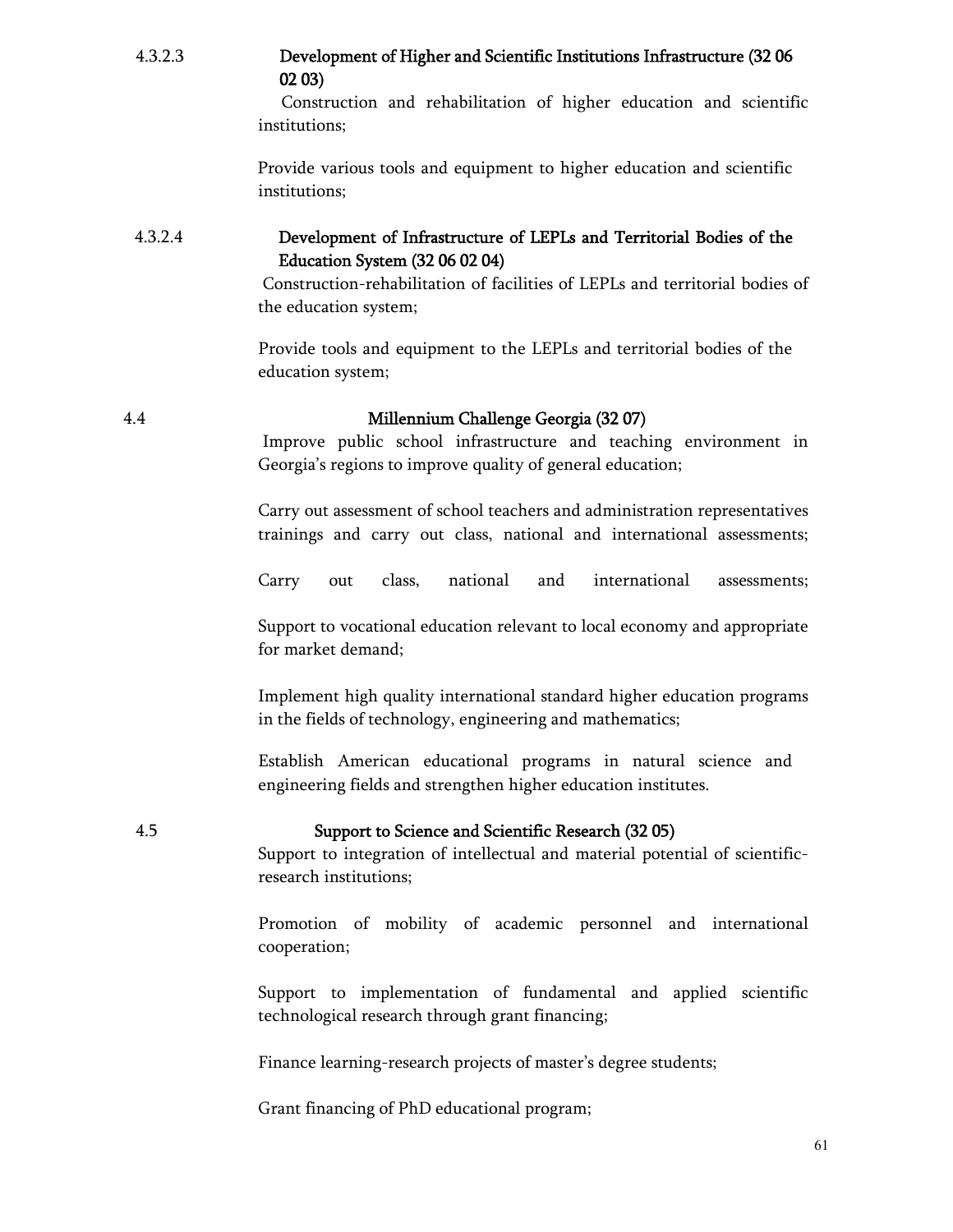|       | Support to scientific-research institutions to restore and develop science;                                                                                                                                    |
|-------|----------------------------------------------------------------------------------------------------------------------------------------------------------------------------------------------------------------|
|       | Activate different forms of support to scientific research;                                                                                                                                                    |
|       | Support to implementation of innovative policy.                                                                                                                                                                |
| 4.5.1 | Support to Issuance of Scientific Grants and Scientific Research (32 05 01)<br>Organize awarding of state grants through competition, in line with<br>open, transparent and free competition principles;       |
|       | Collect data on scientific and technological potential existing in Georgia,<br>proces and analyse the data, prepare proposals for implementation of state<br>priorities of science and technology development; |
|       | Provide financing to master's degree and PhD educational programs;                                                                                                                                             |
| 4.5.2 | Scientific Institutions Programs (32 05 02)<br>Support to fundamental and applied scientific research, upgrade<br>scientific infrastructure, support to young scientists;                                      |
|       | Deepen international cooperation in scientific research;                                                                                                                                                       |
|       | Conduct high level scientific forums and conferences in Georgia.                                                                                                                                               |
| 4.5.3 | Support to National Academy Programs (32 05 03)<br>Support to development of science in Georgia in line with the World<br>experience;                                                                          |
|       | Support to fundamental and applied scientific research;                                                                                                                                                        |
|       | Forecast development of science in Georgia and prepare suggestions on state<br>priorities in line with achievements of the World science.                                                                      |
| 4.5.4 | Support to Scientists in the Field of Agriculture (32 05 04)<br>Support to applied and fundamental research in agro-food sector;                                                                               |
|       | Prepare recommendations on the bases of scientific-research work, support<br>to combining research and teaching; deepen international and scientific-<br>technical cooperation.                                |
| 4.5.5 | Restoration and Development of Science (32 05 05)                                                                                                                                                              |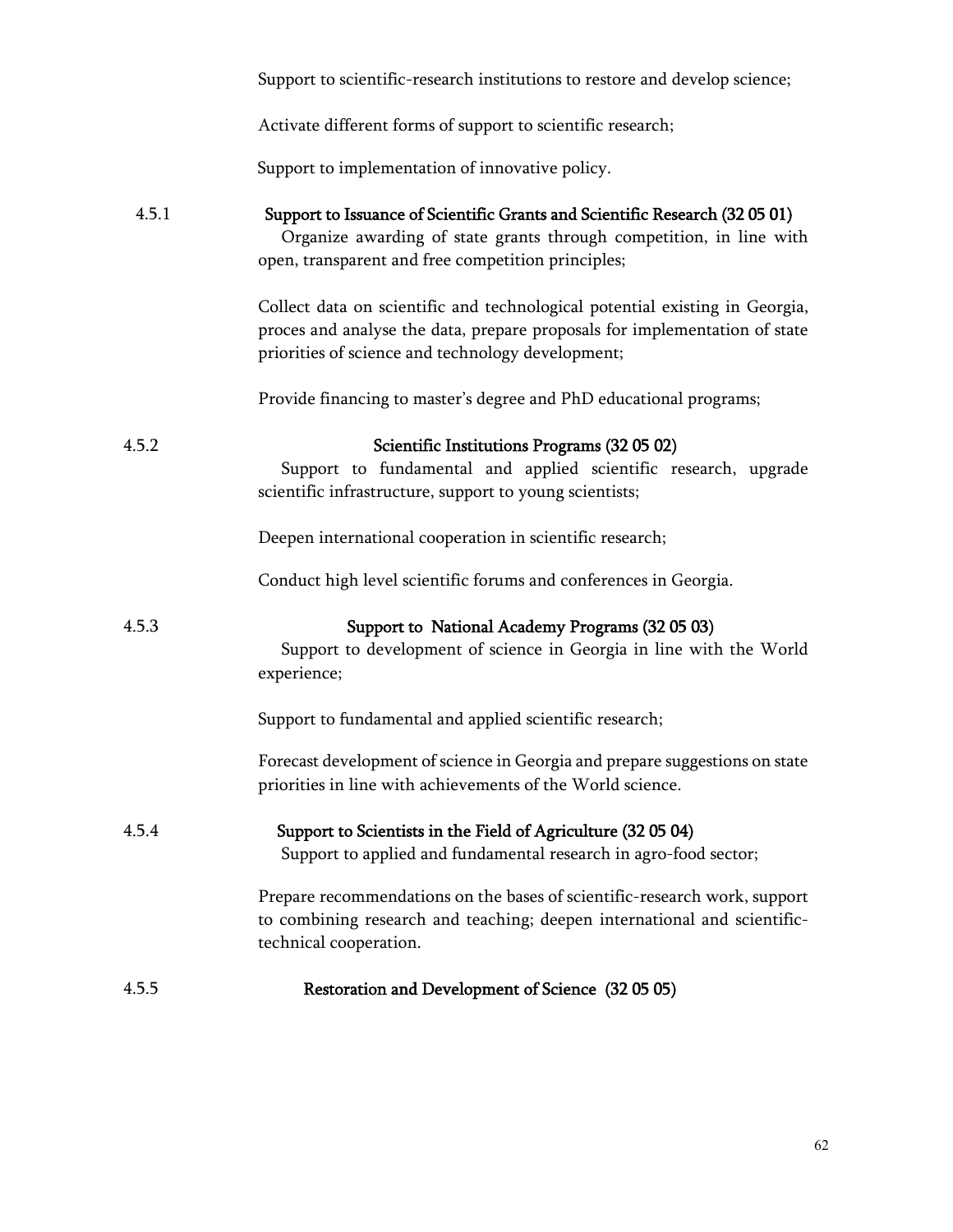Support to scientific-research institutions in order to restore and develop science;

Popularization of science in Georgia;

Support to scientific research and innovations.

## 4.6 Vocational Education (32 03)

Meet professional-educational demands of population, support to professional development, professional career and social protection of a person;

Establish single, quality and effective vocational education and training system;

Implement vocational education development strategy 2013-2020 and action plan;

Support to improvement of vocational education quality, enhance accessibility of vocational education;

Training of employees of local self-governance and public school administrations of compact settlements of ethnic minorities in order to improve ethnic minorities knowledge of state language and their professional development;

Implement vocational education activities in the information technologies (IT) field;

Train highly qualified specialists competitive on internal and international labor markets in various directions of IT;

Establish single information system (including at public schools), introduce learning and teaching methods based on informationcommunication technologies and create learning environment through provision of appropriate internet connection.

## 4.6.1 Support to Development of Vocational Education (32 03 01)

 Establish single, quality and effective system of vocational education and training;

Enhance public awareness regarding vocational education and establish maximally transparent system of enrollment at vocational education institutions;

Implement vocational educational programs oriented on labor market;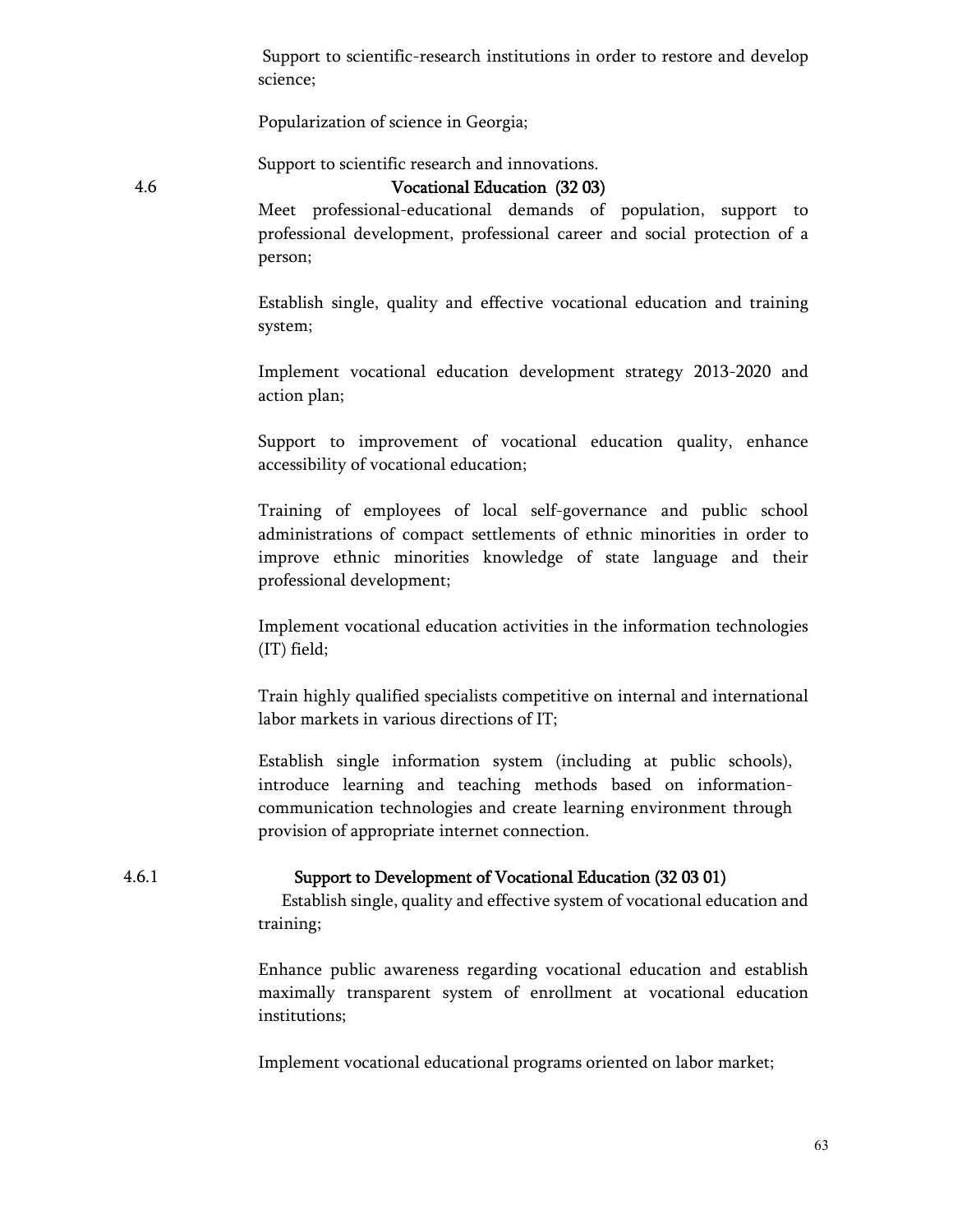Equip vocational education institutions with modern material-technical base and develop infrastructure;

Establish new vocational education institutions in order to increase geographic accessibility of vocational education;

Establish teachers' training and professional development system; Support to establishment of inclusive vocational education and increase accessibility of vocational education programs to persons with the risk of being **belocial** rejected by society;

Increase accessibility of vocational education for persons with special educational needs;

Provide technical support necessary to increase accessibility of vocational education for persons with special educational needs;

Establish mechanisms for acknowledgement of informal vocational education;

Enhance population awareness regarding vocational education;

#### 4.6.2 Vocational Training of Ethnic Minorities (32 03 02)

Training of persons employed at local self-government bodies, at enterprises and non-commercial legal entities managed by local selfgovernment, at territorial bodies of executive branch entities and at LEPLs located at compact ethnic minority settlements and high mountainous regions of Georgia, improve their qualification and level of Georgian language knowledge.

# 4.6.3 Educational Management Information System (32 03 03)

Implement vocational education activities in the IT field;

Train highly qualified specialists competitive on internal and international labor markets in various directions of IT;

Ensure accessibility of modern information-communication technologies in the education system and develop respective infrastructure;

Establish single information system, introduce/establish electronic management system, introduce learning and teaching methods based on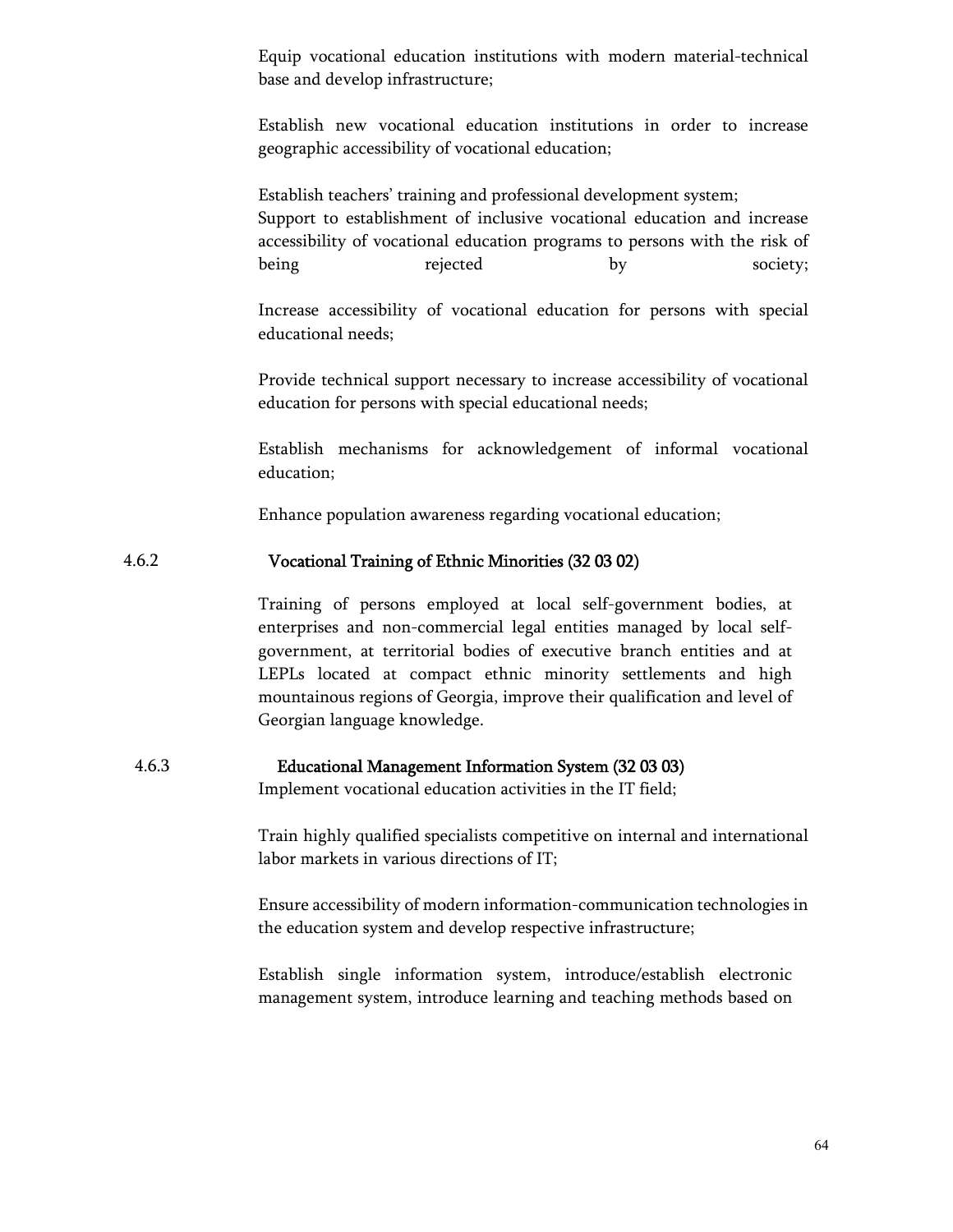information-communication technologies and create learning environment.

## 4.7 Military Training and Education (29 02)

Improve training and education system for military personnel. High quality training approximated to real combat conditions in line with modern standards for establishment of highly qualified military personnel. Military trainings, courses, develop simulations, military education and primary military training, as well as specialized courses.

### 4.8 Support to Arts Education System (33 03)

Increase arts education level in the country, organize arts education system, popularize successful results, and revive public interest towards arts education through support to development of LEPL higher arts education institutions and off-school arts educational institutions under the Ministry by financing their programs that are in line with their missions and emphasize results. Necessity of the program is caused by the need to ensure compatibility of Georgian arts education with international standards, diploma validity and necessity of mobility, as well as need for training staff.

# 4.9 Development and Management of State Policy and Programs in Education and Science (32 01)

Implement unified state policy in the fields of education and science, coordination and control activities of each unit in the sphere;

Ensure equal opportunity for education for each citizen of Georgia;

Create and develop early and pre-school education system, improve general, vocational and higher education systems, implement science development and state language policy;

Harmonization of educational programs with international education, ensure quality of education together with each member of society and educational institutions, constant improvement of education quality and enhance trust to Georgian education locally and internationally;

Improve and ensure functioning of the system for preparation, establishment and development of national assessments and national curriculum; regulations for selection, compiling and approval of textbooks for I-VI and VII-XII grades in order to support national curriculum;

Improve internal and external mechanisms for education quality assurance by educational institutions;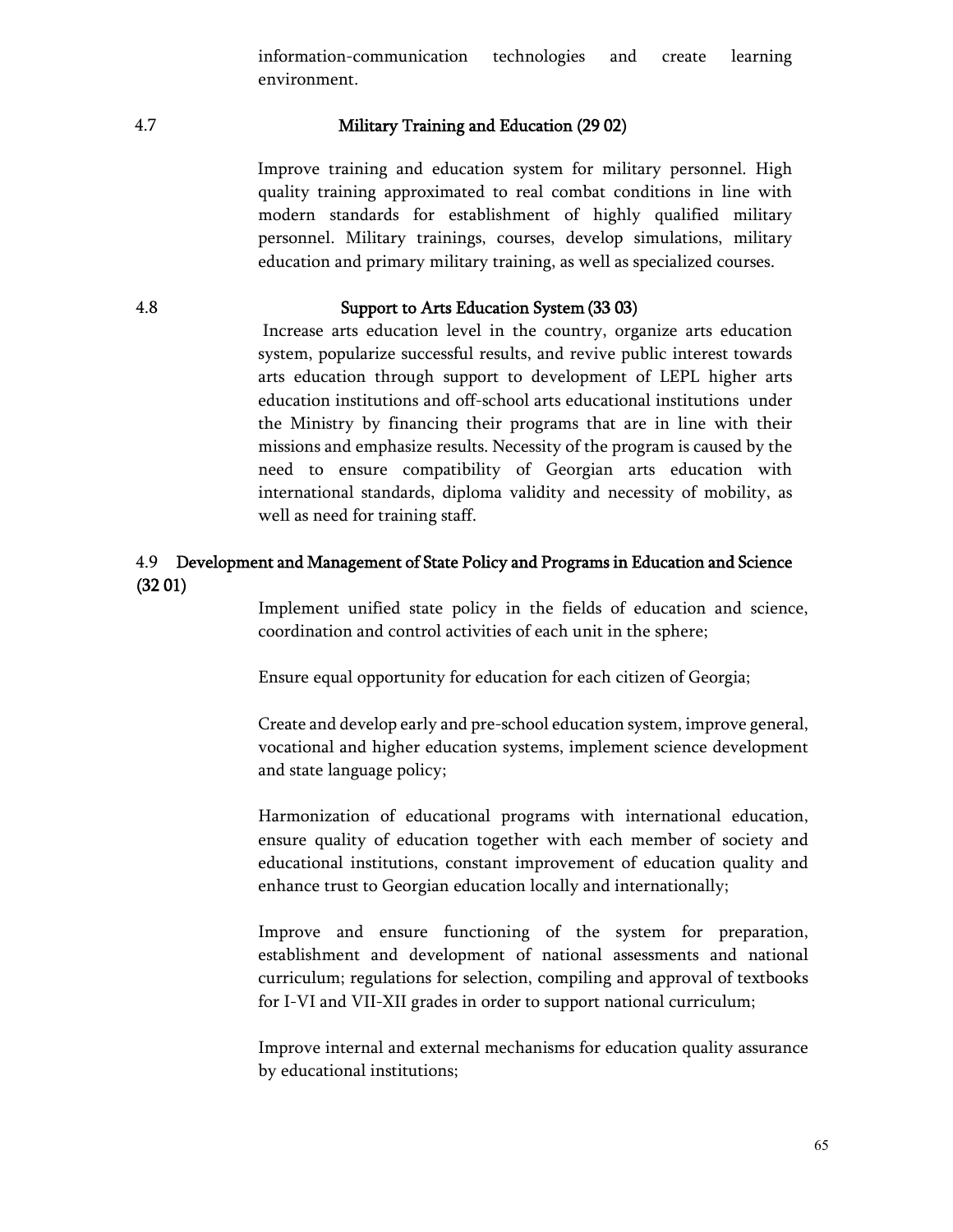Create legislative bases and respective institutional and operational capabilities for establishment of modular educational programs;

Develop professional standards for the professions identified as a result of labor market research and revise existing professional standards on the bases of updated methodology and international experience;

Develop and pilot implementation of distance learning in the field of vocational education;

Create appropriate modular educational programs in cooperation with employers.

## 4.10 Library Activities (01 02)

National Library conducted librarian, bibliographic and scientific-research activities, centralized collection and analysis of statistical data, state protection in the field of library, identification of policy for trainingretraining appropriate human resources;

Extension of electronic library and diversification of proposed services;

# 4.11 Training-retraining Highly Qualified Staff for Law Enforcement Bodies, Digitalization of Archive Funds, Scientific-Research Activity and Citizens' Service (30 03)

Ensure international standard education and approximation with European police education, training-retraining of the Ministry's current and future employees on the bases of special professional programs;

Improve existing infrastructure and material-technical bases, add new facilities in order to acquire practical skills;

Further development of the master's degree program "Police Regulation Justice"; provide appropriate material-technical bases for existing facilities; After completion of master's program "Master of Police" graduates will have acquired skills and managerial features characterizing for middle echelon police;

Improve quality of protection of most significant material reflecting Georgia's nearest history.

### 4.12 LEPL – International Education Center (58 00)

Support to receiving education at various priority higher education institutions' master's and PhD programs recognized by foreign country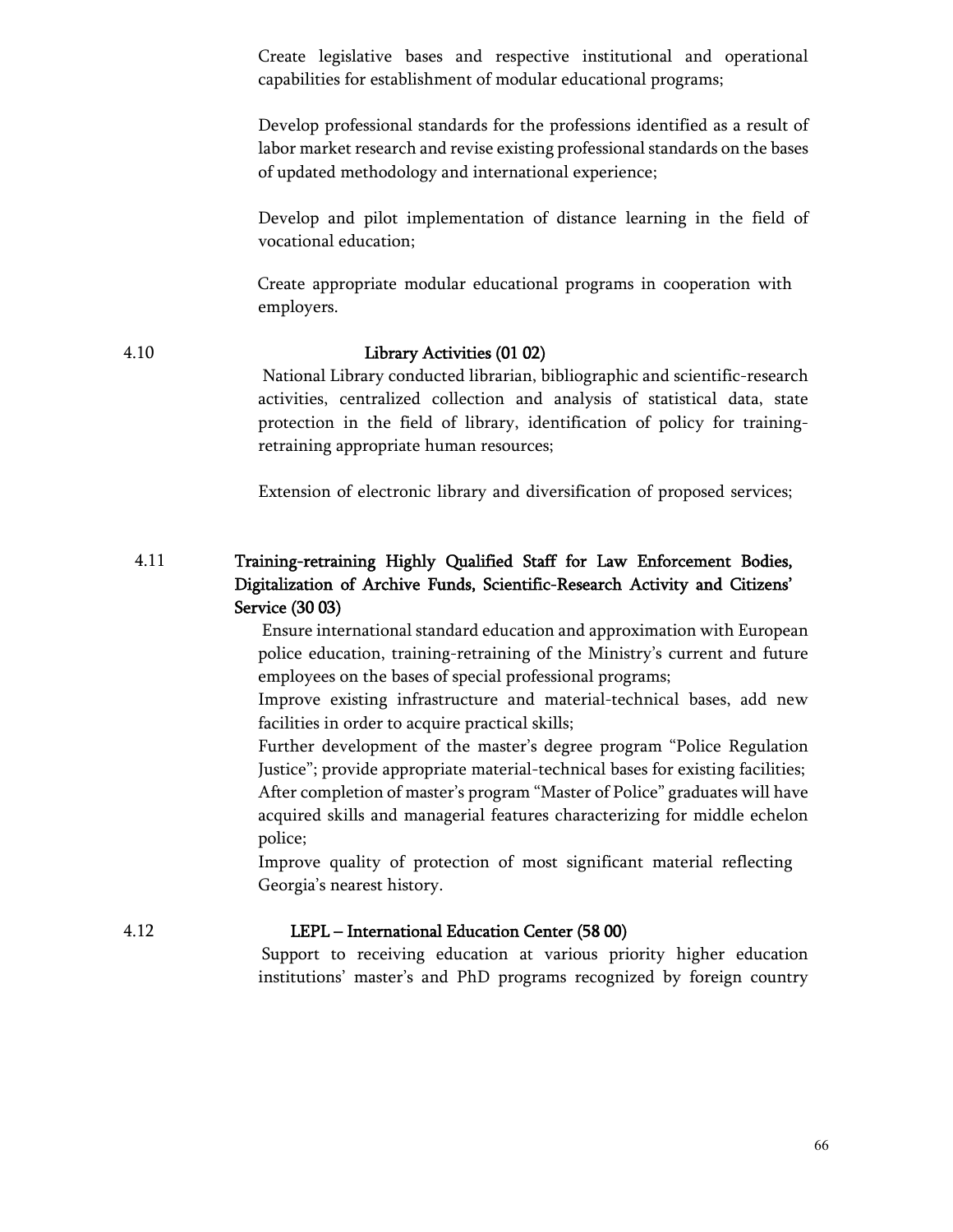legislation;

Strengthen public and civil sector of the country with highly qualified human resources, by training at various international programs and courses, through improvement of qualification;

Support to participation of Georgia's youth in international academic and youth programs.

# 4.13 Training of Ministry of Justice System Employees and Development of Teaching Center (26 04)

Complete cycle of trainings will be implemented (planning, organization, conduct and assessment) under the program on the bases of training needs analysis in order to enhance qualification of the staff of the Ministry of Justice, LEPLs and other organizations. Apart from training modules the program includes also testing activities, which means organization and conduct of competitive, certification and qualification testing throughout the country.

One of the directions of the program is implementation of such projects for students as summer and winter schools at Georgia's and regional level, which would support to development of human resources based on labor market demand. Project "Public Servant's Library" aimed at supporting development of Georgia's state universities and enhancing qualification of public servants will be implemented under the program. Foreign language literature will also be translated, which would be accessible for Georgia's central and local organizations and for all interested persons.

Implementation of the project "50 Public Servants", which envisages support to personal and professional development of youth and introduction of principles of working in public sector and receiving by them practical experience, will continue under the program.

# 4.14 Training-Retraining of Judges and Court Staff (09 02)

Regular provision of training course for justice students (judicial candidates) in order to provide court system with highly qualified staff;

Training of sitting judges and courts staff through regular trainings, seminars, workshops and conferences;

Implement strategic development document and respective action plan of High School of Justice in cooperation with European and Georgian experts.

4.15 Enhancement of Qualification of Persons Employed in Financial Sector(23 05) Establish professional development system in the Ministry of Finance system, implement training projects in line with the results of the training needs analysis, implement trainings by positions and career development training programs and projects;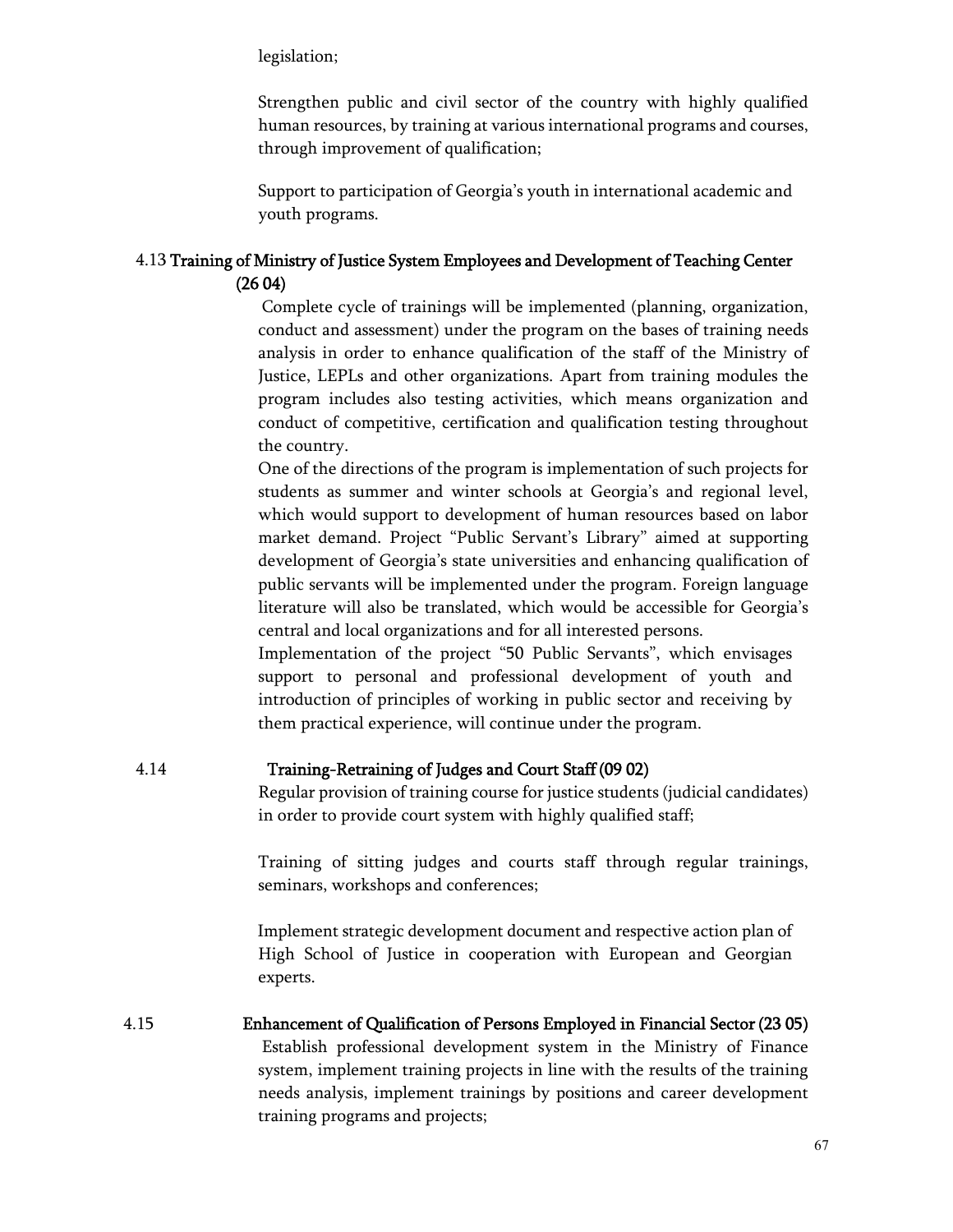Develop-implement training programs, including trainings under the memorandum signed with the Ministry of Finance of Netherlands and the training program implemented jointly with the International Monetary Fund (IMF);

Support to selection of new staff for the Ministry of Finance system and other organizations as well;

Active support to reforms aimed at public sector development and at improvement of state services through implementation of different types of learning-cognitive, seminar and conference type projects.

# 4.16 Training and Professional Development of Ministry of Correction Staff (27 03)

Support to undergoing criminal justice reform, fulfillment of the requirements of the European Council and UN standards and improvement of human rights protection through professional training-retraining of penitentiary and probation system personnel;

Ensure qualified staff for the penitentiary and probation system;

Deepen strategic cooperation with various state bodies, academic institutions, NGOs and international organization and with respective training institutions of various countries;

Establish institute for testing of the staff employed and persons willing to be employed by the system and conduct testing per requirements, support to selection of staff for the system and improve staff quality;

Update existing training programs and prepare new programs through local resources and involvement of international experts, ensure constant improvement of quality of trainings;

Ensure quality of educational and professional development and improve training programs;

Develop monitoring institute newly established at the penitentiary and probation system;

Develop new textbooks and library;

## 4.17 State Regulation of Heraldic Activities (01 03)

 Carry out single state policy with regard to heraldry issues in the country;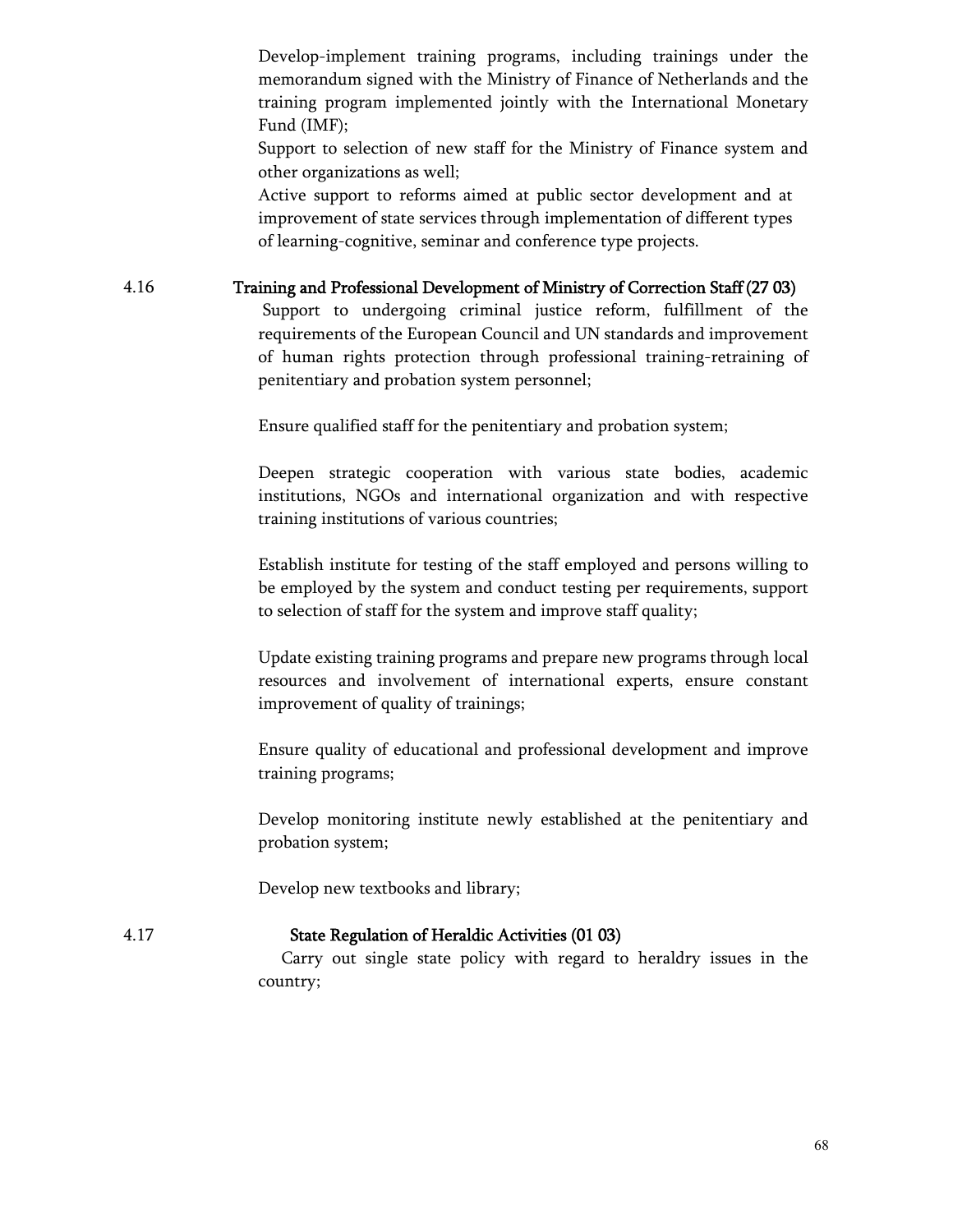Teaching-preparation and conduct of seminars regarding regulations for creation, adoption, approval and use of symbols (flag, emblem) by selfgoverning towns and municipalities;

Prepare and conduct exhibition of symbols of self-governing towns and municipalities;

# 4.18 Improve Public Servants' Qualification in International Relations(28 02)

Professional development and enhancement of qualification of employees of the Ministry of Foreign Affairs of Georgia and employees of other bodies in international relations;

Improve the training center (improve qualification of employees, develop new programs and improve existing ones);

Establish close cooperation with the World's leading diplomatic schools and academies;

# 5Macroeconomic stability and investment environment improvement

Macroeconomic stability and improvement of investment environment one of the fundamental priorities of the government of Georgia. Against the background of unfavorable world economic situation, keeping and maintaining positive macroeconomic parameters of the Georgian economy is crucial, because these parameters are the main precondition for attracting capital and investments, for expansion of existing businesses and for creating new jobs. Since the Georgian economy is integrated into the world economy and, therefore, is under influence of the its processes, a special emphasis is given to maintaining and improving healthy macroeconomic parameters by carrying out necessary measures;

The government's economic policy is based on the universal principles of free market economy and the modern approaches that highlight the role of the government in social welfare and social security;

The economic policy will be based on sustainable development model. In the process of systemic transformation a key role will be given to the government, which should determine strategy of development on the level of main objectives and relevant indicators. All necessary functions which are essential for sustainable development and social welfare will be determined within the framework development strategy.

Planned works have several directions in order to achieve objectives considered by the priority. More specifically, it implies on achievement of high rate of GDP growth, an efficient management of the public debt, reduction of government budget deficit and regulation of inflation rate;

The state policy of external debt maintains the stability of favorable financial parameters of the external debt portfolio. This can be accomplished through the conservative and pragmatic external debt management. While there are various types of global / exogenous risks and challenges, the fiscal sustainability is very important, so that country could maintain social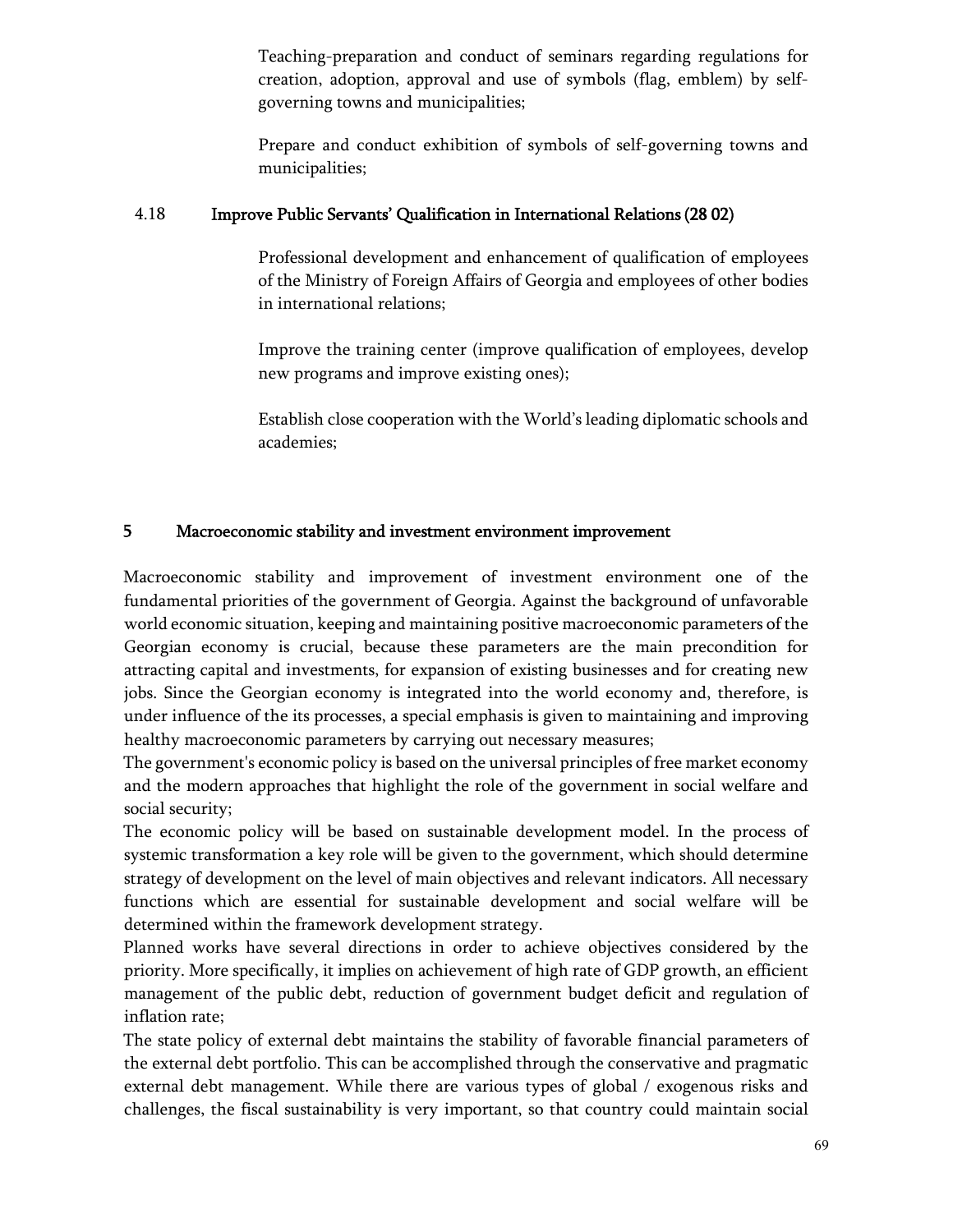and economical stability. State debt is limited and should not exceed 60% of gross domestic product;

The state will implement new programs and initiatives, and by using fiscal and monetary tools it will promote the involvement of the national currency long-term credit resources in economy, which will promote economic development of country and, at the same time, greatly reduce the dollarization coefficient;

The budget deficit index is very important parameter for state to carry out its obligations with appropriate level, to maintain investor confidence and long term economic stability of state. Economic stimulation will be provided by maximally balanced budget and microeconomic stability will be maintained in case of global economic challenges. Low benchmark deficit rates will be ensured in medium-term period.

Free economic course, low and simple taxes, quality tax administration, reasonable and measured regulations provide the necessary environment to achieve high economic growth rates. Accordingly, within the framework of priorities measures will be taken, which will ensure proportional distribution of tax and regulatory administrative burden of entrepreneurs' capacity, which will give more incentives to small and medium sized enterprises;

The work will continue in order to make agreements about avoiding double taxation, so that economic activity in Georgia was comfortable for citizens of the country, as well as, for nonresidents. Planed measures within the priority will be directed towards creating the best investment environment in country, as well as, maintaining sustainable economic development, which implies on some works in order for Georgia to strengthen its position as the region's leader by developing fast and quality service, low taxes, liberal legislation and sustainable development indicators;

The work will continue in order to improve usage of preferential and free trade regimes and increase investment and export of goods. This can be achieved only by creating the best business climate, by taking into account weaknesses Georgia: its market size and geopolitical challenges. The state approach of simplifying of tax system and administration, providing competitive and corruption-free environment and Reasonable and flexible labor market regulations ensures attraction direct foreign investment and formation of positive entrepreneurial environment;

Investments in real sectors are one of the most important parts for the development of economy of Georgia. The state will create favorable environment for both local and foreign investments, which considers investment protection and formation of stable and predictable business environment. The policy will be directed also towards increasing savings and reinvestment. State policy will be directed towards savings and capitalization growth-oriented economy instead of consumption-oriented economy, which should be determinative of a longterm sustainable growth;

Regarding the foreign trade policy it is priority for Georgian government to expend market areas, to establish free trade regime with EU and USA, to restore trade relations with the Russian Federation;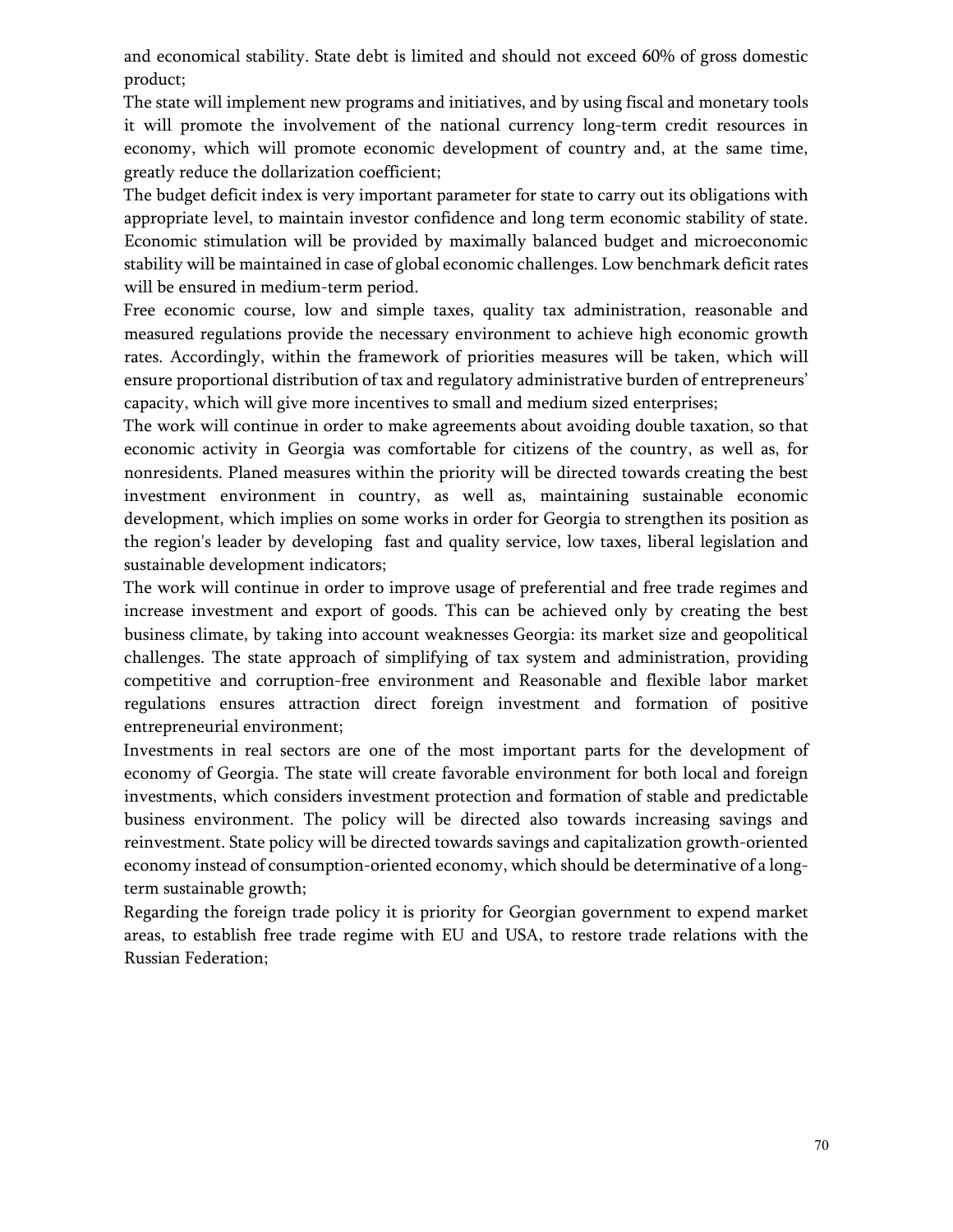The state will provide free, fair and competitive market environment; Formation of a modern and flexible infrastructure will be promoted, which will be equally accessible to all economic subjects;

In order to ensure global competitiveness of Georgia, the economy structure will be modernized, which will be based on reasonable use of the comparative advantages of country; the export will be stimulated and the import will be replaced.

Some of the objectives of the priority are to support small and medium businesses, to introduce tax-free minimum of income tax based on the principle of justice, to give citizens ability to realize themselves at maximum level, all of these can be achieved by harmonization and optimization of tax system and by stimulation of employment. Also by improvement of the tax legislation, which implies to eliminate the ability for vague and ambiguous interpretations, to simplify tax standards and to resolve arguable norms and situations in favor of the entrepreneur. The dominant role of government in tax dispute resolution will decrease; The optimal model of taxation for small business, simples rules of accounting-reporting and alternative mechanisms of taxation will be developed; certain violations in tax system will be decriminalized;

On the one hand, a fair competition policy and, on the other hand, support of small and medium enterprises will ensure growth of their production volume and revenue. Accordingly, the level of employment will increase, which will be one of the basis of social conditions improvement.

State will ensure that the economic development of Georgia was mostly based on the development of local production and stimulation of savings. Opportunities for business development will expend and long-term state programs will be implemented. The state policy will promote cooperation between banking and business sectors.

in order to solve country's socio-economic crisis, to attract investments and improve tax balance condition the government of Georgia will create stable legal environment for investors, free them from government's influence and give them solid guaranties of property protection. It will activate work towards making agreement of free trade with European Union and The United States of America and in order to achieve this it will make amendment according to international requirements in organic law of the "Labor Code". It will introduce real legislation and regulation mechanisms for competition, ensure implementation of standardization and certification mechanisms and food safety, which is a necessary prerequisite in order to reach this agreement, it will also take antidumping measures in order to protect foreign trade regulations from interventions;

An effective functioning and high quality of freedom of he National Statistics Office - "Sakstat" will be supported. General census activities will be provided.

# 5.1 Economic and Sector (transport, construction) Policy and Coordination of Its Implementation (24 01)

 Analysis of economic processes, sector analysis for identification of strengths and weaknesses of the country's economy;

Analysis of macroeconomic statistical data and preparation of respective reports;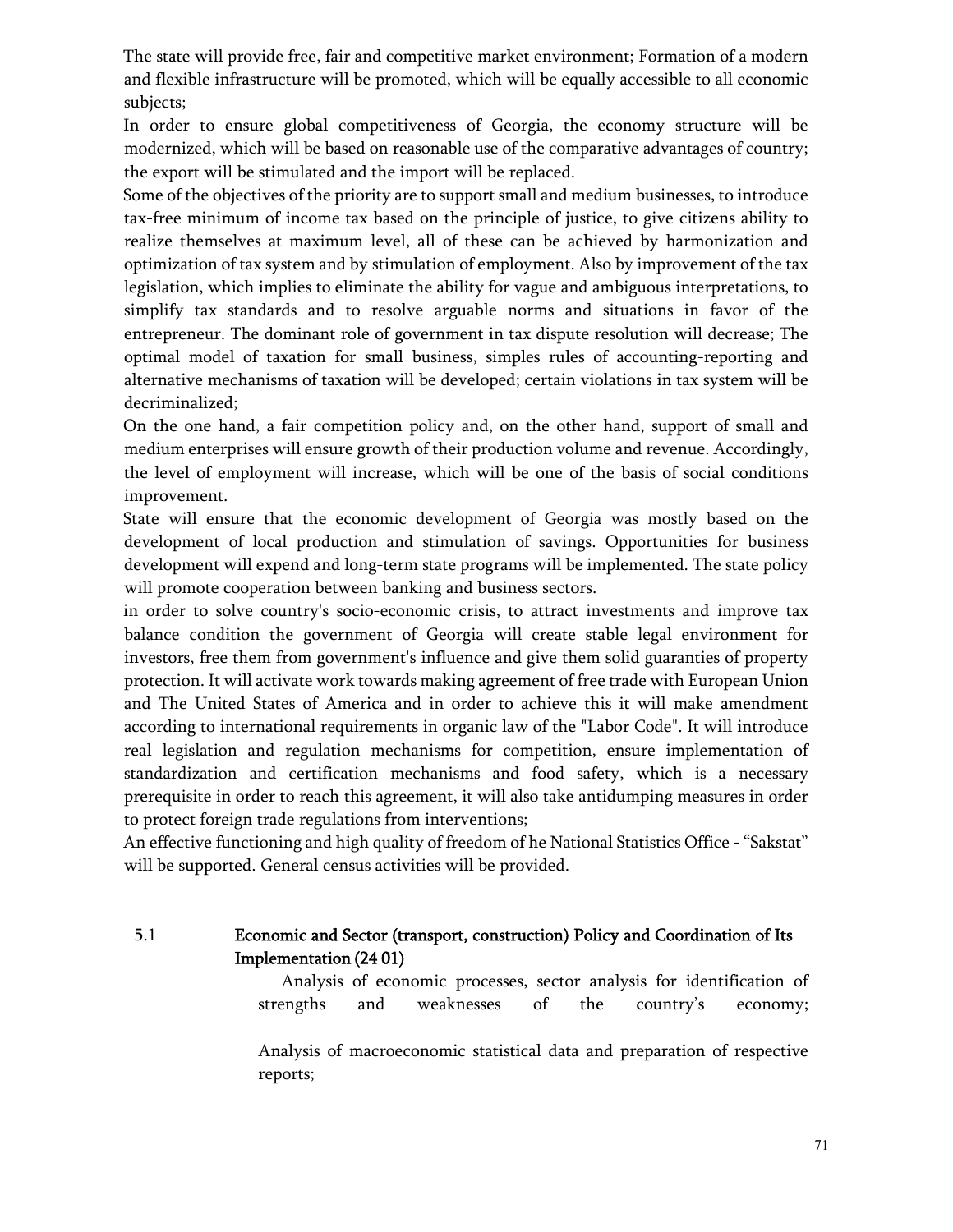Regulation Impact Assessment (RIA) of existing legislation and new draft normative acts on business environment, analysis of existing economic situation and identification of new trends with regard to attraction of investments;

Study of priority sectors of the economy and conduct detailed research;

Implement appropriate activities for reforming capital market;

Deepening economic relationship with trade partner countries for integration of Georgia in international economic environment;

Analysis of regional and multilateral trade relationships and regimes and preparation of recommendation for their development;

Analysis of Georgia's foreign economic trade for export promotion, identification of new export markets and products, preparation of recommendations regarding trade balance;

Preparation of National Concept for Green Growth, which would include significant aspects of the country's sustainable macroeconomic development, social and environmental issues;

Preparation of mitigation measures in construction, transport and manufacturing sectors in order to prepare and implement Low Emission Development Strategy (LEDS) (the strategy envisages support to long term economic growth of the country through reduction of Greenhouse Gas (GHG) emissions);

Increase public awareness regarding sustainable economic development (Green Economy) related issues through regular update of the information web portal (www.greengeorgia.ge) , seminars and public lectures;

Conduct annual business forum in Georgia and participation in international real estate fair MIPIM (in Cannes) to introduce investment projects and opportunities of Georgia in order to attract additional investments and to develop real estate sector;

Implement activities related to switch to defined contribution pensions system: identification of a body to collect contributions and administer the system, establish system operators design and establishment of personalized reporting system, selection and licensing assets management fund, creation of regulations plan (includes investment, management principles, risk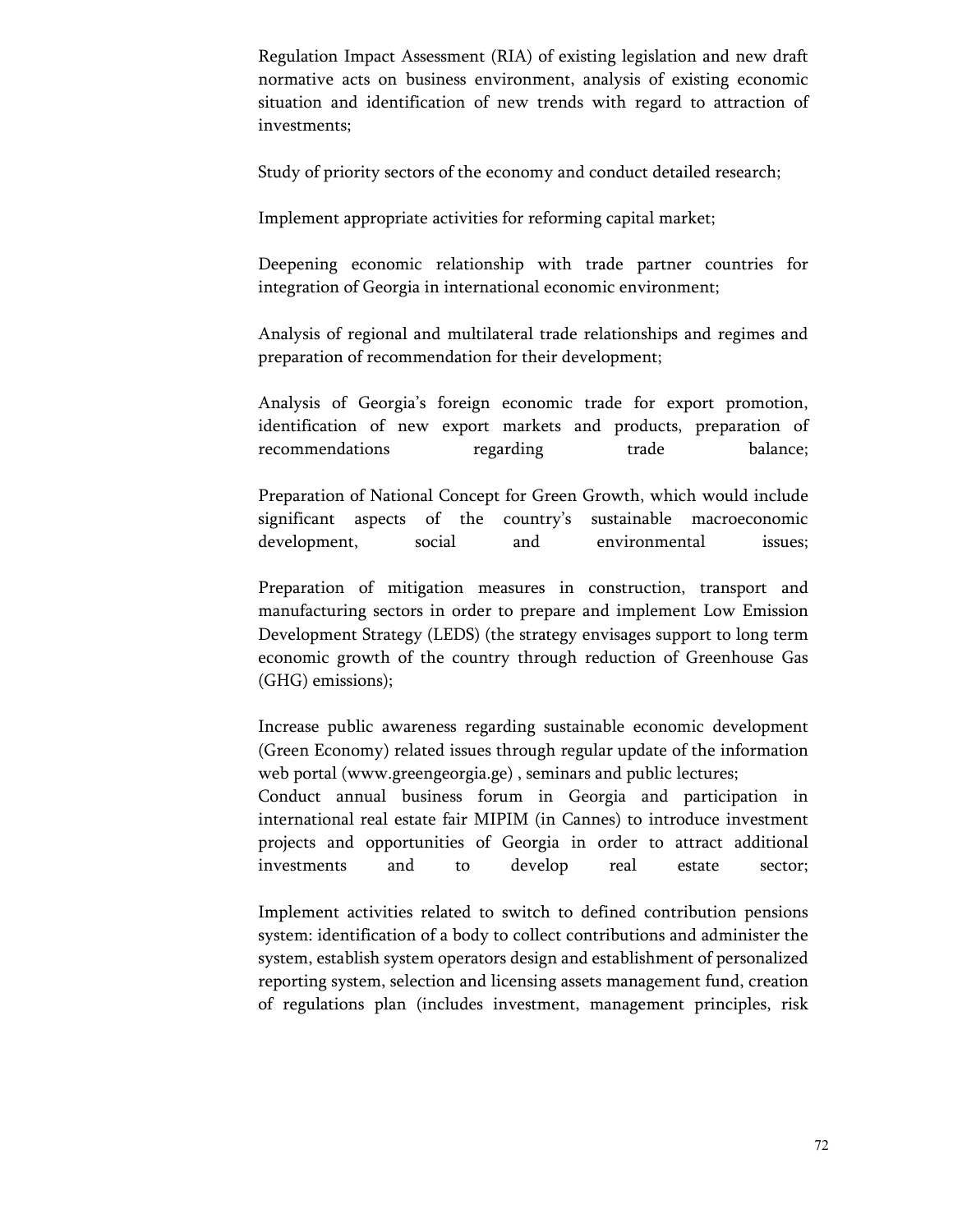management directives, etc.) and establishment of private defined contribution system;

Preparation of Transport National Policy Document and respective Action Plan with support from Asian Development Bank (ADB);

Implementation of transport sector related directives and regulations of the Georgia-EU Association Agreement (AA) and Deep and Comprehensive Free Trade Agreement (DCFTA) with the EU for approximation with the European standards;

Signing international agreements with various countries to support simplified procedures for entry to international market by local transport companies;

Signing multilateral agreement for using simplified procedures for freight transportation through railway from Europe to Asia and vice versa;

Support to effective operation of Europe-Caucasus-Asia transport corridor, development and implementation of freight transportation supporting policy;

Improvement of civil aviation and maritime transport sectors safety level and also to survey accidents and incidents in those sectors and take preventive measures;

Implementation of appropriate activities to support small and medium size businesses in construction sector;

Support to industrial and civil construction and development of construction materials production, support to participation in international market-fairs of construction products produced in Georgia and also popularization of construction and construction materials on local and international markets;

Ensure preparation of general scheme for landscaping in the country, landscaping plans for municipalities, general plans for land use at settlements and ensuring preparation of construction regulation plans, as well as support to preparation of landscaping schemes of Abkhazia and Ajara Autonomous Republics; approximation of Georgian legislation in construction sector to the European and international norms and to deepen relationships/cooperation with international organizations to achieve the above;

Agreement of designs at stages I and II for issuing construction permit at recreation territories;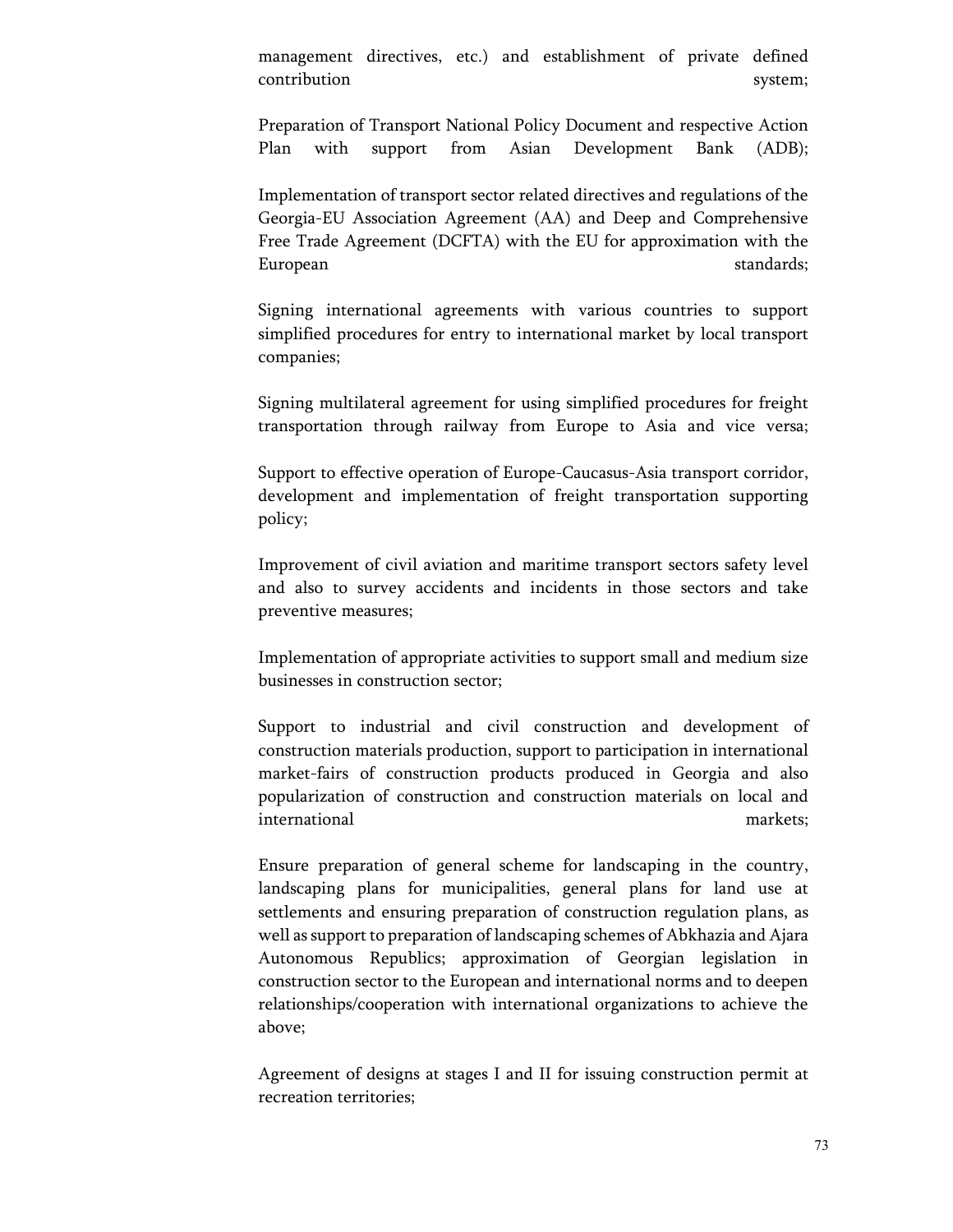Support to effective management/disposal of state property and transparency of state owned assets and state owned enterprises to increase investments and develop economy;

Development of entrepreneurship through support to micro and small businesses, export support, technical support to start-up and small and medium businesses and simplifying access to finance for the companies;

For sustainable economic development of the country support to innovations and technology development for sustainable economic development of the country, which envisages establishment of sectoral industrial innovations laboratories (Fablabs) and Civic Innovation Centers (CIC) throughout Georgia, train outsourcing oriented specialists in priority directions of Information Technologies (IT) and enhance innovation capabilities and competitiveness of Georgia through innovation acceleration and creation of model for commercialization of new technologies and products;

Establish modern and universal post service, Georgia's integration into global trade, increase economic and social level of population and acceleration of the process for creation of information society in order to further develop communications, IT and postal connection;

Subsidies internal flights throughout Georgia in order to develop tourism;

Support to maritime professional education sector in the country.

#### 5.1.1 Preparation and Implementation of Economic Policy of Georgia (24 01 01)

Analysis of economic analysis, sectoral research to identify strengths and weaknesses of the country's economy; Analysis of macroeconomic statistical data and preparation of respective report;

Regulation Impact Assessment (RIA) of existing legislation and new draft normative acts on business environment;

Analysis of existing economic situation and identification of new trends with regard to attraction of investments;

Study of priority sectors of the economy and conduct detailed research;

Implement appropriate activities for reforming capital market;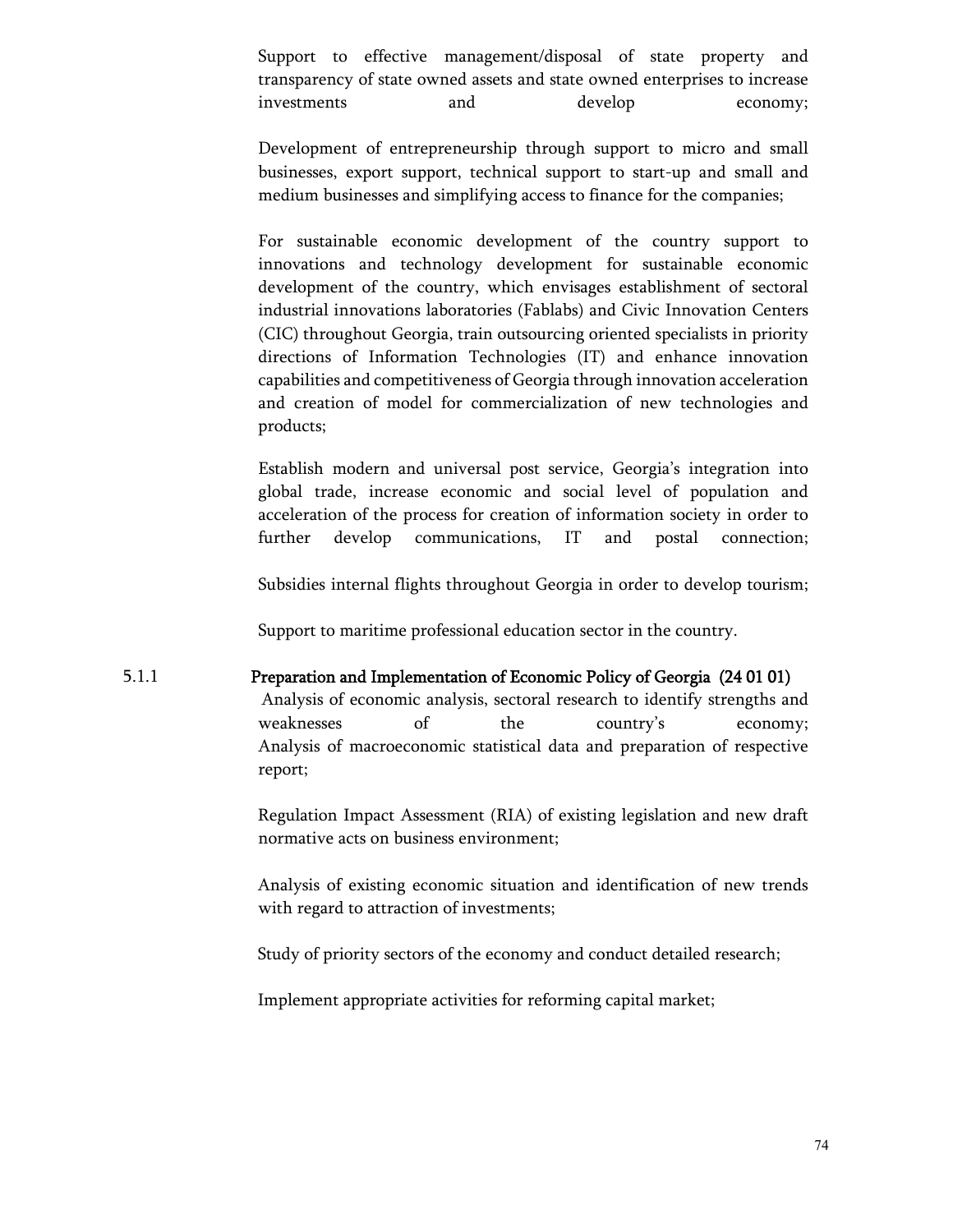Deepening economic relations with trade partners for Georgia's n international economic space;

Analysis of regional and multilateral trade relations and prepare recommendations for their development:

Analysis of Georgia's foreign trade results to support export, identification of new export markets and products, prepare recommendations for improvement of the trade balance;

Prepare Green Growth economic concept, which would include significant aspects of sustainable economic development of the country, social and environmental issues;

Preparation of mitigation measures in construction, transport and manufacturing sectors in order to prepare and implement Low Emission Development Strategy (LEDS). The strategy itself envisages support to long term economic growth of the country through reduction of Greenhouse Gas (GHG) emissions);

Increase public awareness regarding sustainable economic development (Green Economy) related issues through regular update of the informative web portal (www.greengeorgia.ge), seminars and public lectures; conduct annual business forum in Georgia;

Participation in international real estate fair MIPM in France;

Identification of a body to collect contributions and administer the system;

System operators design and establishment of personalized reporting system;

Selection of a fund for assets management and licensing;

Prepare regulations plan, which will include investment, management principles, risk management directives, etc.;

Start private contributions pension system;

Prepare national transport policy document and its action plan (the project is being implemented by ADB support;

Implementation of transport sector related directives and regulations of the Georgia-EU Association Agreement (AA) and Deep and Comprehensive Free Trade Agreement (DCFTA) with the EU for approximation with the European standards; etc. and the standards; etc. and the standards; etc. and the standards; etc. and the standards; etc. and the standards; etc. and the standards; etc. and the standards; etc. and the standards; etc. and t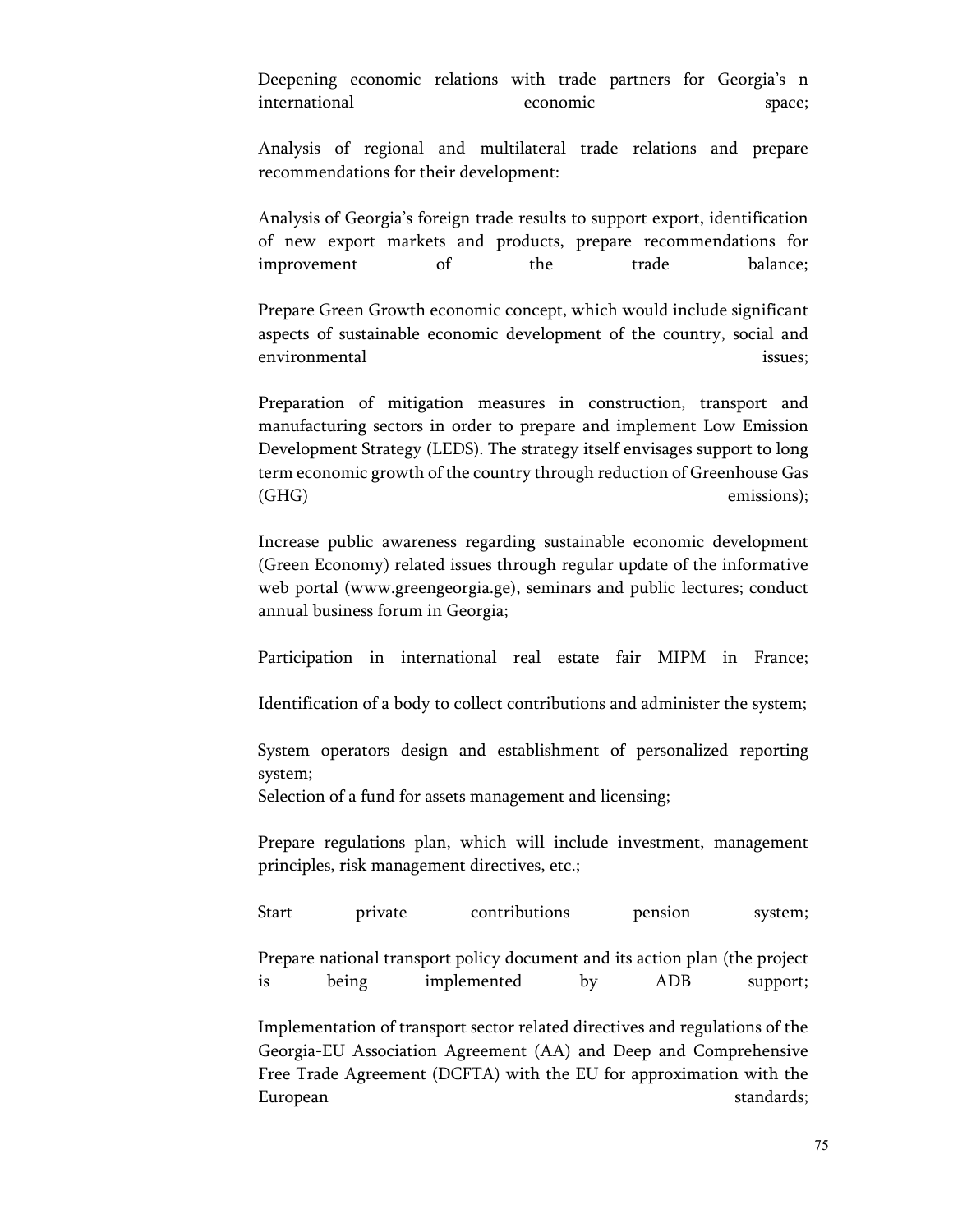Signing international agreements with various countries to support simplified procedures for entry to international market by local transport companies;

Signing multilateral agreement for using simplified procedures for freight transportation through railway from Europe to Asia and vice versa;

Support to effective operation of Europe-Caucasus-Asia transport corridor, development and implementation of freight transportation supporting policy;

Conduct survey of accidents and incidents in civil aviation and maritime transport sectors, which means preparation of certain preventive recommendation on the bases of causal connection revealed by the survey and submit them to agencies and companies, which would be bases for improvement of safety of civil aviation and maritime transport;

Implementation of appropriate activities to support small and medium size businesses in construction sector;

Support to industrial and civil construction and develop construction products production;

Promotion of construction and construction materials at local and international markets;

Support to representing construction products produced in Georgia at international exhibitions-fairs;

Ensure preparation of general scheme for landscaping in the country, landscaping plans for municipalities, general plans for land use at settlements and ensuring preparation of construction regulation plans, as well as support to preparation of landscaping schemes of Abkhazia and Ajara Autonomous Republics;

Approximation of Georgian legislation in construction sector to the European and international norms and to deepen relationships/cooperation with international organizations to achieve the above;

Agreement of designs at stages I and II for issuing construction permit at recreation territories;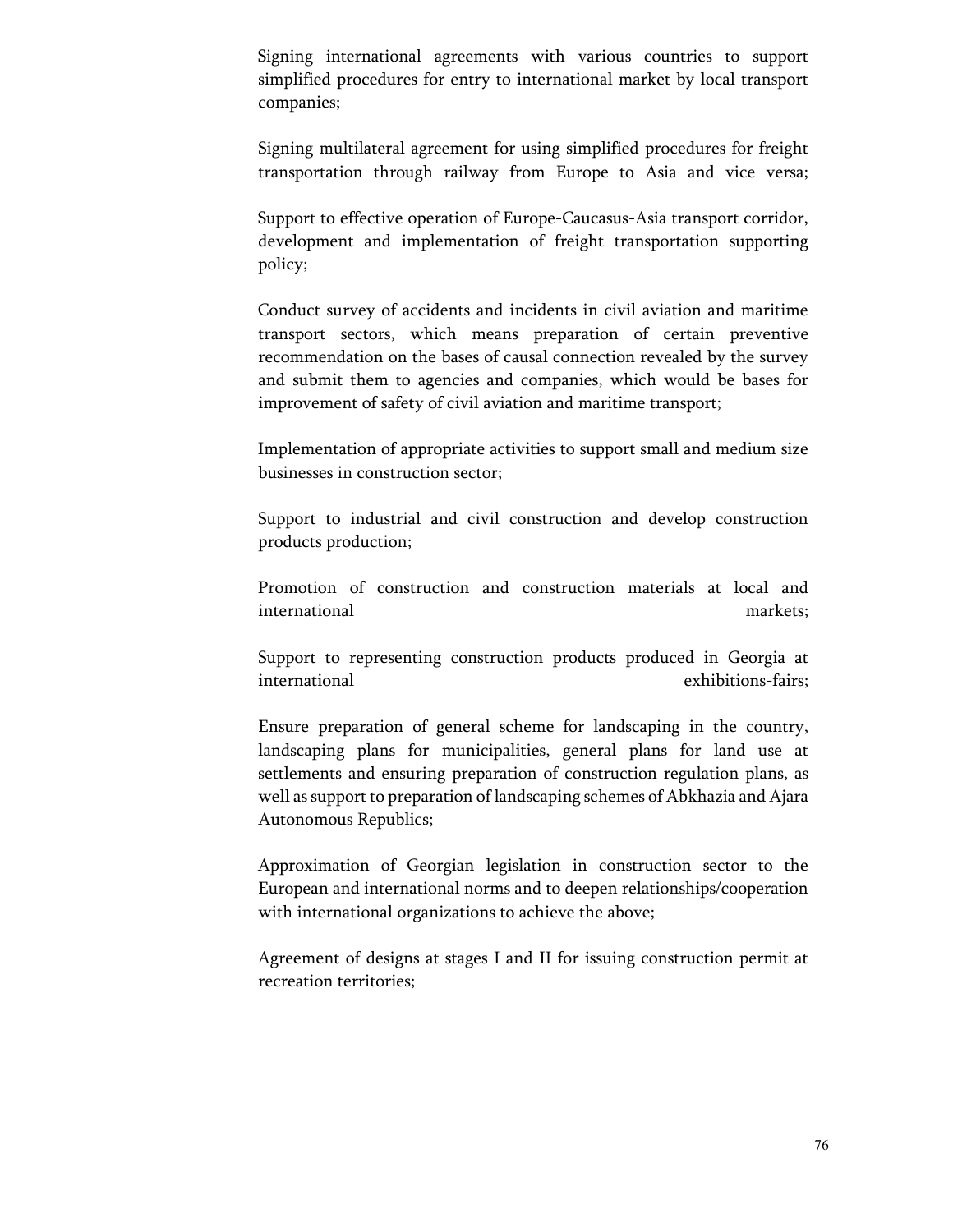Improve and simplify construction sector regulations, prepare and adopt draft code for Landscape Planning and Construction Activities;

Increase awareness regarding legislative changes, other news and application of new technologies in construction sector.

#### 5.1.2 State Property Management (24 01 02)

 Develop consumer oriented service, good governance and free business environment, ensure protection of state and owner rights through the following three directions: state property management, state property disposal and management of State Owned Enterprises (SOE);

In order to support effective management/disposal of state property and enterprises and promote transparency:

register and assess facilities to be privatized providing complete information on existing state property in whole country;

Management/disposal of SOEs, under which classification of liquid, insolvent and profitable SOEs under management as well as by financial condition. Besides, conduct restructuring at the insolvent SOEs;

Implement activities aimed at protection of state owned property, which includes protection of the most significant state owned facilities (including cultural heritage monuments throughout Georgia);

In order to improve accessibility of information on state property disposal implement project Without Leaving Villages, which facilitates popularization of the National Agency of State Property activities in the regions, hence effective disposal of state owned facilities at local level.

## 5.1.3 Development of Entrepreneurship (24 01 03)

Provide technical assistance to starat-up as well as small and medium enterprises to improve their entrepreneurship skills;

Support to development of entrepreneurship through simplifying access to finance;

Support to micro and small businesses;

Support to export development;

Promotion of Georgia's export potential through international media.

## 5.1.4 Development of Innovations and Technologies in Georgia (24 01 04)

Support to knowledge based companies and start-ups, creation of educational-business and informative environment, which develops youth creativity, and designing, research, engineering and prototyping skills and creates basis for innovative activity for sustainable development of the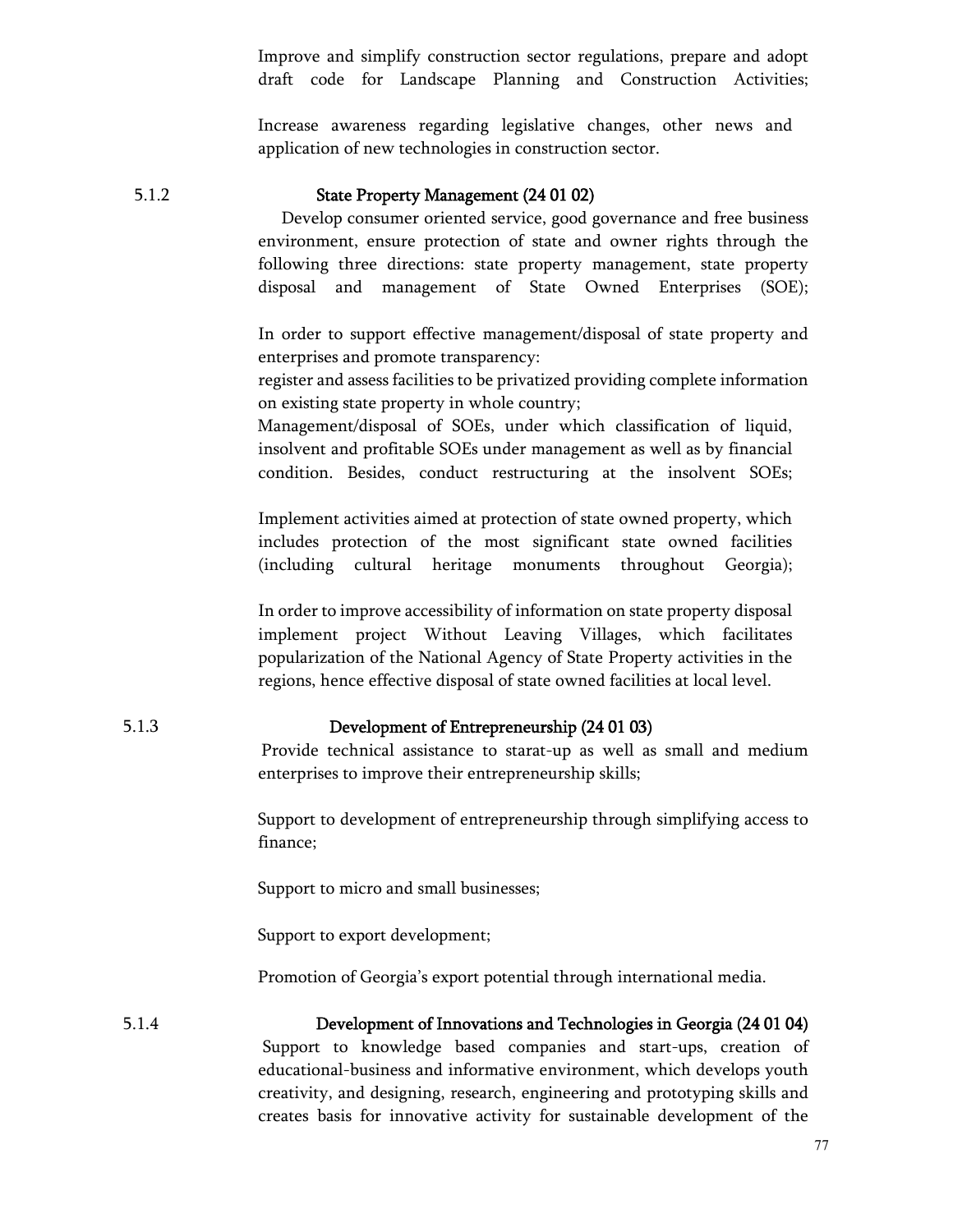Establishment of sectoral industrial innovations laboratories (FabLabs);

Establishment of Civic Innovation Centers (CIC) on the bases of central libraries of Georgia's municipalities, which would contribute to smooth development of all regions and their effective involvement in civil processes;

Train specialists oriented on educational system and outsourcing in priority directions of IT for establishment of innovative ecosystems in the country;

Enhance innovation capabilities and competitiveness of Georgia through innovation acceleration and creation of model for commercialization of new technologies and products, through cooperation with scientists and researchers, creation of basis for new Georgian companies, extending capacity of existing enterprises, identification of new solutions for critical issues of Georgia, support to innovative and entrepreneurship culture, development of appropriate skills in technologies and entrepreneurship and through reducing risks related to development of entrepreneurship, innovations and technologies.

# 5.2 Revenue Mobilization and Improvement of Taxpayer Service (23 02)

Promotion of voluntary law abidance;

Fight against tax evasion;

Optimization of service sector; Support to the EU integration process;

Improvement of trade support instruments and execution of customs, sanitary, pithosanitary border control.

### 5.3 Public Finance Management (23 01)

Maintain low budget deficit indicators over medium term for ensuring macroeconomic stability of the country;

Improve methodology for better macroeconomic analysis and forecasting and extend its scope, improve long term forecasting, improve models for macroeconomic development scenarios, establishment of fiscal risks management and assessment system; Ensure financing state priorities with appropriate resources;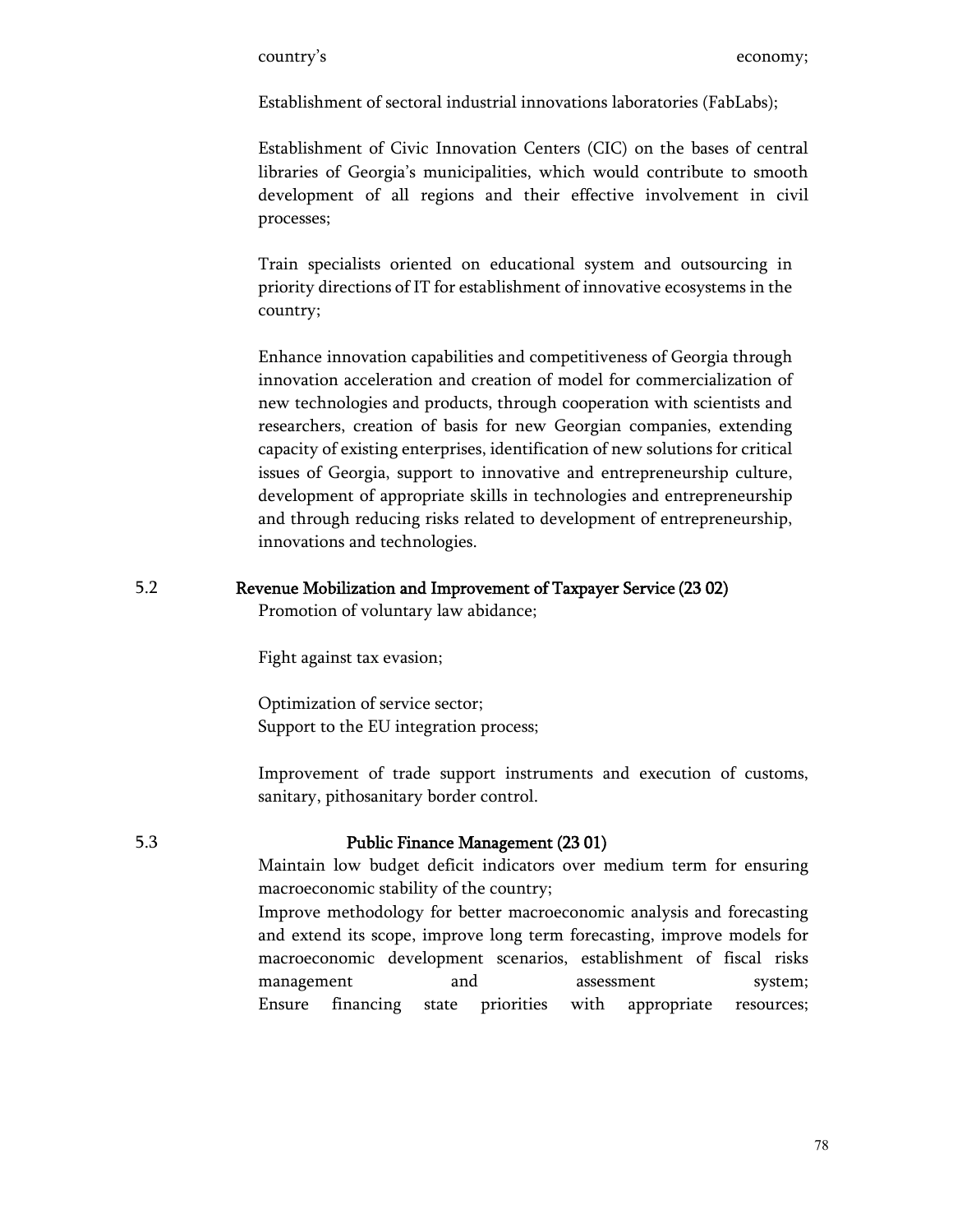Maintain effective cooperation with donor organizations and International Financial Institutions (IFIs) for mobilization of appropriate resources; Coordination of relations with international rating companies;

Mobilization of resources from foreign sources with maximally favorable terms in order to finance government priority directions and various infrastructure projects;

Continue establishment of effective system for public debt management along with attraction of additional investment resources, maintain sustainability of the debt in medium as well as long term; Use various instruments to further develop stock market in line with existing fiscal and monetary policy; Further improvement of tax policy, including better distribution of tax burden among taxpayers, consideration of requests to the extent possible, improvement of investment environment, ensure mobilization of appropriate resources to the state budget in the form of tax revenue for further improvement of tax legislation and harmonization with the EU directives under the EU Association Agreement; Improve Public Internal Financial Control (PIFC) reform, compliance of Internal Audit activities with international standards, comprehensive operation of financial management and control system.

### 5.4 Electronic and Analytical Support to Finance Management (23 04)

Creation, development, maintenance and ensure sustainability and reliability of the information-communication infrastructure required for effective operation of the Ministry of Finance (MOF); informative and analytical support to the MOF; research and analysis of IT products, eservices and services important for the MOF; creation, establishment and maintenance of new software; support to information and cyber security of the MOF; creation of web-sites of the MOF and other public bodies; develop components of e-governance and provision of respective state and municipal services; integration of the information systems of the MOF in information-communication space of the country.

### 5.5 Planning and Management of Statistical Work (47 01)

Prepare statistical standards and methodology to be used in statistical work;

Prepare programs for statistical work;

Ensure human and administrative resources required for implementation and management of statistical surveys;

Financial, material-technical and informative-technological support for statistical surveys;

# 5.6 State Statistical Work Programme (47 02)

Prepare, implement and publish results of the statistical surveys of utmost importance for the country, assessment of the country's export potential and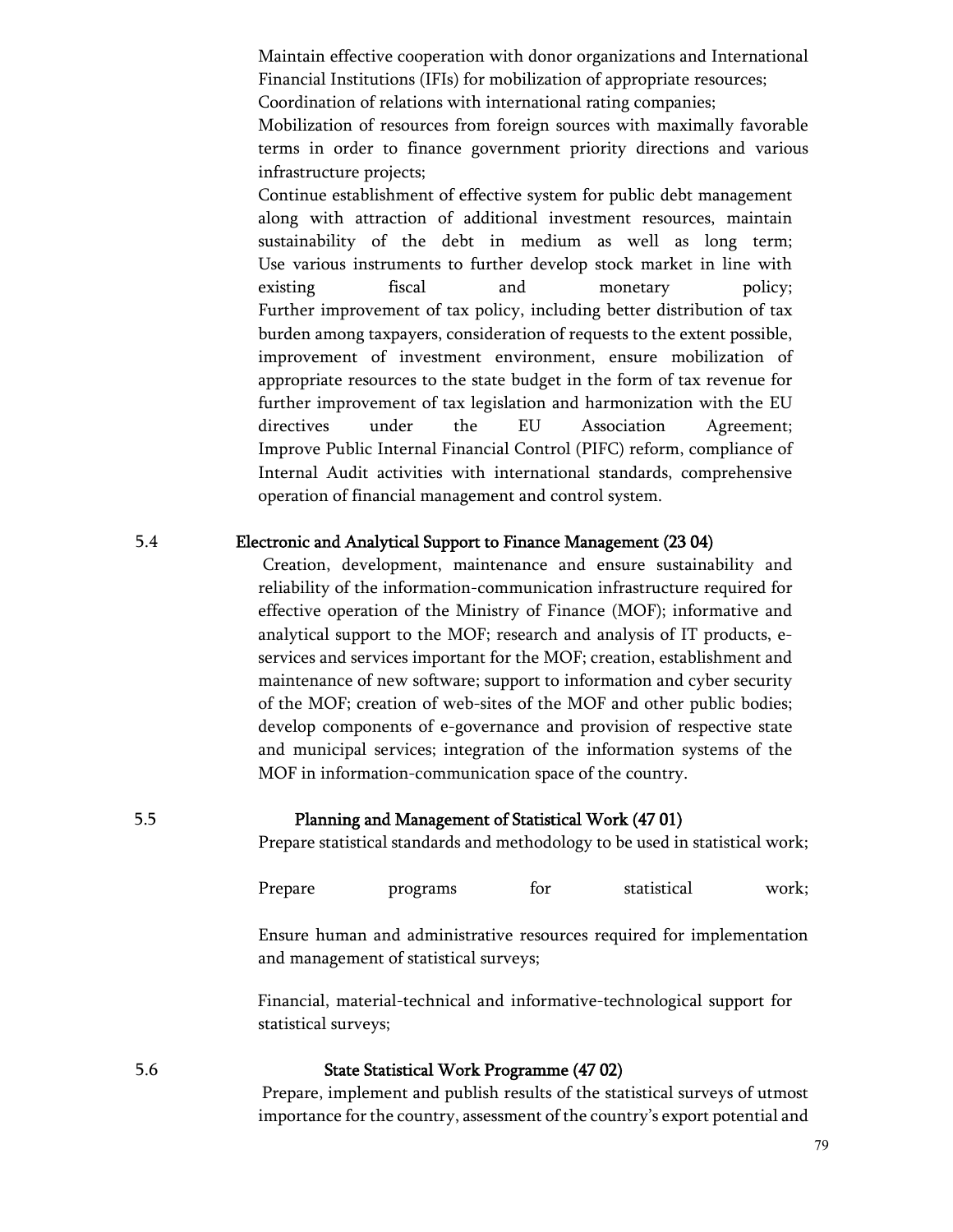investment micro climate, calculation of consumer and producer price indices, analysis of the events and processes in business sector (also in noncommercial organizations sector), calculation of labor statistics in industrial and non-industrial sectors, private and public sectors, ongoing demographic survey;

Obtain, process and disseminate current statistical data on agriculture; Establish inequality, employment and unemployment, income and expenses and other indicators for assessment of economic and social condition of population;

Tourism statistics survey;

activities;

Survey of energy resources consumption;

Indicators for use of innovative activities and innovative technologies in various sectors.

| 5.7 |                               | LEPL - Georgian National Investment Agency (49 00) |                                                                                                                                                                                                                                                                        |    |             |  |
|-----|-------------------------------|----------------------------------------------------|------------------------------------------------------------------------------------------------------------------------------------------------------------------------------------------------------------------------------------------------------------------------|----|-------------|--|
|     | Support                       | to                                                 | attraction                                                                                                                                                                                                                                                             | of | investment; |  |
|     |                               |                                                    | Enhance awareness regarding the country's investment opportunities;                                                                                                                                                                                                    |    |             |  |
|     | to their business activities; |                                                    | Render information service to existing and potential investors and support                                                                                                                                                                                             |    |             |  |
|     | for the country.              |                                                    | Conduct work necessary to attract foreign investments in priority sectors                                                                                                                                                                                              |    |             |  |
| 5.8 | terrorism financing;          |                                                    | LEPL - Financial Monitoring Service of Georgia (56 00)<br>Support to legalization of illegal income in Georgia and suppression of                                                                                                                                      |    |             |  |
|     | bases.                        |                                                    | Creation of information network, which would ensure information<br>systemization and analysis, creation and maintenance of data recording                                                                                                                              |    |             |  |
| 5.9 |                               |                                                    | Georgian Chamber of Commerce and Industry (52 00)<br>Creation of search web-portal of "online business catalogue" format for<br>entrepreneurs to receive necessary information simply and timely;<br>Obtain-process information on Georgia's export-import and customs |    |             |  |

Provide information-consultation services and recommendations to entrepreneurs;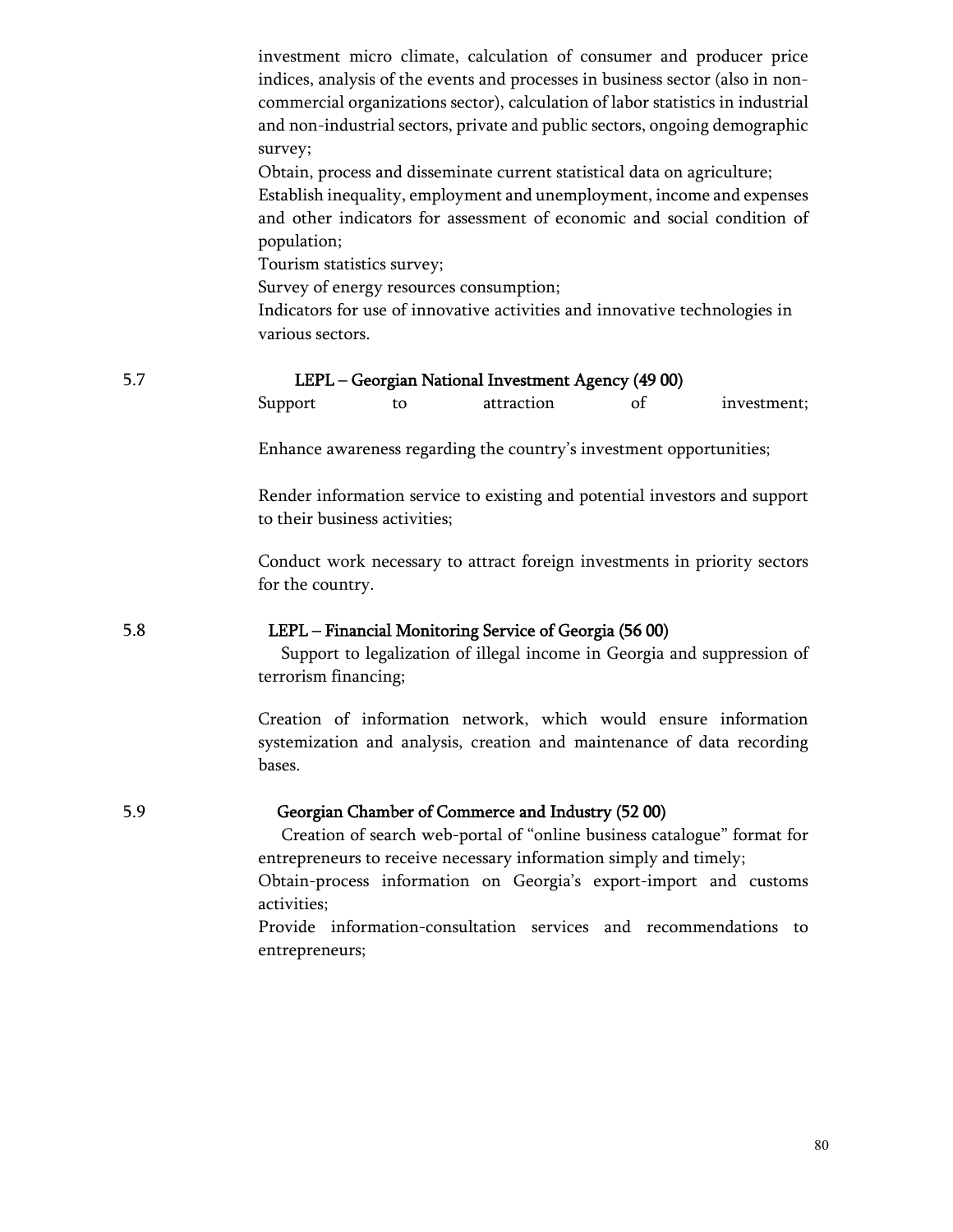Develop international (regional) arbitrage institute and establish National Mediation Center of Georgia with regard to development of alternative dispute solution mechanisms;

Coordination of professional education and creation of vocational education centers for improvement of social background in Georgia through business development and employment;

Prepare legislative initiatives with consideration of free trade principles; Create and maintain up to date printed version of business catalogue;

Establish electronic system of certificates of origin;

Conduct works related to issuance of ATA Carnet and Bio Certificate; Create national commission for biosecurity and accreditation for effective management and coordination of biosecurity

### 5.10 Georgian Chamber of Commerce and Industry (52 00)

 Creation of search web-portal of "online business catalogue" format for entrepreneurs to receive necessary information simply and timely;

Obtain-process information on Georgia's export-import and customs activities;

Provide information-consultation services and recommendations to entrepreneurs;

Develop international (regional) arbitrage institute and establish National Mediation Center of Georgia with regard to development of alternative dispute solution mechanisms;

Coordination of professional education and creation of vocational education centers for improvement of social background in Georgia through business development and employment;

Prepare legislative initiatives with consideration of free trade principles; Create and maintain up to date printed version of business catalogue; Establish electronic system of certificates of origin;

Conduct works related to issuance of ATA Carnet and Bio Certificate;

Create national commission for biosecurity and accreditation for effective management and coordination of biosecurity

### 5.11 Development of Standardization and Metrology Spheres (24 03)

Georgian products to enter foreign markets and to enhance competitiveness, to develop standardization and metrology spheres in line with international and European best practice:

Extend service area and range of Georgian National Agency for Standards and Metrology;

Ensure tracking down of standards, maintain/extend achieved international recognition and achieve recognition in other directions of measurement;

Increase number of international and European standards adopted as Georgian standards, better maintenance of register and standards catalogue, improve electronic services to enhance accessibility of standards and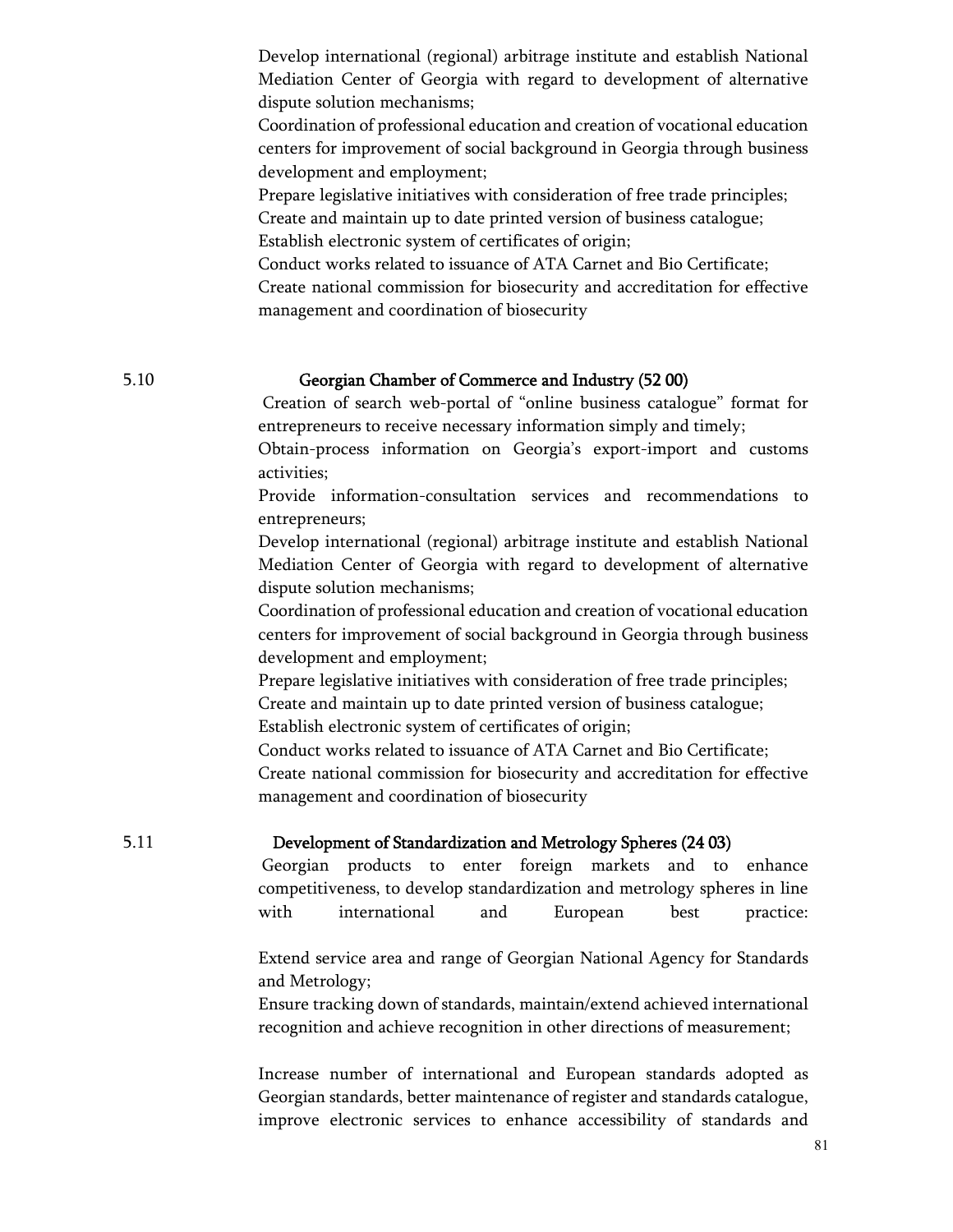improve effectiveness of operations of technical committees of standardization;

Establish quality management system in line with international standard ISO 9001;

Enhance qualification of personnel in the fields of standardization and metrology, as well as strengthening skills of the Agency employees in public relations, marketing and communication fields;

Integration of Georgian National Agency for Standards and Metrology in international and regional metrology and standardization organizations and active participation in their activities in line with DCFTA and Technical Barriers to Trade (TBT).

## 5.12 Population and Livelihood Census (47 03)

Georgia's census 2014 was conducted, data was processed and results were published in accordance with Program and Action Plan for Census 2014 approved by Georgia's Population Census Coordination Government Commission.

## 5.13 Management and Development of Accreditation Process (24 04)

In order to enhance competitiveness of products and services, develop quality national infrastructure, including development accreditation system and improve its activities in compliance with internationally accepted requirements, which represents prerequisite for the Accreditation Center's accreditation to regional European Cooperation for Accreditation (EA) and then based on the needs of Georgia's economy, to become member of international organization International Laboratory Committee (ILAC).

### 5.14 Development of Innovative Ecosystem (IBRD) (24 08)

Main objective of the project is creation of innovative ecosystem in Georgia. The project consists of several components and ensures development of infrastructure for innovations in the country. Establishment of innovation centers will be financed under the project, qualified personnel will be trained in future specializations, trainers will be trained and competitiveness of high technology companies will be enhanced. Besides, grant programs will be implemented under the project financing different phases of innovative projects. Program for provision of internet and computerization will be financed under the project, including computer literacy and e-commerce development.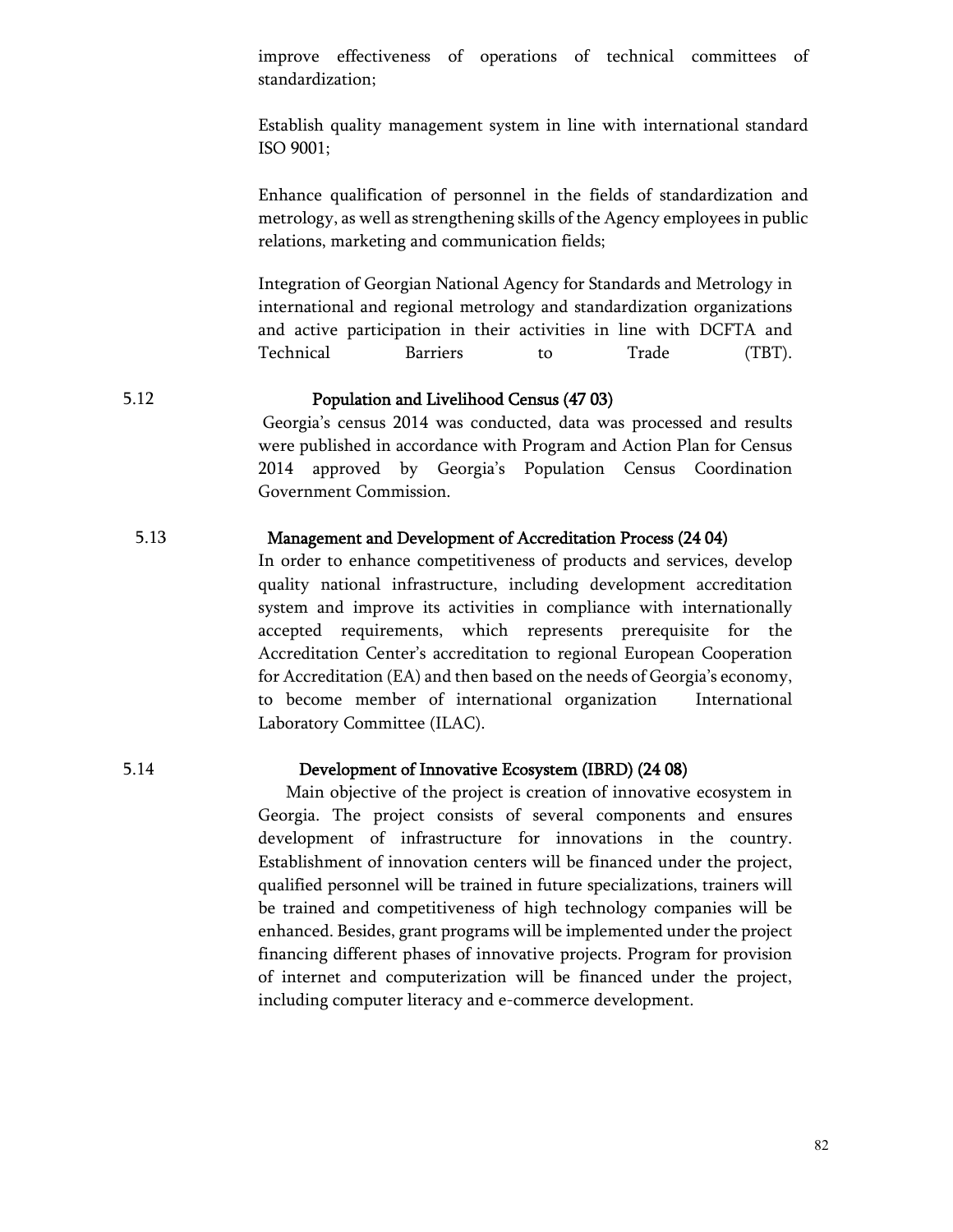6 Institutional development and the legal support of the state interests

 For the institutional development a representative body of the proper operation is crucially, because it is counrty's domestic and foreign policy's main determinant, legislative and supervisory functions of the branches of government. Within the implementation of priority programs state continues the strengthening support of democratic values and democratic institutions, civil pluralism promotion and electoral systems development;

> Preferences also provide lawmaking and the interests of legal support for measures to be implemented, improvement of the legal framework amd harmonization with international standarts; the improvement of the legal framework means as constitutional as state-territorial issues settlement for more effectiveness, public-related issues better regulation at the legislative level and the improvement of the norms regulating labor relations.

### 6.1 Legislative Activities (01 01)

Parliament of Georgia, as the highest representative body of the country, implements legislative authority, defines main directions of domestic and foreign policy, controls activities of the Government of Georgia (GOG), fulfills authorities assigned by the constitution, other legislative acts and regulations of the Parliament.

## 6.2 Election Activities (06 02)

Legal, organizational, financial and material-technical support to election activities;

Conduct image making-advertising campaign during election period;

Implement educational programs for electorate;

Ensure inclusive election environment;

Enhance qualification of district and precinct election commission members.

### 6.3 Staff of the State Audit Office (05 01)

Establishment of the SAO as a modern, independent supreme audit body, which conducts its activities in line with international standards and enjoys public confidence;

Introduction of modern, exemplary practice of supreme audit bodies and enhance professional awareness of auditors through knowledge and skills improvement;

Monitoring of external audit possibilities, legislative mandate and implementation of issued recommendations;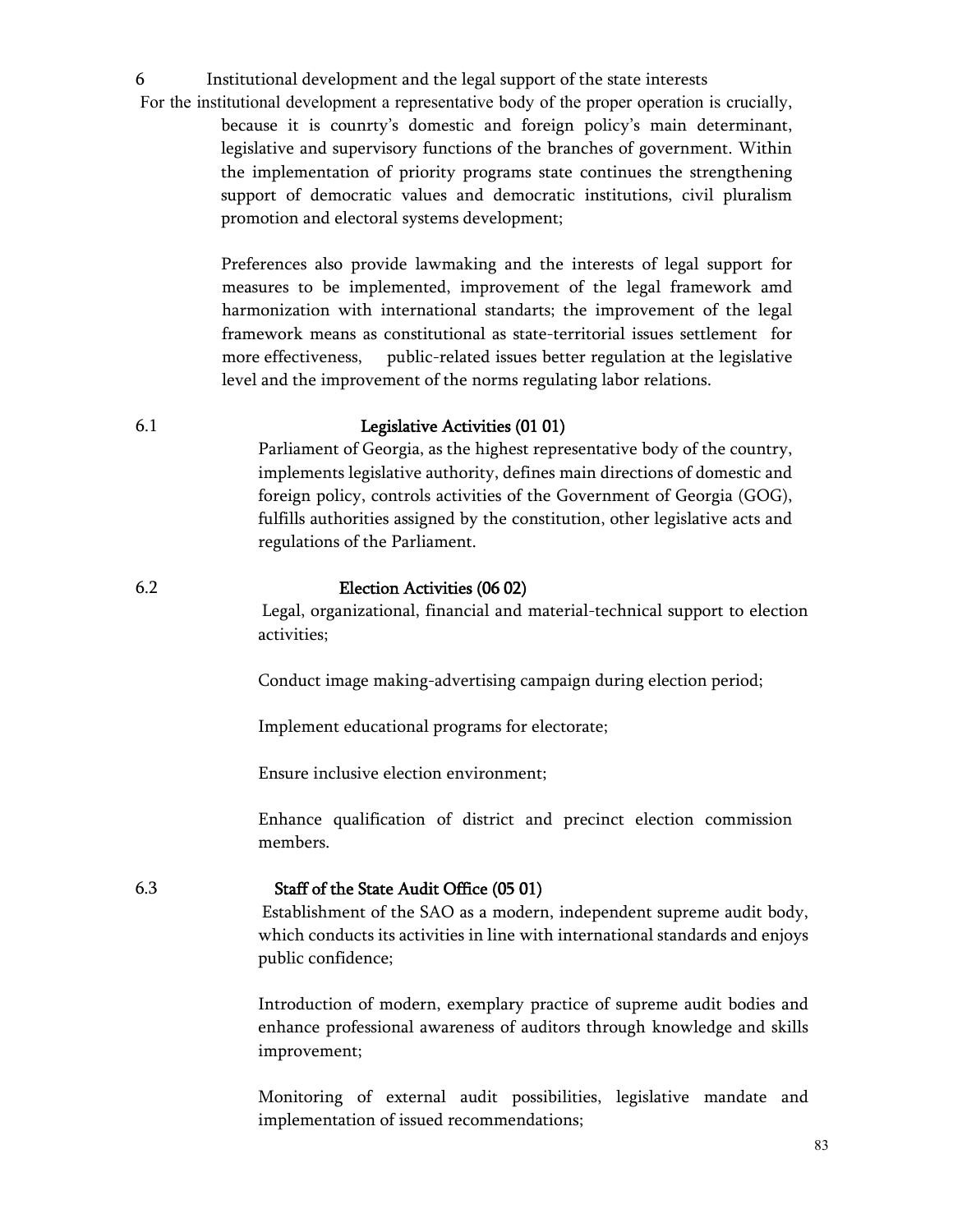Support to legality, target fullness and effectiveness of spending and using public resources other public material values;

Increase benefits of recommendations issued as a result of audit activities;

Establish IT audit;

Support to improvement of public finance management within its scope.

## 6.4 Financing Political Parties and NGO Sector (06 04)

Development of political parties and NGO sector and support to establishment of sound competitive political system in line with organic law of Georgia on Political Unions of Citizens;

Conduct grant competition on election theme for NGOs and ensure distribution of the budget funds for the grants.

### 6.5 Improvement of Election Environment (06 01)

Conduct unbiased, transparent elections administered at high level in line with legislation and create all conditions for electorate and other involved parties to freely exercise voting rights;

Institutional strengthening: strengthen independence, professionalism and trustfulness of the election administration, establish effective budget policy and system oriented on continuous organizational and professional development, contribute to development of democratic processes;

Civic and electorate education: enhance level of civil involvement in election processes through implementation of educational programs, support to electorate activity enhancement and informed decision making;

Election environment: Establish maximally inclusive election environment through active participation of the parties involved in election process, support to improvement of legislation;

Election processes planning, organizational, legal and technical provision for all types of elections.

6.6 State Policy Preparation and Management to Support Legislative Activities and Legal Interests of the Country, including Implementation of Criminal Justice System Reform (26 01)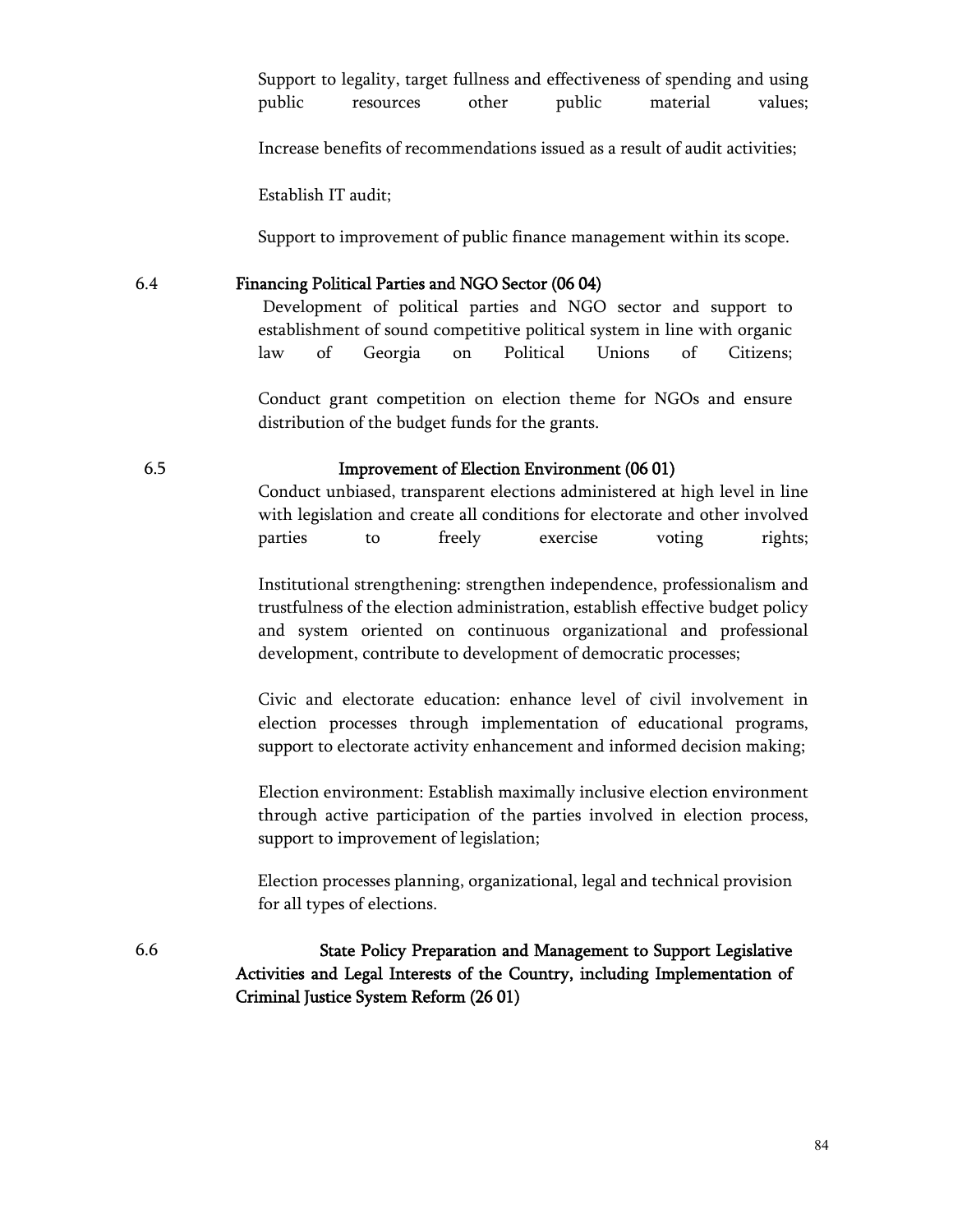Administration of the criminal justice system reform interagency coordination council activity, organizational and analytical support; strengthen analytical capabilities of the interagency council secretariat and improve monitoring mechanisms; Annual update of sectoral strategies and action plan of the criminal justice system reform; coordination of interagency activities during implementation; prepare annual progress reports;

Support to fulfillment of financial agreement terms of budget support program for justice sector reform; prepare report on fulfillment of the terms and submit the report to the EU delegation; Support to implementation of juvenile justice code; coordination of specialization of professionals at the agencies involved in the reform in line with the juvenile justice code and improvement of mechanisms for avoidance of juvenile criminal responsibility; support to implementation of juvenile crime prevention national strategy action plan. Periodic update of national anti-corruption strategy and its implementation action plan 2015-2016, prepare action plan 2017-2018 of national anticorruption strategy, prepare and publish appropriate reports in line with new monitoring methodology for implementation of anti-corruption policy; prepare and submit to the GOG report on activities of the anticorruption council; coordination of interagency activities in order to support implementation of respective activities for preparation and implementation of anti-corruption strategy and action plan; ensure implementation of recommendations prepared by international organizations, ensure preparation of a report regarding their implementation and report to the international organizations; enhance public awareness regarding anti-corruption policy and reform;

Support to activities of coordination-consultative mechanism for open government at national level – Open Government Georgia Forum; ensure participation of Georgian delegation in international events planned under open government partnership; Prepare Georgia's Open Government Action Plan 2016-2018, conduct public discussions during preparation of the plan, monitor its implementation and prepare intermediary and final reports.

Revise legislative base on accessibility of public information, support to implementation of information freedom law prepared for unifying all norms scattered in various normative acts in a single normative act and ensuring compliance with information freedom regulation international standards and eradicating certain flaws that exist in practice;

Support to development of unified portal of open data data.gov.ge; Prepare legislation changes in order to improve ethical norms, responsibilities and accountability on the basis of the public service reform concept approved by the GOG, as well as to establish unified system for payment, promotion and advancement.

State representation at international human rights courts and international arbitrage tribunals and at the courts of foreign countries. Fulfill commitment taken for approximation of legislation under the Association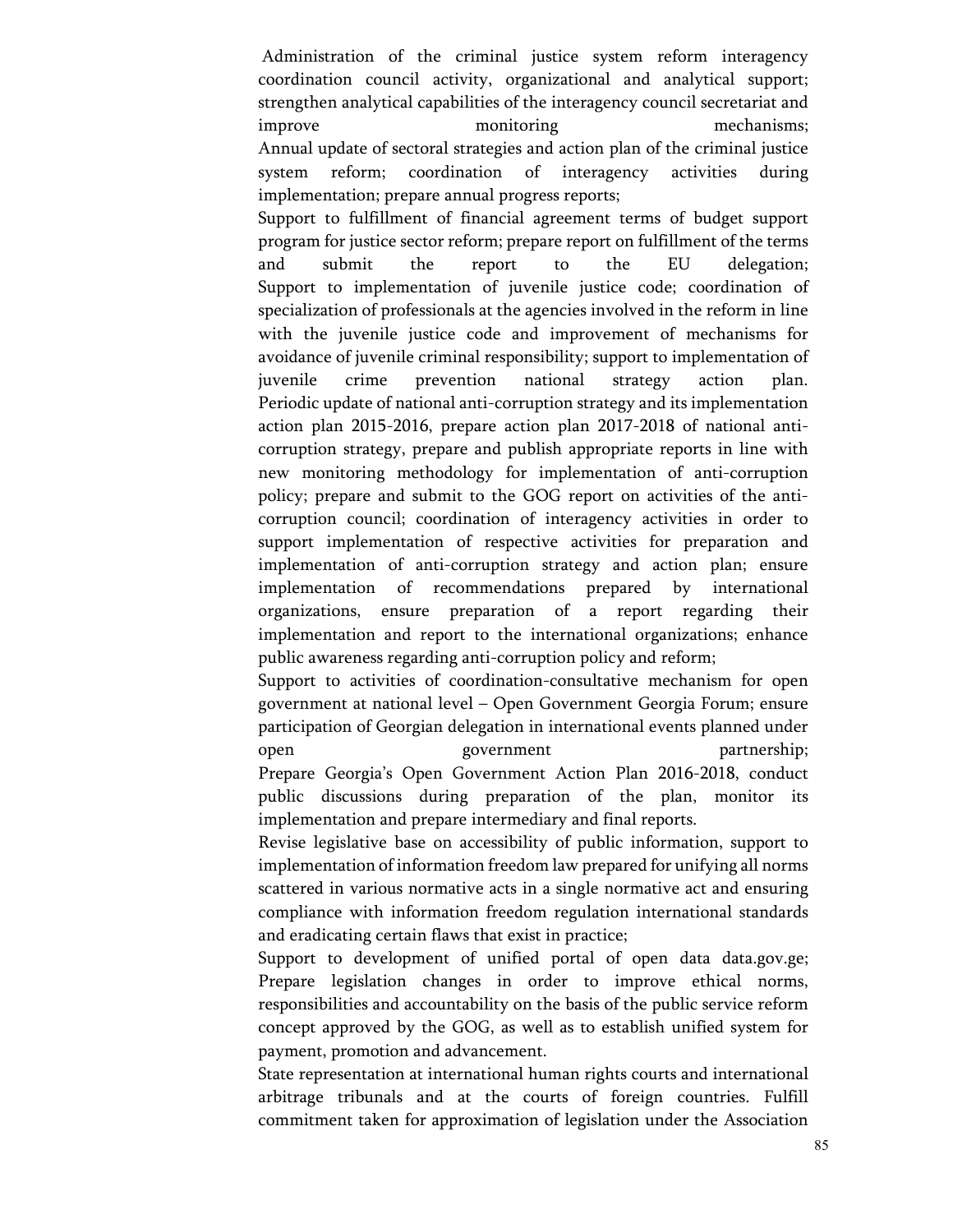Agreement (AA) with the EU. Establish international standards for monitoring situation with regard to narcotics/drugs. Support to effective, transparent work by the Coordination Council for Fighting against drugs. Update strategy and action plan for fighting drugs based on identified needs, monitoring implementation of Action Plan 2014-2015 will continue and the report on the results of the monitoring will be published annually. Prepare and implement Action Plans for future years. Prepare unified prevention document containing different directions of drugs policy and monitor its implementation. Fight against human trafficking; implement resolutions of the UN Security Council; fight against human torture and improper conduct; implement international humanitarian law.

# 6.7 Protection of National Archive Fund, Introduction of Modern Technologies and Ensure Accessibility of Documents (26 03)

In order to protect national archives and ensure accessibility of archive documents, also to introduce modern technologies in archive services, the following will be implemented: establish archive of electronic documents of the national archives fund, centralization of territorial bodies of the National Archive, introduce modern technologies for firefighting and climate controls at document storehouses, construction, rehabilitation/reconstruction and repair of office buildings-facilities, storehouses and other infrastructure, also develop and improve citizens' service system.

Centralization of the territorial bodies of the National Archive serves improvement of document protection conditions, saving financial and human resources, as well as enhancement of management effectiveness and envisages placement of local archives at 4 rehabilitated regional archives (Kutaisi, Zugdidi, Akhaltsikhe and Gori). Besides, repaired and/or rehabilitated storage facilities and office buildings will be equipped with modern climate control and firefighting systems, which will ensure highest level of document protection.

Construction of Kutaisi, Akhaltsikhe and Gori archives, construction/repair of Tbilisi Archive Exhibition Area and additional storage is planned, as well as improvement of existing infrastructure, including rehabilitation/reconstruction of existing buildings and equipping them with appropriate equipment.

At present researchers recording and management system, electronic catalogues of archive documents (photo, video, phono, text documents, maps), Geographic Information System (GIS) and geographic reference program, online service system (receipt of applications and publication of notices through web-page), etc. are used under te citizens' electronic service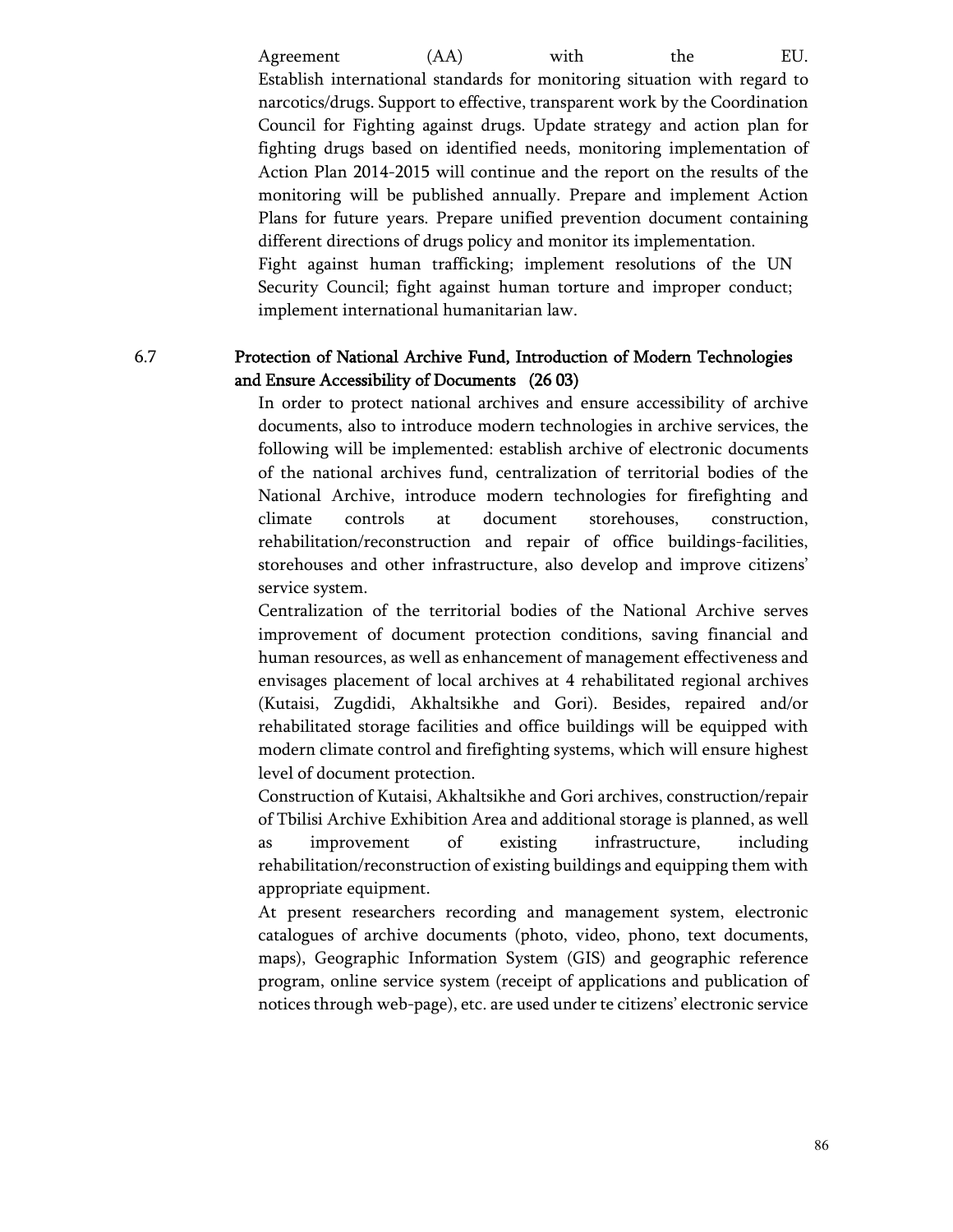system. Development of the system, as one of the main directions, includes creation of new parameters for existing electronic software as well as update-improvement of existing models.

Creation of electronic documents archive under the program serves keeping-maintaining original archive documents undamaged and ensuring access to these documents. Additional special equipment, inventory and server infrastructure development is needed under this direction.

## 6.8 Improvement and Accessibility of State Service Development Agency's Services (26 08)

The objective of the program is to develop state services and ensure their accessibility at state and local governance levels. Implementation of programs in different directions is planned in order to achieve the objective. Civic Centers will be constructed at remote villages with large population throughout the country. Population of the villages will receive state (Service Development Agency, Public Register, National Archive, Social Service Agency, etc.) as well as private sector (banking, tele-communication, etc.) and municipal services locally. Besides, development of the concept of Civic Centers is planned on the bases of public libraries, which involves improvement of infrastructure of selected village libraries, provision of equipment and internet and training for employees. Also, civil involvement supporting activities are planned on the bases of the Civic Centers' infrastructure aiming at provision of information to local population, development of education and environment for development of their capabilities.

The program includes also operation of civil register, which envisages registration of civil acts, issuance of IDs, management of population citizenship-migration procedures, activities related to migration policy, maintenance of unified population register, specifically, the population register as a cornerstone of election list. It represents one of the most critical resources throughout the country. Respectively, ensuring its quality is one of the strategic directions of the program.

Another direction of the program of no less importance is solving the issue of assigning addresses in Georgia. The project envisages linking registration data of each citizen with new addresses. Use of new register of addresses makes it possible to avoid registration of citizens with incorrect or nonexistent addresses; this is one of the prerequisites for improvement of population register and election list quality.

New service will be introduced under the program, which would improve service quality throughout Georgia at public as well as private entities. Digital signature and digital stamps will be developed, which would enable distance business relations giving possibility to save time and financial resources. Also, development of biometric ID system, which includes development of infrastructure for issuing  $3<sup>rd</sup>$  generation biometric passports and offering the passports to the citizens in line with the EU visa liberalization process.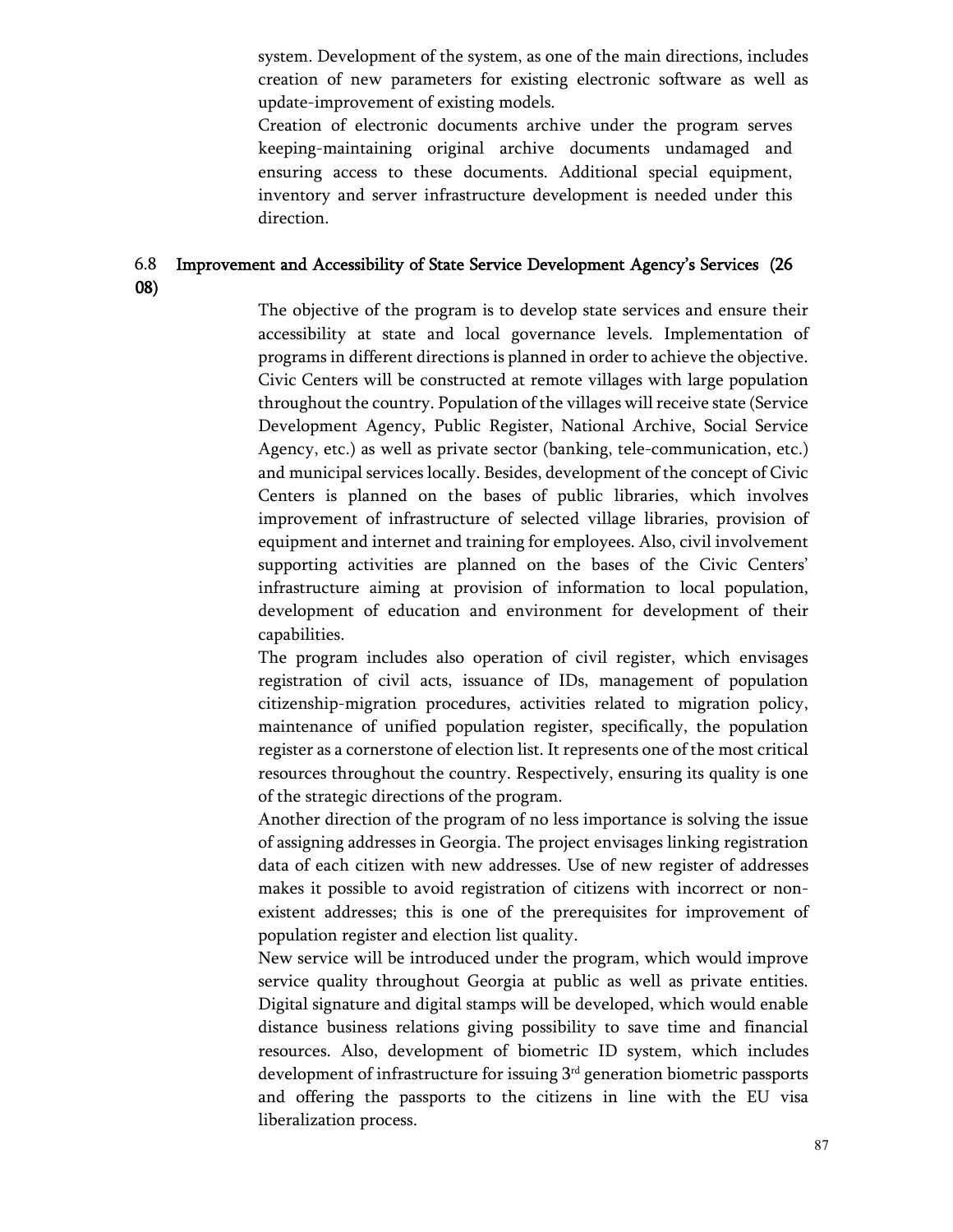Secretariat of the Government Commission for Migration, together with respective members of the Commission, is working under the project on 2016-2020 migration strategy and action plan. In order to enhance effectiveness of the Commission's activities the Secretariat is planning certain activities, which on one hand would be directed towards development of legislative basis in the field of migration and on the other, towards establishment of effective mechanisms that would enable practical implementation of the migration policy.

### 6.9 LEPL – Legal Aid Service (53 00)

| Enhanced | accessibility | ot      | legal | aid;      |
|----------|---------------|---------|-------|-----------|
| Ensure   | high          | quality |       | services; |

High public confidence in the legal aid;

# 6.10 Measures Aimed at Strengthening Public Defender's Office (Public Defender's Office) (41 01)

Planned and unexpected (unplanned) monitoring of human rights conditions at custodial restrained places;

Prepare recommendations for prevention of torture or other severe, nonhuman or humiliating behavior; Prepare and submit monitoring reports;

Publish reports of the Public Defender of Georgia and present at various levels;

Accept, review and respond to applications/claims regarding possible infringement of human rights;

Monitoring of the recommendations given, assessment of their implementation; support and increase the number of regional offices of the Public Defender of Georgia;

Implement educational campaigns in human rights sphere, including preparation of social advertisement and distribution through mass media; Carry out educational activities for targeted audience;

Publish monthly information booklets of Public Defender of Georgia;

Arrange public discussions regarding human rights per month, conduct competitions, publish and disseminate various publications;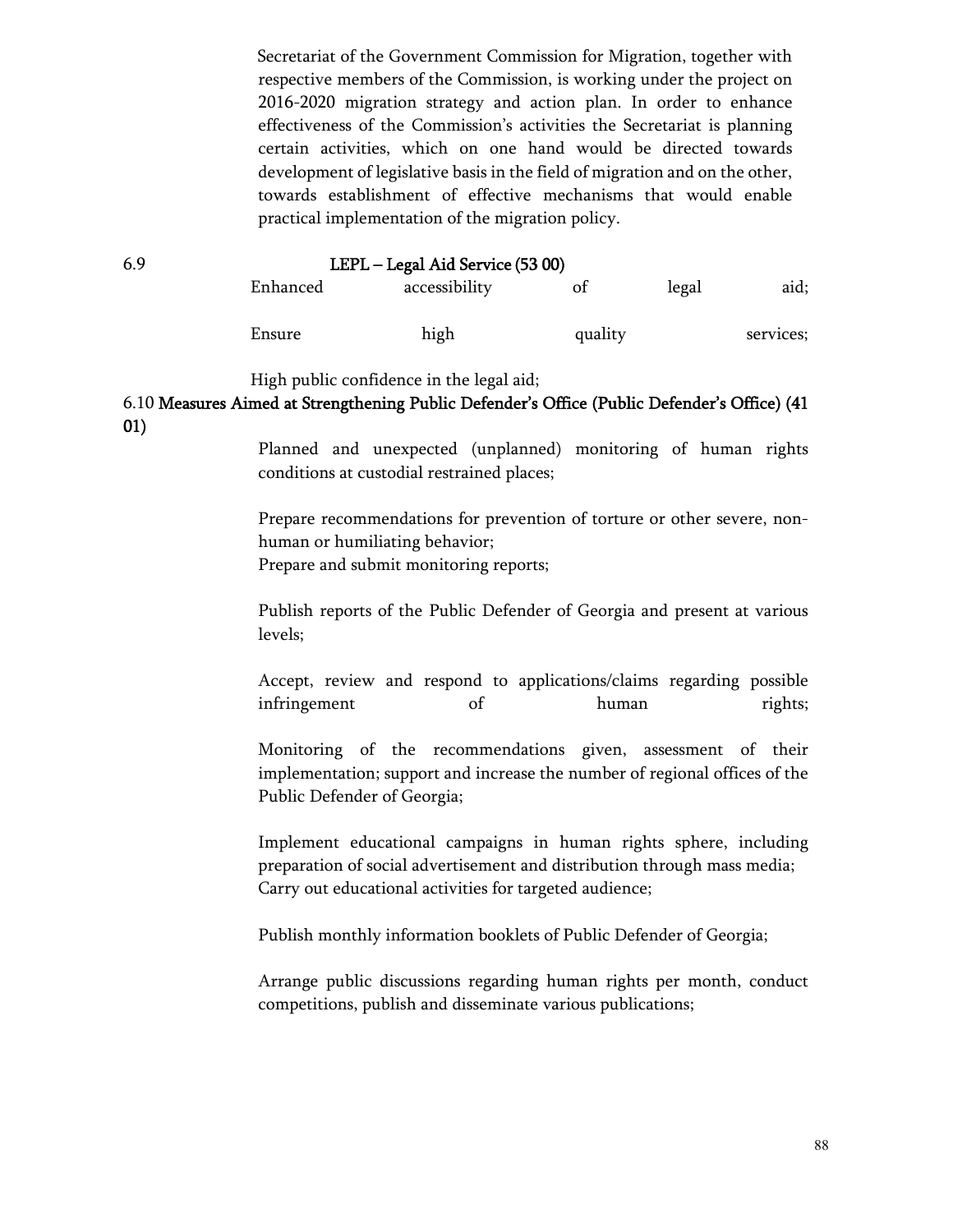Support to development of tolerance culture and establishment of equal rights environment;

Support to multilateral dialogue between majority and minority; support to integration of ethnic and religious minorities;

Monitoring of condition of religious and ethnic minorities, identify and analyze existing trends, prepare recommendations and proposals regarding tolerance and submit them to respective state bodies;

Monitoring human rights action plan and national integration and tolerance action plan of the Government with involvement of representatives of religious and ethnic minorities;

Supervision of children's rights condition in the center and regions as well; strengthen monitoring of juvenile custodian restriction facilities;;

Monitoring of children's pre-school facilities;

Supervision of training of juveniles placed under 24 hour state care with an eye on them leaving the care institution;

Monitoring implementation of national and international acts regarding gender equality in Georgia, review applications/claims regarding gender equality received by the Public Defender's Office and prepare appropriate draft conclusions/recommendations/proposals;

Generalization activities and experience of state or non-government organizations operating in Georgia or overseas and organize their establishment in Georgia;

Monitor rights of disabled persons;

Support to establishment of effective state policy regarding disabled persons and advocacy for interests of disabled persons; Monitor implementation of requirements set by the UN Convention on Rights of Disabled Persons;

Study and monitor human rights at so called ABL villages;

Carry out functions defined by the Law of Georgia on Elimination of All Forms of Discrimination;

Monitor human rights and main freedoms in the fields of defense and security.

6.11 Development of e-Governance (26 05)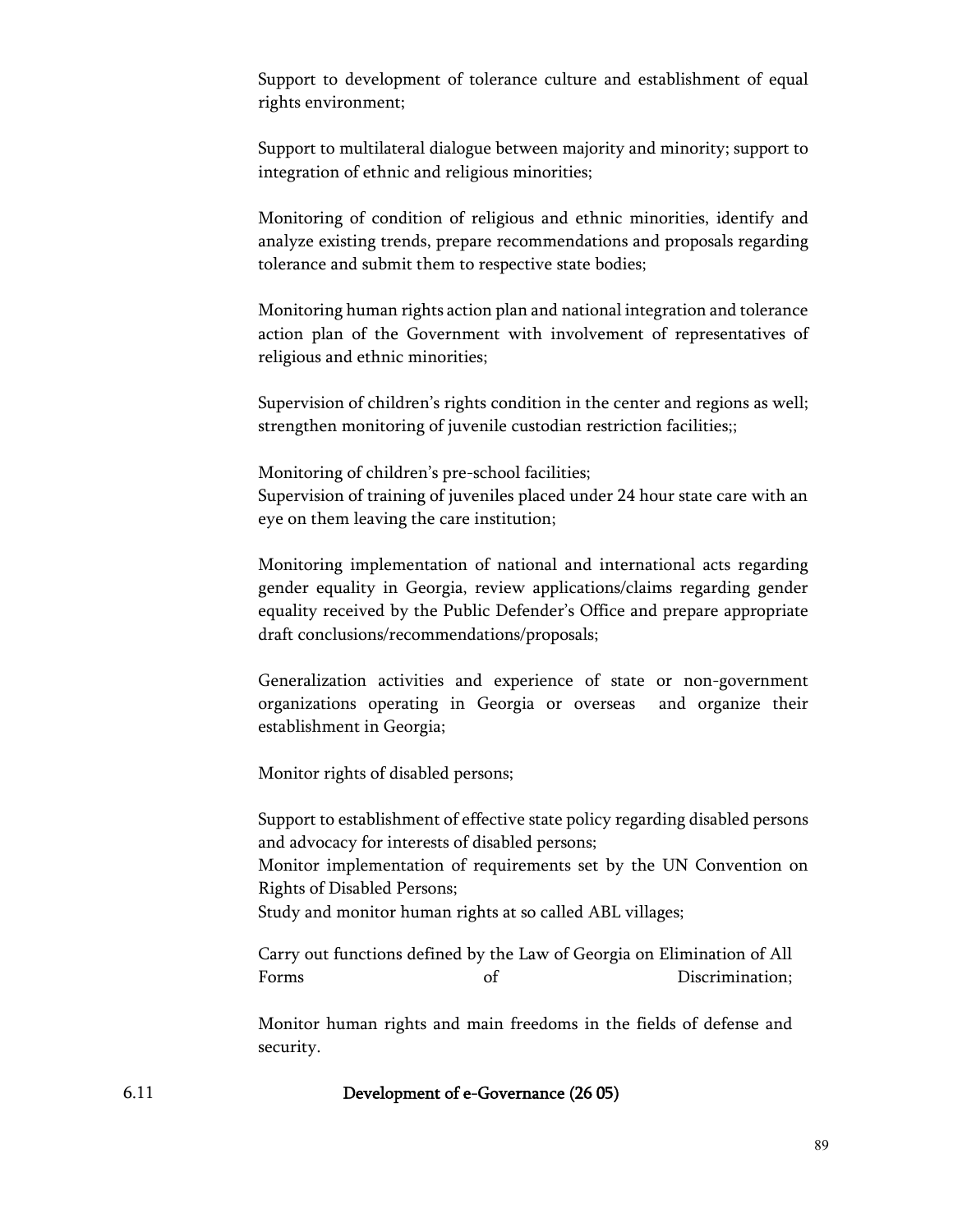The program aims at secure and effective provision of electronic services to citizens, businesses and non-government sector through supporting single window principle, as well as ensuring effective and secure data exchange of state organizations and private sector information by compatibility of their information, information systems and technologies.

Data exchange infrastructure representing equipment/software complex, was created for that reason. Constant development and improvement, technical and software support is planned under the program along with increasing scale of services of the system and data exchange. On the bases of data exchange infrastructure a new product, which by itself is of critical importance for citizens and businesses – citizens' portal – is created combining various electronic services provided by public and business sectors. All electronic services that will be offered by central and local governance bodies to citizens, businesses or non-governmental sector, will be integrated in the portal in future as well. The activities planned under the program will also contribute to effective and secure exchange of these services and data. One of the main directions of the program is cyber security issues, which means not only computer incidents' identification, prevention and results management but also organization of respective educational activity and implementation of activities aimed at enhancement of public awareness.

One of the main directions of the program is effective operation of Georgia's international trade support system, simplification of data exchange process among private and public entities involved in container shipment process (import/export), which by itself will ensure effective support to the parties involved in international trade.

The program ensures access to public, structured information for civil and business sectors along with access to the electronic services. Georgian data portal (data.gov.ge) is operating and constantly improving under the program for that reason.

### 6.12 Office of the Personal Data Protection Inspector(51 00)

Prepare normative acts and recommendations for establishment of European standard for processing personal data, work out and improve inspection methodology, improve control on overseas data transfer. Represent Georgia with the European Commission and EU within its scope;

Supervision of legality of personal data processing by law enforcement bodies to prevent crimes in the country, protect law and order while conducting investigation and detective activities;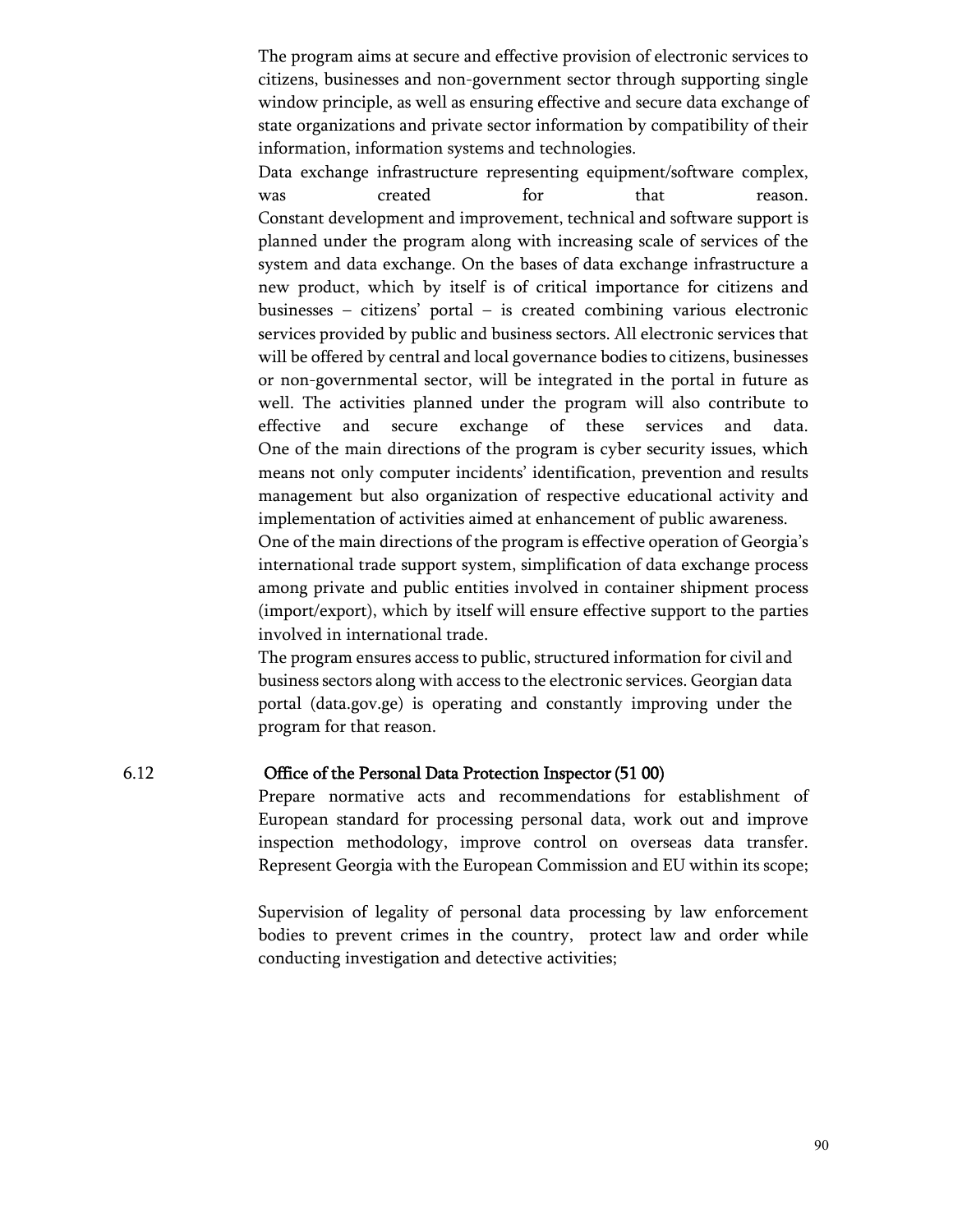Control covered investigation activities and activities on the data banks of law enforcement bodies, including through two stage covered listening and recording electronic system;

Review applications regarding data protection and respond to them, as well as consult public and private persons regarding data protection related issues and inspection of data processing lawfulness at public and private entities;

Maintain and publish register of catalogue of file systems (digital bases of personal data) of public and private organizations;

Inform public regarding significant events related to data protection situation;

Participate in lawmaking activities in order to improve data processing legislation and implement Association Agreement Action Plan;

Organize trainings for authorized representatives of public and private entities.

## 6.13 Development of Land Market (WB) (26 09)

The Public Registry started implementation of Land Market Development component of Irrigation and Land Market Development Project under the World Bank credit. The project envisages land registration at 11 pilot areas (12 settlements). Privately owned land plots, agricultural as well as non-agricultural will be registered. The program aims at registration of all types of land plots in the selected pilot areas, which would contribute to development of land market outside urban territories, to consolidation of segmented land plots, and would enhance property protection level, support to privatization process and increase investments in agriculture. The objective of the pilot project is to work out methodology, which would be used to complete primary land registration throughout whole Georgia. The areas for the project implementation were selected by the issues related to land registration. Under the program during 30 months agricultural land plots will be corrected and registered. In spite of the plethora of reforms related to land registration and preparation of cadaster maps carried out beginning 1992 most of the land plots outside Georgia's urban territories are not appropriately registered and/or recorded in the unified cadaster data base. Out of the existing 4 million land plots (private, public and municipal property) probably about 1.2 million (25-30%) land plots are registered. According to current statistical data the number of registered nonagricultural land plots (which are mostly located on the territories of towns) significantly exceeds the number of registered agricultural land plots. Agricultural land registration rate is very low, less than 50% of land is registered by municipalities (fluctuates from less than 5% in Racha-

91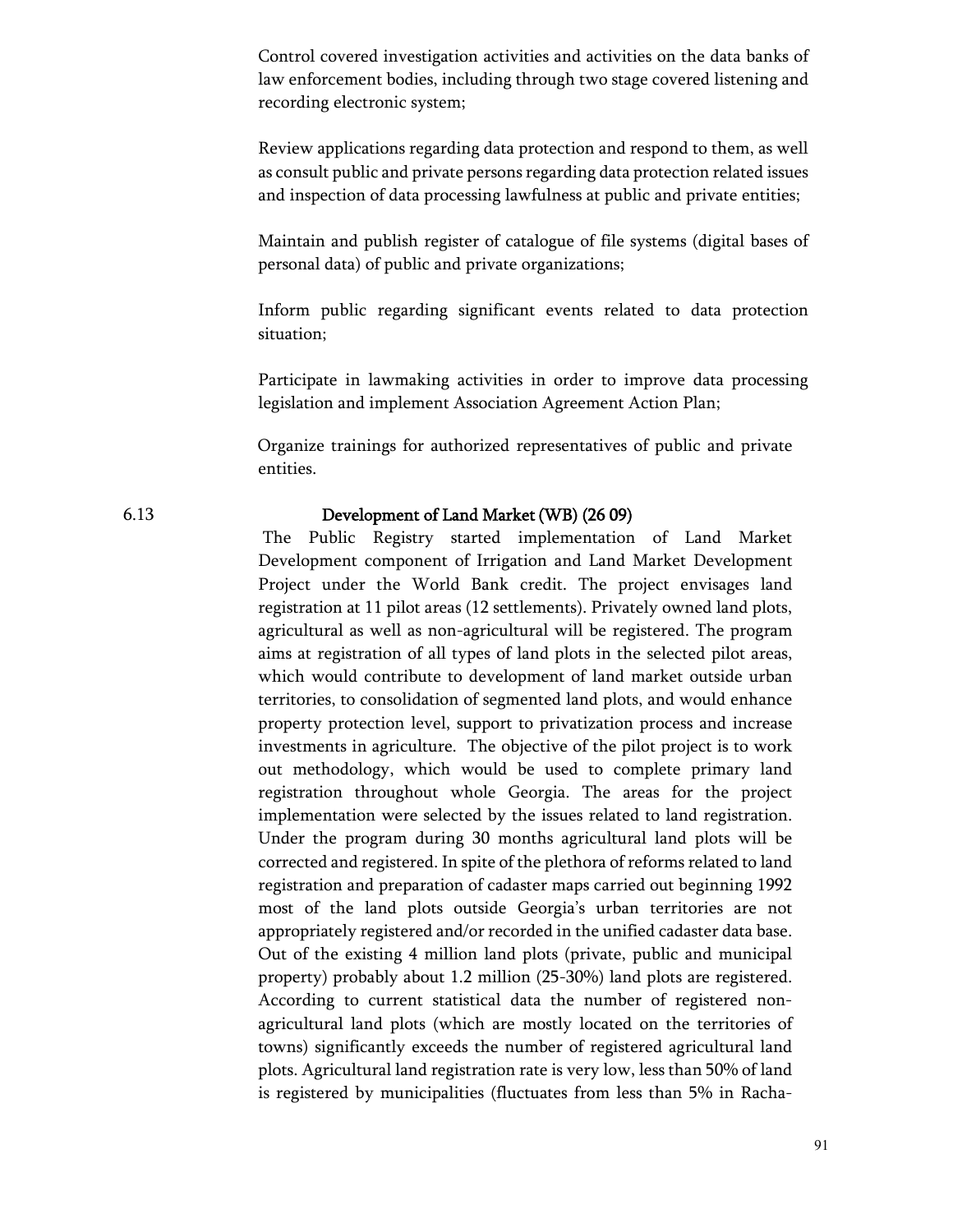Lechkhumi and Kvemo Svaneti, 20-30% in West Georgia municipalities and from 25 to 50% in Kakheti and Kvemo Kartli regions).

# 6.14 Development and Accessibility of the Services Provided by the Public Service Hall (26 10)

The objective of the program is to provide high quality services to public and private entities using one window principle support to development of public services, as well as offering diverse and innovative services to clients. New services will be integrated in Public Service Halls under this program in order to achieve those objectives; construction of new Public Service Halls will continue and existing ones will be refurbished in order to extend effective provision of services for public and private entities using one window principle throughout Georgia.

# 6.15 Development of Unified State Information Technology Support (26 06)

The program envisages provision of complete set of IT services to public bodies, including: network provision, e-mail service, online communication, tele-video conference, software for time and task management, implementation of unified security policy, protection from undesirable or malicious e-mails, software and viruses, creation of unified IT support call center for public bodies and incident management, digital phone service, maintenance service for computing equipment of public entities on the spot, etc.

Appropriate research will be conducted and specific innovative business decisions tailored to clients business processes will be made under the program for automation of processes in public sector and for switch to egovernance. On the basis of the above new software will be created and existing software will be improved as well.

The program envisages also creation and establishment of online work environment in the Justice Ministry system, which means creation and processing all documents using only one specific software. This system will simplify accessibility of documents at each stage of processing and will protect information from loss or damage.

Cloud technology has been established under the program. The subprogram plans to further develop the service in future from software as well computing capacity scale point of views, also to extend use of Infrastructure as a Service (IaaS) by various organizations.

# 6.16 LEPL – Public Service Bureau (50 00)

 Work out unified state policy for public sector and support to coordination of respective activities.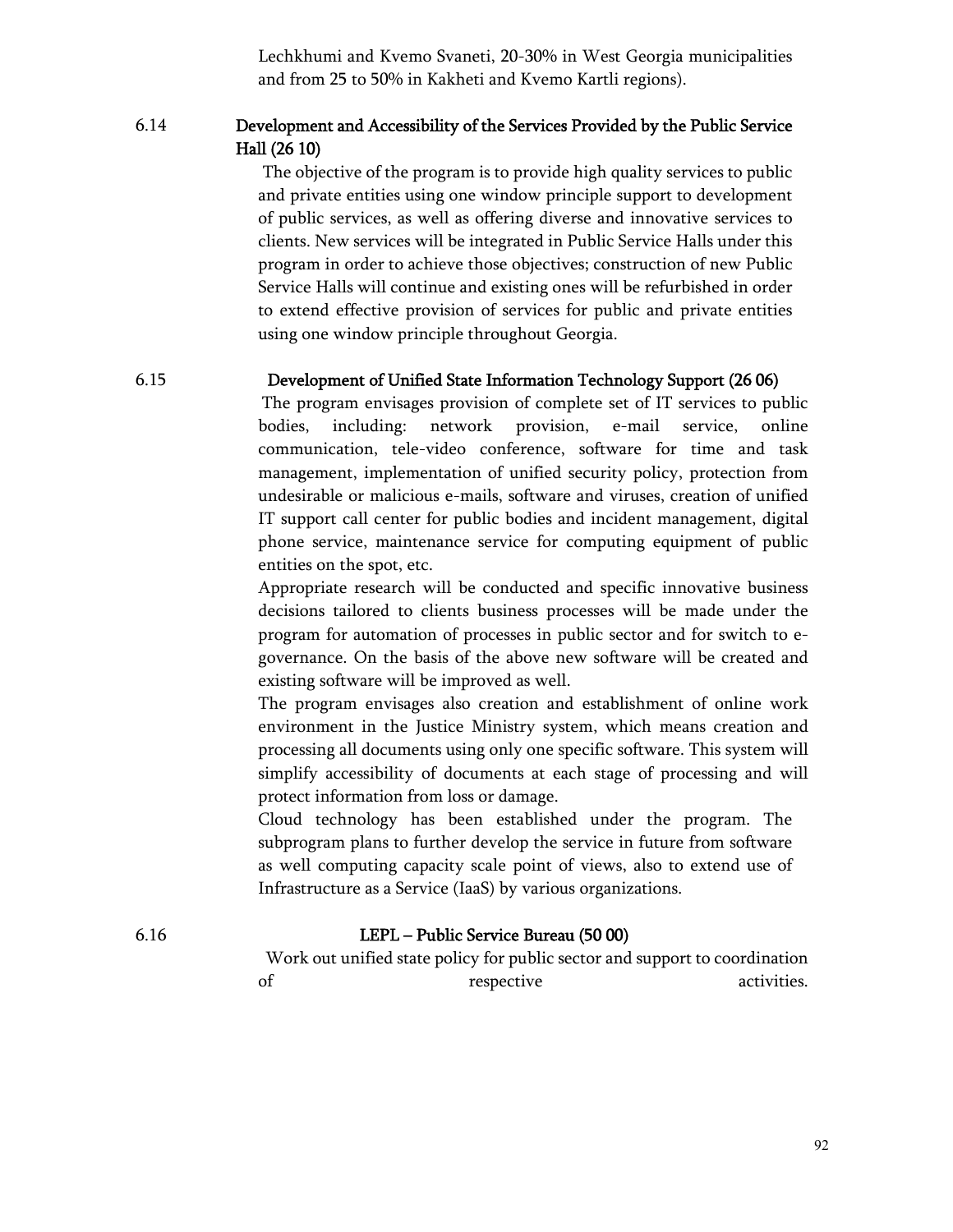|      | Implementation of public service reform concept and prepare draft<br>normative acts in compliance with the law of Georgia on Public Service.                                                                                                   |
|------|------------------------------------------------------------------------------------------------------------------------------------------------------------------------------------------------------------------------------------------------|
|      | Analysis of horizontal and vertical functions of public entities and prepare<br>recommendations for unified institutional arrangement and for creation of<br>classification system for public positions.                                       |
|      | Support to reform of remuneration in public sector.                                                                                                                                                                                            |
|      | Establish assessment system, coordination of activities of public service HR<br>management services and Statements of Works' preparation process.                                                                                              |
|      | Ensure timely filing of property declarations by high officials and ensure<br>public accessibility, create monitoring system for property declarations.                                                                                        |
|      | Coordination and control of internship program in public sector.                                                                                                                                                                               |
|      | Training of public sector employee in HR management, ethics and<br>whistleblower<br>institute<br>related<br>issues.                                                                                                                            |
|      | Analysis of situation in public sector and execution of normative acts.                                                                                                                                                                        |
| 6.17 | LEPL - Insurance State Supervision Service of Georgia (48 00)<br>Implement state policy in the field of insurance;                                                                                                                             |
|      | Support to financial stability of insurance market;                                                                                                                                                                                            |
|      | Generalization of insurance activities;                                                                                                                                                                                                        |
|      | Prepare standards on mandatory insurance;                                                                                                                                                                                                      |
| 6.18 | Issue licenses to insurance companies, including personal licenses.<br>Improvement of Election Institution and Support to Civil Education (06 03)<br>Prepare educational programs and implement them for the parties<br>involved in elections; |
|      | Close cooperation with local and international organizations;                                                                                                                                                                                  |
|      | Certification of election administration officials;                                                                                                                                                                                            |
|      | Fulfill the functions set by the organic law of Georgia on Political Unions of<br>Citizens.                                                                                                                                                    |
| 6.19 | Administrations of State Representative-Governors (11 00 - 19 00)                                                                                                                                                                              |
|      | Representative-Governor will prepare<br>of<br>State<br>Administration<br>development strategy and priority documents in coordination with central<br>bodies, prepares proposals for development of local<br>government                         |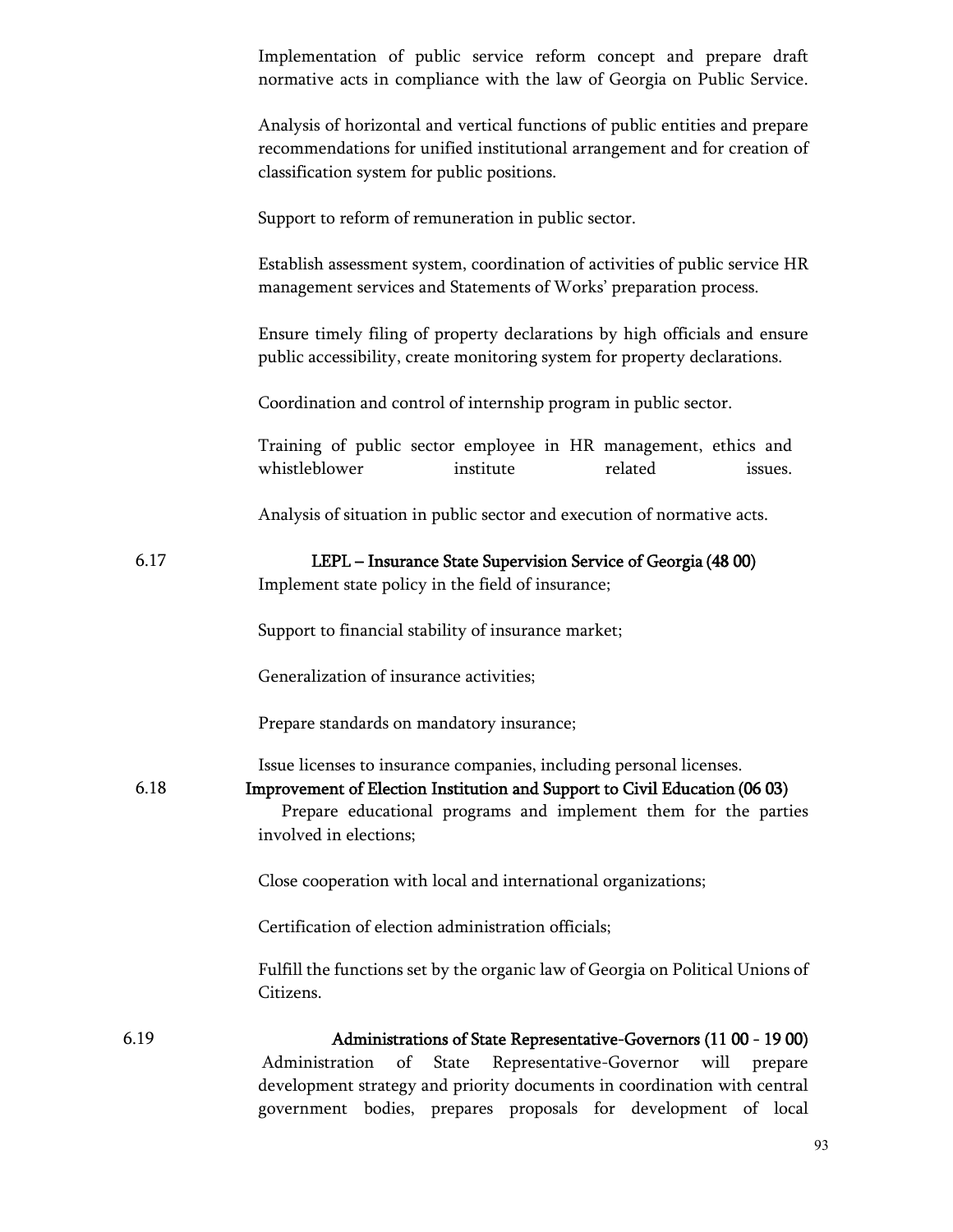infrastructure and tourism potential, monitors recruitment process and activities of local self-governance bodies.

7 IDP and migrators state support and reintegration assistance

IDP – IDP and migrators assistance is the part of state commitment and for the state and programs and performances implemented in this regard is the priority area. Until the restoration of Georgia's territorial integrity and before IDP returning to their homes state will take steps in order to ensure normal living conditions of IDP which implies as rehabilitation as legalization and reasonable accommodation performances of IDP living spaces, to give all of them an opportunity to live in dignity. For the purpose of the full integration of IDPs in the society, creating the relevant conditions for obtaining the private properties and employment is based on the agreement, that the right of the IDPs, as the citizens of Georgia to return to the occupied teritorries as well as the right of their properties is irreversible.

> The state also continues taking appropriate measures in order to help IDP, readmission agreements based on the reintegration of returnees and და ecohousing;

> To prepare comprehensive settlement of conflicts the special attention will be paid to a stable, secure environment, formation solid mechanism to prevent the danger of provocations and guarantee the security of international organizations in the provision. The way will be given to the public diplomacy, economic rehabilitation and business projects;

> With the participation of international organizations and allies of Georgia significantly will be expanded the support such NGO projects which will promote the various "interest groups" dialogue;

> For conflict resolution will be decisive building the democratic institutions and the acceleration of socio-economic development problems solving. With these directions, the success of the state policy should assure the societies of Abkhazia and the so-called south Ossetia/Tskhinvali region in the benefits of living in the unified state.

7.1 Maintain IDPs at IDP Settlements and Improve their Living Conditions (34 02) Carry out IDPs settlement activities in line with Action Plan 2015-2016 of the State Strategy for IDPs-refugees, transfer living space (purchase, construction, rehabilitation) to their private ownership;

94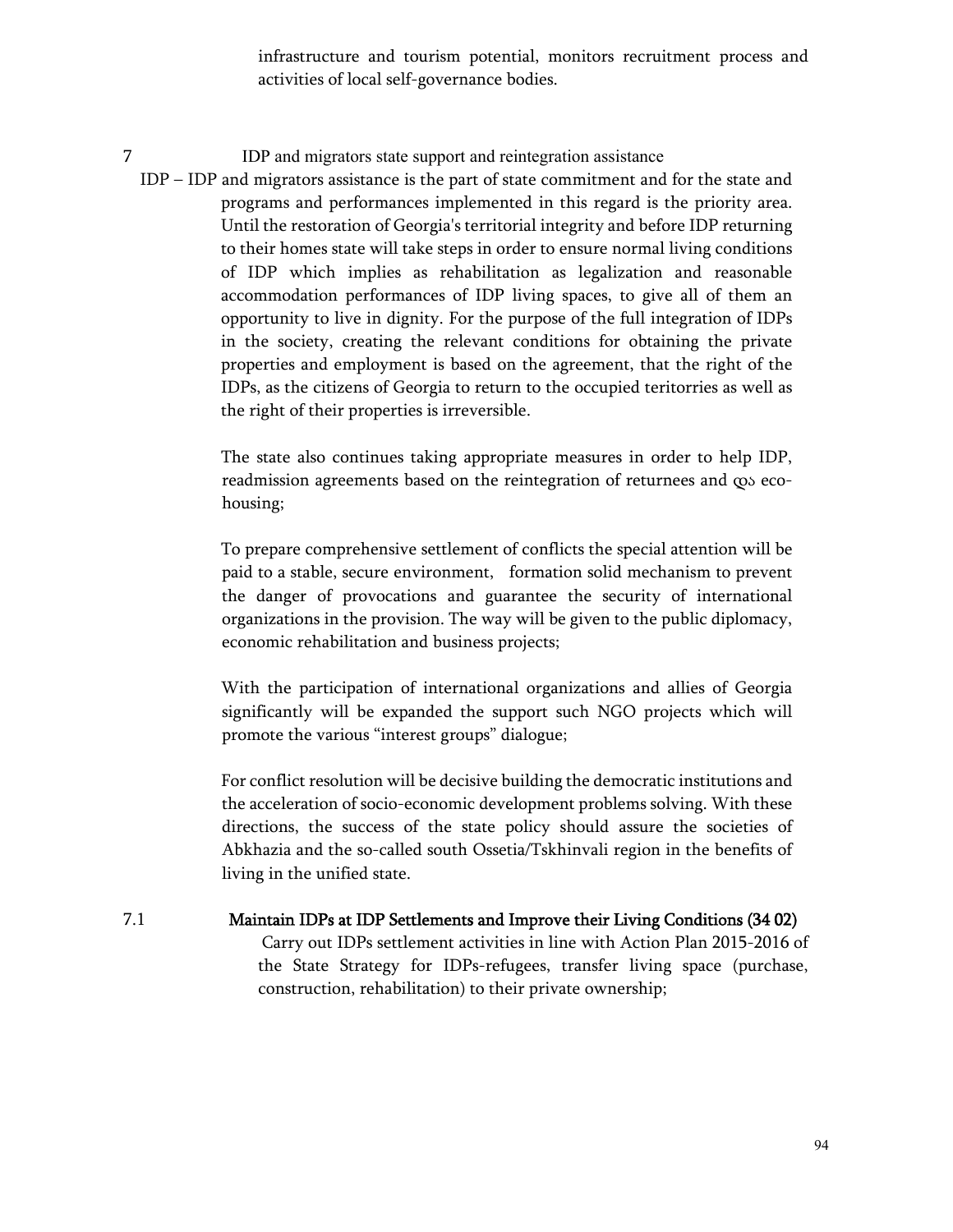Purchase services related to construction-rehabilitation works Tbilisi and other regions of Georgia for durable housing of IDPs;

Study settlements of IPDs in severe condition and their rehabilitation, come up with accurate count of IDPs, refugees and persons with humanitarian status and finance administrative expenses on the bases of appropriate legal act;

Provide monetary support to IDPs in line with the regulation defined by the Ministry (including monthly social benefits for IDP families for living space rent);

Provide electricity, sewerage, natural air and water supply systems connections to rehabilitated and newly constructed buildings for durable housing of IDPs on the bases of appropriate legal act;

Co-finance works to be carried out at facilities owned by IDPs on the bases of appropriate legal act in order to improve living conditions of IDPsrefugees;

Procure security service for the buildings (constructed, rehabilitated) for durable housing of IDPs till IDPs are settled in those buildings;

## 7.2 Prepare State Policy to Support IDPs and Migrants and Management of Programs (34 01)

Regulation of migration of IDPs, refugees, persons with humanitarian status, shelter seekers, repatriates with consideration of political, socialeconomic and demographic conditions in the country, organize temporary or durable housing for them, create conditions for adaptation and integration into society and for social protection;

Enhance self-sufficiency of IDP population, decrease-eliminate their reliance on state and integration of extremely vulnerable IDPs into common social programs on the bases of general criteria;

Systemization, analysis and review of the applications of repatriate status seekers in order to make appropriate decisions;

Prevention of illegal migration, enhance temporary labor migration opportunities;

Ensure reintegration of persons returned on the basis of readmission agreement and create relevant database;

Identify IDPs requesting rights on real estate located in occupied territories to prepare subsequent privatization process for the property;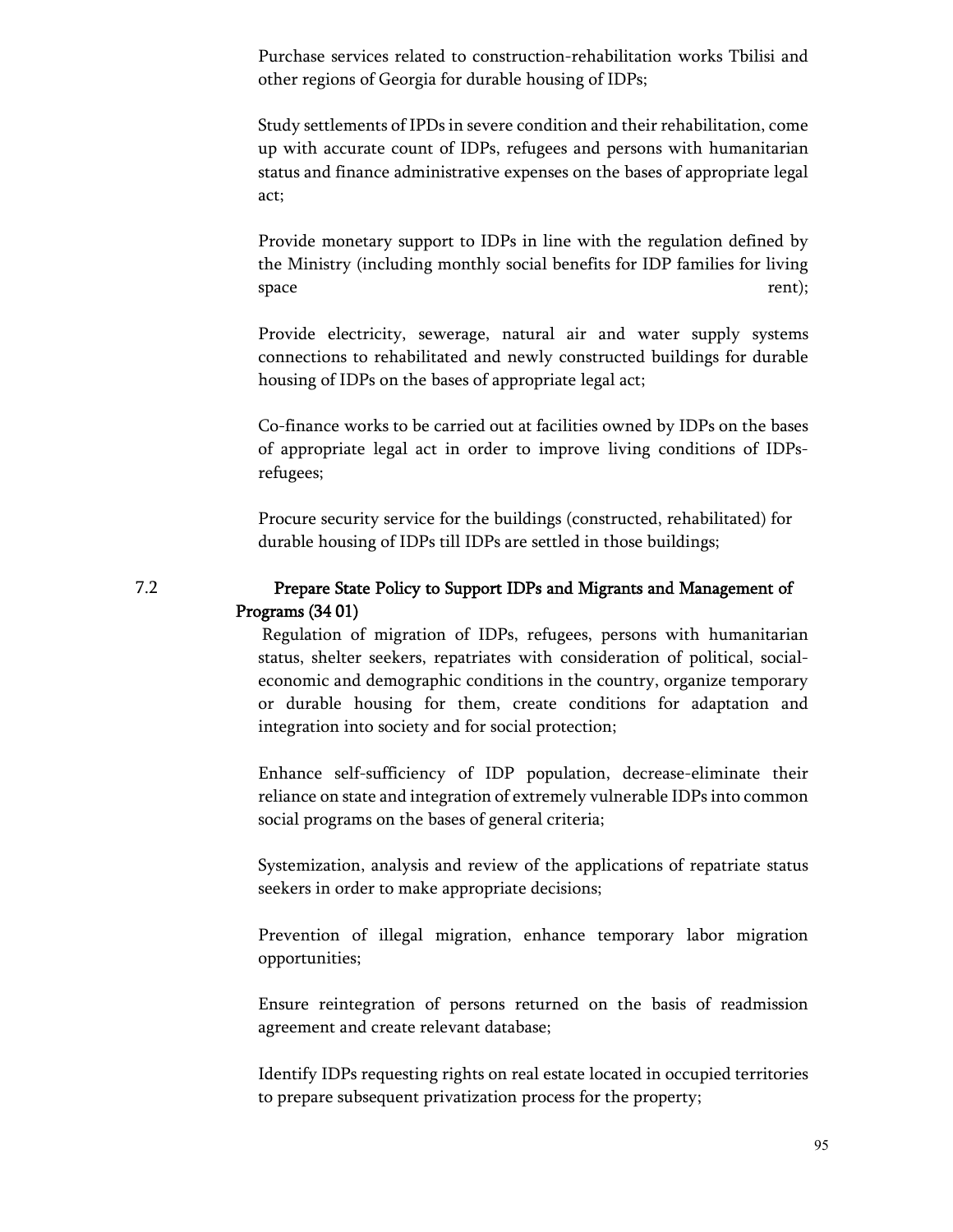Organize resettlement of eco-migrants and support to their adaptationintegration process at their new residence locations.

## 7.3 Office of the Minister of Reconciliation and Civic Equality (22 00)

Support and coordinate humanitarian, social-economic and trust restoration projects at occupied territories in order to restore trust among persons residing on both sides of Administrative Boundary Line (ABL) to prepare grounds for their reconciliation and de-occupation; support integration of ethnic minorities in society, accessibility of education, mass media and information for them, increase level of knowledge of state language and maintain-develop cultural heritage; implement action plan of inclusion strategy for reintegration reasons.

# 7.4 Livelihood for IDPs (34 03)

Solve IDP issues considering needs and sustainability to ensure durable housing for for IDPs; Prepare programs to ensure livelihood for IDPS; Create single database containing information on implemented and planned projects by state, international and local NGOs and business sector in the country and ensure provision of the information to beneficiaries.

## 7.5 Support to IDPs (25 05)

The objective of the program is to construct-rehabilitate residential buildings for IDPs to support their social protection, to create dignified living conditions and support their integration in society; also, to develop infrastructure at IDP settlements.

8 Culture, Religion, support for youth and sport, with the economic development is necessary, The government should support it's the protection of its rich cultural traditions and suitably continuation. At the same time, the state's top priority is to support multilateral development of young people;

> Ensuring non-interference by the state authorities in the sphere of culture, free activities and the creative process of citizens, is the aim of the priority;

> Georgian cultural field integration into the world cultural space will be supported.

> Cultural heritage will be protected in accordance with the internationally recognized standards.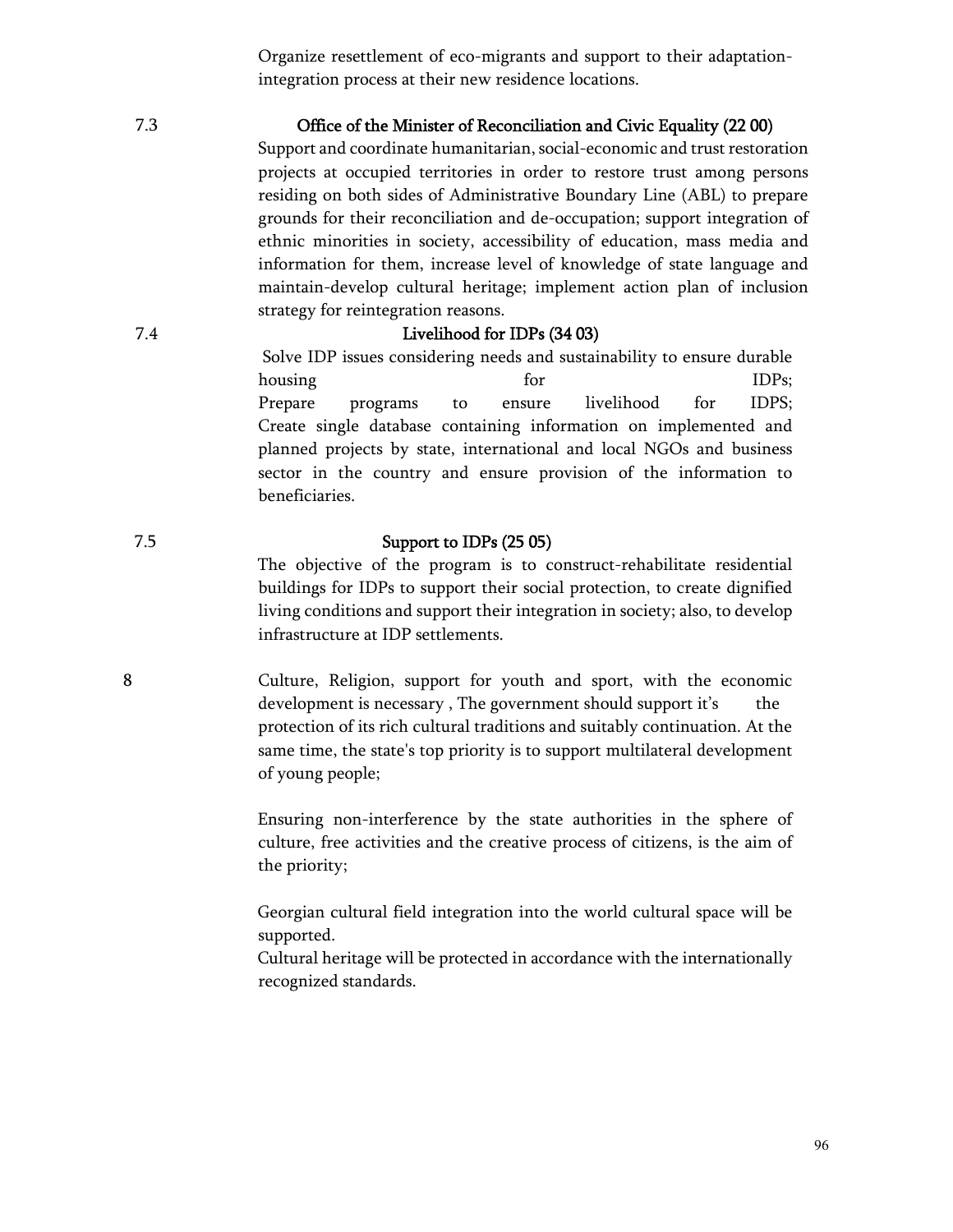The rehabilitation process will be conducted according to recommendations of the UNESCO and other international organizations international standards;

The state continues financial supporting of major cultural facilities, popularization of Georgian culture, cultural heritage protection and rehabilitation;

In order to preserve identity of national minorities will be done culture popularization, historic sites and museums will be protected and developed.

In Georgian media permanently will be uploaded problems, achievements, culture and other important topics of national minority representatives.

Protection of national minorities rights and organizations working in the field of civil integration will be promoted;

The main priorities of the sports reform:

 A new law on about sport; Accessible conditions for all layers of population to engage in sports;

Modernization of sports infrastructure; The development of highest academic and average education of sport, also sports science;

Development of sports medicine and introduction of modern technologies;

Within the framework of priority a special place has got the development of Georgian sport, support for successful athletes and a variety of social guarantees to offer, as well as the measures to be implemented for the promotion of healthy lifestyles among young people;

As well as programs within the framework of priority aim the support of young people in a various activities and promoting their development as an active members of civil society;

Special measures will be implemented for the Georgian language, as the state language, defense. The state will take care of the state language, in order to guarantee the protection of the constitutional status of the Georgian language.

## 8.1 Activities to Support Development of Sport (39 02)

Develop types of sports with massive and high achievements in Georgia, develop sport infrastructure and its rehabilitation;

Create all necessary conditions for national, various age and female teams; Training of the national team of the country and participation in international sports events (World and European championships,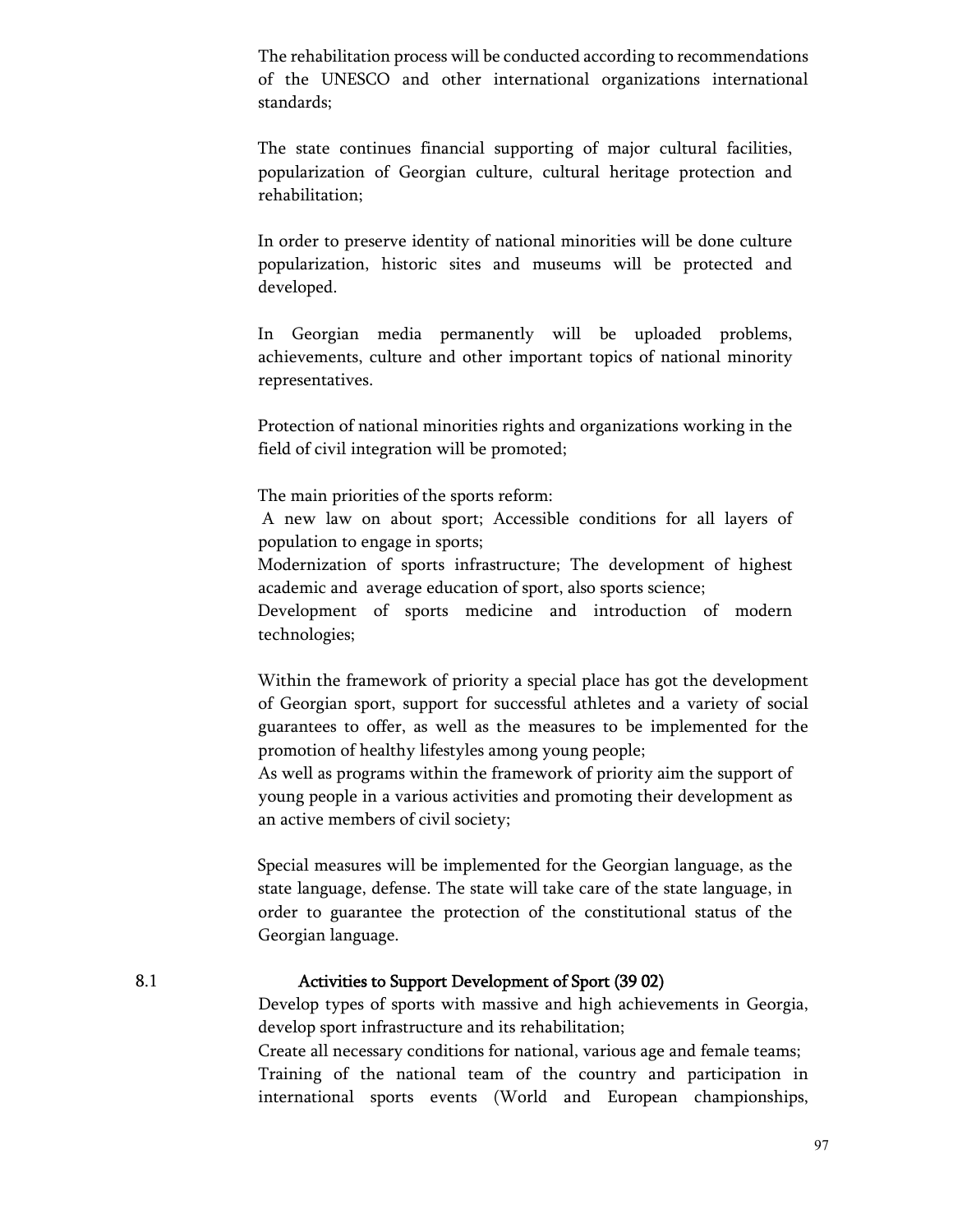tournaments, World and Olympic games, international tournaments, learning-training meetings);

Conduct Georgia's championships, tournaments, prepare high class sports reserve and sportsmen, popularization and promotion of sport;

Train Georgian teams for obtaining as many licenses for Olympic and Paralympic games as possible and ensure participation of Georgian sportsmen in the Olympic games;

Develop infrastructure adapted for parasportsmen;

Training candidate team members of Georgia's cadet and junior teams;

Compile information showing success of Georgian sport, record, maintainprotect and promote it;

Implement high and vocational education programs, promotion of the Europe's model. Train competitive specialists.

## 8.2 Support to Development of Art and Its Popularization in Georgia and Overseas (33 02)

In order to promote the country and establish its positive image conduct such measures that would enhance interest towards Georgia and ensure appropriate place for the country in historic and current context of European civilization; the program is oriented on deepening international cultural relations, international cooperation and participation in various programs through cooperation with partner countries, as well as on preparation of long term strategy of Georgian culture based on international experience.

Establish-support creative thinking at art organizations, protection and development of Georgian art and literature;

Prepare and implement various state programs aimed at promotion of classical and modern art;

Ensure participation in international forums and arrange similar events in Georgia;

Promotion of art in the country, arrange-support international theater, musical, painting, cinema and ballet art, book festivals, concerts and exhibitions in various towns of Georgia;

Support to development of culture and art in Georgia's regions, supportdevelop significant new and existing events; support to sustainable development of art institutions and organizations; support to cultural and art communication and cooperation platform;

Support to participation of creative (including folklore) collectives' and individual performers' participation in festivals, competitions and exhibitions in foreign countries;

Support to theater in regions as well as co-finance their performance costs; Ensure sustainability and financial strengthening of the culture sector;

Selection, preparation, implement and monitor investment projects.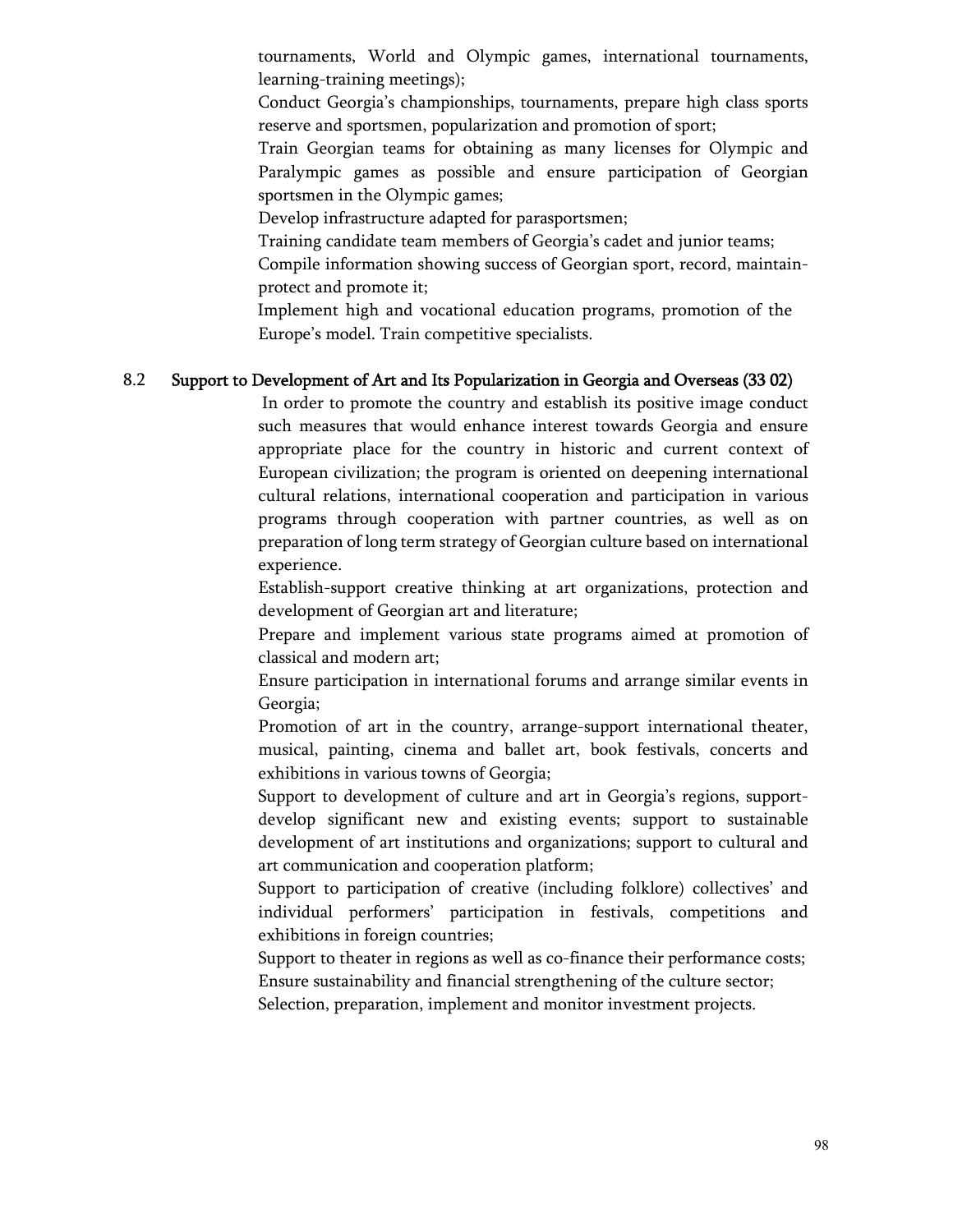8.3 Support to Broadcasting (42 01) Produce and broadcast TV programs, films and sport events as well as civil-political programs with consideration of public interest.

### 8.4 Protection of Cultural Heritage and Improvement of Museum System (33 04)

 Recording tangible and intangible cultural heritage, cultural value of movable and non-movable cultural monuments;

Improve material-technical foundation of Georgia's museums and museumreserves, technical support and creation of appropriate conditions for comprehensive operation, protection and promotion. Develop infrastructure, implement rehabilitation-restoration works;

Diagnose museum collections, restoration of exponents, recording, inventory and detailed description;

Fulfill UNESCO commitments, monitor Georgia's cultural heritage monuments located overseas, study, plan and implement joint activities with respective countries.

# 8.4.1 Support to Museums (33 04 01)

Implementation of state policy with regard to museum activities, establish and promote modern management standards at museums, successful completion of museum reform. Support to museums financed by local selfgovernance bodies and support to the projects to be implemented in the field.

Switch to digital version of systemization and recording of museum exponents. Improve legislative base for museums, establish modern management standards, relations with international museum institutions, research of cultural heritage and support promotion activities.

Protection-conservation of cultural heritage specimens kept at museums with consideration of modern experience;

Improve protection conditions and solve technical problems at museums.

# 8.4.2 Protection of Cultural Heritage (33 04 02)

Protection and rehabilitation of Georgia's architectural complexes (historic settlements and towns), protection and rehabilitation of certain cultural heritage specimens; arrange-develop infrastructure of cultural heritage monuments; rehabilitation-revitalization of museums/museum reserves and restore exponents; support to creation of attractive environment in museums and museum reserves for development of cultural tourism; create single information system/space of Georgia's cultural heritage; develop-manage international and bilateral relations in the field of cultural heritage for establishment of international standards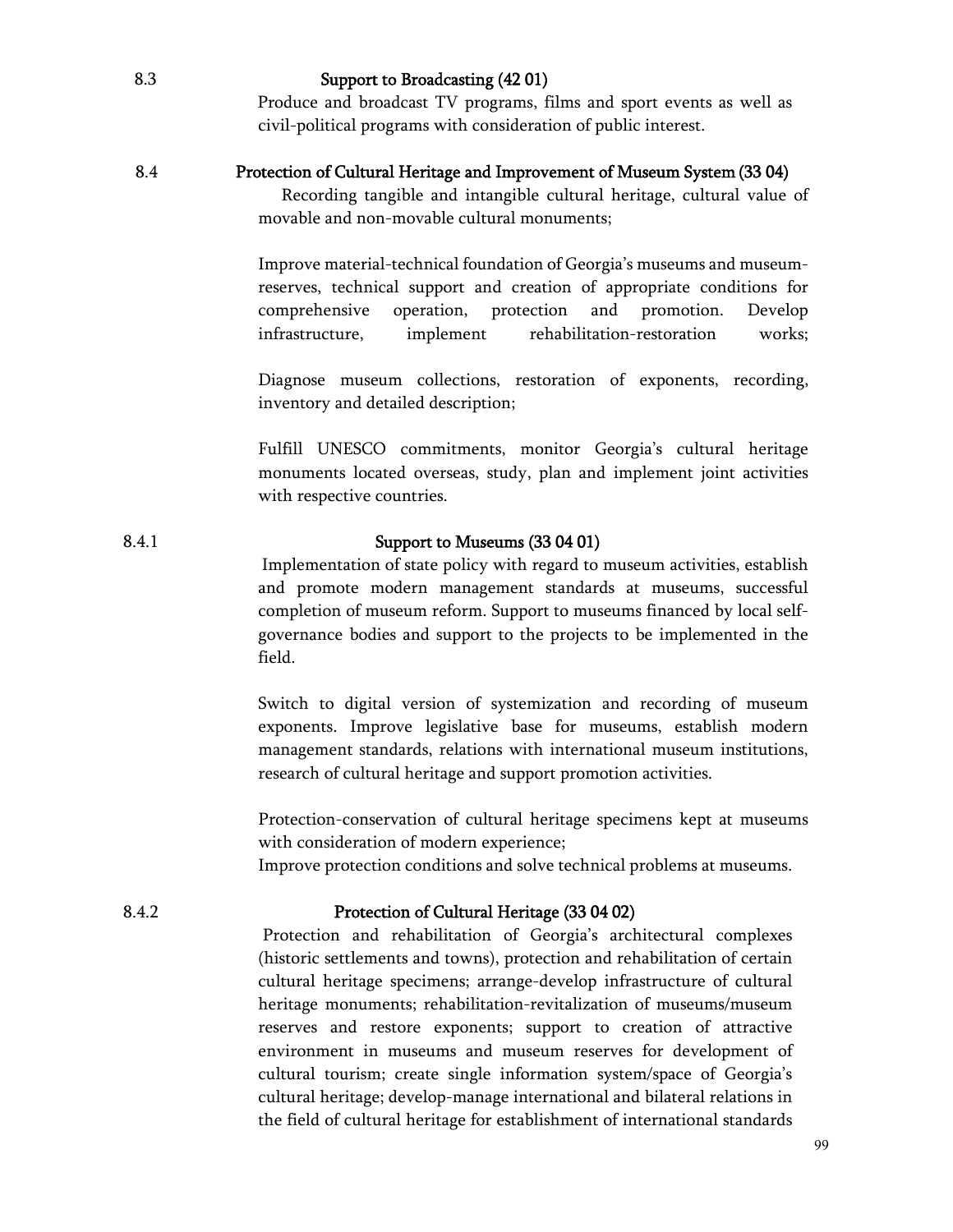and experience sharing; cooperation with Georgia's regions and historic towns to improve cultural heritage management skills, protection and development of cultural heritage; fulfill UNESCO commitments; promote cultural heritage, establish educational programs; inventory of intangible cultural heritage subjects/monuments, work out protection and systemization mechanisms. Create single information base for export and import of cultural values and work out control mechanisms.

## 8.5 Spiritual Education Support Grant (45 01)

In order to raise youth with Christian values more than 70 educationalcultural and charity organizations will be financed in various regions of Georgia (including high-mountainous regions), specifically theological academies and seminaries, school-gymnasiums, houses of mothers and children, boarding schools for orphans and homeless children, rehabilitation and adaptation center for children with hearing deficiency, vocational college and handicraft schools.

# 8.6 State Measures to Support Youth (39 04)

Cooperate with youth structures of various countries, state support and promotion of children and youth unions, support to informal education, organize effective use of free time, reveal, form and improve intellectual, spiritual and physical potential of Georgia's youth;

Support to youth initiative groups with potentially profitable business ideas; Take care of mental, physical, moral, esthetic and social-emotional development of children and youth, support to various categories of socially vulnerable children, support to establishment of profile centers, clubs and studios of adolescents;

Ensure active rest of Georgian and foreign youth under the Youth Bank Program;

Arrangement of cultural-creative, cognitive and entertainment activities under the Youth Festival Program, involvement of Georgian youth in various activities, promotion of healthy lifestyle, improvement of youth's knowledge and skills in various directions.

8.7 Social Protection Measures for Honorable Persons in the Field of Sport(39 03) Support to leading sportsmen and coaches, teams supporting personnel, Olympic champions, winners of chess Olympics, veteran sportsmen and sport workers living in Georgia and improvement of their living conditions, support to training process in line with modern requirements.

# 8.8 Prepare Policy in Culture and Monument Protection Field and Programs Management (33 01)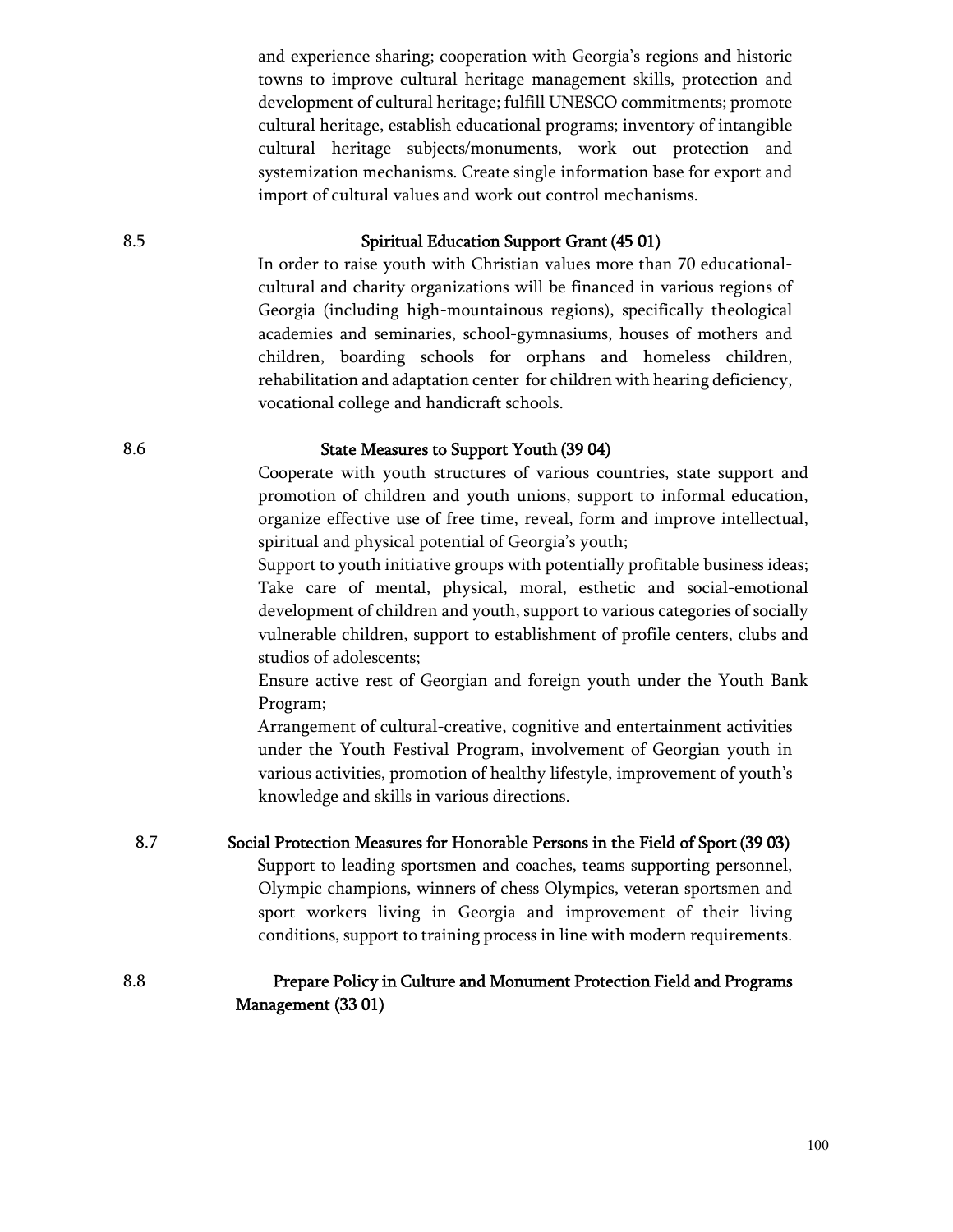Work out single policy in the fields of culture, cultural heritage and arts, planning and coordination of its implementation;

Prepare and implement single museum policy;

Support to arts education;

Support to especially talented children and youth in the field of culture;

Support to establishment of Georgia's cultural centers abroad, organize days of culture, exchange tours, competitions, festivals and exhibitions;

Protection of cultural values, study and promote them.

### 8.9 LEPL – State Agency for Religious Issues (55 00)

Research of situation with regard to religion in Georgia and submit relevant information to the GOG; prepare list of issues of religious groups and prepare recommendations and proposals regarding education in the field of religion; ensure partial reimbursement of losses incurred by the religious groups in Georgia during totalitarian Soviet regime.

#### 8.10 Prepare and Manage State Policy in the Fields of Sport and Youth (39 01)

 Uninterrupted implementation of the Ministry's programs; prepare single policy related to physical training, sport and youth, planning and coordination of its implementation;

Create appropriate conditions for development of sport and identification of main directions;

Prepare and approve sports classification, define status of types of sports, professional and armature sports clubs and organizations;

Implement measures aimed at eradication of use of prohibited stimulating substances (doping) in sport;

State support to young scientists, sportsmen and artists, design programs in scientific-educational field under its competencies and implement them together with respective bodies;

Prepare draft law regarding sport and youth under its scope;

## 9International Relations and Euro-Atlantic Integration

The most important priorities for state are country's foreign relations successful direct, Euro-Atlantic integration and global security support;

Basis for foreign relations will be guaranteeing national security and foresee the geopolitical circumstances into account, the EU and NATO integration;

Within the priority measures will be implemented, Which will ensure protection of the country's interests on the international arena.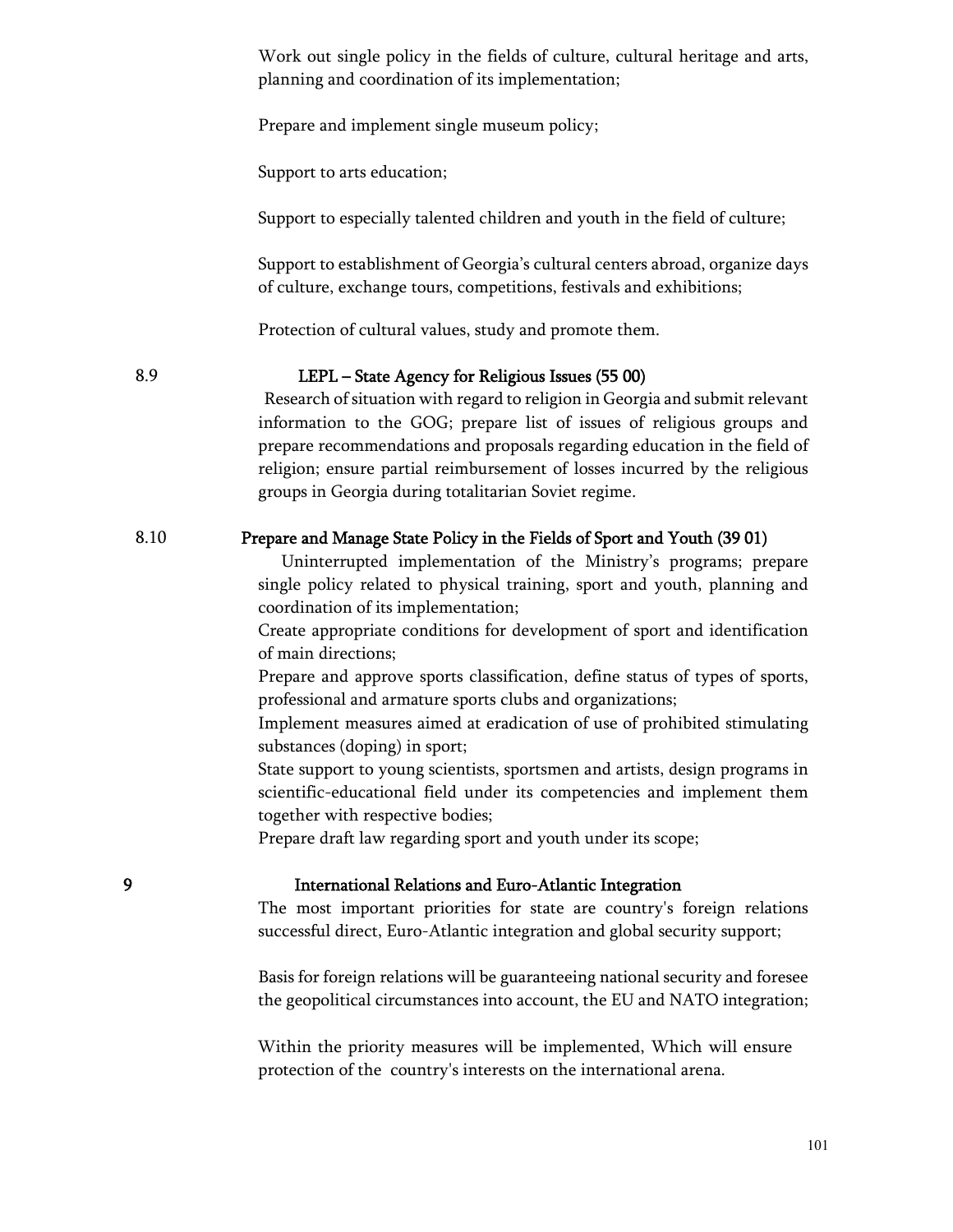in the light of cooperation with the EU priority will be the successful implementation of the EU-Georgia Association Agreement, which will facilitate cooperation between Georgia and EU the "four principles of freedom" more widespread;

For the international community Georgia with a peace aimed at strengthening foreign policy is reliable and predictable partner, which will promote the development of foreign economic relations and attract foreign direct investment-friendly environment;

Georgia is aware of its responsibilities in the fight against the challenges, facing the world, and in the part of international efforts, particularly in the military operations to contribute to the protection of national interests is an important component of;

Strengthening of democratic institutions and ensuring Involvement of civil society will contribute a full scale conflicted success in a resolution process;

With the United States, like its main ally, relations will be maintained by Georgia in accordance with the terms of the Charter of strategic partnership.

Georgia considers the Charter like a commitment before their own society;

With balanced regional policy Georgia should acquire a function of unifier of Caucasus interests. It is important to neighboring Armenia, Azerbaijan, Turkey's economic and political relations.

With foresee a favorable geo-political location for transnational projects, one of the priorities of our foreign policy must become the development of relations in black and the Caspian Sea regions and Central Asian countries.

#### 9.1 Implementation of Foreign Policy (28 01)

 Promote country's interests at international arena, implementation of foreign policy priorities and set tasks;

De-occupation of Georgia's territory and ensure esteem of Georgia's territorial integrity and sovereignty from the occupier with support from international countries, strengthen the policy of non-recognition of occupied territories;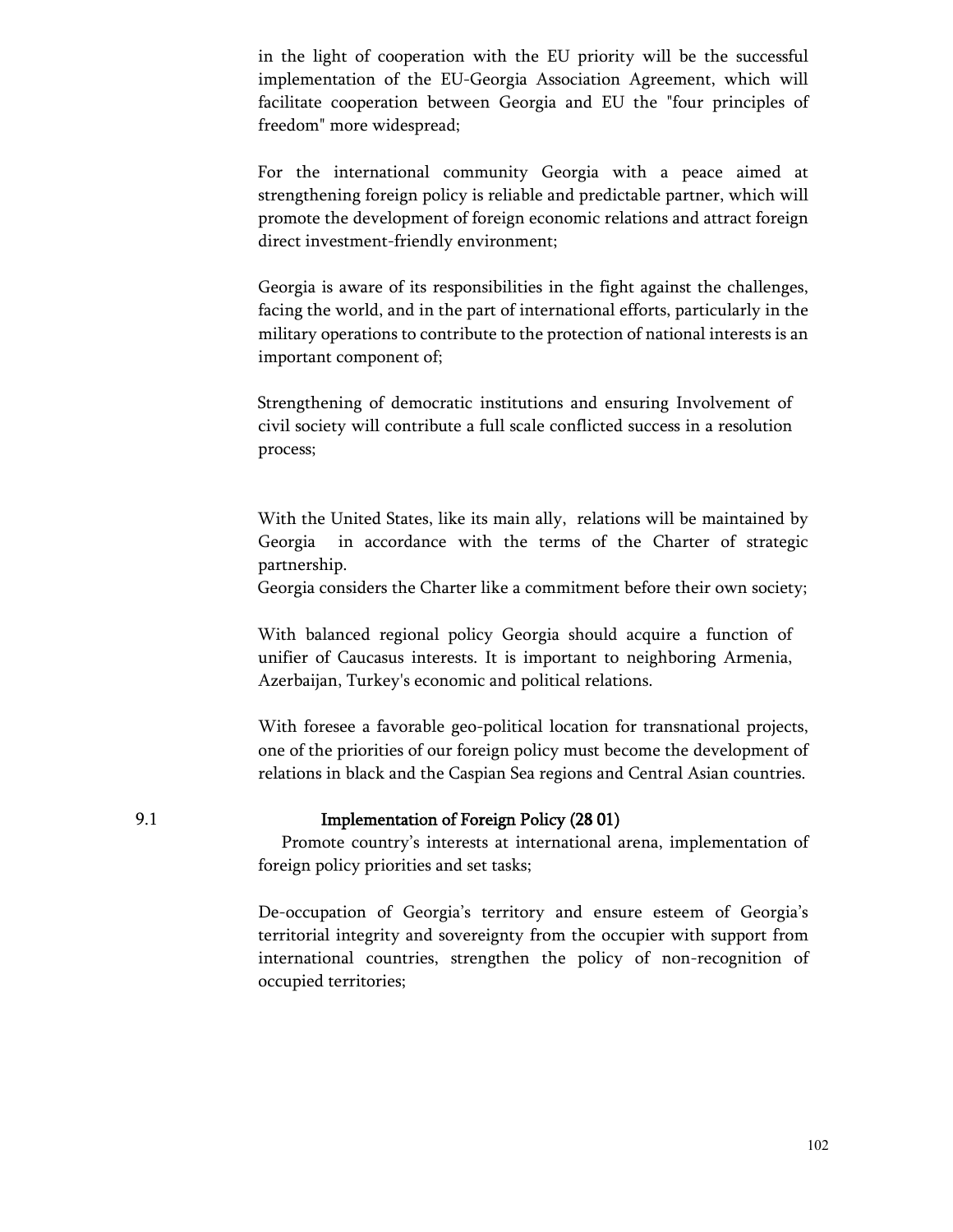Take appropriate measures to strengthen pressure on Russia to fulfill August 12, 2008 seize fire agreement; Russia to take commitment not to use force against Georgia;

Implement inclusion strategy towards occupied regions;

Deepen Georgia's political and economic integration in the EU; Deepen cooperation with European countries and ensure their support to Georgia's foreign political objectives;

Implement projects envisaged under the United States (US) – Georgia Strategic Partnership Charter and strengthen the USA's role in support to the process of Georgia's territorial integrity and sovereignty;

Normalize relations with Russia;

Develop and deepen bilateral and regional cooperation with the countries of Central Asia;

Comprehensive inclusion of Georgia in international modern economic system and use of opportunities emerging through active economic diplomacy to the extent possible;

Strengthen regional and inter-regional cooperation and implement specific projects in GUAM Organization for Democracy and Economic Development and Black Sea Economic Cooperation Organization (BSEC) formats;

Obtain new markets for Georgian products, attract investments to the country's economy, support and stimulation of tourism development;

Protection of rights and legal interests of Georgian citizens abroad;

Support to presentation of Georgian culture and intellectual potential overseas; protect Georgian citizens' rights abroad, create beneficial conditions for them and enhance social security level.

### 9.1.1 Planning and Management of Foreign Policy (28 01 01)

Establish diplomatic relations with the remaining members of the UN;

Extend the network of Georgia's diplomatic units; extend area covered by the existing existing representations;

Intensify the EU and NATO integration processes; Support to implementation of Georgia-EU Association Agreement (AA) and its agenda;

Completion of visa dialogue with the EU;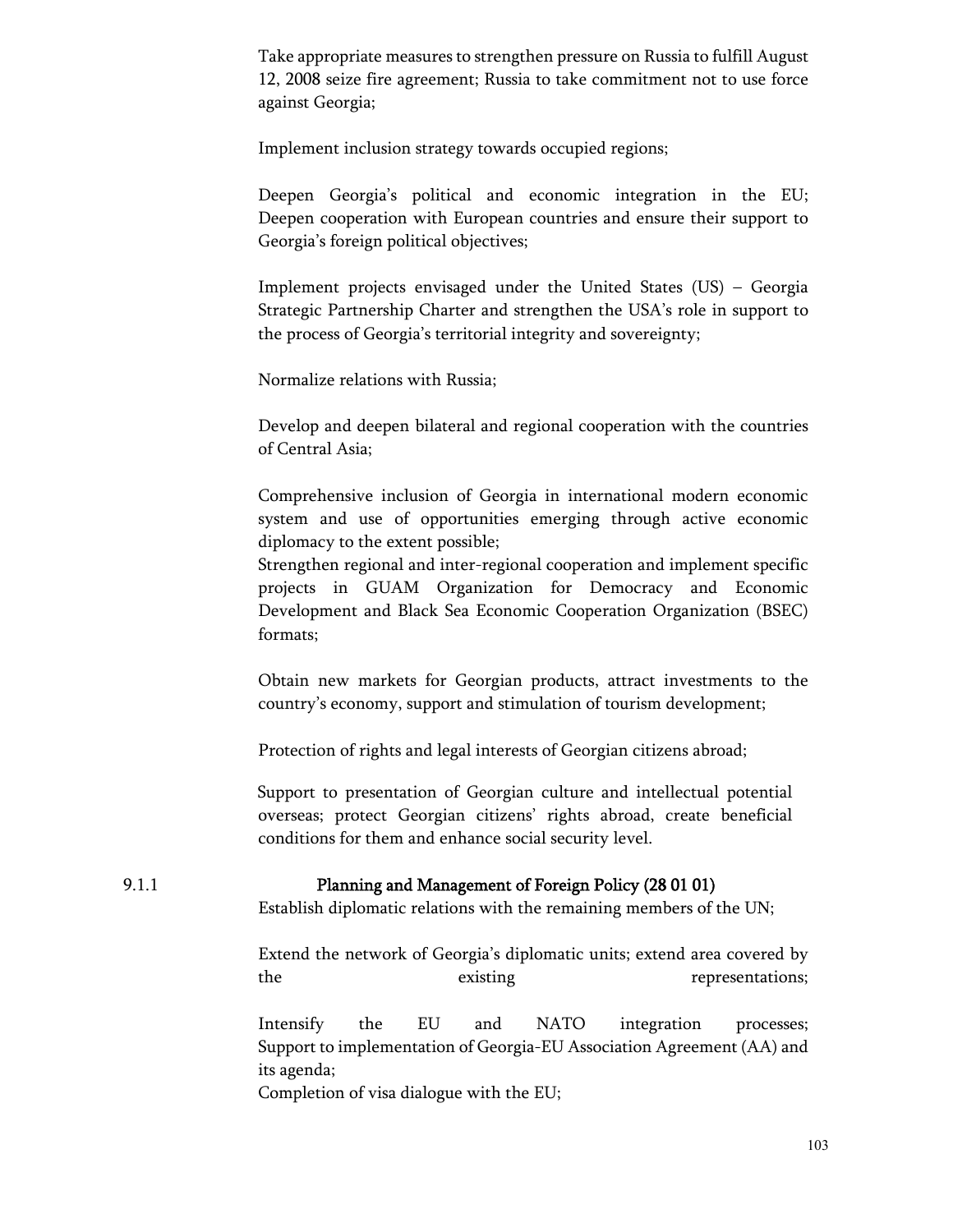Deepen cooperation under the Common Security and Defense Policy (CSDP) of the EU;

Active participation of Georgia in activities planned under the EU East Partnership during 2016;

Acknowledgement of Georgia's progress towards Euro-Atlantic integration by the allies at the NATO summit in Warsaw;

Support to implementation of the NATO-Georgia Substantial Package;

Conduct political consultations with NATO member countries;

Appropriate presentation of the reforms under the annual national program;

Further develop and intensify bilateral and multilateral relations in order to implement foreign policy priorities;

Deepen cooperation with international organizations (UN, OECD, European Commission) in order to strengthen democracy and protection of human rights in Georgia, to strengthen their role in peaceful solving of the conflict;

Prevent illegal activities and contacts by businesses of foreign countries in the Georgia's occupied territories;

Comprehensive participation of Georgia in modern economic relations and active use of diplomatic relations in this process to achieve sustainable economic growth;

Attract foreign investments – informing international society on Georgia's investment climate and investment spheres, economic reforms, local and regional projects as well as Georgia' international trade regime; support to implementation of investment projects;

Deepen bilateral economic relations through intergovernmental economic commissions;

Effective service provision for Georgian citizens abroad and render appropriate support in urgent situations, improve activities aimed at protection of their lawful rights and interests;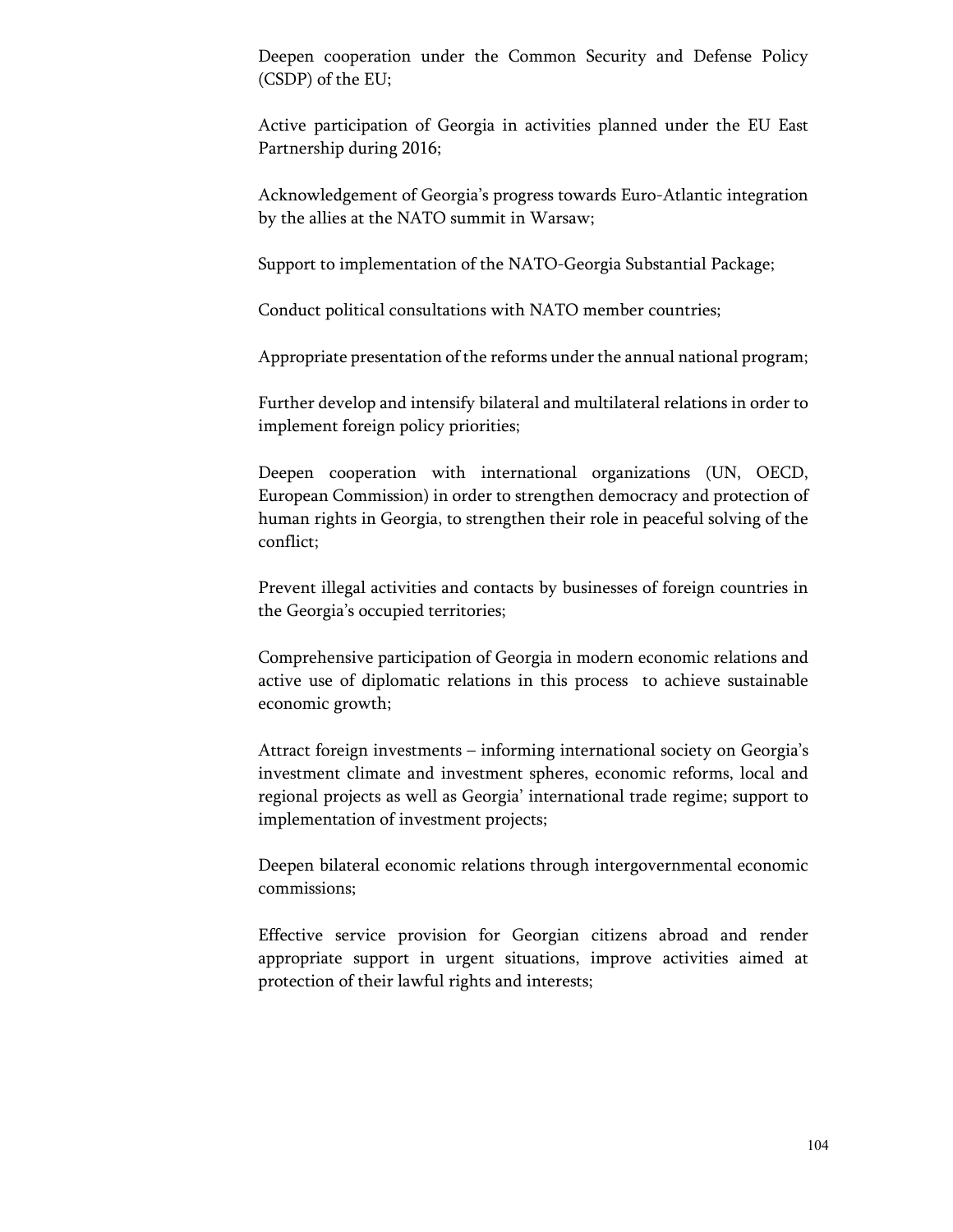Extend consulate activities coverage.

# 9.1.2 Fulfill Financial Obligations towards International Organizations (28 01 02)

Fulfill financial obligations towards international organizations so that Georgia is able to fully participate in operations of international organizations, which would enable the country to push own interests and issues in international format.

# 9.1.3 Translation and Attestation of International Agreements and other Documents (28 01 03)

Translate Georgia's international agreements and other official documents; establish relations with foreign organizations accredited to Georgia.

# 9.2 Office of the State Minister of Georgia on Europe and Euro-Atlantic Integration (20 00)

Coordinate NATO-Georgia Commission meetings;

Prepare Georgia's Annual National Program 2015, monitor its implementation and provide coordination;

Prepare self-assessment document;

Inform society regarding NATO and NATO-Georgia relations;

Support to acquiring international support to implementation of NATO substantial package;

Coordinate implementation of "the Association Agreement between the EU and European Atomic Energy Community and their members of the one part and Georgia, of the other part" and National Action Plan 2015 of "the Association Agenda between Georgia and EU";

Develop cooperation under the EU initiatives – Eastern Partnership and Mobility Partnership;

Coordinate implementation of Action Plan 2015 of GOG Strategy 2014- 2017 for EU Integration Issues Communication and Information;

Prepare and sign international financial agreements envisaged under the EU support, effective coordination of planning and implementation of undergoing EU projects;

Increase capacity of beneficiary sectorial bodies with regard to the EU supported projects' implementation procedures.

# 9.3 The Office of State Minister of Georgia for Diaspora Issues (21 00)

Involve Georgian diaspora in social-economic and cultural life of the country to the extent possible, provide to them specific project proposals and their promotion through cooperation with relevant state bodies;

Celebrate diaspora day in the country annually and involve representatives of Georgian diaspora in cultural activities dedicated to the day;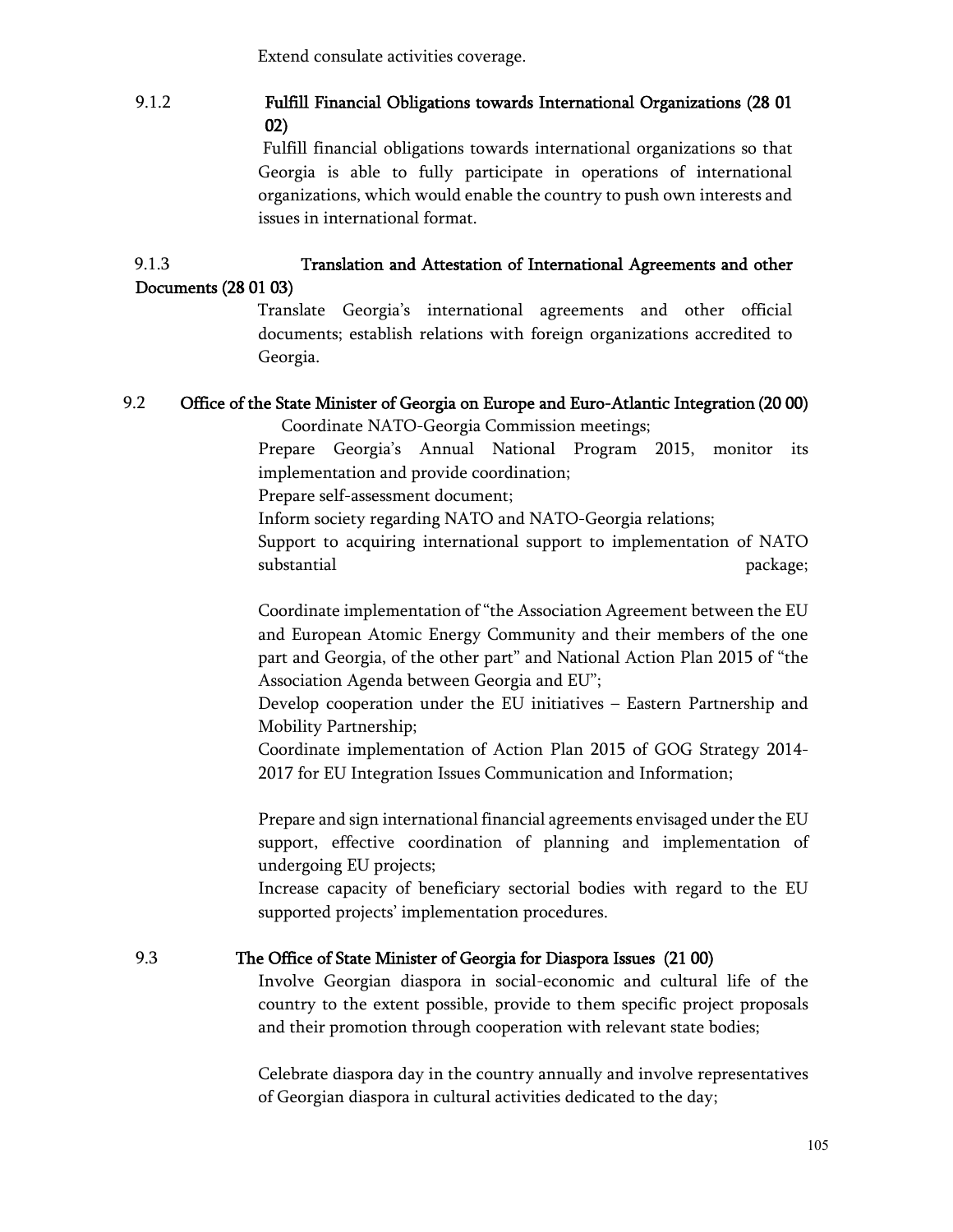Finance activities supporting Georgians residing in foreign countries, diaspora organizations operating overseas, Sunday schools and creative collectives, extend area covered by 'Georgian Houses';

Conduct scientific/business forums in Georgia and overseas, connect Georgian companies with diaspora organizations, suggest investment projects to Georgian businessmen abroad and use connections of Georgian diaspora in attracting foreign investments to Georgia.

#### 10 Agriculture

Foremost guarantee of agricultural development wiil be clearly defined agricultural, regional policy and increasing of financing in the agriculture sector;

Source of financing agriculture will be as a state budget, as well as international organizations and certain donor countries assigned by loans and grants, private (domestic and foreign) investment.

In the structure of funding will gradually increase the share of private investment by the expense of funds and other reduction;

Will work the Agricultural Development Fund;

Within the agricultural policy implementation strategy will be regulated land use issues, the agricultural sector will be provided with services and raw materials.

Small and medium-sized farmers will be provided with available funds. Will increase agricultural sector productivity, profitability and competitiveness. Will increase agricultural production income.

Will be formatted agriculture education and science, consultations and extension modern system.

Georgian products will return in Georgian market.

Georgia will take a worthy place in the international market.

In the regions of Georgia business environment will become more healthy and it will be stimulated.

In the regions will be improved the population's living conditions.

Will be provided food security, food safety and agricultural biodiversity will be maintained;

Will be increased agricultural production, which will provide significant part of Georgia with a labor resources stable income, as well as food security and increase the country's export potential.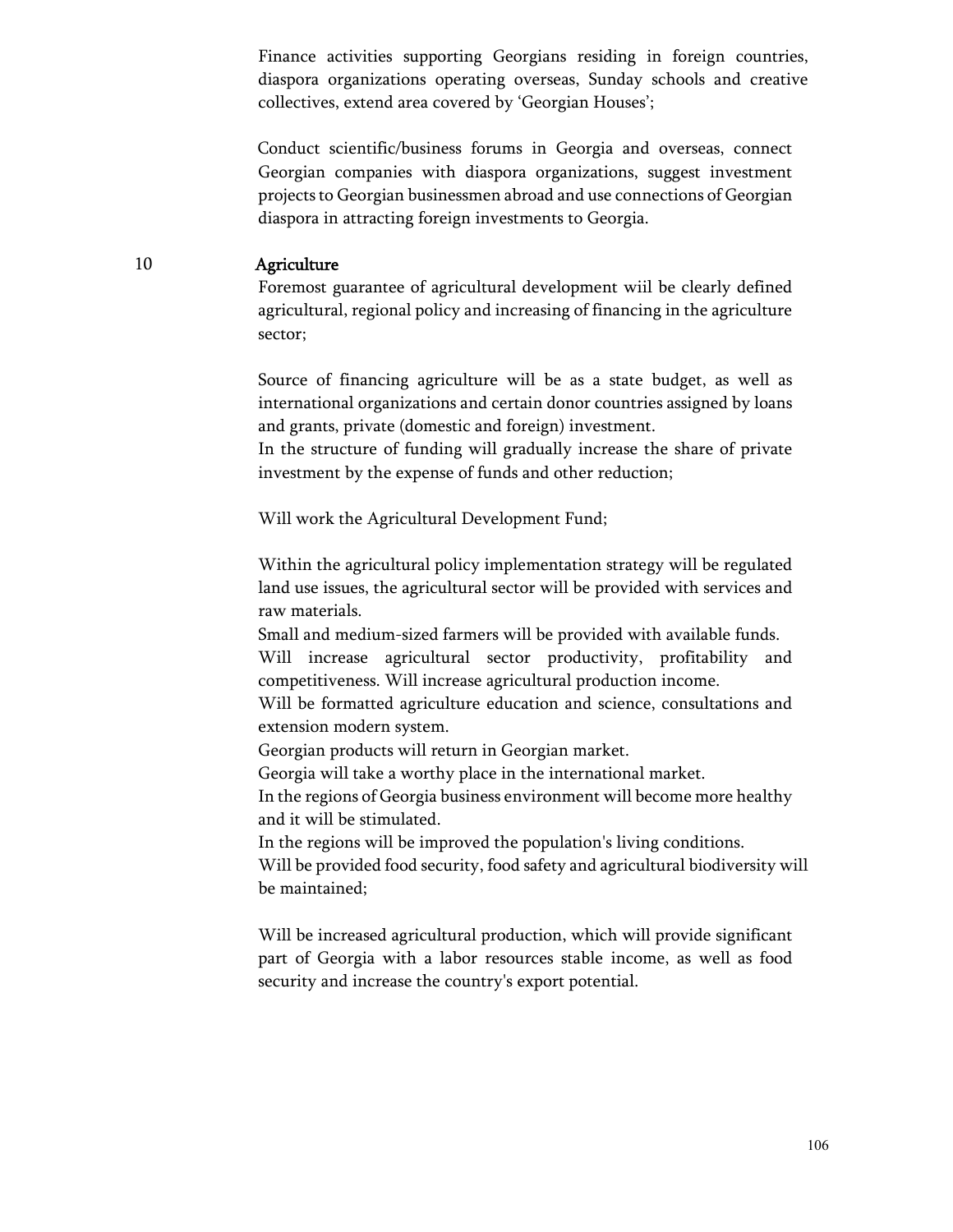|        | Small and medium business development promotes economic<br>development, reduction of unemployment, poverty and<br>social<br>improvement, numerous and powerful middle class.<br>The market will become competitive.<br>Will be promoted free entrepreneurship.<br>As a result of the implementation of this policy in the coming years for<br>hire employed people in agro-food sector tens of thousands of jobs will be<br>created.<br>Well-being of the self-employed people will increase.<br>Their income will significantly exceed the living wage. |
|--------|----------------------------------------------------------------------------------------------------------------------------------------------------------------------------------------------------------------------------------------------------------------------------------------------------------------------------------------------------------------------------------------------------------------------------------------------------------------------------------------------------------------------------------------------------------|
| 10.1   | Agriculture Development Program (37 01)<br>Develop state policy in agrarian sector of the country and conduct reforms<br>with consideration of national traditions and international experience;                                                                                                                                                                                                                                                                                                                                                         |
|        | Rehabilitation of water reservoirs, irrigation and drainage systems;                                                                                                                                                                                                                                                                                                                                                                                                                                                                                     |
|        | Technical maintenance of amelioration infrastructure and purchase<br>amelioration equipment;                                                                                                                                                                                                                                                                                                                                                                                                                                                             |
|        | Implement activities promoting Georgian agro-food products;                                                                                                                                                                                                                                                                                                                                                                                                                                                                                              |
|        | Support to development of agricultural cooperatives;                                                                                                                                                                                                                                                                                                                                                                                                                                                                                                     |
|        | Provide cheap and accessible cash resources to primary agricultural product<br>processing and storage-selling chains;                                                                                                                                                                                                                                                                                                                                                                                                                                    |
|        | Support to development of insurance in agro sector;                                                                                                                                                                                                                                                                                                                                                                                                                                                                                                      |
|        | Support to establishment of nurseries and perennial plant orchards;                                                                                                                                                                                                                                                                                                                                                                                                                                                                                      |
|        | Rehabilitation of abandoned tea plantations in private and public<br>ownership;                                                                                                                                                                                                                                                                                                                                                                                                                                                                          |
|        | Create modern tea processing capacities;                                                                                                                                                                                                                                                                                                                                                                                                                                                                                                                 |
|        | Support to marketing mandarin (non-standard) harvest;                                                                                                                                                                                                                                                                                                                                                                                                                                                                                                    |
|        | Provide free of charge cultivation service and/or various agricultural<br>goods (fertilizers and/or seeds and/or agricultural chemicals) to farmers<br>who own under 1.25 ha land plots.                                                                                                                                                                                                                                                                                                                                                                 |
| 10.1.1 | Develop and Manage Agriculture Development Policy (37 01 01)                                                                                                                                                                                                                                                                                                                                                                                                                                                                                             |
|        |                                                                                                                                                                                                                                                                                                                                                                                                                                                                                                                                                          |

Increase income in agro-food sector and planning and effective implementation of food security activities;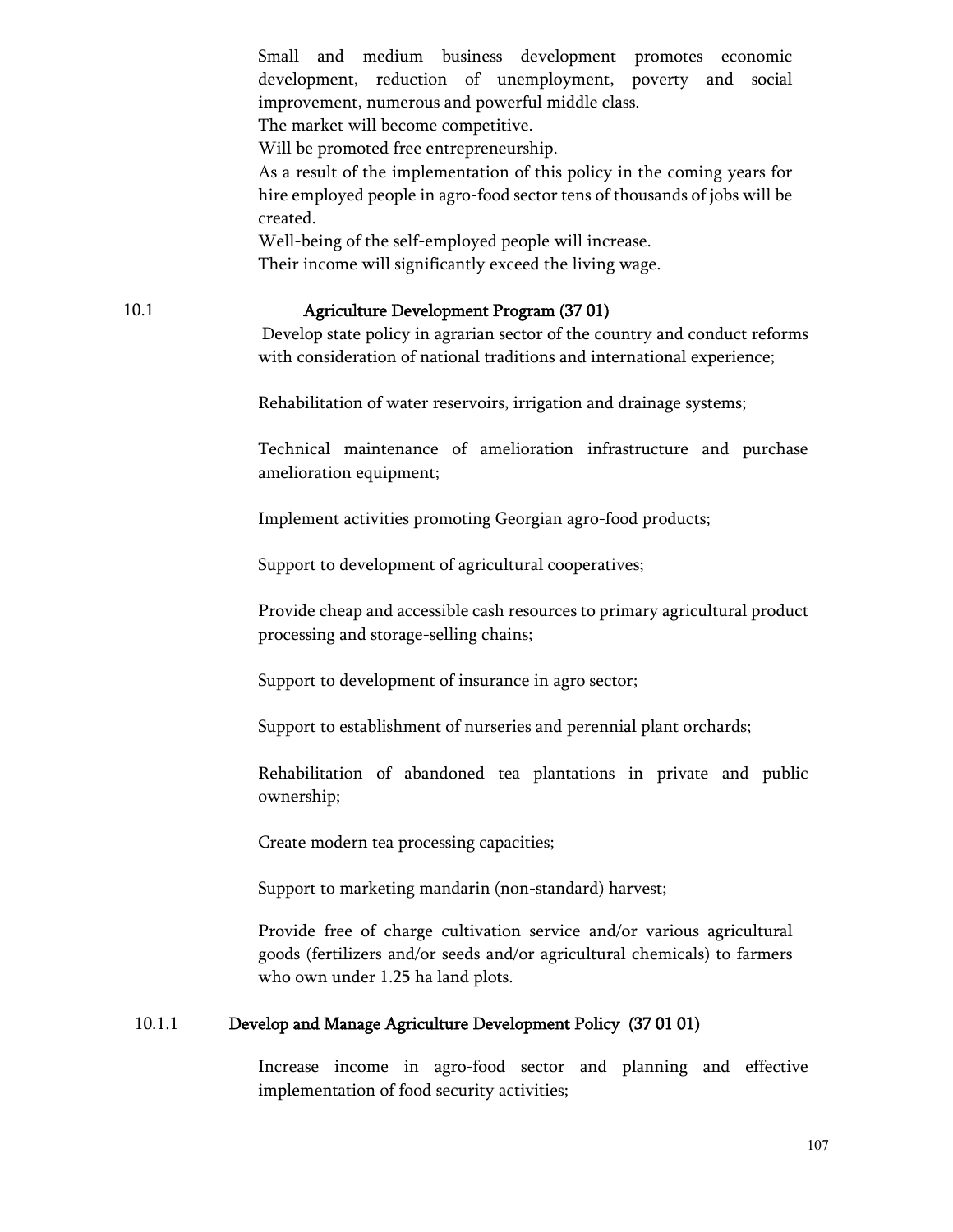Support to agriculture, food and processing industries in the country;

Support to harmonization of interests of producers and consumers of agricultural products.

## 10.1.2 Management and Administration of Agriculture Development Program in Regions (37 01 02)

Ensure informative, agro-technological, agro-technical, agro-consulting, teaching-qualification and other types of services.

Effective implementation of sustainable agrarian policy and support to the country's food security in order to enhance living condition of population.

10.1.3 Modernization of Amelioration Systems (37 01 03)

 Rehabilitation of water reservoirs, irrigation and drainage systems in various regions of the country;

Rehabilitation of drainage network at irrigation system zone;

Purchase specialized equipment, transportation means, vehiclemechanisms, equipment and other supplementary tools to conduct operation and maintenance and rehabilitation works at the amelioration facilities;

Subsidize LTD Georgia's Amelioration to finance electricity costs, amelioration equipment, transportation means and other vehiclemechanisms needed for operation and maintenance of irrigation and drainage systems, operate mechanical pumping stations and other hydraulic junctures and also to finance other current costs incurred for operation of the company.

## 10.1.4 Promotion of Georgian Agro-food Products (37 01 04)

Exhibition-tasting of Georgian agro-food products will be held within and outside the country as well, representative cultural and advertisement activities will be conducted under the events facilitating promotion of Georgian products, obtaining additional markets, establishing business contacts and increasing export potential of food products.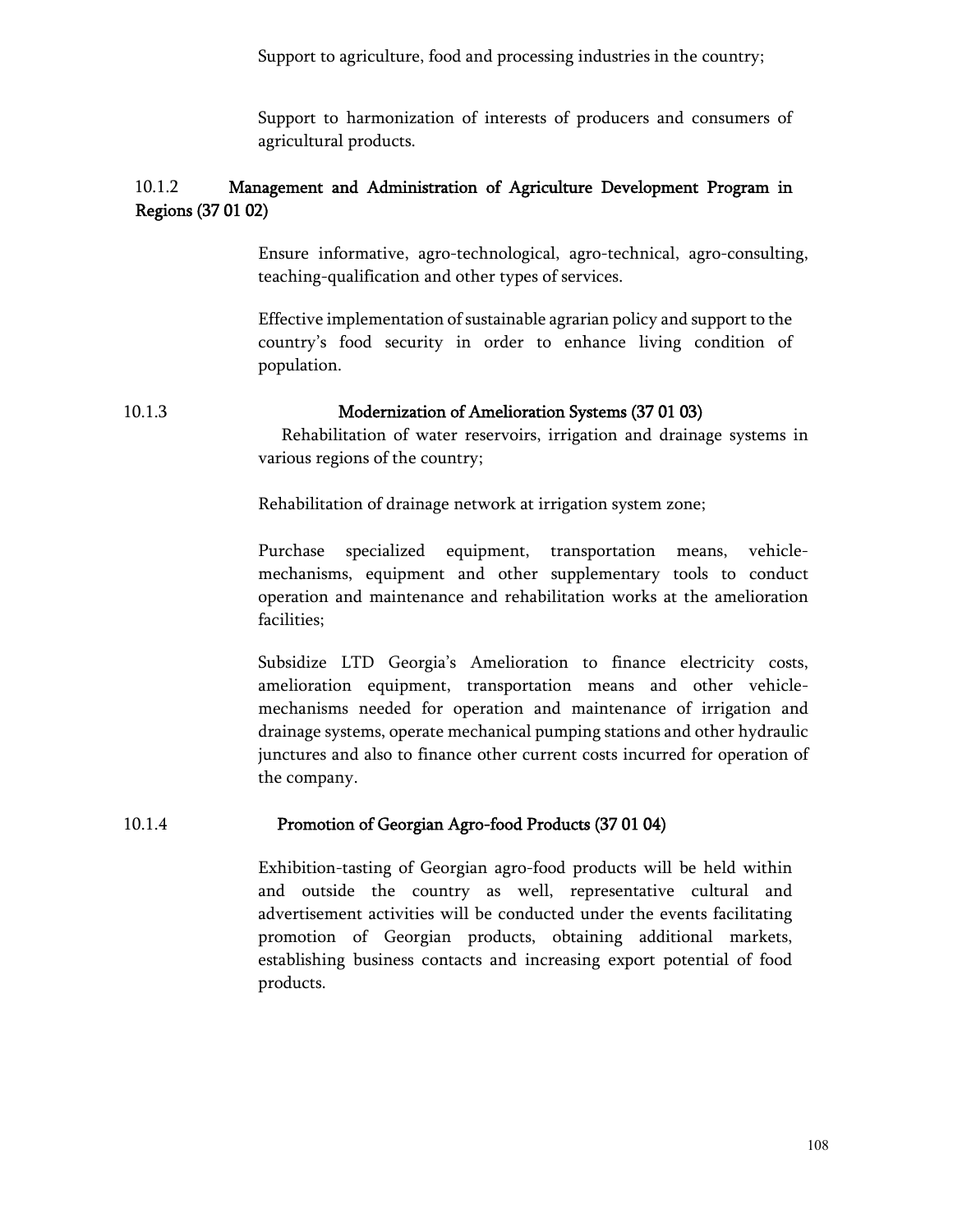## 10.1.5 Agricultural Cooperative Support Activities (37 01 05)

The following will be implemented for institutional development of agricultural cooperatives, improvement of qualitative and quantitative coefficients of agricultural products, and for establishment of cooperatives at local and international markets:

Provide consulting services under support to standardization. Cooperatives will be enabled to implement activities required for receipt of ISO, HACCP or other international certificates after successfully implementing the tasks set by the consulting company;

Support to exhibition-fair within the country where products produced and processed by cooperatives will be presented;

Establish so called Information bank system, which would enable cooperatives to provide information on their products to potential clients in Georgia and beyond Georgia's borders as well.

Support to establishment of network of cooperative shops and marketplaces;

Prepare strategic marketing plan for certain cooperatives and provide branding – develop product packaging/design;

Stimulate involvement of youth, females and vulnerable groups (IDPs, disabled persons, etc.) in cooperatives;

Create production infrastructure for cooperatives in certain sectors. Establish honey and milk collection centers with equipment for development of agricultural cooperatives involved in honey-breeding and milk production.

### 10.1.6 Management of Agricultural Projects (37 01 06)

Management and effective implementation of planned and undergoing projects in the field of agriculture.

### 10.1.7 Preferential Agro-credits (37 01 07)

The objective of the sub-program is to provide cheap and accessible cash resources for primary agricultural producer, processing and storagemarketing enterprises.

Loans (or leasing) to beneficiaries are issued through financial institutions participating in the project and NCEPL Agricultural Projects Management Agency will co-finance interest rate of the loans (leasing) and in certain cases will participate in provision of security for the loans and in some cases purchase land plots provided as security. The money will be used for the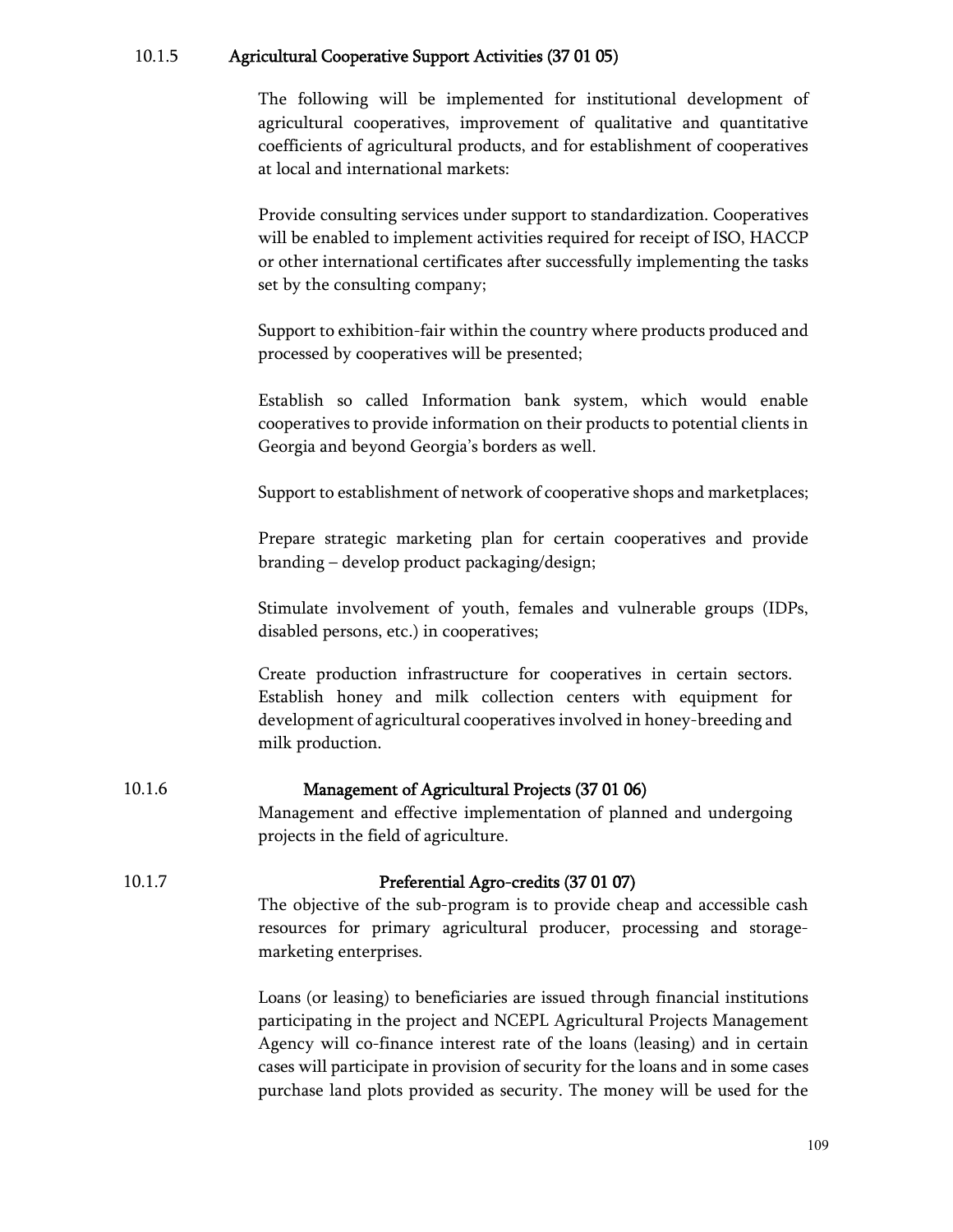loans issued by the Agency during 2013-2015 as well as for the loans and leasing to be issued in 2016.

A Georgian citizen physical entity or a legal entity incorporated by Georgian legislation is eligible to be beneficiary of the project.

The loans (leasing) are targeted for financing working capital and fixed assets of primary agricultural producers and processing activities.

Detailed conditions for the activities to be implemented under the subproject are defined by the GOG;

## 10.1.8 Support to Spring Works of Smallholder Farmers (37 01 08)

Potential beneficiaries of the project are those physical persons who own land plots under 1.25 ha area.

Beneficiaries will receive cultivation service for the land owned by them and/or agricultural goods, specifically: fertilizers and/or seeds and/or agricultural chemicals.

Detailed conditions of the activities to be carried out are defined by the GOG.

# 10.1.9 Extinguish Agricultural Machinery Loans and Leasing Liabilities (37 01 09)

Paying liabilities of 2016 for agricultural equipment leasing and loan agreements under the Resolution of GOG #36 dated January 18, 2012 "About Transfer of Funds to NCEPL Agriculture Development Fund" and under the Resolution of GOG #2587 dated December 27, 2011 "About Use of Funds Deposited to the Partnership Fund under the Japanese Program 2KR".

### 10.1.10 Agro Insurance Activities (37 01 10)

The objective of the subprogram is to develop insurance market in agrosector, support to agricultural activities, increase competitiveness, maintain income by farmers and reduce risks. Insurance of the agricultural crop is carried out by insurance companies and NCEPL – Agricultural Projects' Management Agency will co-finance insurance premiums in line with the conditions defined by the GOG resolution.

# 10.1.11 Support to Marketing Mandarin (non-standard) Harvest (37 01 11)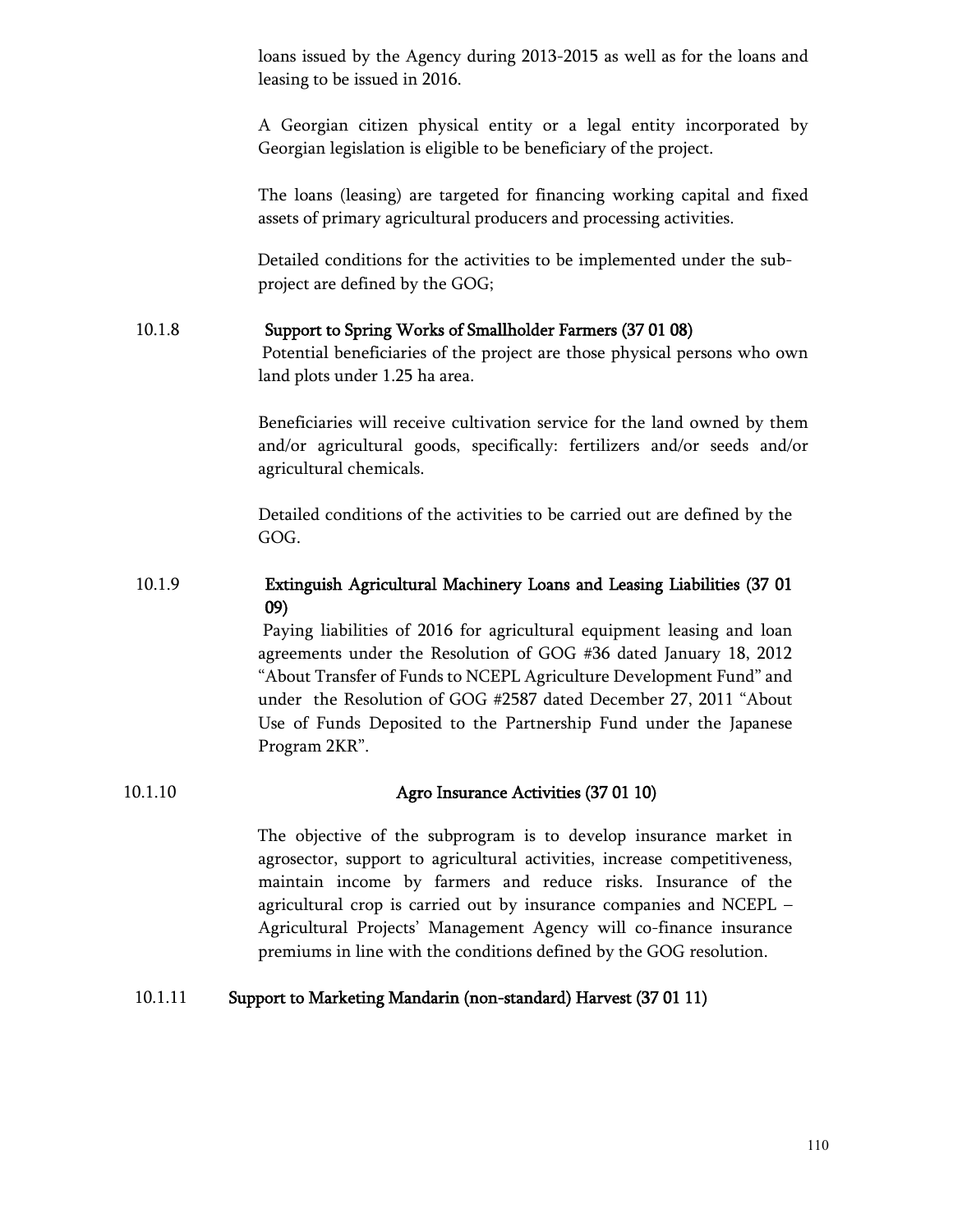|         | The objective of the sub-program is to support selling mandarin for which<br>subsidies will be provided to mandarin processing companies who will<br>purchase non-standard mandarin from physical persons for processing in<br>line with the conditions set by the GOG.                                                                                                                                                                                                                                                                                                                                                     |
|---------|-----------------------------------------------------------------------------------------------------------------------------------------------------------------------------------------------------------------------------------------------------------------------------------------------------------------------------------------------------------------------------------------------------------------------------------------------------------------------------------------------------------------------------------------------------------------------------------------------------------------------------|
| 10.1.12 | Plant the Future (37 01 12)<br>The objective of the sub-program is to develop fruit production through<br>support to modern technology nurseries and establishment of perennial<br>orchards, for which arrangement of the orchards and nurseries will be co-<br>financed in line with the conditions defined by the GOG.                                                                                                                                                                                                                                                                                                    |
| 10.1.13 | Georgian Tea (37 01 13)                                                                                                                                                                                                                                                                                                                                                                                                                                                                                                                                                                                                     |
|         | The objective of the subprogram is to use potential of Georgia's existing<br>tea plantations to the extent possible. The objective of tea sub-program is<br>to support effective cooperation and production of high quality tea<br>(including bio tea). Rehabilitation costs for existing public and private tea<br>plantations will be co-financed for companies as well as cooperatives;<br>facilitation effective use of state owned tea plantations through renting<br>them out to business operators, co-finance tea processing equipment for<br>agricultural cooperatives in line with the conditions set by the GOG. |
| 10.1.14 | Support/Development of Agrosector (37 01 15)<br>Carry out rehabilitation of amelioration systems in various regions of<br>Georgia;                                                                                                                                                                                                                                                                                                                                                                                                                                                                                          |
|         | Rehabilitation of internal irrigation networks;                                                                                                                                                                                                                                                                                                                                                                                                                                                                                                                                                                             |
|         | Support to development of entire chain of production/processing/selling of<br>agricultural<br>products;                                                                                                                                                                                                                                                                                                                                                                                                                                                                                                                     |
| 10.2    | Viticulture-winery Development (37 03)<br>The following will be implemented for viticulture-winery development,<br>entry to new consumer markets and protection of consumers from low<br>wine-products:<br>quality                                                                                                                                                                                                                                                                                                                                                                                                          |
|         | Arrange international and local tasting, competitions, exhibitions and press-<br>tours for Georgian wine-products, including various representative cultural<br>events;                                                                                                                                                                                                                                                                                                                                                                                                                                                     |
|         | Write-publish articles for specialized foreign magazines on Georgian<br>viticulture-winery;                                                                                                                                                                                                                                                                                                                                                                                                                                                                                                                                 |
|         | Produce advertisements and carry out actions necessary for promotion of<br>Georgian wine;                                                                                                                                                                                                                                                                                                                                                                                                                                                                                                                                   |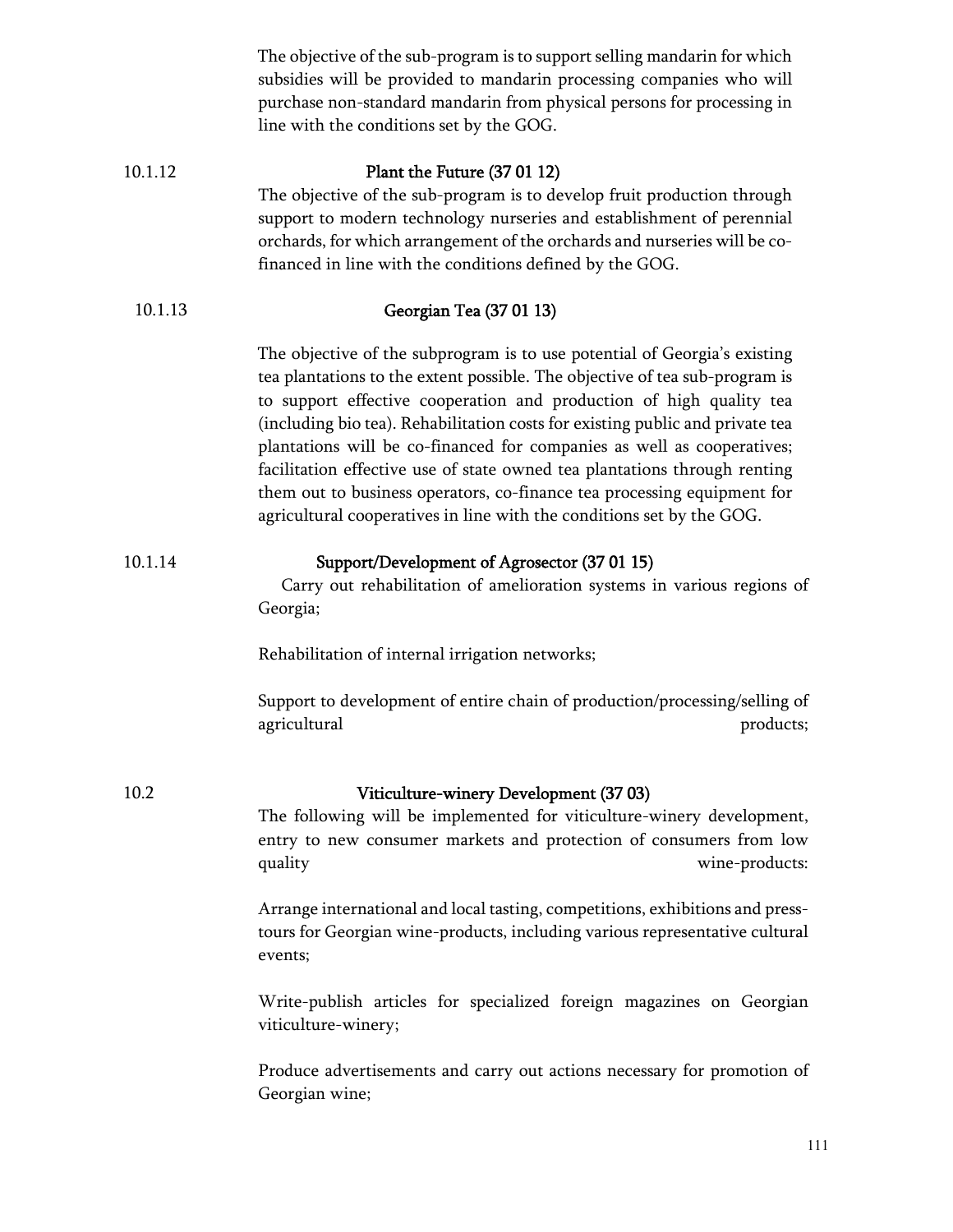Arrange educational events regarding Georgian wine and cuisine at Georgian and international markets;

Carry out logistic activities to support Georgian wine companies in establishment on international market;

Conduct laboratory research on the samples of the batches of to be certified and/or certified alcoholic beverages to compare;

Establish viticulture register;

Record area of vineyards;

Support to the study of grape stones and grape wood discovered on Georgian territory through molecular genetics and ampelography methods and participation in archeological digs to discover grape stones;

Support to the study of aborigine species of vine and wild vine through molecular genetics and ampelography methods;

Research to discover wine remnants on archeological materials;

Search for literature sources, bind them and prepare publications for magazines;

Provide subsidies to support selling of grape harvest by physical persons involved in viticulture.

#### 10.3 Food Safety, Plant Protection and Epizootic Trustworthiness(37 02)

 Inspection of food/feed producer business operators, monitoring of consumer market and laboratory study of food;

Conduct preventive and mandatory measures against malanders, anthrax, rabies, brucellosis, nodular dermatitis, sheep and goat smallpox, Crimeancongo hemorrhagic fever and other livestock diseases;

Laboratory research, ensure disinfection activities and rendering carrion harmless through incineration;

Operation of livestock identification/registration system;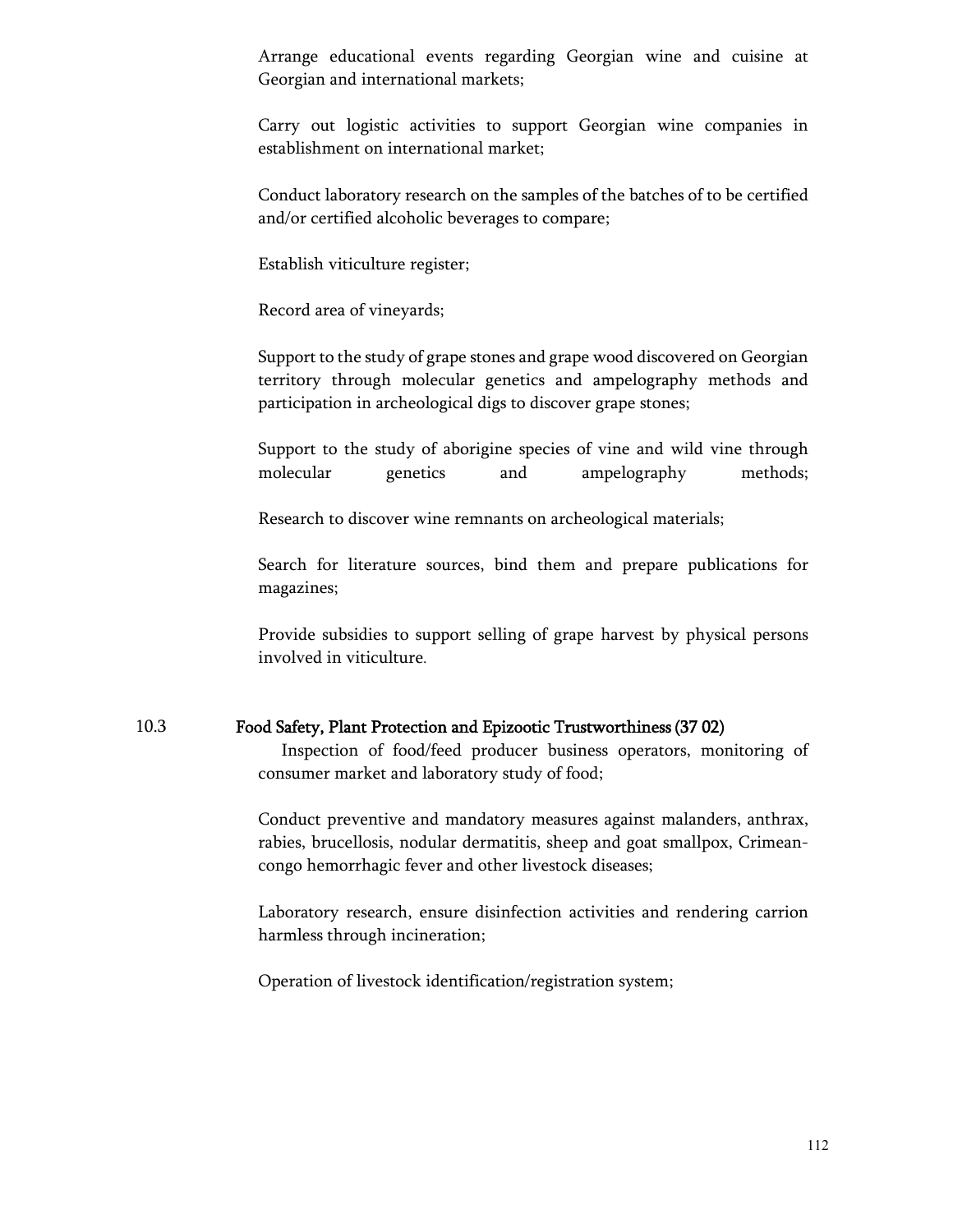Monitoring of vet drugstores and healing centers;

Conduct quarantine and other activities related to prevention of disease diffusion and control quality of pesticides/agrochemicals;

Provide recommendations for enhancing farmers general awareness;

Laboratory research of especially dangerous livestock infectious and noninfectious diseases, plant quarantine and other hazardous organisms as well as agricultural plants;

10.4 Implement Scientific-Research Activities in Agriculture (37 04) Study soil conditions in various regions to restore-improve soil fertility and conduct relevant measures.

> Obtain, restore, conserve genetic fund of annual and perennial plants, and create collections and rootstocks.

> Research-develop fruit and vegetable storage capability and fresh storage technologies.

On-site research of domestic animals, birds, fish and useful agricultural insects, create genetic bank.

#### 11 **Court system**

The particular importance has functioning of Independent and impartial justice system for democratic and sustainable economic development of country. The priority provides reformation and proper functioning of the support measures of country court system, public trust and involvement, development of jury system to be the court system available and effective for all citizens and nonresident entities;

> Priority will be carried out within the framework of the reform of the judiciary, concept involves the influence of political authority in a free trial, Independent and impartial judiciary and effective constitutional control. The judiciary provides the organization of the judiciary and the judicial disciplinary responsibility. Provided will be the court institutional independence as well as the administration process with full transparency and publicity through the process of justice.

#### 11.1 High Council of Justice of Georgia (07 00 - 10 00)

Gradually filling in vacant judge positions. Respectively organize qualification exams and competitions, assign judges after taking training course at High School of Justice;

Repair/reconstruction of court buildings;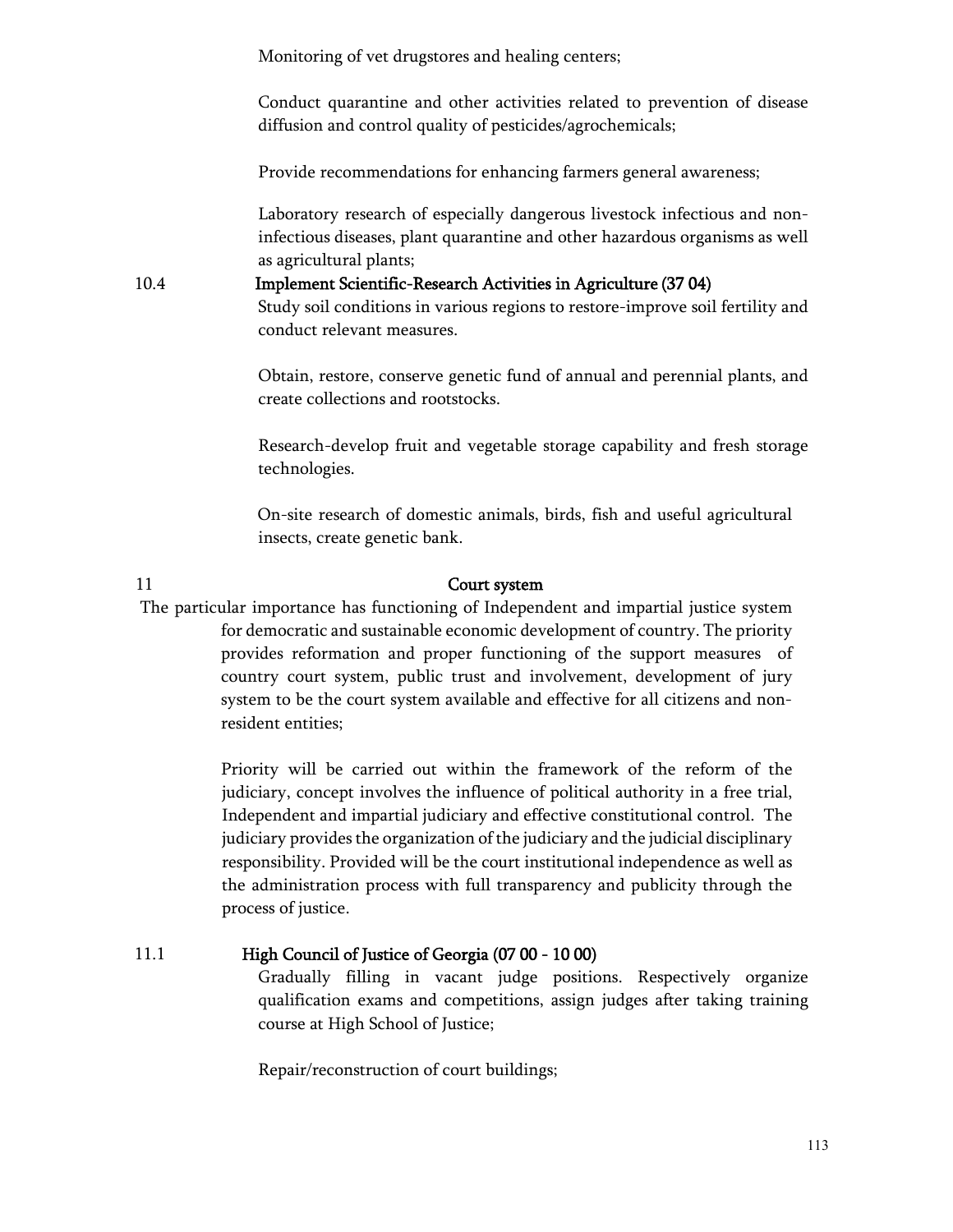Ensure reimbursement of all costs to juries and jury candidates as defined by legislation that is related to fulfillment of their functions;

Ensure health insurance for judges;

Maintain transparency and publicity of Supreme Court and Constitutional Court of Georgia;

Provide information on court reform to society.

## 11.2 LEPL – Levan Samkharauli National Forensics Bureau (46 00)

The objective of the LEPL – Levan Samkharauli National Forensics Bureau – is to conduct certain expertise and survey in line with regulations set by legislation using qualified experts and issue appropriate conclusions on whole territory of Georgia.

12 Environmental protection and natural resources management, environmental protection and natural resources rational use is the priority for the state, because the field has great influence on the general development of the country. This applies both to the population's health status, as well as tourism, energy, agriculture and, in general, the country's economic development;

> Within the framework of priority will be developed environmental standards and legal and regulatory framework with the EU requirements. Georgia will carry out bilateral and multilateral environmental agreements obligations.

> The environmental impact notice of intention and environmental monitoring system based on modern principles.

Ambient air monitoring networks will be expanded and modernized, creation of sanitary zones and recovery. Fuel quality, parking and environmental protection enterprises will be conformable to modern standard;

Within the priorities for the planning country's natural resources in a rational use of is determined natural resources priorities of the measures, developed and implemented in forest fund management and forest use related politics.

Will be developed mechanisms reducing for sustainable land use erosion, desertification prevention and fertile soil layer maintenance purpose;

State continues development and promotion activities for protected areas,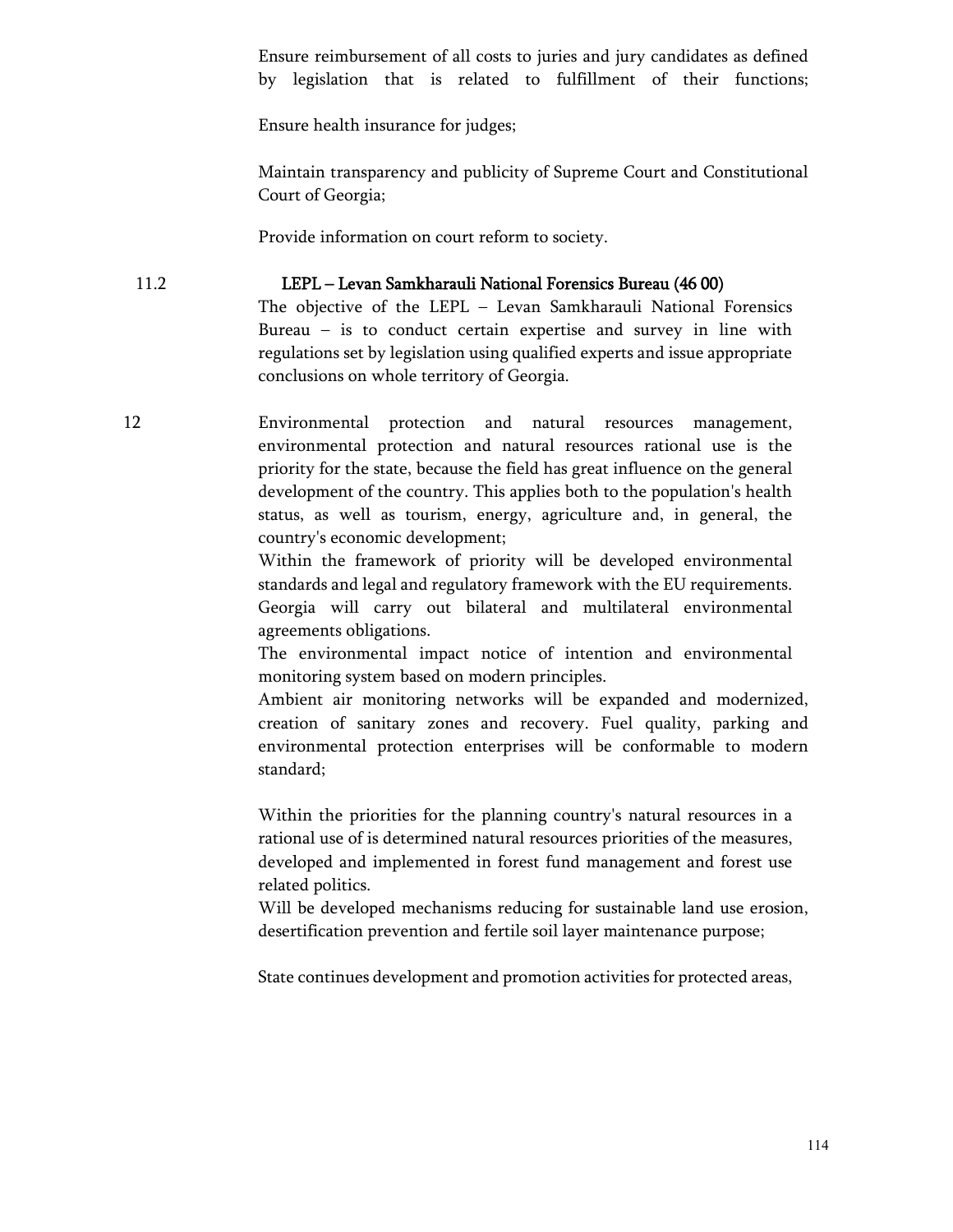|      | As well as the measures to support the conservation of biological diversity<br>of animals and plants,<br>monitoring in protection of the environment sphere,<br>Forecasting and prevention measures to facilitate the implementation;                                                                                                                                                                                                                                                                                                                                                                                                                                                                                                                                                                                                                                                                                             |
|------|-----------------------------------------------------------------------------------------------------------------------------------------------------------------------------------------------------------------------------------------------------------------------------------------------------------------------------------------------------------------------------------------------------------------------------------------------------------------------------------------------------------------------------------------------------------------------------------------------------------------------------------------------------------------------------------------------------------------------------------------------------------------------------------------------------------------------------------------------------------------------------------------------------------------------------------|
|      | Is implemented bio diversity protection / maintenance of the necessary<br>actions,<br>Will be introduced modern methods of forest use,<br>Import of genetically modified seeds and planting materials will be<br>banned,<br>Will be introduced mandatory labeling of genetically modified finished<br>products,<br>Will be promoted local crops,<br>As well as the development of organic farming,<br>Cities will be arranged an infrastructure for the collection of waste,<br>Will be set up a system of natural disaster forecasting and timely warning<br>of population,<br>Will be implemented black sea coastline and river banks protection and<br>restoration works,<br>Environmental protection issues into account in the process of urban<br>planning and construction implementation of activities will become<br>mandatory,<br>Infrastructure development of environmentally friendly transport will be<br>promoted. |
| 12.1 | Establishment and Management of the System of Protected Areas (38 03)<br>Extend protected areas, protection and restoration of natural ecosystems,<br>landscapes and living organisms in order to maintain ecological balance;                                                                                                                                                                                                                                                                                                                                                                                                                                                                                                                                                                                                                                                                                                    |
|      | Protection of diversity of the gene pool of "Red Listed" and endangered wild<br>animals<br>conservation<br>of<br>biodiversity;<br>and                                                                                                                                                                                                                                                                                                                                                                                                                                                                                                                                                                                                                                                                                                                                                                                             |
|      | Protection of unique and rare organic and inorganic natural formations in<br>order to maintain them;                                                                                                                                                                                                                                                                                                                                                                                                                                                                                                                                                                                                                                                                                                                                                                                                                              |
|      | Conduct pathology surveys at protected areas, restore damaged areas and<br>purchase appropriate chemicals to fight against pests;                                                                                                                                                                                                                                                                                                                                                                                                                                                                                                                                                                                                                                                                                                                                                                                                 |
|      | Expedite prevention of fires at protected areas using necessary equipment;                                                                                                                                                                                                                                                                                                                                                                                                                                                                                                                                                                                                                                                                                                                                                                                                                                                        |
|      | Define qualitative indicators of pastures at the protected areas and their use,<br>forest inventory;                                                                                                                                                                                                                                                                                                                                                                                                                                                                                                                                                                                                                                                                                                                                                                                                                              |
|      | Conduct promotional activities to popularize protected areas in Georgia,<br>develop ecotourism and attract tourists;                                                                                                                                                                                                                                                                                                                                                                                                                                                                                                                                                                                                                                                                                                                                                                                                              |
|      |                                                                                                                                                                                                                                                                                                                                                                                                                                                                                                                                                                                                                                                                                                                                                                                                                                                                                                                                   |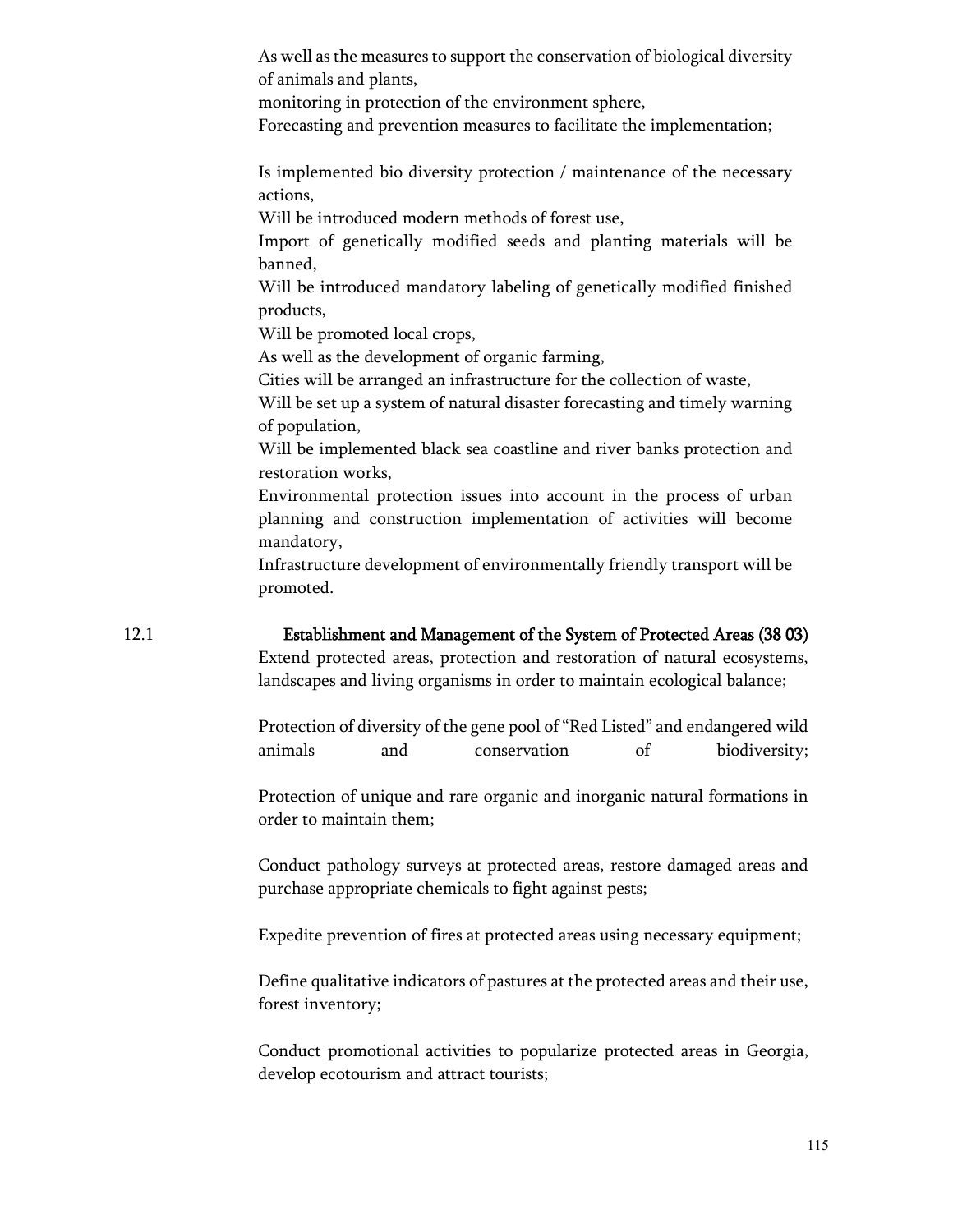Conduct necessary activities to enhance ecological education of society, enhance environmental awareness of certain groups and to improve their behavior;

Ensure favorable conditions in natural and historical-cultural environments for recreation, promotion of healthy living and tourism;

Support traditional agricultural activities and the protection, restoration and development of folk arts in order to preserve Georgia's unique historical-cultural environment;

Ensure long term financial sustainability of Georgia's protected areas through implementation of the following two components: achieve sufficient and forecastable level of income of the system of protected areas and increase capabilities and effectiveness of management of the protected areas.

### 12.2 Environmental Supervision (38 02)

 Improvement of state environment control system, which ensures compliance with requirements of legislation in environment and natural resources fields, and prevention, identification and stopping of environment pollution and illegal use of natural resources;

Create illegal activities effective deterring conditions and achieve appropriate level of voluntary law abidance by the subjects of the regulation.

#### 12.3 Establishment and Management of Forestry System (38 04)

Develop forestry sector development strategic plan in order to establish viable forest management system and gradual implementation of the activities envisaged by the National Forestry Concept;

Improve legislative and methodological basis in the forestry sphere;

Implement appropriate actions aimed at institutional development of the Forestry Agency in order to achieve effective management and physical protection of forests;

Ensure management and improvement of electronic management system for wood resources;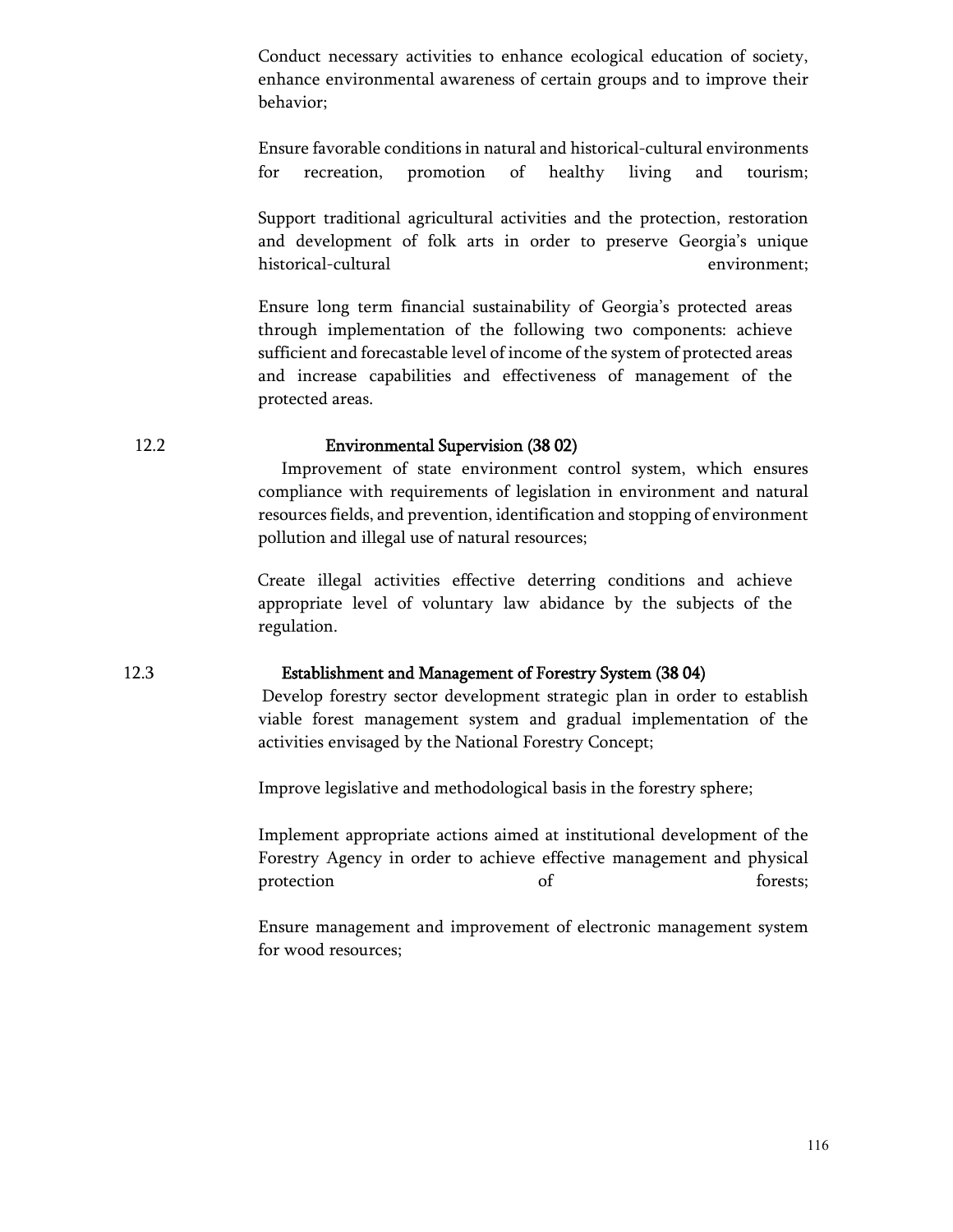Ensure continuous teaching and improvement of qualification of the agency employees;

Carry out forestry road arrangement works to use new areas for logging; clean forest from fallen plants and dispose of the remnants in accordance with defined regulation;

Ensure meeting population demand on wood resources (including wood for heating);

Identify appropriate areas for logging and conduct forestry activities; carry out forest maintenance and reinstatement work;

Arrange temporary nurseries at forest sections in order to grow seedlings and ensure forestation activities in the sections;

Conduct forest pathology research and carry out measures aimed at fighting pests-diseases on the bases of the conclusions;

Identify fire hazardous forest sections and conduct respective preventive firefighting measures, including arrangement of mineralized lanes, purchase primary firefighting and fire extinguishing means and appropriate equipment;

Conduct forest inventory, develop forest management plans and establish effective system for receiving data regarding condition of forests, analysis and planning forestry activities;

Correct forest fund outside contours on the bases of the forest inventory in order to avoid forest fragmentation.

#### 12.4 Develop Policy in the Field of Environment, Regulation and Management (38 01)

Develop and implement state policy on environment protection and ecological security of population, sustainable management of natural resources, improve legislative basis;

State management of waste, chemical substances, water, atmospheric air, biodiversity; implement measures for fighting against soil degradation;

Improve the list of activities subject to Environmental Impact Assessment (EIA) and reflect it in national legislation;

Study planned activities and make substantiated decisions when issuing ecological expertise conclusion and environmental impact permit;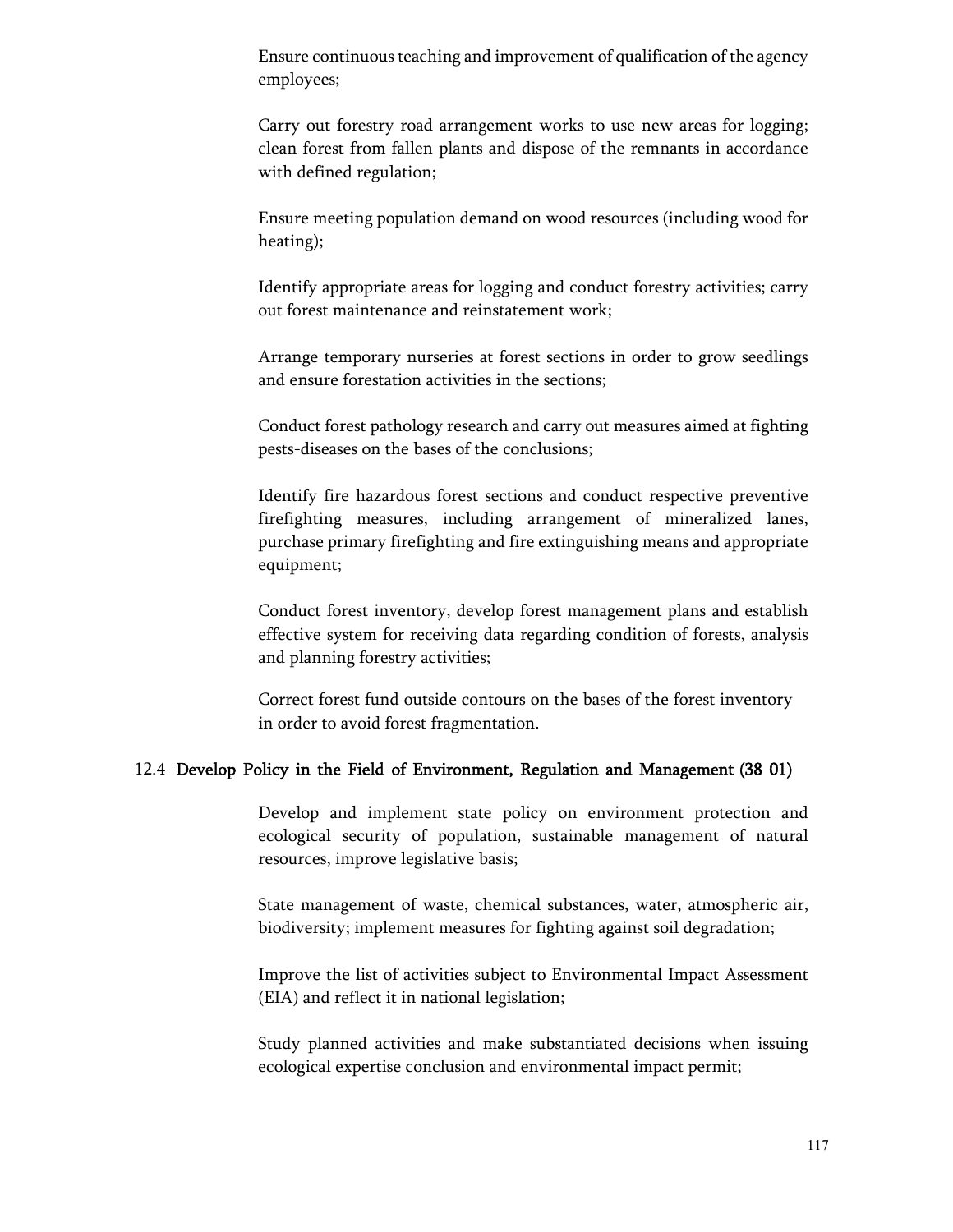Create single database of animals on the basis of recording and assessment of condition of animals conducted under biodiversity monitoring (including species 'Red listed' in Georgia);

Assess condition of animal species outside the 'Red list', define species eligible to be hunted and establish more effective measures of protection;

Conduct information campaigns and events in the field of environment protection, strengthen cooperation with state, NGO, business and international sectors;

Ensure accessibility of information for stakeholders through various types of media.

#### 12.5 Nuclear and Radiation Security Protection (38 07)

 Develop state policy and strategy in the field of nuclear and radiation security, conduct state regulation and control;

Create and maintain register, broken down by entities, of radioactive material, ionizing radiation generators, radioactive waste, their owner organizations and professional dozes;

State regulation, management and control of radioactive waste treatment;

Coordinate monitoring of radiation condition of environment in Georgia;

Response to nuclear and radiation accidents, incidents, illegal flow of nuclear and radioactive substances, radioactive alarm at checkpoints, customs and transport terminals;

Prepare annual report on radiation condition in the country to be submitted to the GOG;

Authorization of nuclear and radiation activities;

State control of nuclear and radiation activities through inspection;

12.6 Accessibility of Environmental Information and Support to Environmental

Education (38 06) Ensure publicity of environment protection information for certain target

groups;